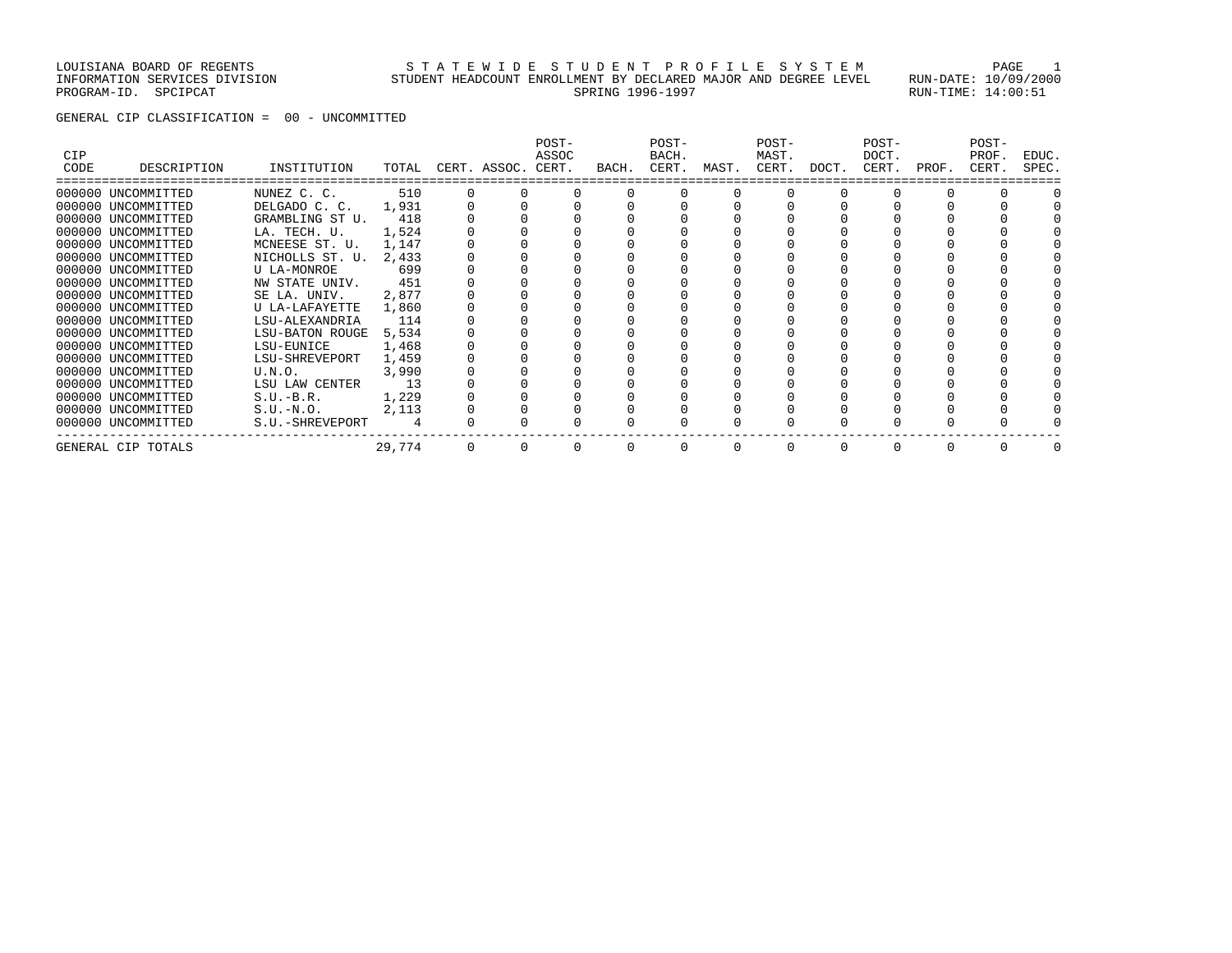LOUISIANA BOARD OF REGENTS STATEWIDE STUDENT PROFILE SYSTEM PAGE 2 INFORMATION SERVICES DIVISION STUDENT HEADCOUNT ENROLLMENT BY DECLARED MAJOR AND DEGREE LEVEL RUN-DATE: 10/09/2000 PROGRAM-ID. SPCIPCAT SERING 1996-1997 SPRING 1996-1997 SPROGRAM-ID. SPCIPCAT: 14:00:51

GENERAL CIP CLASSIFICATION = 01 - AGRICULTURAL BUSINESS AND PRODUCTION

| <b>CIP</b><br>CODE | DESCRIPTION                                                                           | INSTITUTION | TOTAL     | CERT. ASSOC. | POST-<br>ASSOC<br>CERT. | BACH.     | POST-<br>BACH.<br>CERT. | MAST. | POST-<br>MAST.<br>CERT. | DOCT.          | POST-<br>DOCT.<br>CERT. | PROF.  | POST-<br>PROF<br>CERT. | EDUC.<br>SPEC. |
|--------------------|---------------------------------------------------------------------------------------|-------------|-----------|--------------|-------------------------|-----------|-------------------------|-------|-------------------------|----------------|-------------------------|--------|------------------------|----------------|
| 010101             | AGRICULTURAL BUSIN LA. TECH. U.<br>010101 AGRICULTURAL BUSIN NICHOLLS ST. U.          |             | 48<br>31  |              |                         | 48<br>31  |                         |       |                         |                |                         |        |                        |                |
|                    | 010101 AGRICULTURAL BUSIN U LA-MONROE                                                 |             | 173<br>50 |              |                         | 173<br>50 |                         |       |                         |                |                         |        |                        |                |
|                    | 010101 AGRICULTURAL BUSIN U LA-LAFAYETTE<br>010101 AGRICULTURAL BUSIN LSU-BATON ROUGE |             | 90        |              |                         | 90        |                         |       |                         |                |                         |        |                        |                |
|                    | 010103 AGRICULTURAL ECONO LSU-BATON ROUGE<br>010103 AGRICULTURAL ECONO S.U.-B.R.      |             | 30<br>74  |              |                         | 74        |                         |       | $\Omega$                | 13<br>$\Omega$ |                         |        |                        |                |
|                    | 010603 ORNAMENTAL HORTICU LA. TECH. U.                                                |             | 15        |              | $\cap$                  | 15        | $\Omega$                | n.    | $\Omega$                | $\cap$         | $\cap$                  | $\cap$ | $\cap$                 | $\cap$         |
|                    | GENERAL CIP TOTALS                                                                    |             | 511       |              |                         | 481       | $\Omega$                |       | 0                       | 13             |                         |        |                        |                |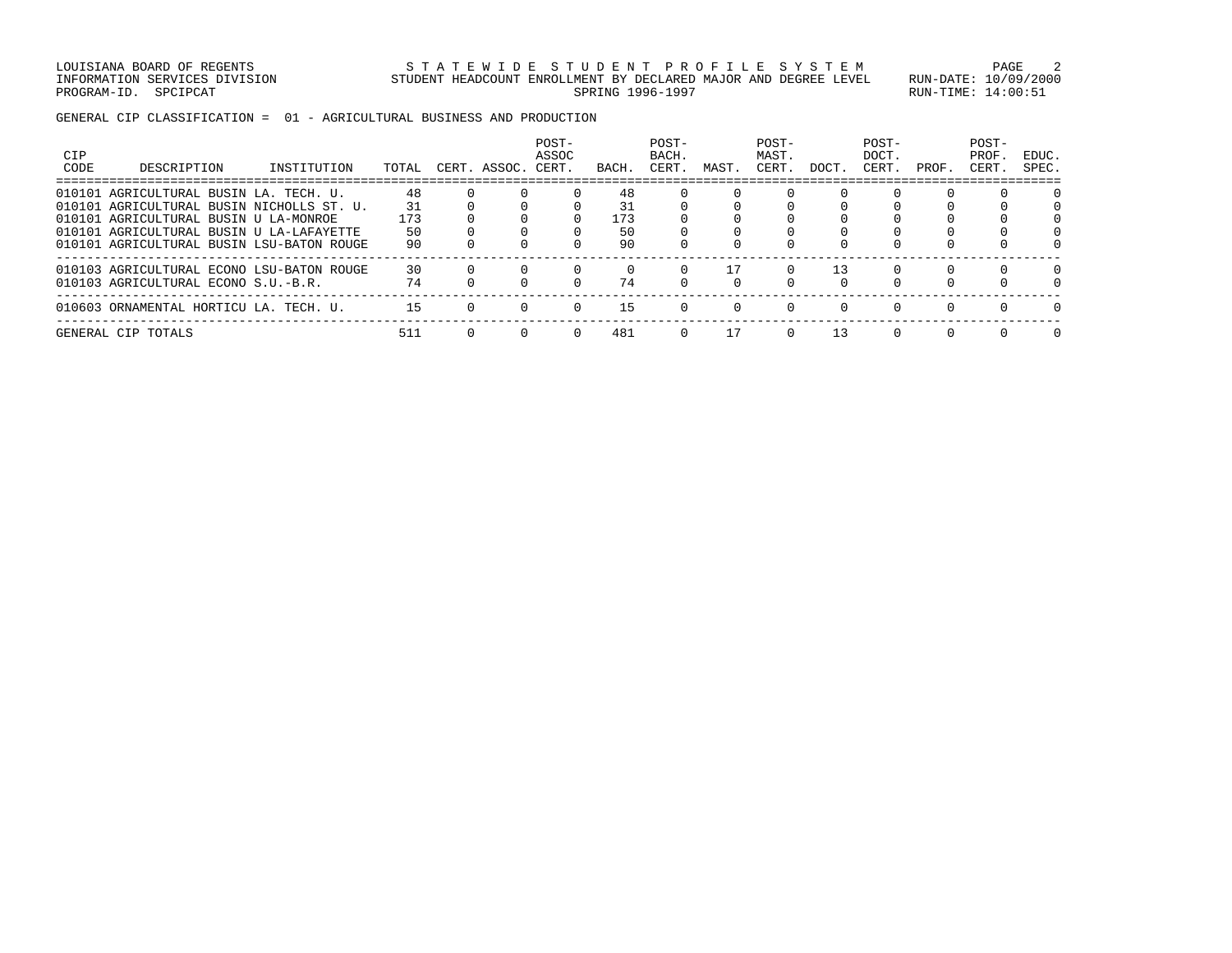## GENERAL CIP CLASSIFICATION = 02 - AGRICULTURAL SCIENCES

| CIP<br>CODE | DESCRIPTION                                                                                                                                                            | INSTITUTION     |                        |          | TOTAL CERT. ASSOC. CERT. | POST-<br>ASSOC             |                        | POST-<br>BACH.<br>BACH. CERT. | MAST.    | POST-<br>MAST.       | CERT. DOCT.    | POST-<br>DOCT.<br>CERT.          | PROF.                              | POST-<br>PROF.<br>CERT.              | EDUC.<br>SPEC. |
|-------------|------------------------------------------------------------------------------------------------------------------------------------------------------------------------|-----------------|------------------------|----------|--------------------------|----------------------------|------------------------|-------------------------------|----------|----------------------|----------------|----------------------------------|------------------------------------|--------------------------------------|----------------|
|             | 020101 AGRICULTURE/AGRICU MCNEESE ST. U.                                                                                                                               |                 | 101                    | $\Omega$ | $\Omega$                 | $\Omega$                   | 101                    | $\Omega$                      | $\Omega$ | $\Omega$             | $\Omega$       | $\Omega$                         | $\Omega$                           | $\Omega$                             |                |
|             | 020201 ANIMAL SCIENCES, G LA. TECH. U.<br>020201 ANIMAL SCIENCES, G U LA-LAFAYETTE<br>020201 ANIMAL SCIENCES, G LSU-BATON ROUGE<br>020201 ANIMAL SCIENCES, G S.U.-B.R. |                 | 113<br>56<br>288<br>69 | $\Omega$ | $\Omega$                 | n.<br>$\Omega$<br>$\Omega$ | 113<br>56<br>243<br>69 | 0<br>$\Omega$<br><sup>0</sup> | 29       |                      | $\Omega$<br>16 | $\Omega$                         | <sup>0</sup>                       | $\Omega$<br>$\Omega$                 |                |
|             | 020206 DAIRY SCIENCE                                                                                                                                                   | LSU-BATON ROUGE | 6                      | $\Omega$ | $\Omega$                 | $\Omega$                   | $\Omega$               | $\Omega$                      |          | $\Omega$             |                | $\Omega$                         |                                    |                                      |                |
|             | 020301 FOOD SCIENCES AND LSU-BATON ROUGE                                                                                                                               |                 | 68                     | $\Omega$ | $\Omega$                 | $\Omega$                   | 33                     | $\Omega$                      | 10       | $\Omega$             | 25             | $\Omega$                         | <sup>0</sup>                       | $\Omega$                             |                |
|             | 020401 PLANT SCIENCES, GE U LA-LAFAYETTE<br>020401 PLANT SCIENCES, GE LSU-BATON ROUGE<br>020401 PLANT SCIENCES, GE S.U.-B.R.                                           |                 | 18<br>68<br>11         | $\Omega$ | $\Omega$                 | $\Omega$<br>$\Omega$       | 18<br>68<br>11         | 0<br>$\Omega$                 | 0        | $\Omega$<br>$\Omega$ |                | $\Omega$<br>$\Omega$<br>$\Omega$ | <sup>0</sup><br>$\Omega$<br>$\cap$ | $\Omega$<br>$\Omega$<br>$\Omega$     |                |
|             | 020402 AGRONOMY AND CROP LA. TECH. U.<br>020402 AGRONOMY AND CROP U LA-LAFAYETTE<br>020402 AGRONOMY AND CROP LSU-BATON ROUGE                                           |                 | 50                     |          |                          | <sup>0</sup>               |                        | O<br>$\cap$                   | 30       | $\Omega$             | 14             | $\Omega$<br>$\Omega$<br>0        |                                    | $\Omega$<br>$\Omega$<br><sup>n</sup> |                |
|             | 020403 HORTICULTURE SCIEN SE LA. UNIV.<br>020403 HORTICULTURE SCIEN U LA-LAFAYETTE<br>020403 HORTICULTURE SCIEN LSU-BATON ROUGE                                        |                 | 40<br>22               |          | $\Omega$<br>$\cap$       | $\Omega$<br>$\Omega$       | 40                     | $\cap$                        |          | <sup>0</sup>         |                | 0                                | <sup>n</sup>                       | $\Omega$<br>$\Omega$                 |                |
|             | 020501 SOIL SCIENCES                                                                                                                                                   | $S.U.-B.R.$     | 3                      |          | $\Omega$                 | $\Omega$                   | 3                      | $\Omega$                      | $\Omega$ | $\Omega$             | $\Omega$       | 0                                | <sup>0</sup>                       | $\Omega$                             |                |
|             | 029999 AGRICULTURE/AGRICU U LA-MONROE                                                                                                                                  |                 |                        |          | $\Omega$                 | $\Omega$                   | 3                      | $\Omega$                      | $\Omega$ | $\Omega$             | $\Omega$       | $\Omega$                         | $\Omega$                           |                                      |                |
|             | GENERAL CIP TOTALS                                                                                                                                                     |                 | 927                    | $\Omega$ | $\Omega$                 | $\Omega$                   | 781                    | $\Omega$                      | 79       | $\Omega$             | 67             | $\Omega$                         | $\Omega$                           | $\Omega$                             | $\Omega$       |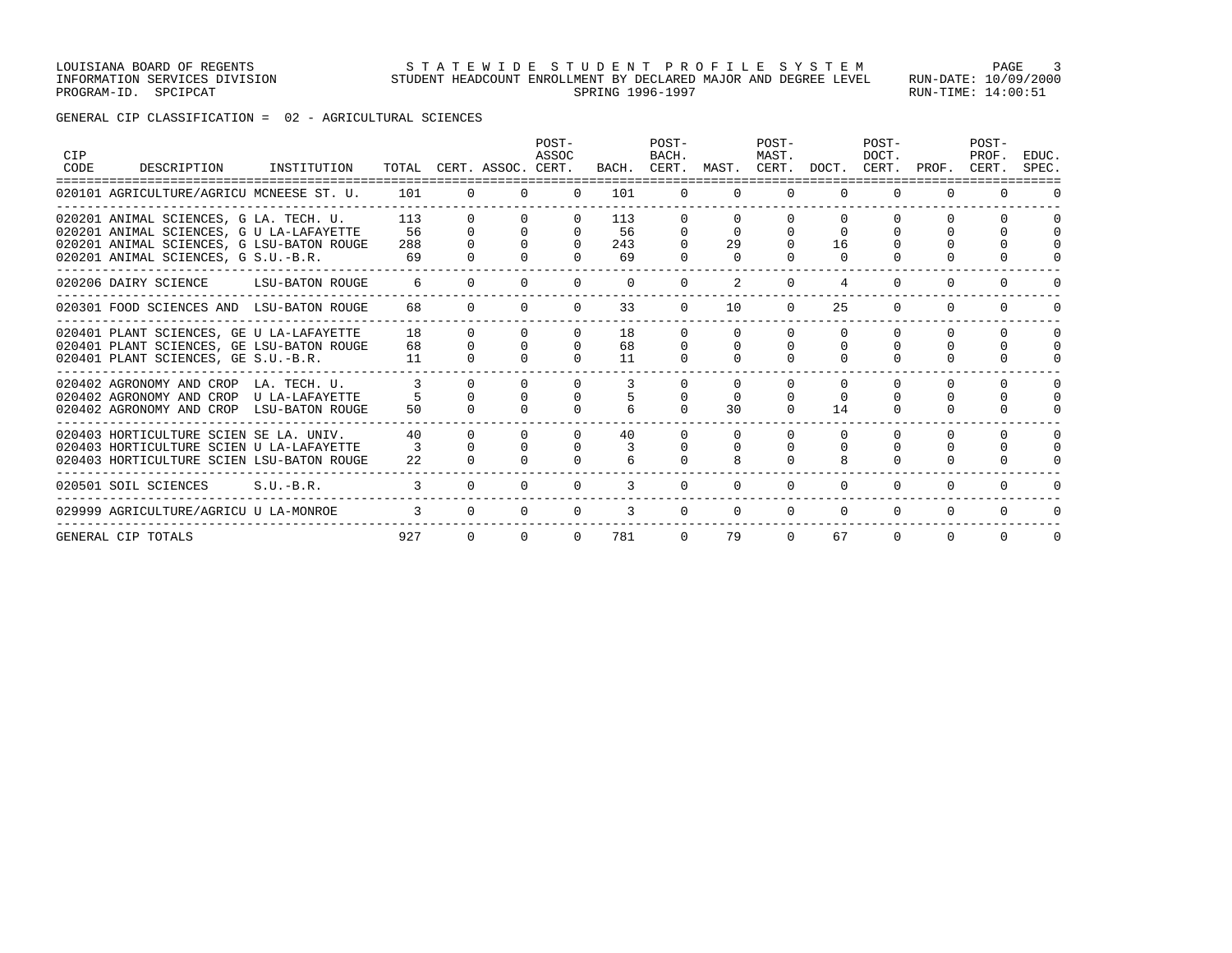LOUISIANA BOARD OF REGENTS STA TEWIDE STUDENT PROFILE SYSTEM PAGE 4 INFORMATION SERVICES DIVISION STUDENT HEADCOUNT ENROLLMENT BY DECLARED MAJOR AND DEGREE LEVEL RUN-DATE: 10/09/2000 PROGRAM-ID. SPCIPCAT SERING RUN-TIME: 14:00:51

GENERAL CIP CLASSIFICATION = 03 - CONSERVATION AND RENEWABLE NATURAL RESOURCES

| CIP<br>CODE | DESCRIPTION                                                                                                                                                            | INSTITUTION |                       |          | TOTAL CERT. ASSOC. CERT. | POST-<br>ASSOC |                             | POST-<br>BACH.<br>BACH. CERT. | MAST.                      | POST-<br>MAST.<br>CERT.          | DOCT.                      | POST-<br>DOCT.       | CERT. PROF.              | POST-<br>PROF.<br>CERT. | EDUC.<br>SPEC.           |
|-------------|------------------------------------------------------------------------------------------------------------------------------------------------------------------------|-------------|-----------------------|----------|--------------------------|----------------|-----------------------------|-------------------------------|----------------------------|----------------------------------|----------------------------|----------------------|--------------------------|-------------------------|--------------------------|
|             | 030101 NATURAL RESOURCES LA. TECH. U.                                                                                                                                  |             | 28                    | $\Omega$ | $\cap$                   | $\Omega$       | 28                          | $\Omega$                      | $\Omega$                   | $\Omega$                         | $\Omega$                   | $\Omega$             | $\Omega$                 | $\Omega$                |                          |
|             | 030102 ENVIRONMENTAL SCIE LA. TECH. U.<br>030102 ENVIRONMENTAL SCIE LSU-BATON ROUGE<br>030102 ENVIRONMENTAL SCIE LSU-SHREVEPORT<br>030102 ENVIRONMENTAL SCIE S.U.-B.R. |             | 31<br>227<br>32<br>12 |          |                          | $\Omega$       | 31<br>185<br>32<br>$\Omega$ |                               | 42<br>$\Omega$<br>12       |                                  |                            |                      |                          | $\Omega$                |                          |
|             | 030301 FISHING AND FISHER LSU-BATON ROUGE                                                                                                                              |             | $20^{\circ}$          |          |                          |                |                             |                               | 20                         |                                  |                            |                      |                          |                         |                          |
|             | 030501 FORESTRY, GENERAL LA. TECH. U.<br>030501 FORESTRY, GENERAL LSU-BATON ROUGE                                                                                      |             | 142<br>32             |          |                          |                | 142<br>$\Omega$             |                               | $\Omega$<br>13             | $\Omega$                         | 19                         |                      |                          | $\Omega$                |                          |
|             | 030506 FOREST MANAGEMENT LSU-BATON ROUGE                                                                                                                               |             | 93                    | $\Omega$ |                          | $\Omega$       | 93                          | $\Omega$                      | $\Omega$                   | $\Omega$                         | $\Omega$                   | $\Omega$             | $\Omega$                 | $\Omega$                |                          |
|             | 030509 WOOD SCIENCE AND P U LA-MONROE                                                                                                                                  |             | $\overline{4}$        |          | 3                        |                | $\Omega$                    |                               | $\Omega$                   | $\Omega$                         | $\Omega$                   | $\Omega$             | 0                        | $\Omega$                |                          |
|             | 030599 FORESTRY AND RELAT S.U.-B.R.                                                                                                                                    |             | 29                    | $\cap$   |                          | $\cap$         | 29                          | $\cap$                        | $\Omega$                   | $\Omega$                         |                            |                      | 0                        |                         |                          |
|             | 030601 WILDLIFE AND WILDL MCNEESE ST. U.<br>030601 WILDLIFE AND WILDL U LA-LAFAYETTE<br>030601 WILDLIFE AND WILDL LSU-BATON ROUGE                                      |             | 54<br>187             | $\Omega$ |                          | $\Omega$       | 54<br>128                   | 0<br>$\Omega$                 | $\Omega$<br>$\Omega$<br>33 | $\Omega$<br>$\Omega$<br>$\Omega$ | $\Omega$<br>$\Omega$<br>26 | $\Omega$<br>$\Omega$ | <sup>0</sup><br>$\Omega$ | $\Omega$<br>0           | $\Omega$<br><sup>0</sup> |
|             | 039999 CONSERVATION AND R U LA-LAFAYETTE                                                                                                                               |             | 177                   | $\Omega$ |                          | $\Omega$       | 177                         | $\Omega$                      | $\Omega$                   | <sup>0</sup>                     | $\Omega$                   | $\Omega$             | 0                        | $\Omega$                |                          |
|             | GENERAL CIP TOTALS                                                                                                                                                     |             | 1,069                 |          |                          |                | 900                         |                               | 120                        | $\Omega$                         | 45                         |                      |                          | $\Omega$                |                          |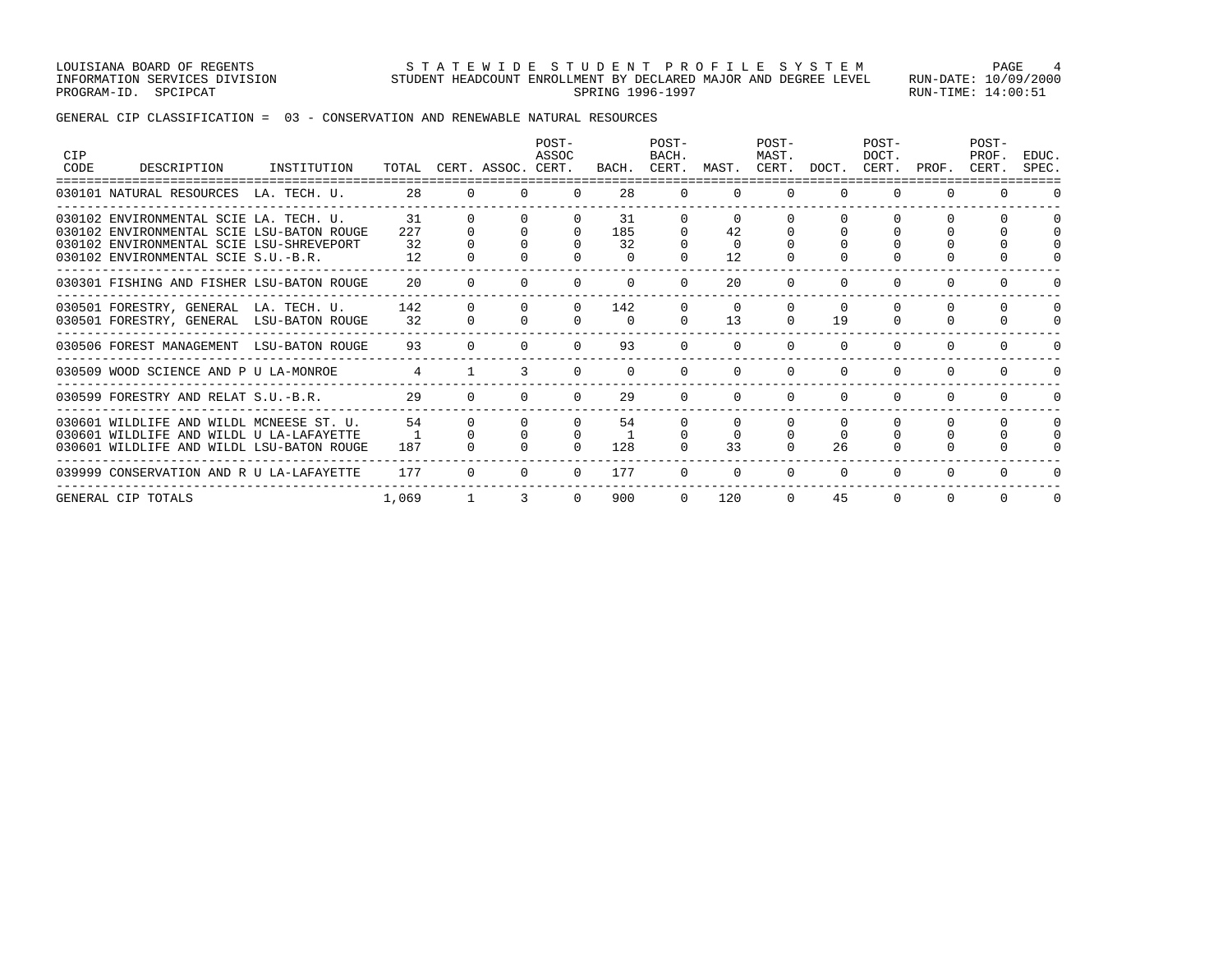LOUISIANA BOARD OF REGENTS STATEWIDE STUDENT PROFILE SYSTEM PAGE 5 INFORMATION SERVICES DIVISION STUDENT HEADCOUNT ENROLLMENT BY DECLARED MAJOR AND DEGREE LEVEL RUN-DATE: 10/09/2000 PROGRAM-ID. SPCIPCAT SERING RUN-TIME: 14:00:51

GENERAL CIP CLASSIFICATION = 04 - ARCHITECTURE AND RELATED PROGRAMS

| CIP<br>CODE | DESCRIPTION                                                                                                                                                                | INSTITUTION                                                             | TOTAL                    | CERT. ASSOC. CERT. | POST-<br>ASSOC | BACH.                    | POST-<br>BACH.<br>CERT. | MAST. | POST-<br>MAST.<br>CERT. | DOCT.    | POST-<br>DOCT.<br>CERT. | PROF. | POST-<br>PROF.<br>CERT. | EDUC.<br>SPEC. |
|-------------|----------------------------------------------------------------------------------------------------------------------------------------------------------------------------|-------------------------------------------------------------------------|--------------------------|--------------------|----------------|--------------------------|-------------------------|-------|-------------------------|----------|-------------------------|-------|-------------------------|----------------|
|             | 040201 ARCHITECTURE<br>040201 ARCHITECTURE<br>040201 ARCHITECTURE<br>040201 ARCHITECTURE                                                                                   | LA. TECH. U.<br>U LA-LAFAYETTE<br><b>LSU-BATON ROUGE</b><br>$S.U.-B.R.$ | 122<br>199<br>311<br>112 |                    | $\Omega$       | 122<br>199<br>297<br>112 | 0                       | 14    |                         |          |                         |       |                         |                |
|             | 040301 CITY/URBAN, COMMUN U LA-LAFAYETTE<br>040301 CITY/URBAN, COMMUN U.N.O.                                                                                               |                                                                         | 55                       |                    |                |                          | $\Omega$                | 55    | $\Omega$                | 0        |                         |       |                         |                |
|             | 040501 INTERIOR ARCHITECT DELGADO C. C.<br>040501 INTERIOR ARCHITECT LA. TECH. U.<br>040501 INTERIOR ARCHITECT U LA-LAFAYETTE<br>040501 INTERIOR ARCHITECT LSU-BATON ROUGE |                                                                         | 123<br>44<br>71<br>176   | 123                | $\Omega$       | 44<br>71<br>176          |                         |       |                         |          |                         |       |                         |                |
|             | 040601 LANDSCAPE ARCHITEC LSU-BATON ROUGE                                                                                                                                  |                                                                         | 186                      |                    | $\Omega$       | 133                      | $\Omega$                | 53    |                         |          |                         |       |                         |                |
|             | GENERAL CIP TOTALS                                                                                                                                                         |                                                                         | 1,400                    | 123                |                | $0 \quad 1,155$          | $\Omega$                | 122   | $\Omega$                | $\Omega$ |                         |       |                         | $\Omega$       |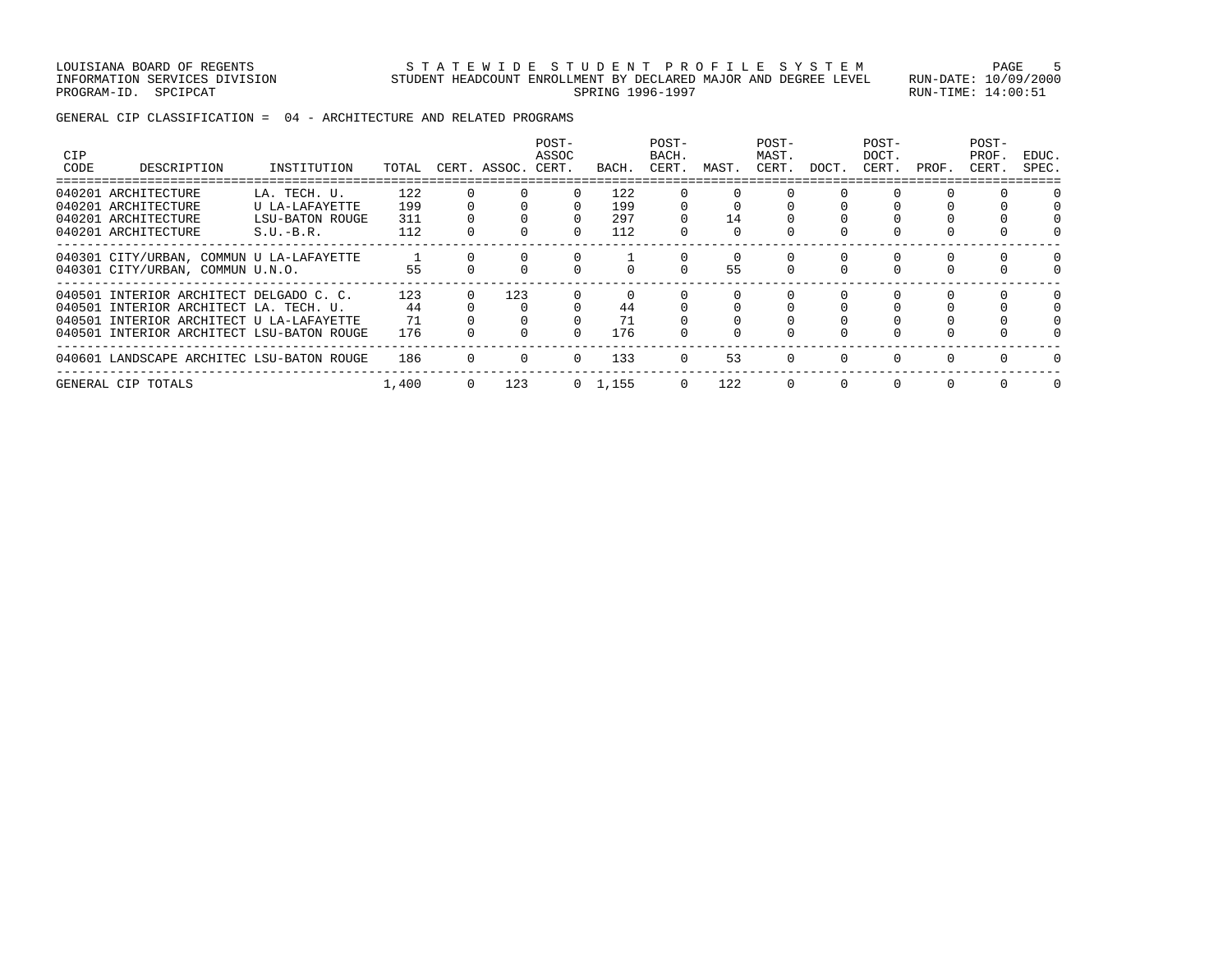LOUISIANA BOARD OF REGENTS STATEWIDE STUDENT PROFILE SYSTEM PAGE 6 INFORMATION SERVICES DIVISION STUDENT HEADCOUNT ENROLLMENT BY DECLARED MAJOR AND DEGREE LEVEL RUN-DATE: 10/09/2000 PROGRAM-ID. SPCIPCAT SERING RUN-TIME: 14:00:51

GENERAL CIP CLASSIFICATION = 05 - AREA, ETHNIC AND CULTURAL STUDIES

| <b>CIP</b><br>CODE | DESCRIPTION                               | INSTITUTION | TOTAL       |                  | CERT. ASSOC. CERT. | POST-<br>ASSOC | BACH. | POST-<br>BACH.<br>CERT. | MAST. | POST-<br>MAST.<br>CERT. | DOCT. | POST-<br>DOCT.<br>CERT. | PROF. | POST-<br>PROF.<br>CERT. | EDUC.<br>SPEC. |
|--------------------|-------------------------------------------|-------------|-------------|------------------|--------------------|----------------|-------|-------------------------|-------|-------------------------|-------|-------------------------|-------|-------------------------|----------------|
|                    | 050110 RUSSIAN AND SLAVIC LSU-BATON ROUGE |             | $5^{\circ}$ | $\left( \right)$ | $\cup$             | $\Omega$       |       |                         |       |                         |       |                         |       |                         |                |
|                    | 050199 AREA STUDIES, OTHE U LA-LAFAYETTE  |             | 10          | $\Omega$         | $\Omega$           | $\Omega$       |       |                         |       | $\left( \right)$        | 10    |                         |       |                         |                |
|                    | GENERAL CIP TOTALS                        |             |             |                  |                    |                |       |                         |       |                         | 10    |                         |       |                         |                |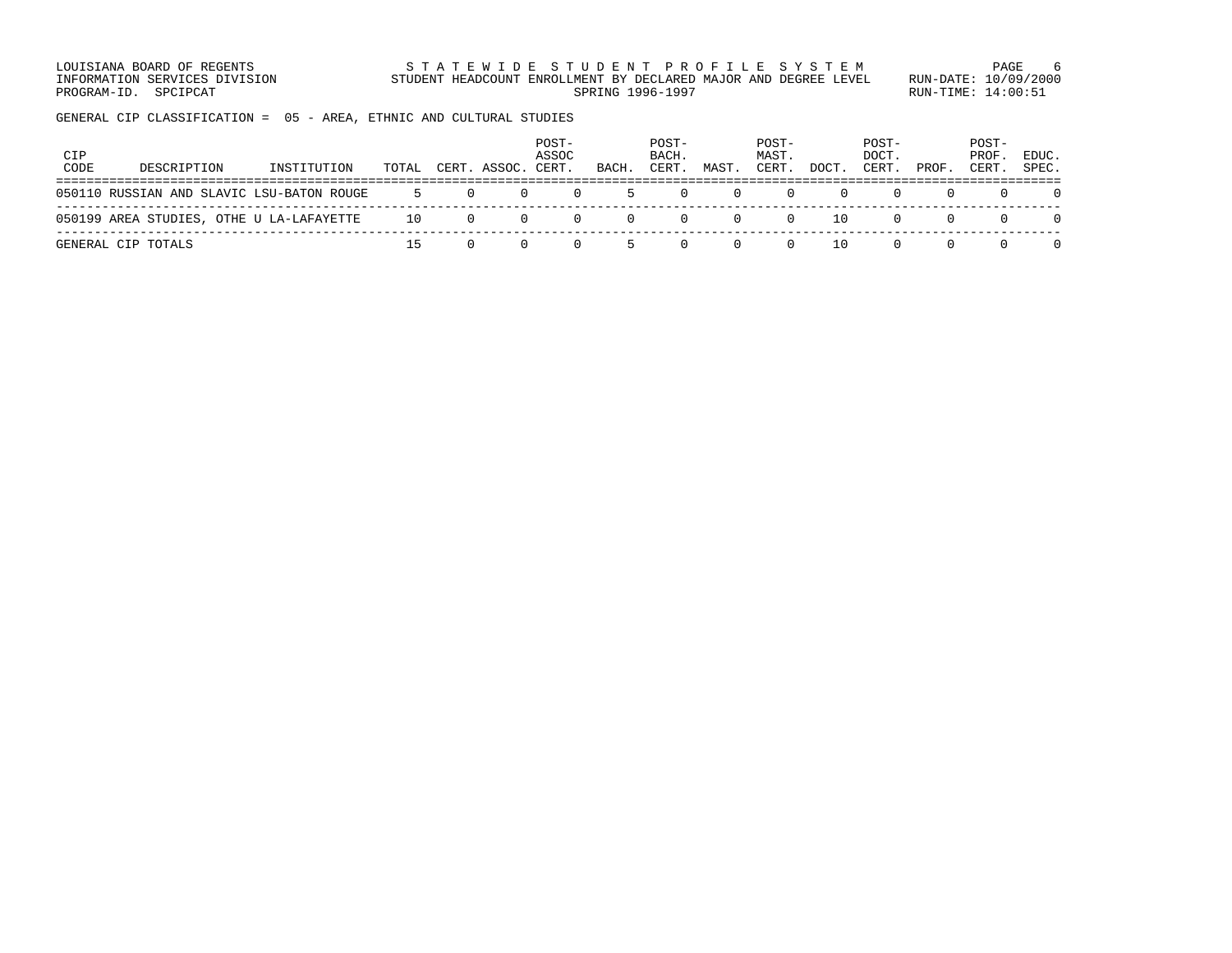LOUISIANA BOARD OF REGENTS STA TEWIDE STUDENT PROFILE SYSTEM PAGE 7 INFORMATION SERVICES DIVISION STUDENT HEADCOUNT ENROLLMENT BY DECLARED MAJOR AND DEGREE LEVEL RUN-DATE: 10/09/2000 PROGRAM-ID. SPCIPCAT SERING RUN-TIME: 14:00:51

GENERAL CIP CLASSIFICATION = 08 - MARKETING OPERATIONS/MARKETING AND DISTRIBUTION

| CIP<br>CODE | DESCRIPTION                                                                                                                        | INSTITUTION     | TOTAL    | CERT. ASSOC. | POST-<br>ASSOC<br>CERT. | BACH.    | POST-<br>BACH.<br>CERT. | MAST | POST-<br>MAST.<br>CERT | DOCT             | POST-<br>DOCT.<br>CERT | PROF | POST-<br>PROF<br>CERT. | EDUC.<br>SPEC. |
|-------------|------------------------------------------------------------------------------------------------------------------------------------|-----------------|----------|--------------|-------------------------|----------|-------------------------|------|------------------------|------------------|------------------------|------|------------------------|----------------|
|             | 080102 FASHION MERCHANDIS NICHOLLS ST. U.<br>080102 FASHION MERCHANDIS U LA-LAFAYETTE<br>080102 FASHION MERCHANDIS LSU-BATON ROUGE |                 | 65<br>78 |              |                         | 65<br>78 |                         |      |                        | <sup>n</sup>     |                        |      | n.                     |                |
|             | 081104 TOURISM PROMOTION                                                                                                           | S.U.-SHREVEPORT |          |              |                         |          |                         |      |                        |                  |                        |      | $\Omega$               | $\Box$         |
|             | GENERAL CIP TOTALS                                                                                                                 |                 | 146      |              |                         | 143      |                         |      |                        | $\left( \right)$ | $\cup$                 |      |                        |                |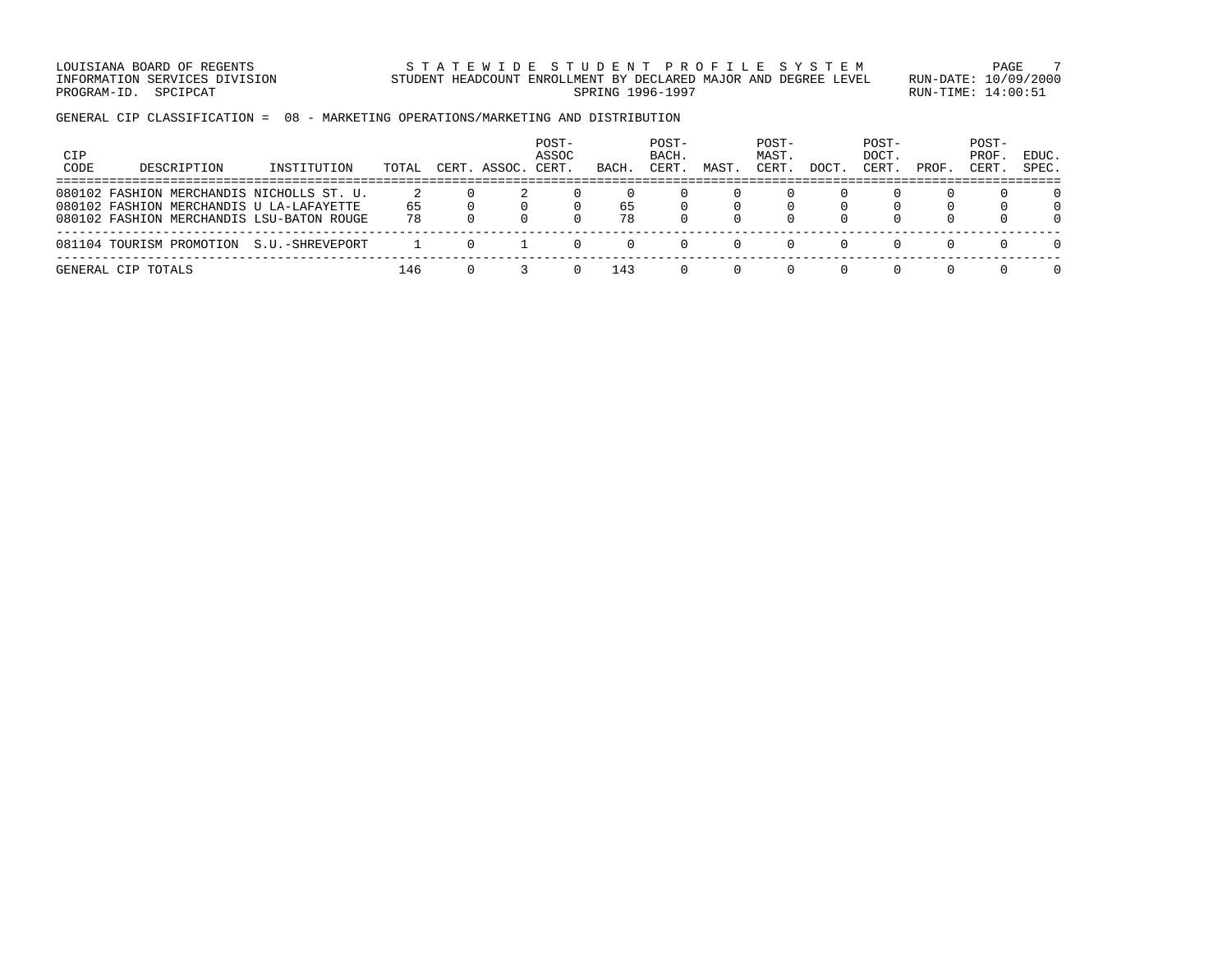# GENERAL CIP CLASSIFICATION = 09 - COMUNICATIONS

| CIP<br>CODE | DESCRIPTION                                                                  | INSTITUTION                       |                          |                      | TOTAL CERT. ASSOC. CERT. | POST-<br>ASSOC       |                | POST-<br>BACH.       | BACH. CERT. MAST. CERT. DOCT. CERT. | POST-<br>MAST.       |               | POST-<br>DOCT. | PROF.                        | POST-<br>PROF.<br>CERT. | EDUC.<br>SPEC.           |
|-------------|------------------------------------------------------------------------------|-----------------------------------|--------------------------|----------------------|--------------------------|----------------------|----------------|----------------------|-------------------------------------|----------------------|---------------|----------------|------------------------------|-------------------------|--------------------------|
|             | 090101 COMMUNICATIONS, GE U LA-MONROE                                        |                                   | 33                       |                      |                          | $\Omega$             | $\Omega$       | 0                    | 33                                  |                      |               |                |                              |                         |                          |
|             | 090101 COMMUNICATIONS, GE SE LA. UNIV.                                       |                                   | 274                      | $\mathbf{0}$         | $\mathbf{0}$             | $\mathbf{0}$         | 274            | $\mathbf{0}$         | $\mathbf 0$                         | 0                    | 0             | 0              | $\Omega$                     | $\Omega$                | $\Omega$                 |
|             | 090101 COMMUNICATIONS, GE U LA-LAFAYETTE<br>090101 COMMUNICATIONS, GE U.N.O. |                                   | 81<br>397                | $\Omega$<br>$\Omega$ | $\Omega$                 | $\Omega$<br>$\Omega$ | 47<br>397      | $\Omega$<br>$\Omega$ | 34<br>$\Omega$                      | $\Omega$<br>$\Omega$ | $\Omega$<br>0 | $\Omega$       | <sup>0</sup><br><sup>0</sup> | $\Omega$<br>U           | $\Omega$<br><sup>0</sup> |
|             | -----------------------------<br>090201 ADVERTISING                          | LSU-BATON ROUGE                   | $\overline{\phantom{a}}$ | $\Omega$             | $\Omega$                 | $\Omega$             | 1              | $\Omega$             | $\Omega$                            | $\Omega$             | $\Omega$      | $\Omega$       | $\Omega$                     | $\Omega$                | O                        |
|             | 090401 JOURNALISM                                                            | LA. TECH. U.                      | 41                       | $\Omega$             | $\Omega$                 | 0                    | 41             | $\Omega$             | $\Omega$                            | $\Omega$             | 0             | $\Omega$       | 0                            | $\Omega$                | n                        |
|             | 090401 JOURNALISM                                                            | U LA-MONROE                       | 26                       | $\Omega$             | $\Omega$                 | $\Omega$             | 26             | $\Omega$             | $\Omega$                            | 0                    | 0             |                | <sup>0</sup>                 | <sup>0</sup>            | ∩                        |
|             | 090401 JOURNALISM                                                            | NW STATE UNIV.                    | 141                      | $\Omega$             | $\Omega$                 | $\Omega$             | 141            | 0                    | $\Omega$                            |                      |               |                |                              |                         |                          |
|             | 090401 JOURNALISM                                                            | U LA-LAFAYETTE                    | 64                       |                      |                          |                      | 64             |                      |                                     |                      |               |                |                              |                         |                          |
|             | 090401 JOURNALISM<br>090401 JOURNALISM                                       | LSU-BATON ROUGE<br>LSU-SHREVEPORT | 73<br>41                 | $\Omega$<br>$\Omega$ | $\Omega$                 | $\Omega$             | $\Omega$<br>41 | $\Omega$             | 73                                  |                      |               |                |                              |                         |                          |
|             | 090401 JOURNALISM                                                            | $S.U.-B.R.$                       | 21                       | $\Omega$             |                          | $\Omega$             | 21             | 0                    | 0<br><sup>0</sup>                   |                      |               |                |                              |                         |                          |
|             | 090401 JOURNALISM                                                            | $S.U.-N.O.$                       | 17                       | $\Omega$             |                          | $\Omega$             | 17             | $\Omega$             | $\Omega$                            | $\Omega$             | 0             |                | 0                            | $\Omega$                |                          |
|             | 090402 BROADCAST JOURNALI LSU-BATON ROUGE                                    |                                   | $\overline{3}$           | $\Omega$             | $\Omega$                 | $\Omega$             | 3              | $\Omega$             | $\Omega$                            | $\Omega$             | $\Omega$      | $\Omega$       | $\Omega$                     | 0                       |                          |
|             | 090403 MASS COMMUNICATION GRAMBLING ST U.                                    |                                   | 214                      | $\Omega$             | $\Omega$                 | $\Omega$             | 214            | $\Omega$             | <sup>0</sup>                        | $\Omega$             | 0             | $\Omega$       | 0                            | $\Omega$                | ∩                        |
|             | 090403 MASS COMMUNICATION MCNEESE ST. U.                                     |                                   | 115                      | $\Omega$             | $\Omega$                 | $\Omega$             | 115            | 0                    | $\Omega$                            | 0                    | 0             |                | 0                            | <sup>0</sup>            | $\Omega$                 |
|             | 090403 MASS COMMUNICATION NICHOLLS ST. U.                                    |                                   | 93                       | $\Omega$             |                          | $\Omega$             | 93             | 0                    | $\Omega$                            | O                    | 0             |                | 0                            | $\Omega$                | $\Omega$                 |
|             | 090403 MASS COMMUNICATION U LA-LAFAYETTE                                     |                                   | 261                      | $\Omega$             |                          | $\Omega$             | 261            |                      |                                     |                      |               |                |                              | $\Omega$                | $\cap$                   |
|             | 090403 MASS COMMUNICATION LSU-BATON ROUGE                                    |                                   | 716                      | $\Omega$             |                          | $\Omega$             | 716            | 0                    |                                     |                      |               |                |                              | U                       | $\cap$                   |
|             | 090403 MASS COMMUNICATION S.U.-B.R.                                          |                                   | 19                       | $\cap$               | $\cap$                   | $\Omega$             | $\Omega$       | $\Omega$             | 19                                  | $\Omega$             | $\Omega$      | $\Omega$       | <sup>0</sup>                 | U                       |                          |
|             | 090501 PUBLIC RELATIONS A U LA-MONROE                                        |                                   | 64                       | $\Omega$             |                          | $\Omega$             | 64             | $\Omega$             | <sup>0</sup>                        | $\Omega$             | $\Omega$      | $\Omega$       | 0                            | $\Omega$                | $\Omega$                 |
|             | 090501 PUBLIC RELATIONS A U LA-LAFAYETTE                                     |                                   | 112                      | $\Omega$             |                          | $\Omega$             | 112            | 0                    |                                     | 0                    | 0             |                | 0                            | $\Omega$                | $\Omega$                 |
|             | 090501 PUBLIC RELATIONS A LSU-SHREVEPORT                                     |                                   | 43                       | $\Omega$             |                          | $\cap$               | 43             | $\Omega$             | <sup>0</sup>                        | $\Omega$             | $\Omega$      | $\Omega$       | $\Omega$                     | $\Omega$                |                          |
|             | 090701 RADIO AND TELEVISI U LA-MONROE                                        |                                   | 96                       | $\Omega$             | $\Omega$                 | $\Omega$             | 96             | $\Omega$             | $\Omega$                            | $\Omega$             | $\Omega$      | $\Omega$       | $\Omega$                     | $\Omega$                | $\Omega$                 |
|             | 090701 RADIO AND TELEVISI S.U.-B.R.                                          |                                   | 173                      | $\Omega$             | $\Omega$                 | $\Omega$             | 173            | $\Omega$             | $\Omega$                            | $\Omega$             | $\Omega$      | $\Omega$       | $\Omega$                     | $\Omega$                | O                        |
|             | 099999 COMMUNICATIONS, OT DELGADO C. C.                                      |                                   | 122                      | $\overline{0}$       | 122                      | $\mathbf{0}$         | $\mathbf{0}$   | $\mathbf{0}$         | 0                                   | $\mathbf{0}$         | $\mathbf{0}$  | $\mathbf{0}$   | $\mathbf{0}$                 | 0                       | 0                        |
|             | GENERAL CIP TOTALS                                                           |                                   | 3,241                    | $\Omega$             | 122                      |                      | $0\quad 2,960$ | $\Omega$             | 159                                 | $\Omega$             | $\Omega$      | $\Omega$       | $\Omega$                     | $\Omega$                | $\Omega$                 |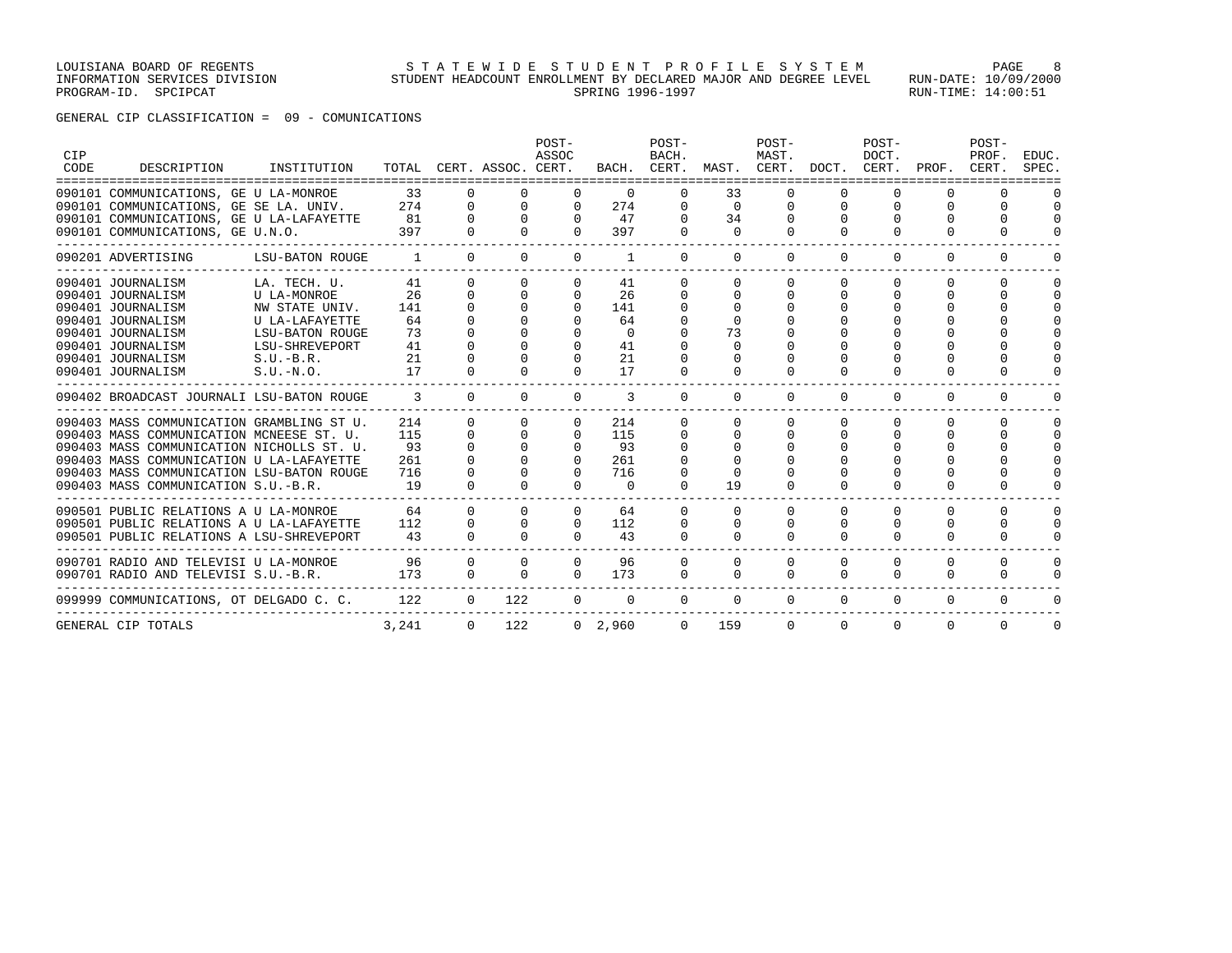GENERAL CIP CLASSIFICATION = 11 - COMPUTER AND INFORMATION SCIENCES

| CIP<br>CODE | DESCRIPTION                               | INSTITUTION     | TOTAL |          | CERT. ASSOC. CERT. | POST-<br>ASSOC | BACH.     | POST-<br>BACH.<br>CERT. | MAST.    | POST-<br>MAST.<br>CERT. | DOCT.        | POST-<br>DOCT.<br>CERT. | PROF.    | POST-<br>PROF.<br>CERT. | EDUC.<br>SPEC. |
|-------------|-------------------------------------------|-----------------|-------|----------|--------------------|----------------|-----------|-------------------------|----------|-------------------------|--------------|-------------------------|----------|-------------------------|----------------|
|             | 110101 COMPUTER AND INFOR NUNEZ C. C.     |                 | 32    |          | 32                 | $\Omega$       |           | O                       |          |                         | $\Omega$     | $\Omega$                |          |                         |                |
|             | 110101 COMPUTER AND INFOR S.U.-SHREVEPORT |                 | 48    | $\Omega$ | 48                 | $\Omega$       |           |                         |          |                         |              |                         |          | U                       |                |
|             | 110301 DATA PROCESSING TE DELGADO C. C.   |                 | 715   |          | 715                |                |           |                         |          |                         |              |                         |          |                         |                |
|             | 110301 DATA PROCESSING TE MCNEESE ST. U.  |                 | 25    |          | 25                 |                |           |                         |          |                         |              |                         |          |                         |                |
|             | 110301 DATA PROCESSING TE LSU-ALEXANDRIA  |                 | 47    |          | 47                 |                |           |                         |          |                         |              |                         |          |                         |                |
|             | 110401 INFORMATION SCIENC NUNEZ C. C.     |                 | 62    |          | 55                 | $\Omega$       | $\Omega$  |                         |          |                         | $\Omega$     | $\Omega$                | O        | O                       |                |
|             | 110401 INFORMATION SCIENC GRAMBLING ST U. |                 | 242   |          | $\Omega$           | $\Omega$       | 242       |                         |          |                         |              | $\Omega$                |          | U                       |                |
|             | 110401 INFORMATION SCIENC NW STATE UNIV.  |                 | 189   |          |                    | $\Omega$       | 189       |                         |          |                         |              | $\Omega$                |          | $\cap$                  |                |
|             | 110401 INFORMATION SCIENC LSU-BATON ROUGE |                 | 92    |          |                    |                | $\Omega$  |                         | 92       |                         |              |                         |          |                         |                |
|             | 110401 INFORMATION SCIENC LSU-SHREVEPORT  |                 | 37    |          |                    |                | $\Omega$  |                         | 37       |                         |              |                         |          |                         |                |
|             | 110701 COMPUTER SCIENCE                   | GRAMBLING ST U. | 214   |          |                    | $\Omega$       | 214       | 0                       | $\Omega$ |                         | <sup>0</sup> | $\Omega$                | n        | U                       |                |
|             | 110701 COMPUTER SCIENCE                   | LA. TECH. U.    | 138   |          |                    | $\Omega$       | 116       |                         | 22       |                         |              | $\Omega$                |          | $\Omega$                |                |
|             | 110701 COMPUTER SCIENCE                   | MCNEESE ST. U.  | 80    |          |                    |                | 80        |                         | $\cap$   |                         |              | $\cap$                  |          | $\cap$                  |                |
|             | 110701 COMPUTER SCIENCE                   | NICHOLLS ST. U. | 81    |          |                    | $\Omega$       | 81        |                         |          |                         |              |                         |          |                         |                |
|             | 110701 COMPUTER SCIENCE                   | U LA-MONROE     | 154   |          |                    | $\Omega$       | 154       |                         |          |                         |              |                         |          |                         |                |
|             | 110701 COMPUTER SCIENCE                   | SE LA. UNIV.    | 300   |          |                    |                | 300       |                         |          |                         |              |                         |          |                         |                |
|             | 110701 COMPUTER SCIENCE                   | U LA-LAFAYETTE  | 445   |          |                    |                | 317       |                         | 72       |                         | 56           |                         |          |                         |                |
|             | 110701 COMPUTER SCIENCE                   | LSU-BATON ROUGE | 348   |          |                    |                | 293       |                         | 0        |                         | 55           |                         |          |                         |                |
|             | 110701 COMPUTER SCIENCE                   | LSU-SHREVEPORT  | 121   |          |                    | $\Omega$       | 121       |                         | $\Omega$ |                         | $\Omega$     |                         |          |                         |                |
|             | 110701 COMPUTER SCIENCE                   | U.N.O.          | 445   |          |                    |                | 373       |                         | 72       |                         |              |                         |          |                         |                |
|             | 110701 COMPUTER SCIENCE                   | $S.U.-B.R.$     | 427   |          |                    | $\Omega$       | 358       |                         | 69       |                         |              |                         |          |                         |                |
|             | 110701 COMPUTER SCIENCE                   | $S.U.-N.O.$     | 94    |          |                    |                | 94        |                         | $\Omega$ |                         |              |                         |          |                         |                |
|             | 119999 COMPUTER AND INFOR LA. TECH. U.    |                 | 17    | $\Omega$ | $\Omega$           | $\Omega$       | $\Omega$  | $\Omega$                | $\Omega$ | $\Omega$                | 17           | $\Omega$                | $\Omega$ | 0                       |                |
|             | GENERAL CIP TOTALS                        |                 | 4,353 | 7        | 922                |                | 0, 2, 932 | $\Omega$                | 364      | $\Omega$                | 128          | $\Omega$                | $\Omega$ | 0                       | 0              |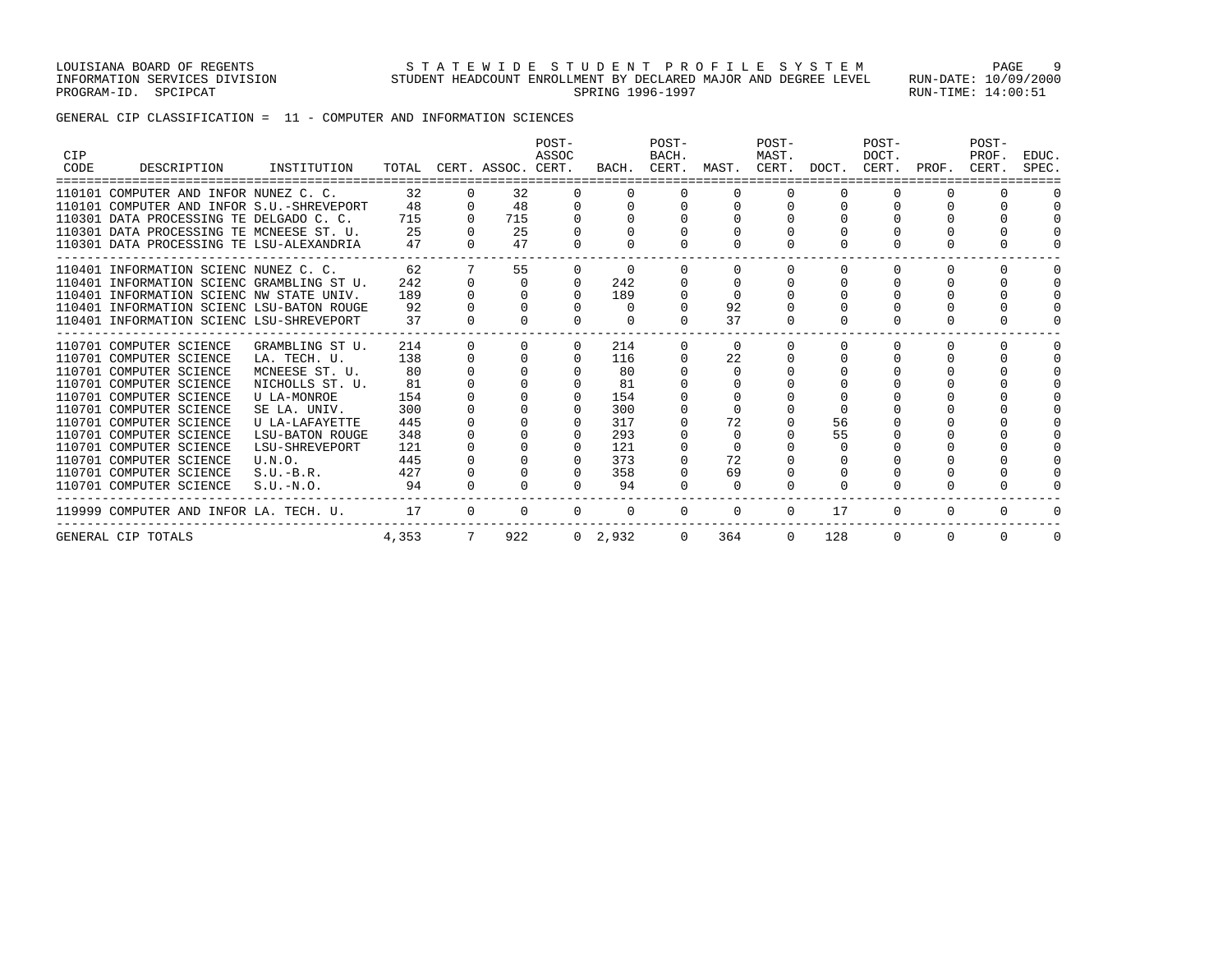LOUISIANA BOARD OF REGENTS STATEWIDE STUDENT PROFILE SYSTEM PAGE 10 INFORMATION SERVICES DIVISION STUDENT HEADCOUNT ENROLLMENT BY DECLARED MAJOR AND DEGREE LEVEL RUN-DATE: 10/09/2000 PROGRAM-ID. SPCIPCAT SERING RUN-TIME: 14:00:51

GENERAL CIP CLASSIFICATION = 12 - PERSONAL AND MISCELLANEOUS SERVICES

| CIP<br>CODE | DESCRIPTION                               | INSTITUTION | TOTAL |          | CERT. ASSOC. | POST-<br>ASSOC<br>CERT. | BACH.    | POST-<br>BACH.<br>CERT. | MAST. | POST-<br>MAST.<br>CERT. | DOCT.    | POST-<br>DOCT.<br>CERT. | PROF. | POST-<br>PROF.<br>CERT. | EDUC.<br>SPEC. |
|-------------|-------------------------------------------|-------------|-------|----------|--------------|-------------------------|----------|-------------------------|-------|-------------------------|----------|-------------------------|-------|-------------------------|----------------|
|             | 120301 FUNERAL SERVICES A DELGADO C. C.   |             | 132   | $\Omega$ | 132          | $\Omega$                | $\Omega$ |                         |       |                         |          |                         |       |                         |                |
|             | 120503 CULINARY ARTS/CHEF NICHOLLS ST. U. |             | 24    | $\Omega$ | 24           | $\Omega$                | $\Omega$ |                         |       |                         | <b>U</b> |                         |       |                         |                |
|             | GENERAL CIP TOTALS                        |             | 156   |          | 156          |                         |          |                         |       |                         |          |                         |       |                         |                |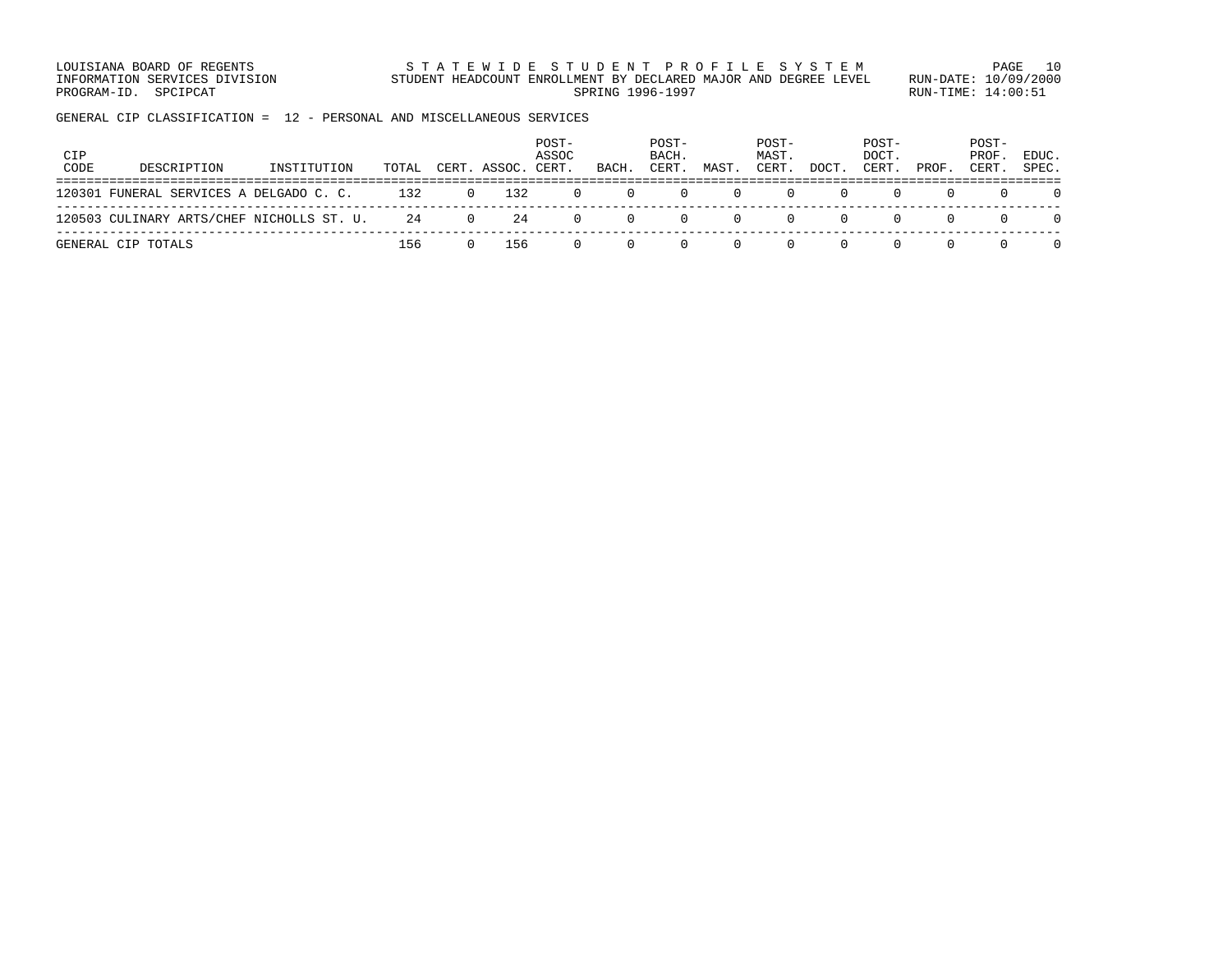| <b>CIP</b><br>CODE | DESCRIPTION                                                                           | INSTITUTION |                         |                              | TOTAL CERT. ASSOC. CERT.    | POST-<br>ASSOC             |                              | POST-<br>BACH.           |                | POST-<br>MAST.              | BACH. CERT. MAST. CERT. DOCT. | POST-<br>DOCT.<br>CERT. | PROF.                   | POST-<br>PROF.<br>CERT. | EDUC.<br>SPEC.           |
|--------------------|---------------------------------------------------------------------------------------|-------------|-------------------------|------------------------------|-----------------------------|----------------------------|------------------------------|--------------------------|----------------|-----------------------------|-------------------------------|-------------------------|-------------------------|-------------------------|--------------------------|
|                    | 130101 EDUCATION, GENERAL LA. TECH. U.                                                |             | 27                      | $\Omega$                     | $\Omega$                    | $\Omega$                   | $\Omega$                     | $\Omega$                 | 27             | $\Omega$                    | $\Omega$                      | $\Omega$                | $\Omega$                | $\Omega$                |                          |
|                    | 130101 EDUCATION, GENERAL NW STATE UNIV.                                              |             | 328<br>281              | $\mathbf{0}$<br>$\mathbf{0}$ | $\mathbf{0}$<br>$\mathbf 0$ | $\mathbf 0$<br>$\mathbf 0$ | $\mathbf 0$<br>$\mathbf 0$   | $\mathbf 0$<br>$\Omega$  | 328<br>281     | $\mathbf{0}$<br>$\mathbf 0$ | $\mathbf 0$<br>$\Omega$       | 0<br>$\Omega$           | $\mathbf 0$<br>$\Omega$ | 0<br>$\Omega$           | $\mathbf 0$<br>$\Omega$  |
|                    | 130101 EDUCATION, GENERAL LSU-BATON ROUGE<br>130101 EDUCATION, GENERAL LSU-SHREVEPORT |             | 27                      | $\Omega$                     | $\Omega$                    | $\Omega$                   | $\Omega$                     | $\Omega$                 | 27             | $\Omega$                    | $\Omega$                      | $\Omega$                | $\Omega$                | $\Omega$                | $\Omega$                 |
|                    |                                                                                       |             |                         |                              |                             |                            |                              |                          |                |                             |                               |                         |                         |                         |                          |
|                    | 130301 CURRICULUM AND INS LA. TECH. U.                                                |             | 55                      | $\Omega$                     | $\Omega$                    | $\Omega$                   | $\overline{0}$               | $\mathbf{0}$             | 41             | $\mathbf{0}$                | 14                            | $\Omega$                | $\Omega$                | $\Omega$                | $\Omega$                 |
|                    | 130301 CURRICULUM AND INS U LA-MONROE                                                 |             | 18                      | $\Omega$                     | $\Omega$                    | $\Omega$                   | $\Omega$                     | $\Omega$                 | $\bigcap$      | $\Omega$                    | 18                            | $\Omega$                | $\Omega$                | $\Omega$                | $\Omega$                 |
|                    | 130301 CURRICULUM AND INS U LA-LAFAYETTE<br>130301 CURRICULUM AND INS LSU-BATON ROUGE |             | 76<br>111               | $\Omega$<br>$\Omega$         | $\Omega$<br>$\Omega$        | 0<br>$\Omega$              | $\mathbf{0}$<br>$\mathbf{0}$ | $\mathbf{0}$<br>$\Omega$ | 76<br>$\Omega$ | $\mathbf 0$<br>$\Omega$     | $\Omega$<br>111               | $\Omega$<br>$\Omega$    | $\Omega$<br>$\Omega$    | $\Omega$<br>$\Omega$    | $\mathbf{0}$<br>$\Omega$ |
|                    | 130301 CURRICULUM AND INS U.N.O.                                                      |             | 216                     | $\Omega$                     | $\Omega$                    | $\Omega$                   | $\Omega$                     | $\Omega$                 | 167            | $\Omega$                    | 49                            | $\Omega$                | $\Omega$                | $\Omega$                | $\Omega$                 |
|                    |                                                                                       |             |                         |                              |                             |                            |                              |                          |                |                             |                               |                         |                         |                         |                          |
|                    | 130401 EDUCATION ADMINIST GRAMBLING ST U.                                             |             | 3                       | $\Omega$                     | $\Omega$                    | $\Omega$                   | $\mathbf{0}$                 | $\Omega$                 | $\Omega$       | $\Omega$                    | 3                             | $\Omega$                | $\Omega$                | $\Omega$                | $\Omega$                 |
|                    | 130401 EDUCATION ADMINIST LA. TECH. U.                                                |             | 8                       | $\Omega$                     | $\Omega$                    | $\Omega$                   | $\mathbf{0}$                 | 0                        | 0              | $\Omega$                    | 8                             | $\Omega$                | 0                       | $\Omega$                | $\mathbf 0$              |
|                    | 130401 EDUCATION ADMINIST MCNEESE ST. U.<br>130401 EDUCATION ADMINIST NICHOLLS ST. U. |             | 80<br>54                | $\Omega$<br>$\Omega$         | $\Omega$<br>$\Omega$        | $\Omega$<br>$\Omega$       | 0<br>$\Omega$                | $\Omega$<br>$\Omega$     | 64<br>54       | $\Omega$<br>$\Omega$        | $\Omega$<br>$\Omega$          | $\Omega$<br>$\Omega$    | $\Omega$<br>$\Omega$    | $\Omega$<br>$\Omega$    | 16<br>$\Omega$           |
|                    | 130401 EDUCATION ADMINIST U LA-MONROE                                                 |             | 74                      | $\Omega$                     | $\Omega$                    | $\Omega$                   | 0                            | $\Omega$                 | 42             | $\Omega$                    | 16                            |                         | $\Omega$                | $\Omega$                | 16                       |
|                    | 130401 EDUCATION ADMINIST NW STATE UNIV.                                              |             | 38                      | $\Omega$                     | $\Omega$                    | $\Omega$                   | $\Omega$                     | 0                        | $\mathbf 0$    | $\Omega$                    | 0                             |                         | $\Omega$                | $\Omega$                | 38                       |
|                    | 130401 EDUCATION ADMINIST SE LA. UNIV.                                                |             | 66                      | $\Omega$                     | $\Omega$                    | $\Omega$                   | $\Omega$                     | $\Omega$                 | 65             | $\Omega$                    | $\Omega$                      |                         | $\Omega$                |                         | -1                       |
|                    | 130401 EDUCATION ADMINIST U LA-LAFAYETTE                                              |             | 48                      | $\Omega$                     | $\Omega$                    | $\Omega$                   | 0                            | $\Omega$                 | 45             | 0                           | $\Omega$                      |                         | $\Omega$                | $\Omega$                | 3                        |
|                    | 130401 EDUCATION ADMINIST LSU-BATON ROUGE                                             |             | 108                     | $\Omega$                     | $\Omega$                    | $\Omega$                   | $\Omega$                     | $\Omega$                 | 11             | $\Omega$                    | 96                            | $\Omega$                | $\Omega$                | $\Omega$                | $\mathbf{1}$             |
|                    | 130401 EDUCATION ADMINIST U.N.O.                                                      |             | 146                     | $\Omega$                     | $\Omega$                    | $\Omega$                   | $\Omega$                     | $\Omega$                 | 92             | $\Omega$                    | 54                            | $\Omega$                | $\Omega$                | $\Omega$                | $\Omega$                 |
|                    | 130405 ELEMENTARY, MIDDLE SE LA. UNIV.                                                |             | $\overline{4}$          | $\Omega$                     | $\Omega$                    | $\Omega$                   | $\Omega$                     | $\Omega$                 | $\overline{4}$ | $\Omega$                    | $\Omega$                      | $\Omega$                | $\Omega$                | $\Omega$                | $\Omega$                 |
|                    | 130405 ELEMENTARY, MIDDLE U LA-LAFAYETTE                                              |             | $\overline{1}$          | $\Omega$                     | 0                           | 0                          | $\mathbf{0}$                 | 0                        | 0              | $\mathbf 0$                 | 0                             | 0                       | 0                       | 0                       | 1                        |
|                    | 130405 ELEMENTARY, MIDDLE S.U.-B.R.                                                   |             | 92                      | $\Omega$                     | $\mathbf{0}$                | $\mathbf 0$                | $\mathbf{0}$                 | $\mathbf 0$              | 92             | $\mathbf 0$                 | 0                             | 0                       | 0                       | 0                       | $\mathbf 0$              |
|                    | 130501 EDUCATIONAL/INSTRU MCNEESE ST. U. 48                                           |             |                         | $\overline{0}$               | $\circ$                     | $\overline{0}$             | $\overline{0}$               | $\circ$                  | 48             | $\mathbf 0$                 | $\mathbf 0$                   | $\mathbf 0$             | $\mathsf{O}$            | 0                       | $\mathbf 0$              |
|                    |                                                                                       |             |                         |                              |                             |                            |                              |                          |                |                             |                               |                         |                         |                         |                          |
|                    | 130601 EDUCATIONAL EVALUA LSU-BATON ROUGE                                             |             | 14                      | $\Omega$                     | $\Omega$                    | $\Omega$                   | $\Omega$                     | $\circ$                  | $\circ$        | $\mathbf{0}$                | 14                            | $\overline{0}$          | $\mathbf 0$             | $\mathbf 0$             | $\Omega$                 |
|                    | 130802 EDUCATIONAL PSYCHO LA. TECH. U.                                                |             | $\overline{\mathbf{3}}$ | $\Omega$                     | $\Omega$                    | $\Omega$                   | $\mathbf{0}$                 | $\Omega$                 | 3              | $\mathbf{0}$                | $\mathbf 0$                   | $\mathbf{0}$            | $\mathbf 0$             | $\mathbf 0$             | $\mathbf 0$              |
|                    | 130802 EDUCATIONAL PSYCHO MCNEESE ST. U.                                              |             | $4\overline{4}$         | $\mathbf{0}$                 | $\Omega$                    |                            | $0 \qquad \qquad$<br>4       | $\mathbf 0$              | $\mathbf 0$    | $\mathbf 0$                 | $\Omega$                      | 0                       | $\mathbf 0$             | $\Omega$                | $\Omega$                 |
|                    | 130802 EDUCATIONAL PSYCHO NICHOLLS ST. U.                                             |             | 13                      | $\mathbf{0}$                 | $\mathbf{0}$                | $\mathbf 0$                | $\mathbf 0$                  | $\mathbf 0$              | 0              | $\mathbf 0$                 | $\Omega$                      | 0                       | 0                       | $\Omega$                | 13                       |
|                    | 130802 EDUCATIONAL PSYCHO U LA-MONROE                                                 |             | 19                      | $\Omega$                     | $\Omega$                    | $\Omega$                   | $\mathbf{0}$                 | $\mathbf 0$              | 0              | $\mathbf 0$                 | $\Omega$                      | $\Omega$                | $\Omega$                | $\Omega$                | 19                       |
|                    | 130802 EDUCATIONAL PSYCHO LSU-SHREVEPORT                                              |             | 13                      | $\Omega$                     | $\Omega$                    | $\Omega$                   | $\Omega$                     | $\mathbf{0}$             | 0              | $\Omega$                    | $\Omega$                      | $\Omega$                | $\Omega$                | $\Omega$                | 13                       |
|                    | 131001 SPECIAL EDUCATION, GRAMBLING ST U.                                             |             | 24                      | $\Omega$                     | $\Omega$                    | $\Omega$                   | 24                           | $\Omega$                 | $\Omega$       | $\Omega$                    | $\Omega$                      | $\Omega$                | $\Omega$                | $\Omega$                | $\Omega$                 |
|                    | 131001 SPECIAL EDUCATION, LA. TECH. U.                                                |             | 2                       | 0                            | $\Omega$                    | $\mathbf{0}$               | 2                            | $\Omega$                 | 0              | 0                           | $\Omega$                      | $\Omega$                | $\Omega$                | $\Omega$                | $\Omega$                 |
|                    | 131001 SPECIAL EDUCATION, MCNEESE ST. U.                                              |             | 86                      | $\Omega$                     | $\Omega$                    | $\Omega$                   | 83                           | $\Omega$                 | 3              | $\Omega$                    | 0                             | $\Omega$                | $\Omega$                | $\Omega$                | $\Omega$                 |
|                    | 131001 SPECIAL EDUCATION, NICHOLLS ST. U.                                             |             | 54                      | $\Omega$                     | $\Omega$                    | $\Omega$                   | 54                           | $\Omega$                 | $\Omega$       | U                           |                               | $\cap$                  | $\Omega$                | $\Omega$                | $\Omega$                 |
|                    | 131001 SPECIAL EDUCATION, U LA-MONROE                                                 |             | 96                      | $\Omega$                     | $\Omega$                    | $\Omega$                   | 36                           | $\mathbf 0$              | 60             | O                           |                               | O                       | $\Omega$                | $\Omega$                | $\Omega$                 |
|                    | 131001 SPECIAL EDUCATION, NW STATE UNIV.                                              |             | 81                      | $\Omega$                     | $\Omega$                    | $\Omega$                   | 81                           | $\Omega$                 | $\Omega$       | O                           |                               | O                       | $\Omega$                | $\Omega$                | $\Omega$                 |
|                    | 131001 SPECIAL EDUCATION, SE LA. UNIV.                                                |             | 293                     | $\Omega$<br>$\mathbf 0$      | $\Omega$<br>$\mathbf 0$     | $\Omega$<br>$\Omega$       | 125                          | $\Omega$<br>$\Omega$     | 168            | 0<br>O                      |                               | $\Omega$                | $\Omega$<br>$\Omega$    | $\Omega$<br>$\Omega$    | $\Omega$<br>$\Omega$     |
|                    | 131001 SPECIAL EDUCATION, U LA-LAFAYETTE<br>131001 SPECIAL EDUCATION, LSU-SHREVEPORT  |             | 117<br>30               | $\mathbf 0$                  | 0                           | $\Omega$                   | 117<br>30                    | 0                        | 0<br>$\Omega$  | 0                           | $\Omega$                      |                         | $\Omega$                | $\Omega$                | $\Omega$                 |
|                    | 131001 SPECIAL EDUCATION, U.N.O.                                                      |             | 137                     | $\Omega$                     | $\Omega$                    | $\Omega$                   | 0                            | $\Omega$                 | 113            | O                           | 24                            |                         |                         | $\Omega$                | $\Omega$                 |
|                    | 131001 SPECIAL EDUCATION, S.U.-B.R.                                                   |             | 117                     | $\cap$                       | $\Omega$                    | $\Omega$                   | 13                           | $\Omega$                 | 87             | $\Omega$                    | 17                            | $\Omega$                | $\Omega$                | $\Omega$                | $\cap$                   |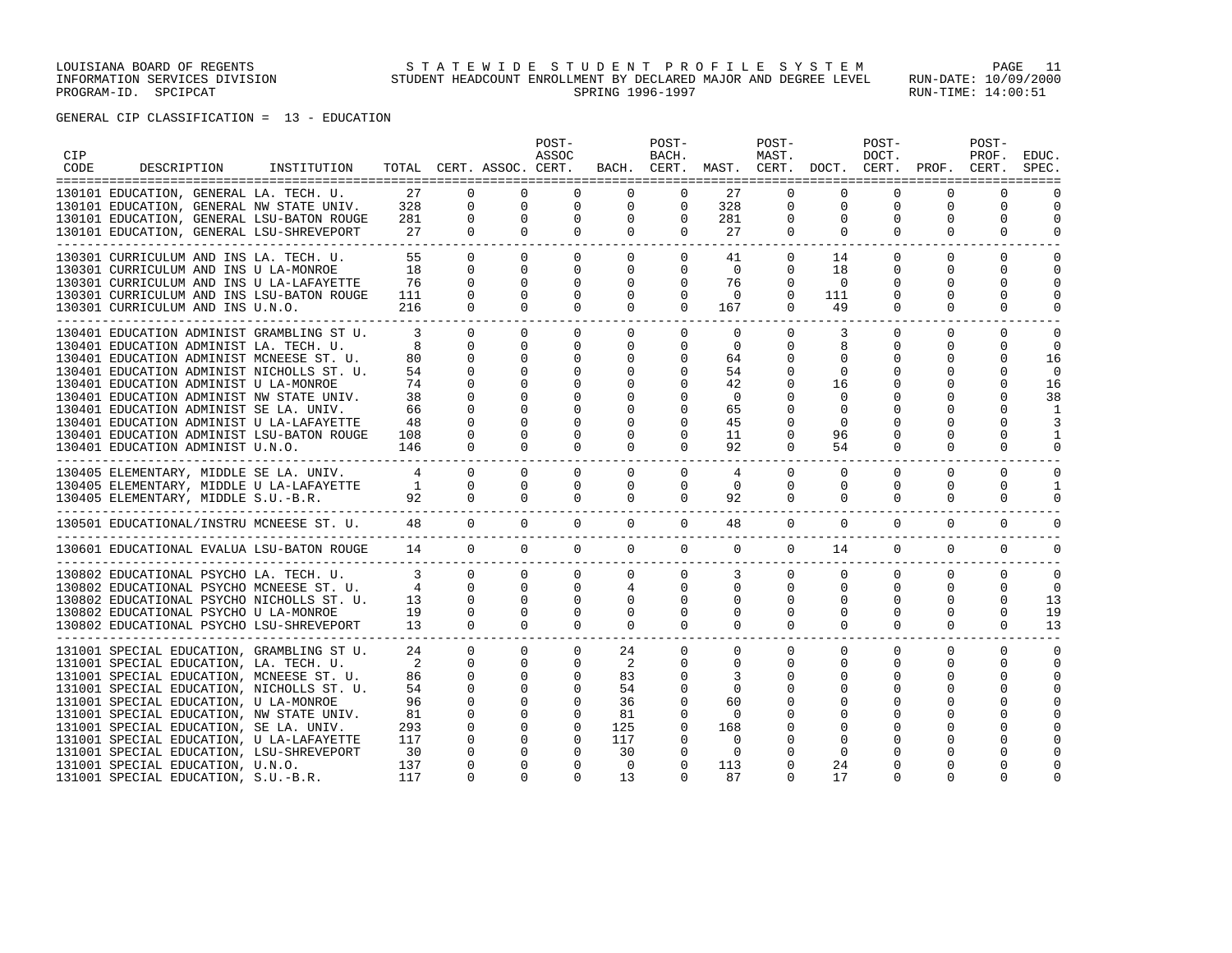LOUISIANA BOARD OF REGENTS STATEWIDE STUDENT PROFILE SYSTEM PAGE 12 INFORMATION SERVICES DIVISION STUDENT HEADCOUNT ENROLLMENT BY DECLARED MAJOR AND DEGREE LEVEL RUN-DATE: 10/09/2000 PROGRAM-ID. SPCIPCAT SERING RUN-TIME: 14:00:51

| <b>CIP</b><br>CODE | DESCRIPTION                                                                                                                     | INSTITUTION |                       |                                              | TOTAL CERT. ASSOC. CERT.             | POST-<br>ASSOC                       |                                            | POST-<br>BACH.                      | BACH. CERT. MAST. CERT. DOCT. CERT. PROF. CERT. | POST-<br>MAST.                |                                          | POST-<br>DOCT.                   |                                  | POST-<br>PROF.                       | EDUC.<br>SPEC.                      |
|--------------------|---------------------------------------------------------------------------------------------------------------------------------|-------------|-----------------------|----------------------------------------------|--------------------------------------|--------------------------------------|--------------------------------------------|-------------------------------------|-------------------------------------------------|-------------------------------|------------------------------------------|----------------------------------|----------------------------------|--------------------------------------|-------------------------------------|
|                    | 131004 EDUCATION OF THE G U LA-LAFAYETTE                                                                                        |             |                       |                                              | 24 0 0                               |                                      | $0 \qquad \qquad$<br>$\Omega$              | $\Omega$                            | 24                                              | $\Omega$                      | $\Omega$                                 | $\Omega$                         | $\Omega$                         | $\Omega$                             |                                     |
|                    | 131012 EDUCATION OF THE S LA. TECH. U.<br>131012 EDUCATION OF THE S SE LA. UNIV. 161 0                                          |             | $\overline{7}$        | $\Omega$                                     | $\Omega$                             | $\Omega$<br>$0\qquad 0$              | $7\overline{ }$<br>161                     | $\Omega$<br>$\Omega$                | $\Omega$<br>$\mathbf{0}$                        | $\Omega$<br>$\mathbf{0}$      | $\Omega$<br>$\mathbf{0}$                 | $\Omega$<br>$\mathbf{0}$         | $\Omega$<br>$\circ$              | $\Omega$<br>0                        | $\Omega$<br>0                       |
|                    | 131099 SPECIAL EDUCATION, U LA-LAFAYETTE                                                                                        |             |                       |                                              |                                      | $3 \t 0 \t 0 \t 0$                   | $\overline{3}$                             |                                     | $0 \qquad \qquad 0$                             | $\Omega$                      | $\Omega$                                 | $\Omega$                         | $\Omega$                         | $\Omega$                             | $\Omega$                            |
|                    | 131101 COUNSELOR EDUCATIO LA. TECH. U.<br>131101 COUNSELOR EDUCATIO MCNEESE ST. U.<br>131101 COUNSELOR EDUCATIO NICHOLLS ST. U. |             | 145<br>28<br>13       | $\Omega$<br>$\Omega$<br>$\Omega$             | $\Omega$<br>$\Omega$<br>$\Omega$     | $\Omega$<br>$\Omega$<br>$\mathbf{0}$ | $\Omega$<br>$\mathbf{0}$<br>$\overline{0}$ | $\Omega$<br>$\Omega$<br>0           | 138<br>28<br>13                                 | $\Omega$<br>0<br>0            | $\Omega$<br>$\mathbf{0}$<br>$\mathbf{0}$ | $\Omega$<br>0<br>$\Omega$        | $\Omega$<br>$\Omega$<br>$\Omega$ | $\Omega$<br>0<br>$\Omega$            | 7<br>0<br>$\Omega$                  |
|                    | 131101 COUNSELOR EDUCATIO U LA-MONROE<br>131101 COUNSELOR EDUCATIO SE LA. UNIV.<br>131101 COUNSELOR EDUCATIO U LA-LAFAYETTE     |             | 56<br>98<br>60        | $\Omega$<br>$\Omega$<br>$\Omega$             | $\Omega$<br>$\Omega$<br>$\Omega$     | $\Omega$<br>0<br>$\Omega$            | $\Omega$<br>0<br>$\Omega$                  | $\Omega$                            | 51<br>98<br>60                                  | $\Omega$<br>0                 | $\Omega$<br>0<br>$\Omega$                | $\Omega$                         | $\Omega$                         | $\Omega$<br>$\Omega$<br><sup>0</sup> | $\Omega$<br>$\Omega$                |
|                    | 131101 COUNSELOR EDUCATIO LSU-BATON ROUGE<br>131101 COUNSELOR EDUCATIO U.N.O.<br>131101 COUNSELOR EDUCATIO S.U.-B.R.            |             | 15<br>154<br>68       | $\Omega$<br>$\Omega$<br>$\Omega$             | $\Omega$<br>$\Omega$<br>$\Omega$     | $\Omega$<br>$\Omega$<br>$\Omega$     | $\Omega$<br>$\Omega$<br>$\Omega$           | $\Omega$                            | 15<br>118<br>68                                 | $\Omega$<br>$\Omega$          | $\Omega$<br>36<br>$\Omega$               |                                  | $\Omega$                         | $\Omega$                             |                                     |
|                    | 131102 COLLEGE/POSTSECOND NW STATE UNIV.                                                                                        |             | 60                    | $\overline{0}$                               | $\circ$                              | $\Omega$                             | $\overline{0}$                             | $\circ$                             | 60                                              | $\circ$                       | $\mathbf{0}$                             | $\overline{0}$                   | $\mathbf 0$                      | $\mathbf 0$                          | $\mathbf 0$                         |
|                    | 131202 ELEMENTARY TEACHER GRAMBLING ST U.<br>131202 ELEMENTARY TEACHER LA. TECH. U.                                             |             | 211<br>202            | $\Omega$<br>$\Omega$                         | $\Omega$<br>$\Omega$                 | $\Omega$<br>$\Omega$                 | 186<br>202                                 | $\Omega$<br>$\Omega$                | 25<br>$\Omega$                                  | $\Omega$<br>$\Omega$          | $\Omega$<br>$\Omega$                     | $\Omega$<br>$\Omega$             | $\Omega$<br>$\Omega$             | $\Omega$<br>$\Omega$                 | $\mathbf 0$<br>$\Omega$             |
|                    | 131202 ELEMENTARY TEACHER MCNEESE ST. U.<br>131202 ELEMENTARY TEACHER NICHOLLS ST. U.<br>131202 ELEMENTARY TEACHER U LA-MONROE  |             | 412<br>493<br>437     | $\Omega$<br>$\Omega$<br>$\Omega$             | $\Omega$<br>$\Omega$<br>$\Omega$     | $\Omega$<br>$\Omega$<br>$\Omega$     | 388<br>444<br>361                          | 0<br>$\Omega$<br>$\Omega$           | 24<br>49<br>68                                  | $\Omega$<br>$\Omega$<br>O.    | $\Omega$<br>$\Omega$<br>$\Omega$         | $\Omega$<br>$\Omega$             | $\Omega$<br>$\Omega$             | $\Omega$<br>$\Omega$<br>$\Omega$     | $\Omega$<br>$\cap$<br>8             |
|                    | 131202 ELEMENTARY TEACHER NW STATE UNIV.<br>131202 ELEMENTARY TEACHER SE LA. UNIV.<br>131202 ELEMENTARY TEACHER U LA-LAFAYETTE  |             | 541<br>1,348<br>882   | $\Omega$<br>$\Omega$<br>$\Omega$<br>$\Omega$ | $\Omega$<br>$\Omega$<br>$\Omega$     | $\Omega$<br>$\Omega$                 | 541<br>$0 \quad 1.316$<br>862              |                                     | $\Omega$<br>31<br>20                            |                               |                                          |                                  |                                  | U                                    |                                     |
|                    | 131202 ELEMENTARY TEACHER LSU-BATON ROUGE<br>131202 ELEMENTARY TEACHER LSU-SHREVEPORT<br>131202 ELEMENTARY TEACHER U.N.O.       |             | 540<br>266<br>693     | $\mathbf 0$<br>$\Omega$                      | $\Omega$<br>0<br>$\Omega$            | $\Omega$<br>$\Omega$<br>$\Omega$     | 540<br>266<br>693                          | $\Omega$<br>$\Omega$<br>$\Omega$    | $\Omega$<br>0<br>$\Omega$                       | 0                             | $\Omega$<br>$\Omega$                     |                                  | U                                | n<br>O<br>$\Omega$                   | $\Omega$<br>n<br>$\Omega$           |
|                    | 131202 ELEMENTARY TEACHER S.U.-B.R.<br>131202 ELEMENTARY TEACHER S.U.-N.O.                                                      |             | 385<br>434            | $\Omega$<br>$\Omega$                         | $\Omega$<br>$\Omega$                 | $\Omega$<br>$\Omega$                 | 349<br>434                                 | $\Omega$<br>$\Omega$                | 36<br>$\Omega$                                  | $\Omega$<br>$\Omega$          | $\Omega$<br>$\Omega$                     | $\Omega$                         | O<br>$\Omega$                    | $\Omega$<br>$\Omega$                 | $\Omega$<br>$\Omega$                |
|                    | 131204 PRE-ELEMENTARY/EAR NUNEZ C. C.<br>131204 PRE-ELEMENTARY/EAR DELGADO C. C.<br>131204 PRE-ELEMENTARY/EAR GRAMBLING ST U.   |             | 113<br>694<br>71      | $\Omega$<br>$\Omega$<br>$\Omega$             | 113<br>694<br>$\Omega$               | $\Omega$<br>$\Omega$<br>$\Omega$     | $\Omega$<br>$\Omega$<br>64                 | $\mathbf 0$<br>$\Omega$<br>$\Omega$ | $\mathbf{0}$<br>$\Omega$<br>7                   | 0<br>$\Omega$<br>$\Omega$     | $\Omega$<br>$\Omega$<br>$\Omega$         | $\Omega$<br>$\Omega$<br>$\Omega$ | $\Omega$<br>$\Omega$<br>$\Omega$ | $\Omega$<br>$\Omega$<br>$\Omega$     | $\Omega$<br>$\Omega$<br>$\Omega$    |
|                    | 131204 PRE-ELEMENTARY/EAR LA. TECH. U.<br>131204 PRE-ELEMENTARY/EAR MCNEESE ST. U.<br>131204 PRE-ELEMENTARY/EAR U LA-MONROE     |             | 58<br>250<br>177      | $\Omega$<br>$\Omega$<br>$\Omega$             | $\Omega$<br>$\Omega$<br>$\Omega$     | $\Omega$<br>0<br>$\Omega$            | 58<br>237<br>177                           | $\Omega$<br>$\Omega$<br>$\Omega$    | $\Omega$<br>13<br>$\Omega$                      | 0                             | $\Omega$<br>$\Omega$                     |                                  | O                                | $\Omega$<br>$\Omega$<br>O            | $\Omega$<br>n                       |
|                    | 131204 PRE-ELEMENTARY/EAR NW STATE UNIV.<br>131204 PRE-ELEMENTARY/EAR SE LA. UNIV.<br>131204 PRE-ELEMENTARY/EAR S.U.-B.R.       |             | 128<br>$\sim$ 3<br>13 | $\Omega$<br>$\Omega$<br>$\Omega$             | $\Omega$<br>$\Omega$<br>$\circ$      | $\Omega$<br>$\Omega$<br>$\Omega$     | 128<br>$\overline{\mathbf{3}}$<br>13       | $\Omega$                            | $\Omega$<br>$\Omega$<br>0                       | $\Omega$<br>$\Omega$          | $\Omega$<br>$\Omega$                     | $\Omega$                         | $\Omega$                         | $\Omega$<br>$\Omega$                 | $\cap$<br>$\Omega$                  |
|                    | 131204 PRE-ELEMENTARY/EAR S.U.-SHREVEPORT                                                                                       |             | 44                    | $\Omega$                                     | 44                                   | $\Omega$                             | $\overline{0}$                             | $\Omega$                            | $\Omega$                                        | $\Omega$                      | $\Omega$                                 | $\Omega$                         | $\Omega$                         | $\Omega$                             | $\cap$                              |
|                    | 131205 SECONDARY TEACHER LA. TECH. U.<br>131205 SECONDARY TEACHER MCNEESE ST. U.<br>131205 SECONDARY TEACHER NICHOLLS ST. U.    |             | 146<br>294<br>253     | $\mathbf{0}$<br>$\mathbf 0$<br>$\Omega$      | $\mathbf{0}$<br>$\Omega$<br>$\Omega$ | $\mathbf{0}$<br>$\Omega$<br>$\Omega$ | 146<br>281<br>248                          | $\mathbf 0$<br>0<br>$\Omega$        | $\Omega$<br>13<br>5                             | $\mathbf{0}$<br>0<br>$\Omega$ | $\mathbf{0}$<br>$\Omega$<br>$\Omega$     | $\Omega$<br>0<br>$\Omega$        | $\Omega$<br>$\Omega$<br>$\Omega$ | $\mathbf 0$<br>0<br>$\Omega$         | $\Omega$<br>$\mathbf 0$<br>$\Omega$ |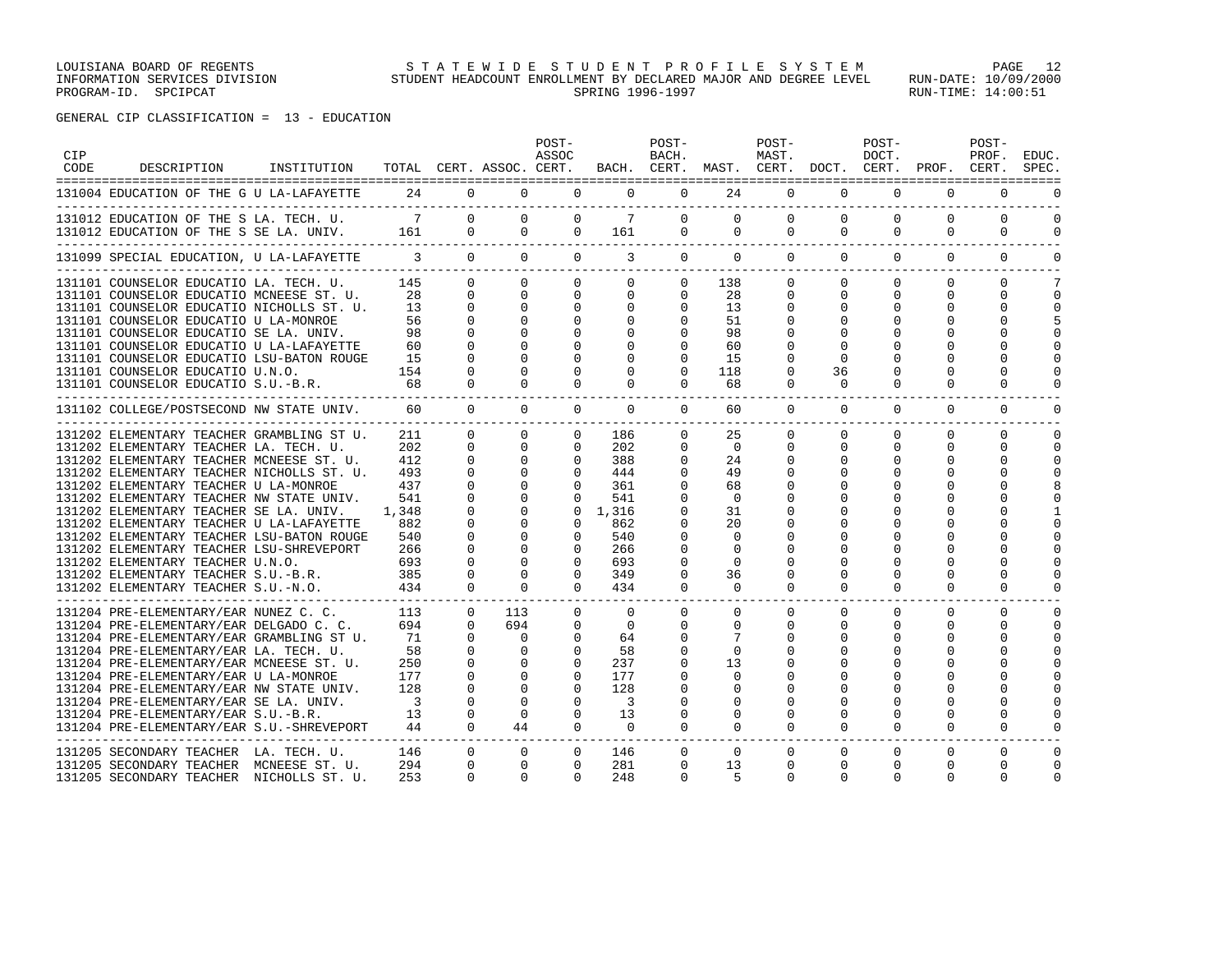| <b>CIP</b><br><b>CODE</b> | DESCRIPTION                                                                         | INSTITUTION |                     |                | TOTAL CERT. ASSOC. CERT. | POST-<br>ASSOC                    |                            | POST-<br>BACH.                               |                | POST-<br>MAST. | BACH. CERT. MAST. CERT. DOCT. CERT. PROF. CERT. | POST-<br>DOCT. |              | POST-<br>PROF. | EDUC.<br>SPEC. |
|---------------------------|-------------------------------------------------------------------------------------|-------------|---------------------|----------------|--------------------------|-----------------------------------|----------------------------|----------------------------------------------|----------------|----------------|-------------------------------------------------|----------------|--------------|----------------|----------------|
|                           | 131205 SECONDARY TEACHER U LA-MONROE                                                |             | 38                  | $\Omega$       | $\Omega$                 | $\Omega$                          | $\Omega$                   | $\Omega$                                     | 33             | $\Omega$       | $\Omega$                                        | $\Omega$       | $\Omega$     | $\Omega$       |                |
|                           | 131205 SECONDARY TEACHER NW STATE UNIV.                                             |             | 253                 | $\mathbf{0}$   |                          | $0 \qquad \qquad$<br>$\mathbf{0}$ | 253                        | $\mathbf{0}$                                 | $\overline{0}$ | $\mathbf{0}$   | 0                                               | 0              | 0            | 0              | $\Omega$       |
|                           | 131205 SECONDARY TEACHER SE LA. UNIV.                                               |             | 16                  | $\mathbf{0}$   | $\mathbf 0$              | $\mathbf 0$                       | $\overline{0}$             | $\mathbf 0$                                  | 16             | $\mathbf 0$    |                                                 | 0              | $\Omega$     | 0              | $\Omega$       |
|                           | 131205 SECONDARY TEACHER U LA-LAFAYETTE                                             |             | 317                 | $\mathbf{0}$   | $\Omega$                 | $\overline{0}$                    | 302                        | $\mathbf{0}$                                 | 15             | $\mathbf 0$    |                                                 |                |              | $\Omega$       | $\Omega$       |
|                           | 131205 SECONDARY TEACHER S.U.-B.R.                                                  |             | 267                 | $\overline{0}$ | $\Omega$                 | $\Omega$                          | 252                        | $\overline{0}$                               | 15             | $\mathbf 0$    | $\Omega$                                        | 0              | $\Omega$     | $\Omega$       | $\Omega$       |
|                           | 131301 AGRICULTURAL TEACH U LA-LAFAYETTE                                            |             | $\overline{1}$      | $\Omega$       | $\Omega$                 | $\Omega$                          | 1                          | $\Omega$                                     | $\Omega$       | $\mathbf 0$    | $\Omega$                                        | $\Omega$       | $\Omega$     | $\Omega$       | $\Omega$       |
|                           | 131301 AGRICULTURAL TEACH S.U.-B.R.                                                 |             | 33                  | $\Omega$       | $\Omega$                 | $\mathbf{0}$                      | 33                         | $\mathbf{0}$                                 | $\mathbf{0}$   | $\overline{0}$ | $\Omega$                                        | $\Omega$       | $\Omega$     | $\mathbf{0}$   | $\Omega$       |
|                           | 131302 ART TEACHER EDUCAT GRAMBLING ST U.                                           |             | 13                  | $\Omega$       | $\Omega$                 | $\Omega$                          | 13                         | $\Omega$                                     | $\Omega$       | $\Omega$       | $\Omega$                                        | $\Omega$       | $\Omega$     | $\Omega$       | $\cap$         |
|                           | 131302 ART TEACHER EDUCAT LA. TECH. U.                                              |             | 13                  | $\Omega$       | $\Omega$                 | $\mathbf{0}$                      | 13                         | 0                                            | $\Omega$       | 0              | $\Omega$                                        | 0              | 0            | 0              | $\Omega$       |
|                           | 131302 ART TEACHER EDUCAT U LA-MONROE                                               |             | 10                  | $\Omega$       | $\Omega$                 | 0                                 | 10                         | 0                                            | U              | 0              |                                                 | O              | 0            | 0              | $\cap$         |
|                           | 131302 ART TEACHER EDUCAT SE LA. UNIV.                                              |             | 34                  | $\Omega$       | $\Omega$                 | $\Omega$                          | 34                         | 0                                            | $\Omega$       | 0              | <sup>0</sup>                                    | U              | $\Omega$     | $\Omega$       | $\cap$         |
|                           | 131302 ART TEACHER EDUCAT U LA-LAFAYETTE                                            |             | $\overline{1}$      |                | $\Omega$                 |                                   | 1                          |                                              |                |                |                                                 |                |              | ∩              |                |
|                           | 131302 ART TEACHER EDUCAT LSU-SHREVEPORT                                            |             | -5                  | $\Omega$       | $\Omega$                 | $\Omega$                          |                            | O                                            |                | O              |                                                 |                |              | ∩              |                |
|                           | 131302 ART TEACHER EDUCAT S.U.-N.O.                                                 |             | $\overline{1}$      | $\Omega$       | $\Omega$                 | $\Omega$                          | 1                          | $\Omega$                                     | $\Omega$       | $\Omega$       | $\Omega$                                        | $\Omega$       | $\Omega$     | $\Omega$       | ∩              |
|                           | 131303 BUSINESS TEACHER E GRAMBLING ST U.                                           |             | 90                  | $\Omega$       | $\Omega$                 | $\mathbf{0}$                      | 90                         | $\mathbf 0$                                  | 0              | $\Omega$       | $\Omega$                                        | $\Omega$       | $\Omega$     | $\Omega$       | $\Omega$       |
|                           | 131303 BUSINESS TEACHER E U LA-MONROE                                               |             | 10                  | $\Omega$       | $\Omega$                 | $\Omega$                          | 10                         | $\Omega$                                     | $\Omega$       | $\Omega$       | <sup>n</sup>                                    | 0              | $\Omega$     | $\Omega$       | $\cap$         |
|                           | 131303 BUSINESS TEACHER E SE LA. UNIV.                                              |             | 36                  | $\Omega$       | $\Omega$                 | 0                                 | 36                         | 0                                            | U              | 0              |                                                 | O              | 0            | 0              | $\Omega$       |
|                           | 131303 BUSINESS TEACHER E U LA-LAFAYETTE                                            |             |                     | $\Omega$       | $\Omega$                 | $\Omega$                          | 5                          | 0                                            | U              | 0              |                                                 | O              | 0            | $\Omega$       | ∩              |
|                           | 131303 BUSINESS TEACHER E LSU-BATON ROUGE                                           |             |                     | $\Omega$       | $\Omega$                 | $\Omega$                          | 2                          | <sup>0</sup>                                 |                | O              |                                                 |                |              | $\Omega$       |                |
|                           | 131303 BUSINESS TEACHER E S.U.-B.R.                                                 |             | 19                  | $\Omega$       | 0                        | 0                                 | 19                         | 0                                            |                | 0              |                                                 |                | O.           | 0              |                |
|                           | 131303 BUSINESS TEACHER E S.U.-N.O.                                                 |             | 16                  | $\Omega$       | $\Omega$                 | $\Omega$                          | 16                         | $\Omega$                                     | $\Omega$       | $\Omega$       | $\Omega$                                        | $\Omega$       | $\Omega$     | $\Omega$       | $\Omega$       |
|                           |                                                                                     |             |                     |                |                          |                                   |                            |                                              |                |                |                                                 |                |              |                |                |
|                           | 131305 ENGLISH TEACHER ED GRAMBLING ST U.                                           |             | 37                  | $\Omega$       | $\Omega$                 | $\Omega$                          | 37                         | $\Omega$                                     | $\Omega$       | $\Omega$       | $\Omega$                                        | $\Omega$       | $\Omega$     | $\Omega$       | $\Omega$       |
|                           | 131305 ENGLISH TEACHER ED U LA-MONROE                                               |             | 55                  | $\Omega$       | $\Omega$                 | $\Omega$                          | 55                         | $\Omega$                                     | $\Omega$       | $\Omega$       | $\Omega$                                        | $\Omega$       | $\Omega$     | $\Omega$       | $\Omega$       |
|                           | 131305 ENGLISH TEACHER ED SE LA. UNIV.                                              |             | 85                  | $\Omega$       | $\Omega$                 | $\Omega$                          | 85                         | <sup>0</sup>                                 | U              | 0              | <sup>0</sup>                                    | O              | $\Omega$     | $\Omega$       | $\Omega$       |
|                           | 131305 ENGLISH TEACHER ED U LA-LAFAYETTE                                            |             | 20                  | $\Omega$       | $\Omega$                 | $\Omega$                          | 20                         | 0                                            | U              | 0              |                                                 |                | O            | $\Omega$       | ∩              |
|                           | 131305 ENGLISH TEACHER ED LSU-SHREVEPORT                                            |             | 14                  | $\Omega$       | $\Omega$                 | $\Omega$                          | 14                         | 0                                            | U              | O              |                                                 |                | <sup>0</sup> | $\Omega$       |                |
|                           |                                                                                     |             |                     | $\Omega$       | $\Omega$                 | $\Omega$                          | 15                         | $\Omega$                                     | 8              | O              |                                                 |                | 0            | $\Omega$       | $\Omega$       |
|                           | 131305 ENGLISH TEACHER ED U.N.O. 23<br>131305 ENGLISH TEACHER ED S.U.-N.O. 25       |             |                     | $\Omega$       | $\Omega$                 | $\Omega$                          | 25                         | 0                                            | $\Omega$       | $\Omega$       | $\Omega$                                        | 0              | $\Omega$     | $\Omega$       |                |
|                           |                                                                                     |             |                     | $\Omega$       | $\Omega$                 | $\Omega$                          | 4                          | $\Omega$                                     | $\Omega$       | $\Omega$       | $\Omega$                                        | $\Omega$       | $\Omega$     | $\Omega$       | $\Omega$       |
|                           | 131306 FOREIGN LANGUAGES U LA-MONROE 4<br>131306 FOREIGN LANGUAGES U LA-LAFAYETTE 4 |             |                     | $\Omega$       | $\Omega$                 | $\mathbf{0}$                      | $\overline{4}$             | $\mathbf 0$                                  | $\mathbf 0$    | $\mathbf{0}$   | $\mathbf{0}$                                    | $\Omega$       | 0            | $\mathbf 0$    | $\mathbf 0$    |
|                           | 131307 HEALTH TEACHER EDU SE LA. UNIV.                                              |             | 20                  | $\overline{0}$ | $\Omega$                 | $\Omega$                          | $\Omega$                   | $\Omega$                                     | 20             | $\Omega$       | $\Omega$                                        | $\Omega$       | $\Omega$     | $\Omega$       | $\Omega$       |
|                           |                                                                                     |             |                     |                |                          |                                   |                            |                                              |                |                |                                                 |                |              |                |                |
|                           | 131308 HOME ECONOMICS TEA GRAMBLING ST U. 5                                         |             |                     | $\Omega$       | $\Omega$                 | $\Omega$                          | $5^{\circ}$                | $\Omega$                                     | $\Omega$       | $\Omega$       | $\Omega$                                        | $\Omega$       | $\Omega$     | $\Omega$       | $\Omega$       |
|                           | 131308 HOME ECONOMICS TEA MCNEESE ST. U. 35                                         |             |                     | $\Omega$       | $\Omega$                 | $\Omega$                          | 35                         | $\mathbf{0}$                                 | $\Omega$       | $\Omega$       | $\Omega$                                        | $\Omega$       | $\Omega$     | $\Omega$       | $\Omega$       |
|                           | 131308 HOME ECONOMICS TEA U LA-LAFAYETTE                                            |             | $2 \t 0$            |                | $\Omega$                 | $\Omega$                          | $\overline{\phantom{a}}$ 2 | $\Omega$                                     | $\Omega$       | $\Omega$       | $\Omega$                                        | $\Omega$       | $\Omega$     | $\Omega$       | $\Omega$       |
|                           | 131309 TECHNOLOGY TEACHER GRAMBLING ST U. 2 0                                       |             |                     |                | $\overline{0}$           |                                   | $0 \qquad \qquad$          | $\overline{2}$ and $\overline{2}$<br>$\circ$ | $\circ$        | $\circ$        | $\mathbf{0}$                                    | $\mathbf{0}$   | $\Omega$     | $\Omega$       | $\Omega$       |
|                           | 131309 TECHNOLOGY TEACHER SE LA. UNIV. 1 0                                          |             |                     |                | $\mathbf{0}$             | $\overline{0}$                    | $\mathbf{1}$               | $\mathbf 0$                                  | 0              | $\mathbf{0}$   | $\mathbf{0}$                                    | $\mathbf{0}$   | 0            | $\mathbf 0$    | $\mathbf 0$    |
|                           | 131309 TECHNOLOGY TEACHER U LA-LAFAYETTE                                            |             | $1 \qquad \qquad 0$ |                | $\Omega$                 | $\Omega$                          | 1                          | $\Omega$                                     | $\mathbf 0$    | $\Omega$       | $\Omega$                                        | $\Omega$       | $\Omega$     | $\mathbf 0$    | $\Omega$       |
|                           | 131311 MATHEMATICS TEACHE U LA-MONROE                                               |             | 26                  | $\Omega$       | $\Omega$                 | $\Omega$                          | 26                         | $\Omega$                                     | $\Omega$       | $\Omega$       | $\Omega$                                        | $\Omega$       | $\Omega$     | $\Omega$       | $\Omega$       |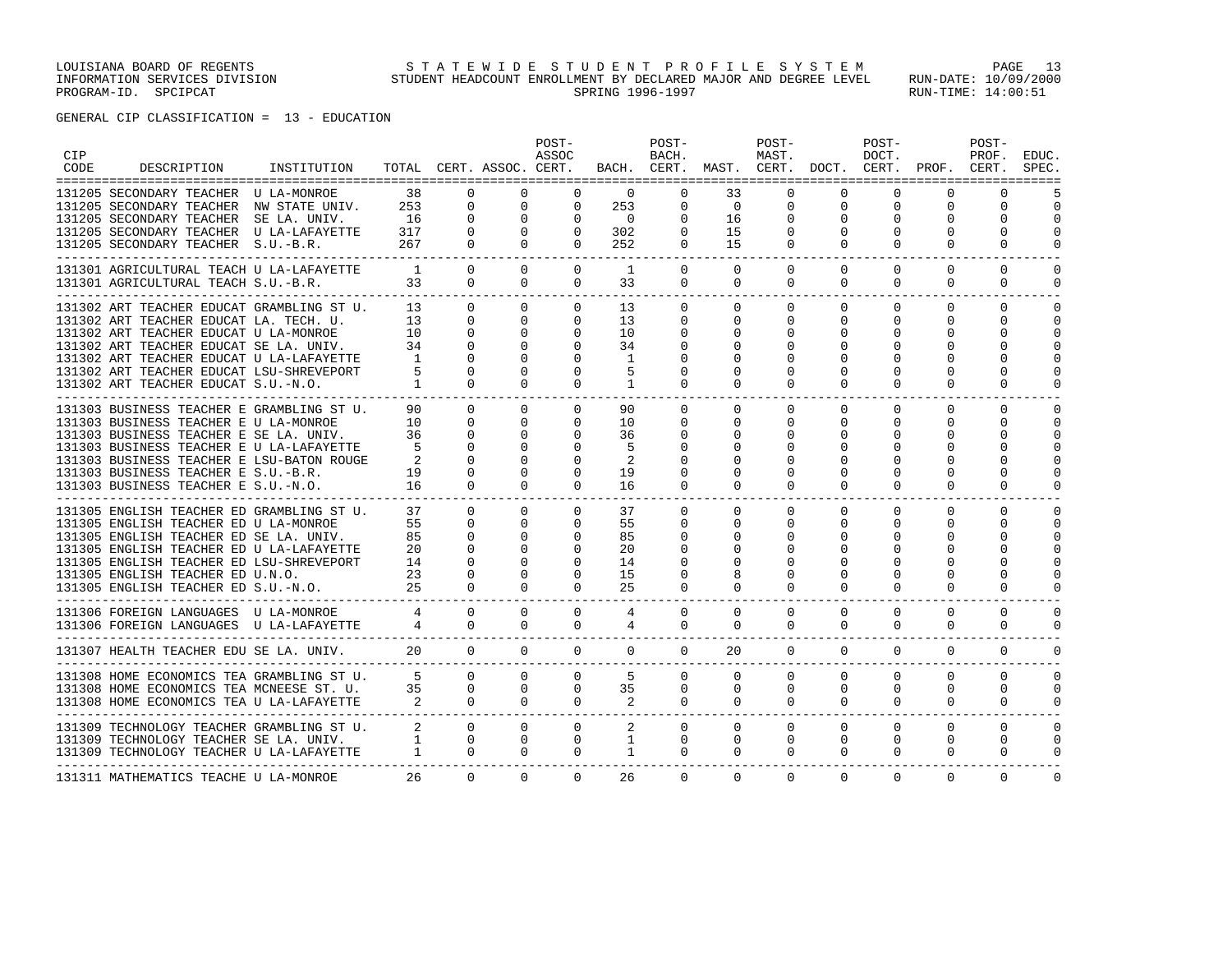| <b>CIP</b><br>CODE | DESCRIPTION                                                                        | INSTITUTION |                 |                          | TOTAL CERT. ASSOC. CERT. | POST-<br>ASSOC           |              | POST-<br>BACH.          | BACH. CERT. MAST. CERT. DOCT. CERT. PROF. CERT. | POST-<br>MAST. |                      | POST-<br>DOCT. |                         | POST-<br>PROF.       | EDUC.<br>SPEC.       |
|--------------------|------------------------------------------------------------------------------------|-------------|-----------------|--------------------------|--------------------------|--------------------------|--------------|-------------------------|-------------------------------------------------|----------------|----------------------|----------------|-------------------------|----------------------|----------------------|
|                    | 131311 MATHEMATICS TEACHE SE LA. UNIV.                                             |             | 47              | $\Omega$                 | $\Omega$                 | $\Omega$                 | 47           | $\Omega$                | $\Omega$                                        | $\Omega$       | $\Omega$             | $\Omega$       | $\Omega$                | $\Omega$             |                      |
|                    | 131311 MATHEMATICS TEACHE U LA-LAFAYETTE                                           |             | $\overline{5}$  | $\mathbf{0}$             | $\mathbf 0$              | $\mathbf 0$              | 5            | $\mathbf 0$             | $\mathbf 0$                                     | 0              | 0                    | 0              | $\mathbf 0$             | 0                    | $\Omega$             |
|                    | 131311 MATHEMATICS TEACHE LSU-BATON ROUGE                                          |             | $\overline{1}$  | $\Omega$                 | $\mathbf 0$              | $\mathbf 0$              | <sup>1</sup> | $\Omega$                | $\Omega$                                        | $\Omega$       | $\Omega$             | $\Omega$       | $\Omega$                | $\Omega$             | $\Omega$             |
|                    | 131311 MATHEMATICS TEACHE LSU-SHREVEPORT                                           |             | $1\overline{9}$ | $\Omega$                 | $\Omega$                 | $\mathbf{0}$             | 19           | $\Omega$                | $\Omega$                                        | $\Omega$       | $\Omega$             | $\Omega$       | $\Omega$                | $\Omega$             | $\Omega$             |
|                    | 131311 MATHEMATICS TEACHE U.N.O.                                                   |             | 12              | $\mathbf 0$              | $\Omega$                 | $\mathbf 0$              | 12           | 0                       | 0                                               |                | $\Omega$             | $\Omega$       | $\Omega$                | 0                    | 0                    |
|                    | 131311 MATHEMATICS TEACHE S.U.-N.O.                                                |             | 25              | $\Omega$                 | $\Omega$                 | $\Omega$                 | 25           | $\Omega$                | $\mathbf 0$                                     | $\Omega$       | $\Omega$             | $\Omega$       | $\Omega$                | $\Omega$             | $\Omega$             |
|                    | 131312 MUSIC TEACHER EDUC GRAMBLING ST U.                                          |             | 31              | $\Omega$                 | $\Omega$                 | $\mathbf{0}$             | 31           | $\mathbf{0}$            | 0                                               | $\Omega$       | $\Omega$             | $\Omega$       | $\Omega$                | $\Omega$             | $\Omega$             |
|                    | 131312 MUSIC TEACHER EDUC LA. TECH. U.                                             |             | 21              | $\Omega$                 | $\Omega$                 | $\mathbf{0}$             | 21           | $\Omega$                | $\Omega$                                        | $\Omega$       | $\Omega$             | $\Omega$       | $\Omega$                | $\Omega$             | $\Omega$             |
|                    | 131312 MUSIC TEACHER EDUC MCNEESE ST. U.                                           |             | 60              | $\Omega$                 | $\Omega$                 | $\mathbf{0}$             | 56           | 0                       |                                                 |                | $\Omega$             | $\Omega$       | $\Omega$                | $\Omega$             | $\Omega$             |
|                    | 131312 MUSIC TEACHER EDUC NICHOLLS ST. U.                                          |             | 23              | $\Omega$                 | 0                        | 0                        | 23           | O                       | 0                                               |                | O                    | $\Omega$       | $\Omega$                | 0                    | $\Omega$             |
|                    | 131312 MUSIC TEACHER EDUC U LA-MONROE                                              |             | 51              | $\Omega$                 | 0                        | $\mathbf 0$              | 51           |                         | <sup>0</sup>                                    |                |                      | $\Omega$       | $\Omega$                | $\Omega$             | U                    |
|                    | 131312 MUSIC TEACHER EDUC NW STATE UNIV.                                           |             | 91              | $\Omega$                 | $\Omega$                 | $\Omega$                 | 91           | O                       | $\Omega$                                        |                |                      | $\Omega$       | $\Omega$                | $\Omega$             | O                    |
|                    | 131312 MUSIC TEACHER EDUC SE LA. UNIV.<br>131312 MUSIC TEACHER EDUC U LA-LAFAYETTE |             | 47<br>38        | $\Omega$<br>$\Omega$     | $\Omega$<br>$\Omega$     | $\Omega$<br>$\Omega$     | 47<br>38     | U                       | <sup>0</sup>                                    |                |                      |                | $\Omega$<br>$\Omega$    | $\Omega$<br>$\Omega$ | $\cap$               |
|                    | 131312 MUSIC TEACHER EDUC LSU-BATON ROUGE                                          |             | 112             | $\Omega$                 | $\Omega$                 | $\Omega$                 | 108          | O                       |                                                 |                |                      |                | $\Omega$                | $\Omega$             | O                    |
|                    | 131312 MUSIC TEACHER EDUC U.N.O.                                                   |             | $5^{\circ}$     | $\Omega$                 | $\Omega$                 | $\Omega$                 | -5           | $\Omega$                | 0                                               | O              | $\Omega$             | $\Omega$       | $\Omega$                | $\Omega$             | $\Omega$             |
|                    | 131312 MUSIC TEACHER EDUC S.U.-N.O.                                                |             | 24              | $\Omega$                 | $\Omega$                 | $\Omega$                 | 24           | $\Omega$                | $\Omega$                                        | $\Omega$       | $\Omega$             | $\Omega$       | $\Omega$                | $\Omega$             | $\Omega$             |
|                    |                                                                                    |             |                 |                          |                          |                          |              |                         |                                                 |                |                      |                |                         |                      |                      |
|                    | 131314 PHYSICAL EDUCATION GRAMBLING ST U.                                          |             | 170             | $\Omega$                 | $\Omega$                 | $\Omega$                 | 170          | $\Omega$                | $\Omega$                                        | $\Omega$       | $\Omega$             | $\Omega$       | $\Omega$                | $\Omega$             | $\Omega$             |
|                    | 131314 PHYSICAL EDUCATION LA. TECH. U.                                             |             | 101<br>368      | $\Omega$<br>$\mathbf{0}$ | $\Omega$<br>$\circ$      | $\Omega$<br>$\mathbf{0}$ | 85<br>357    | $\mathbf 0$<br>$\Omega$ | 16<br>11                                        | $\Omega$       | $\Omega$<br>$\Omega$ | $\Omega$<br>0  | $\Omega$<br>$\mathbf 0$ | $\Omega$<br>$\Omega$ | $\Omega$<br>$\Omega$ |
|                    | 131314 PHYSICAL EDUCATION MCNEESE ST. U.<br>131314 PHYSICAL EDUCATION U LA-MONROE  |             | 233             | $\Omega$                 | $\Omega$                 | $\Omega$                 | 189          | $\Omega$                | 44                                              |                | $\Omega$             | $\Omega$       | $\Omega$                | $\Omega$             | $\Omega$             |
|                    | 131314 PHYSICAL EDUCATION NW STATE UNIV.                                           |             | 277             | $\mathbf{0}$             | 0                        | $\mathbf 0$              | 238          | $\Omega$                | 39                                              |                | $\Omega$             | $\Omega$       | $\Omega$                | $\Omega$             | $\Omega$             |
|                    | 131314 PHYSICAL EDUCATION SE LA. UNIV.                                             |             | 526             | $\mathbf 0$              | 0                        | $\mathbf{0}$             | 504          | $\Omega$                | 22                                              |                | $\Omega$             | $\Omega$       | $\Omega$                | $\Omega$             | ∩                    |
|                    | 131314 PHYSICAL EDUCATION U LA-LAFAYETTE                                           |             | 528             | $\Omega$                 | $\Omega$                 | $\Omega$                 | 528          | $\Omega$                | $\Omega$                                        |                | $\Omega$             | $\Omega$       | $\Omega$                | $\Omega$             |                      |
|                    | 131314 PHYSICAL EDUCATION LSU-BATON ROUGE                                          |             | 649             | $\Omega$                 | $\Omega$                 | $\Omega$                 | 562          | $\Omega$                | 66                                              |                | 21                   | $\Omega$       | $\Omega$                | $\Omega$             | ∩                    |
|                    | 131314 PHYSICAL EDUCATION LSU-SHREVEPORT                                           |             | 60              | $\Omega$                 | $\Omega$                 | $\Omega$                 | -60          | $\Omega$                | $\Omega$                                        |                | $\Omega$             |                | $\Omega$                | $\Omega$             | $\Omega$             |
|                    | 131314 PHYSICAL EDUCATION U.N.O.                                                   |             | 212             | $\Omega$                 | $\Omega$                 | $\Omega$                 | 123          | $\Omega$                | 89                                              |                | $\Omega$             | $\Omega$       | $\Omega$                | $\Omega$             | $\Omega$             |
|                    | 131314 PHYSICAL EDUCATION S.U.-N.O.                                                |             | 21              | $\Omega$                 | $\Omega$                 | $\Omega$                 | 21           | 0                       | $\mathbf 0$<br>-------                          | $\Omega$       | $\Omega$             | $\Omega$       | $\Omega$                | $\Omega$             | $\Omega$             |
|                    | 131315 READING TEACHER ED LA. TECH. U.                                             |             | $\frac{1}{2}$   | $\Omega$                 | $\Omega$                 | $\Omega$                 | $\Omega$     | $\Omega$                | $\Omega$                                        | $\Omega$       | $\Omega$             | $\Omega$       | $\Omega$                | $\Omega$             | -1                   |
|                    | 131315 READING TEACHER ED NICHOLLS ST. U.                                          |             | 22              | $\Omega$                 | $\Omega$                 | $\mathbf 0$              | 0            | $\mathbf{0}$            | 22                                              | $\Omega$       | 0                    | 0              | $\Omega$                | 0                    | 0                    |
|                    | 131315 READING TEACHER ED U LA-MONROE                                              |             | 11              | $\Omega$                 | $\Omega$                 | $\mathbf{0}$             | 0            | 0                       | 11                                              | $\Omega$       | $\Omega$             | $\Omega$       | $\Omega$                | $\Omega$             | $\Omega$             |
|                    | 131315 READING TEACHER ED SE LA. UNIV.                                             |             | 14              | $\Omega$                 | $\Omega$                 | $\Omega$                 | $\mathbf{0}$ | $\Omega$                | 14                                              | $\Omega$       | $\Omega$             | $\Omega$       | $\Omega$                | $\Omega$             | $\Omega$             |
|                    | 131316 SCIENCE TEACHER ED GRAMBLING ST U.                                          |             | 20              | $\Omega$                 | $\Omega$                 | $\mathbf{0}$             | 1            | $\Omega$                | 19                                              | $\Omega$       | $\Omega$             | $\Omega$       | $\Omega$                | $\Omega$             | $\Omega$             |
|                    | 131316 SCIENCE TEACHER ED U LA-MONROE                                              |             | 26              | $\Omega$                 | $\Omega$                 | $\mathbf{0}$             | 26           | 0                       | 0                                               | $\Omega$       | $\Omega$             | 0              | $\Omega$                | $\Omega$             | 0                    |
|                    | 131316 SCIENCE TEACHER ED SE LA. UNIV.                                             |             | 59              | $\Omega$                 | $\Omega$                 | $\mathbf 0$              | 59           | $\Omega$                | $\Omega$                                        | <sup>0</sup>   | $\Omega$             | $\Omega$       | $\Omega$                | $\Omega$             | $\cap$               |
|                    | 131316 SCIENCE TEACHER ED U LA-LAFAYETTE                                           |             | 6               | $\Omega$                 | $\Omega$                 | $\Omega$                 | 6            | $\Omega$                | $\Omega$                                        |                | U                    | $\Omega$       | $\Omega$                | $\Omega$             | $\cap$               |
|                    | 131316 SCIENCE TEACHER ED U.N.O.                                                   |             | 27              | $\Omega$                 | $\Omega$                 | $\mathbf 0$              | 8            | $\Omega$                | 19                                              | $\Omega$       | $\Omega$             | $\Omega$       | $\Omega$                | $\Omega$             | O                    |
|                    | 131316 SCIENCE TEACHER ED S.U.-N.O.                                                |             | 13              | $\Omega$                 | $\Omega$                 | $\Omega$                 | 13           | $\Omega$                | $\mathbf 0$                                     | $\Omega$       | $\Omega$             | $\Omega$       | $\Omega$                | $\Omega$             | $\Omega$             |
|                    | 131317 SOCIAL SCIENCE TEA GRAMBLING ST U.                                          |             | 73              | $\mathbf{0}$             | $\circ$                  | $\circ$                  | 31           | $\overline{0}$          | 42                                              | $\circ$        | $\mathbf 0$          | $\overline{0}$ | 0                       | 0                    | 0                    |
|                    | 131318 SOCIAL STUDIES TEA U LA-MONROE                                              |             | 63              | $\mathbf 0$              | 0                        | $\mathbf{0}$             | 63           | 0                       | 0                                               | $\mathbf 0$    | $\mathbf 0$          | $\mathbf 0$    | $\mathbf 0$             | $\mathbf 0$          | 0                    |
|                    | 131318 SOCIAL STUDIES TEA SE LA. UNIV.                                             |             | 112             | $\Omega$                 | $\Omega$                 | $\Omega$                 | 112          | $\Omega$                | $\Omega$                                        | $\Omega$       | $\Omega$             | $\Omega$       | $\Omega$                | $\Omega$             | $\Omega$             |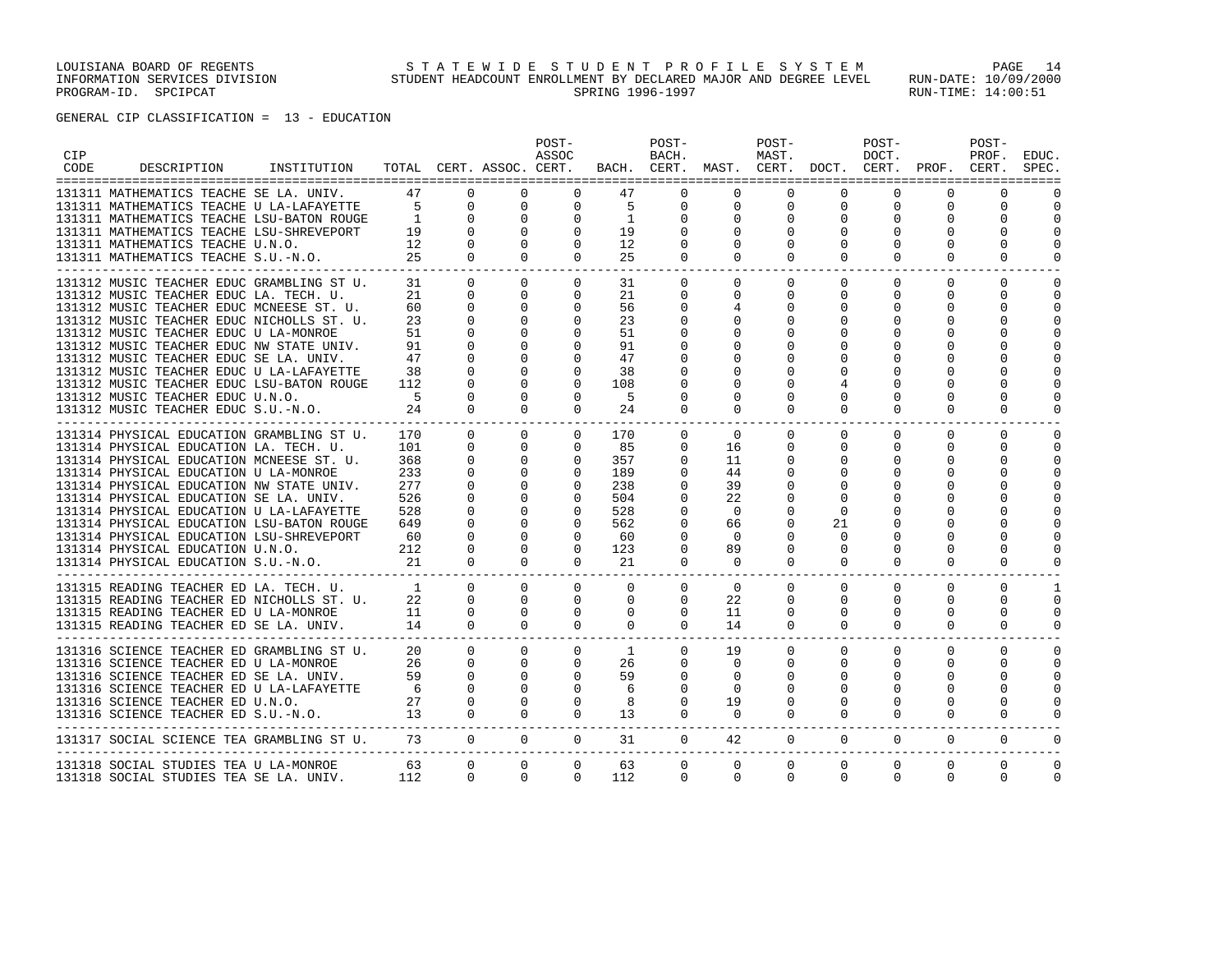| CIP<br>CODE | =====================================                                                                                                                               | DESCRIPTION INSTITUTION TOTAL CERT. ASSOC. CERT. |                      |                                  |                                        | POST-<br>ASSOC                   |                                              | POST-<br>BACH.                   | BACH. CERT. MAST. CERT. DOCT. CERT. PROF. | POST-<br>MAST.                   |                                  | POST-<br>DOCT.               |                                  | POST-<br>PROF.<br>CERT.              | EDUC.<br>SPEC.                                   |
|-------------|---------------------------------------------------------------------------------------------------------------------------------------------------------------------|--------------------------------------------------|----------------------|----------------------------------|----------------------------------------|----------------------------------|----------------------------------------------|----------------------------------|-------------------------------------------|----------------------------------|----------------------------------|------------------------------|----------------------------------|--------------------------------------|--------------------------------------------------|
|             | 131318 SOCIAL STUDIES TEA U LA-LAFAYETTE<br>131318 SOCIAL STUDIES TEA LSU-BATON ROUGE                                                                               |                                                  | 16<br>2              | $\Omega$                         | $\Omega$                               | $\Omega$                         | 16<br>2                                      |                                  | $\Omega$                                  |                                  | $\Omega$                         |                              |                                  | <sup>n</sup>                         | $\cap$                                           |
|             | 131318 SOCIAL STUDIES TEA LSU-SHREVEPORT<br>131318 SOCIAL STUDIES TEA U.N.O.<br>131318 SOCIAL STUDIES TEA S.U.-N.O.                                                 |                                                  | 2.2<br>18<br>12      | $\Omega$                         | $\Omega$<br>$\Omega$                   | $\Omega$<br>$\Omega$<br>$\Omega$ | 22<br>18<br>12                               | $\Omega$                         | 0<br>$\Omega$                             |                                  |                                  |                              | $\Omega$                         | <sup>0</sup>                         | $\Omega$                                         |
|             | 131322 BIOLOGY TEACHER ED LSU-SHREVEPORT                                                                                                                            |                                                  |                      | $\Omega$<br>13                   | $\Omega$                               | $\Omega$                         | 13                                           | $\Omega$                         | $\Omega$                                  | $\Omega$                         | $\Omega$                         | $\Omega$                     | $\Omega$                         | $\Omega$                             | $\cap$                                           |
|             | 131323 CHEMISTRY TEACHER LSU-SHREVEPORT                                                                                                                             |                                                  | $\mathbf{3}$         | $\Omega$                         | $\Omega$                               | $\Omega$                         | 3                                            | $\Omega$                         | $\Omega$                                  | $\Omega$                         | $\Omega$                         | $\Omega$                     | $\Omega$                         | $\Omega$                             |                                                  |
|             | 131325 FRENCH LANGUAGE TE LA. TECH. U.<br>131325 FRENCH LANGUAGE TE SE LA. UNIV.<br>131325 FRENCH LANGUAGE TE LSU-SHREVEPORT<br>131325 FRENCH LANGUAGE TE S.U.-N.O. |                                                  | $\overline{4}$       | $\Omega$                         | $\cap$<br>$\Omega$                     | $\Omega$                         |                                              | $\cap$<br>$\Omega$               | $\Omega$<br>$\Omega$                      | $\Omega$<br>$\Omega$             | $\Omega$<br>$\Omega$             | $\cap$                       | $\cap$<br>$\Omega$               | $\cap$<br>$\Omega$                   | $\Omega$<br>$\Omega$<br>$\Omega$<br><sup>0</sup> |
|             | 131328 HISTORY TEACHER ED U.N.O.                                                                                                                                    |                                                  |                      |                                  | $\Omega$                               | $\Omega$                         | $\Omega$                                     | $\Omega$                         | 5                                         | $\Omega$                         | $\Omega$                         | $\Omega$                     | $\Omega$                         | $\Omega$                             | O                                                |
|             | 131329 PHYSICS TEACHER ED LSU-SHREVEPORT                                                                                                                            |                                                  |                      | $\Omega$                         | $\Omega$                               | $\Omega$                         | 1                                            | $\Omega$                         | $\Omega$                                  | $\Omega$                         | $\Omega$                         | $\Omega$                     | $\Omega$                         | <sup>n</sup>                         |                                                  |
|             | 131330 SPANISH LANGUAGE T SE LA. UNIV.<br>131330 SPANISH LANGUAGE T S.U.-N.O.                                                                                       |                                                  | 12<br>$\overline{3}$ | $\Omega$                         | $\Omega$<br>$\cap$                     | $\Omega$<br>$\Omega$             | 12<br>$\mathcal{L}$                          | $\Omega$<br>$\Omega$             | $\Omega$<br>$\Omega$                      | $\Omega$<br>$\Omega$             | $\Omega$<br>$\Omega$             | $\Omega$<br>$\Omega$         | $\Omega$<br>$\Omega$             | $\Omega$<br>$\Omega$                 | $\Omega$<br>$\Omega$                             |
|             | 131331 SPEECH TEACHER EDU LA. TECH. U.<br>131331 SPEECH TEACHER EDU U LA-MONROE<br>131331 SPEECH TEACHER EDU SE LA. UNIV.                                           |                                                  |                      | $\Omega$<br>$\Omega$<br>$\Omega$ | $\Omega$<br>$\Omega$<br>$\Omega$       | $\Omega$<br>$\Omega$             | 28                                           | $\Omega$                         | $\Omega$<br>$\Omega$                      | $\Omega$<br>$\Omega$             | $\Omega$<br>$\Omega$<br>$\Omega$ | $\Omega$<br>$\Omega$         | $\Omega$<br>$\Omega$<br>$\Omega$ | $\Omega$<br>$\Omega$<br>$\Omega$     | $\Omega$<br>$\Omega$<br>O                        |
|             | 131399 TEACHER ED., SPECI GRAMBLING ST U.<br>131399 TEACHER ED., SPECI U LA-LAFAYETTE<br>131399 TEACHER ED., SPECI LSU-BATON ROUGE                                  |                                                  | 48<br>50<br>149      | $\Omega$<br>$\Omega$<br>$\Omega$ | $\Omega$<br>$\Omega$<br>$\Omega$       | $\Omega$<br>$\Omega$<br>$\Omega$ | 48<br>50<br>55                               | $\Omega$<br>$\Omega$<br>$\Omega$ | $\Omega$<br>$\Omega$<br>33                | $\Omega$<br>$\Omega$<br>$\Omega$ | $\Omega$<br>$\Omega$<br>61       | $\cap$<br>$\cap$<br>$\Omega$ | $\Omega$<br>0<br>0               | $\Omega$<br>$\Omega$<br><sup>n</sup> | $\Omega$<br>$\Omega$<br>0                        |
|             | 139999 EDUCATION, OTHER GRAMBLING ST U.<br>139999 EDUCATION, OTHER NW STATE UNIV.                                                                                   |                                                  | 133<br>15            |                                  | $\overline{0}$<br>$\Omega$<br>$\Omega$ |                                  | $\Omega$<br>$\Omega$<br>$\Omega$<br>$\Omega$ | $\Omega$<br>$\Omega$             | 22<br>$\mathbf{0}$                        | $\Omega$                         | 111<br>15<br>$\Omega$            | $\Omega$<br>$\Omega$         | $\Omega$<br>$\mathbf 0$          | $\Omega$<br>0                        | $\Omega$                                         |
|             | GENERAL CIP TOTALS                                                                                                                                                  |                                                  | 19,285               |                                  | 851<br>$\overline{0}$                  |                                  | $0\;14,167$                                  |                                  | $0 \quad 3,447$                           |                                  | 672<br>$\Omega$                  | $\Omega$                     | $\Omega$                         | $\Omega$                             | 148                                              |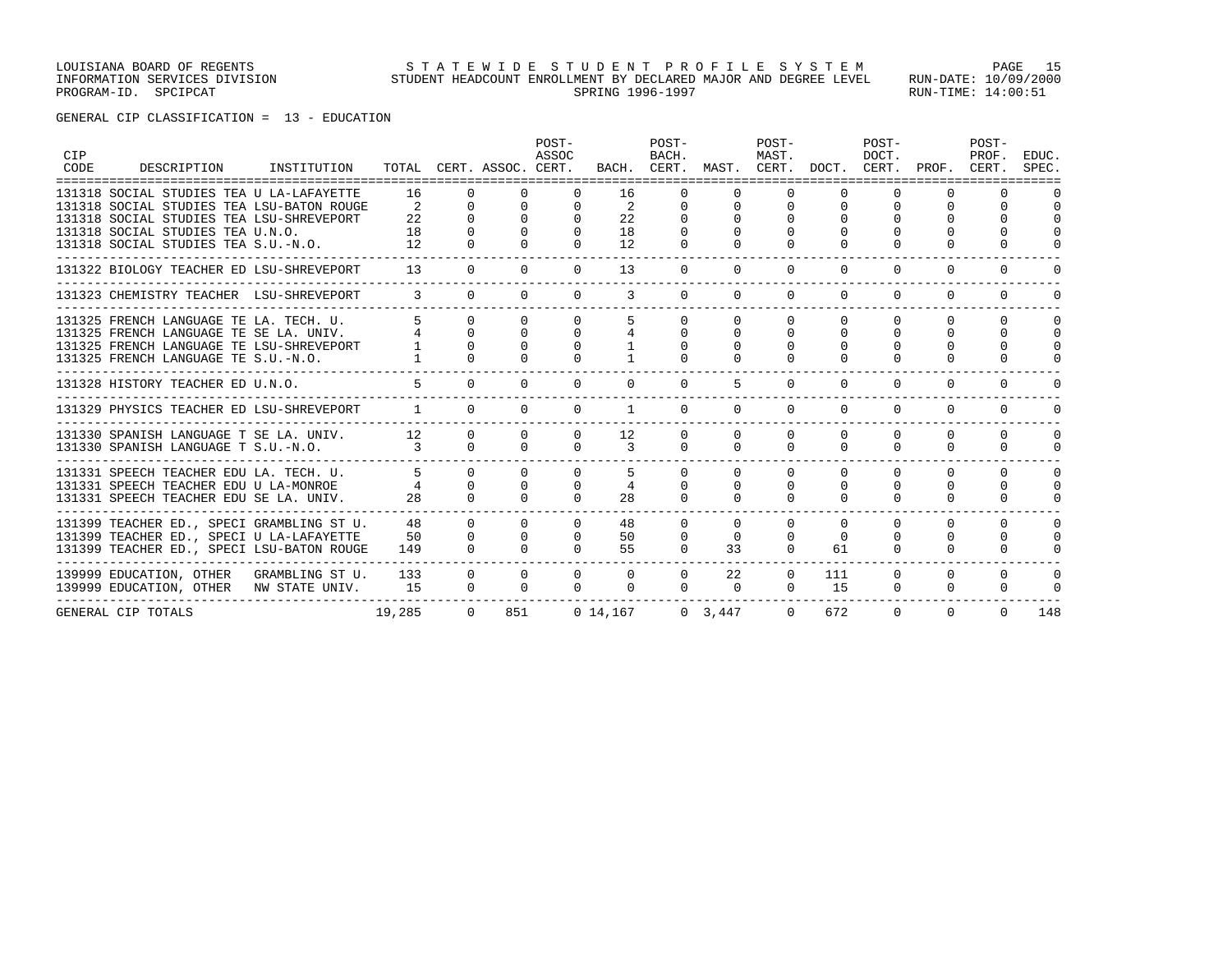GENERAL CIP CLASSIFICATION = 14 - ENGINEERING

| <b>CIP</b><br>CODE | DESCRIPTION                                                                           | INSTITUTION |                       |                          | TOTAL CERT. ASSOC. CERT. | POST-<br>ASSOC       |                     | POST-<br>BACH.       |                      | $POST-$<br>MAST.         | BACH. CERT. MAST. CERT. DOCT. CERT. | POST-<br>DOCT.       | PROF.                | POST-<br>PROF.<br>CERT. | EDUC.<br>SPEC.       |
|--------------------|---------------------------------------------------------------------------------------|-------------|-----------------------|--------------------------|--------------------------|----------------------|---------------------|----------------------|----------------------|--------------------------|-------------------------------------|----------------------|----------------------|-------------------------|----------------------|
|                    | 140101 ENGINEERING, GENER LA. TECH. U.                                                |             | 138                   | $\Omega$                 | $\Omega$                 | $\Omega$             | $\Omega$            | $\Omega$             | 111                  | $\Omega$                 | 27                                  | $\Omega$             | $\Omega$             | $\Omega$                |                      |
|                    | 140101 ENGINEERING, GENER MCNEESE ST. U.                                              |             | 382<br>$\overline{1}$ | $\mathbf{0}$<br>$\Omega$ | $\mathbf 0$<br>$\Omega$  | $\Omega$<br>$\Omega$ | 368<br>$\mathbf{1}$ | $\Omega$<br>$\Omega$ | 14<br>$\overline{0}$ | $\mathbf{0}$<br>$\Omega$ | $\mathbf 0$<br>$\Omega$             | 0<br>$\Omega$        | $\Omega$<br>$\Omega$ | 0<br>$\Omega$           | $\Omega$<br>$\Omega$ |
|                    | 140301 AGRICULTURAL ENGIN U LA-LAFAYETTE<br>140301 AGRICULTURAL ENGIN LSU-BATON ROUGE |             | 11                    | $\Omega$                 | $\Omega$                 | $\Omega$             | $\Omega$            | $\Omega$             | 11                   | $\Omega$                 | $\Omega$                            | $\Omega$             | $\Omega$             | $\Omega$                | $\Omega$             |
|                    |                                                                                       |             | ------                |                          |                          |                      |                     |                      |                      |                          |                                     |                      |                      |                         |                      |
|                    | 140501 BIOENGINEERING AND LA. TECH. U.                                                |             | 168<br>91             | $\Omega$<br>$\Omega$     | $\Omega$<br>$\Omega$     | $\Omega$<br>$\Omega$ | 156<br>91           | $\Omega$<br>$\Omega$ | $\Omega$<br>$\Omega$ | $\Omega$<br>$\Omega$     | 12<br>$\Omega$                      | $\Omega$<br>$\Omega$ | $\Omega$<br>$\Omega$ | $\Omega$<br>$\Omega$    | $\cap$<br>$\Omega$   |
|                    | 140501 BIOENGINEERING AND LSU-BATON ROUGE                                             |             |                       |                          |                          |                      |                     |                      |                      |                          |                                     |                      |                      |                         |                      |
|                    | 140701 CHEMICAL ENGINEERI LA. TECH. U.                                                |             | 184                   | $\Omega$                 | $\Omega$                 | $\Omega$             | 184                 | $\Omega$             | $\Omega$             | $\Omega$                 | $\Omega$                            | $\Omega$             | $\Omega$             | $\Omega$                | $\Omega$             |
|                    | 140701 CHEMICAL ENGINEERI U LA-LAFAYETTE                                              |             | 114<br>529            | $\Omega$                 | $\Omega$<br>$\Omega$     | $\Omega$<br>$\Omega$ | 96<br>468           | $\Omega$             | 18                   | $\Omega$                 | $\Omega$                            | $\Omega$             | $\Omega$<br>$\Omega$ | $\Omega$                | $\Omega$<br>$\Omega$ |
|                    | 140701 CHEMICAL ENGINEERI LSU-BATON ROUGE                                             |             |                       | $\Omega$                 |                          |                      |                     | $\Omega$             | 29                   | $\Omega$                 | 32                                  | $\Omega$             |                      | $\Omega$                |                      |
|                    | 140801 CIVIL ENGINEERING, LA. TECH. U.                                                |             | 141                   | $\Omega$                 | $\Omega$                 | 0                    | 141                 | $\Omega$             | $\Omega$             | $\Omega$                 | $\Omega$                            | $\Omega$             | $\Omega$             | $\Omega$                | $\Omega$             |
|                    | 140801 CIVIL ENGINEERING, U LA-LAFAYETTE                                              |             | 123<br>461            | $\Omega$<br>$\Omega$     | $\Omega$<br>$\Omega$     | $\Omega$<br>$\Omega$ | 105<br>364          | $\Omega$<br>$\Omega$ | 18<br>48             | $\Omega$<br>0            | $\Omega$<br>49                      | $\Omega$<br>$\Omega$ | $\Omega$<br>$\Omega$ | $\Omega$<br>$\Omega$    | $\Omega$<br>$\Omega$ |
|                    | 140801 CIVIL ENGINEERING, LSU-BATON ROUGE<br>140801 CIVIL ENGINEERING, U.N.O.         |             | 230                   | $\Omega$                 | $\Omega$                 | $\Omega$             | 230                 | $\Omega$             | $\Omega$             | 0                        | $\Omega$                            | $\Omega$             | $\Omega$             | $\Omega$                | $\cap$               |
|                    | 140801 CIVIL ENGINEERING, S.U.-B.R.                                                   |             | 115                   | $\Omega$                 | $\Omega$                 | $\Omega$             | 115                 | $\Omega$             | $\Omega$             | 0                        | $\Omega$                            | $\Omega$             | 0                    | $\Omega$                | ∩                    |
|                    | 140804 TRANSPORTATION AND S.U.-N.O.                                                   |             | 3                     | $\Omega$                 | $\Omega$                 | $\Omega$             | 3                   | $\mathbf 0$          | $\mathbf 0$          | $\mathbf 0$              | $\mathbf 0$                         | $\mathbf 0$          | $\mathbf 0$          | $\mathbf 0$             | $\Omega$             |
|                    |                                                                                       |             |                       |                          |                          |                      |                     |                      |                      |                          |                                     |                      |                      |                         |                      |
|                    | 140901 COMPUTER ENGINEERI U LA-LAFAYETTE                                              |             | 184                   | $\Omega$<br>$\Omega$     | $\Omega$<br>$\Omega$     | $\Omega$<br>$\Omega$ | 131                 | $\Omega$<br>$\Omega$ | 24<br>$\Omega$       | 0<br>$\Omega$            | 29<br>$\Omega$                      | $\Omega$<br>$\Omega$ | $\Omega$<br>$\Omega$ | $\Omega$<br>$\Omega$    | $\cap$<br>$\Omega$   |
|                    | 140901 COMPUTER ENGINEERI LSU-BATON ROUGE                                             |             | 246                   |                          |                          |                      | 246                 |                      |                      |                          |                                     |                      |                      |                         |                      |
|                    | 141001 ELECTRICAL, ELECTR LA. TECH. U.                                                |             | 173                   | $\mathbf 0$              | $\mathbf 0$              | $\mathbf 0$          | 173                 | $\Omega$             | $\mathbf 0$          | $\Omega$                 | 0                                   | $\Omega$             | $\mathbf 0$          | $\mathbf 0$             | $\Omega$             |
|                    | 141001 ELECTRICAL, ELECTR U LA-LAFAYETTE                                              |             | 150                   | $\mathbf{0}$             | $\Omega$                 | $\mathbf{0}$         | 150                 | $\Omega$             | $\Omega$             | 0                        | $\Omega$                            | $\Omega$             | 0                    | 0                       | $\Omega$             |
|                    | 141001 ELECTRICAL, ELECTR LSU-BATON ROUGE                                             |             | 446<br>319            | $\Omega$<br>$\Omega$     | $\Omega$<br>$\Omega$     | $\Omega$<br>$\Omega$ | 360<br>319          | $\Omega$<br>$\Omega$ | 57<br>0              | 0<br>0                   | 29<br>$\Omega$                      | $\Omega$<br>$\Omega$ | $\Omega$<br>$\Omega$ | $\Omega$<br>$\Omega$    | $\Omega$<br>$\Omega$ |
|                    | 141001 ELECTRICAL, ELECTR U.N.O.<br>141001 ELECTRICAL, ELECTR S.U.-B.R.               |             | 405                   | $\Omega$                 | $\Omega$                 | $\Omega$             | 405                 | $\Omega$             | $\Omega$             | $\Omega$                 | $\Omega$                            | $\Omega$             | $\Omega$             | $\Omega$                | ∩                    |
|                    | _________________________________                                                     |             |                       |                          |                          |                      |                     |                      |                      |                          |                                     |                      |                      |                         |                      |
|                    | 141301 ENGINEERING SCIENC LSU-BATON ROUGE                                             |             | 77                    | $\Omega$                 | $\Omega$                 | $\Omega$             | $\Omega$            | $\Omega$             | 21                   | $\Omega$                 | 56                                  | $\Omega$             | $\Omega$             | $\Omega$                | $\Omega$             |
|                    | 141301 ENGINEERING SCIENC U.N.O.                                                      |             | 134                   | $\mathbf{0}$             | $\mathbf 0$              | $\mathbf 0$          | $\mathbf 0$         | $\Omega$             | 113                  | $\mathbf 0$              | 21                                  | $\mathbf 0$          | $\mathbf 0$          | $\mathbf 0$             | $\mathbf{0}$         |
|                    | 141401 ENVIRONMENTAL/ENVI LSU-BATON ROUGE                                             |             | 90                    | $\Omega$                 | $\Omega$                 | $\Omega$             | 90                  | $\Omega$             | $\Omega$             | $\Omega$                 | $\Omega$                            | $\Omega$             | $\Omega$             | $\mathbf 0$             | $\Omega$             |
|                    | 141701 INDUSTRIAL/MANUFAC LA. TECH. U.                                                |             | 43                    | $\Omega$                 | $\Omega$                 | $\Omega$             | 43                  | $\Omega$             | 0                    | $\Omega$                 | 0                                   | $\Omega$             | $\Omega$             | $\Omega$                | $\Omega$             |
|                    | 141701 INDUSTRIAL/MANUFAC LSU-BATON ROUGE                                             |             | 141                   | $\Omega$                 | $\Omega$                 | $\Omega$             | 112                 | $\Omega$             | 29                   | $\Omega$                 | $\Omega$                            | $\Omega$             | $\Omega$             | $\Omega$                | $\Omega$             |
|                    | 141901 MECHANICAL ENGINEE LA. TECH. U.                                                |             | 249                   | $\Omega$                 | $\Omega$                 | $\Omega$             | 249                 | $\Omega$             | $\Omega$             | $\Omega$                 | $\Omega$                            | $\Omega$             | $\Omega$             | $\Omega$                | $\Omega$             |
|                    | 141901 MECHANICAL ENGINEE U LA-LAFAYETTE                                              |             | 251                   | $\mathbf{0}$             | $\Omega$                 | $\Omega$             | 240                 | $\Omega$             | 11                   | $\Omega$                 | $\Omega$                            | $\Omega$             | 0                    | $\Omega$                | $\Omega$             |
|                    | 141901 MECHANICAL ENGINEE LSU-BATON ROUGE                                             |             | 532                   | $\Omega$                 | $\Omega$                 | $\Omega$             | 475                 | $\Omega$             | 36                   | $\Omega$                 | 21                                  | $\Omega$             | <sup>0</sup>         | $\Omega$                | $\Omega$             |
|                    | 141901 MECHANICAL ENGINEE U.N.O.                                                      |             | 315                   | $\Omega$                 | $\Omega$                 | $\Omega$             | 315                 | $\Omega$             | 0                    | $\Omega$                 | $\Omega$                            | $\Omega$             | $\Omega$             | $\Omega$                | $\Omega$             |
|                    | 141901 MECHANICAL ENGINEE S.U.-B.R.                                                   |             | 271                   | $\Omega$                 | $\Omega$                 | $\Omega$             | 271                 | 0                    | 0                    | $\Omega$                 | $\Omega$                            | $\Omega$             | $\Omega$             | $\Omega$                | $\cap$               |
|                    | 142201 NAVAL ARCHITECTURE U.N.O.                                                      |             | 108                   | $\Omega$                 | $\Omega$                 | $\Omega$             | 108                 | $\Omega$             | $\Omega$             | $\Omega$                 | $\Omega$                            | $\Omega$             | $\Omega$             | $\Omega$                | $\Omega$             |
|                    | 142301 NUCLEAR ENGINEERIN LSU-BATON ROUGE                                             |             | 12                    | $\Omega$                 | $\Omega$                 | $\Omega$             | $\Omega$            | $\Omega$             | 12                   | $\mathbf 0$              | 0                                   | $\Omega$             | $\mathbf 0$          | $\mathbf 0$             | $\Omega$             |
|                    | 142501 PETROLEUM ENGINEER LA. TECH. U.                                                |             | 3                     | $\Omega$                 | $\Omega$                 | $\Omega$             | 3                   | $\Omega$             | $\Omega$             | $\Omega$                 | $\Omega$                            | $\Omega$             | $\Omega$             | $\Omega$                | $\Omega$             |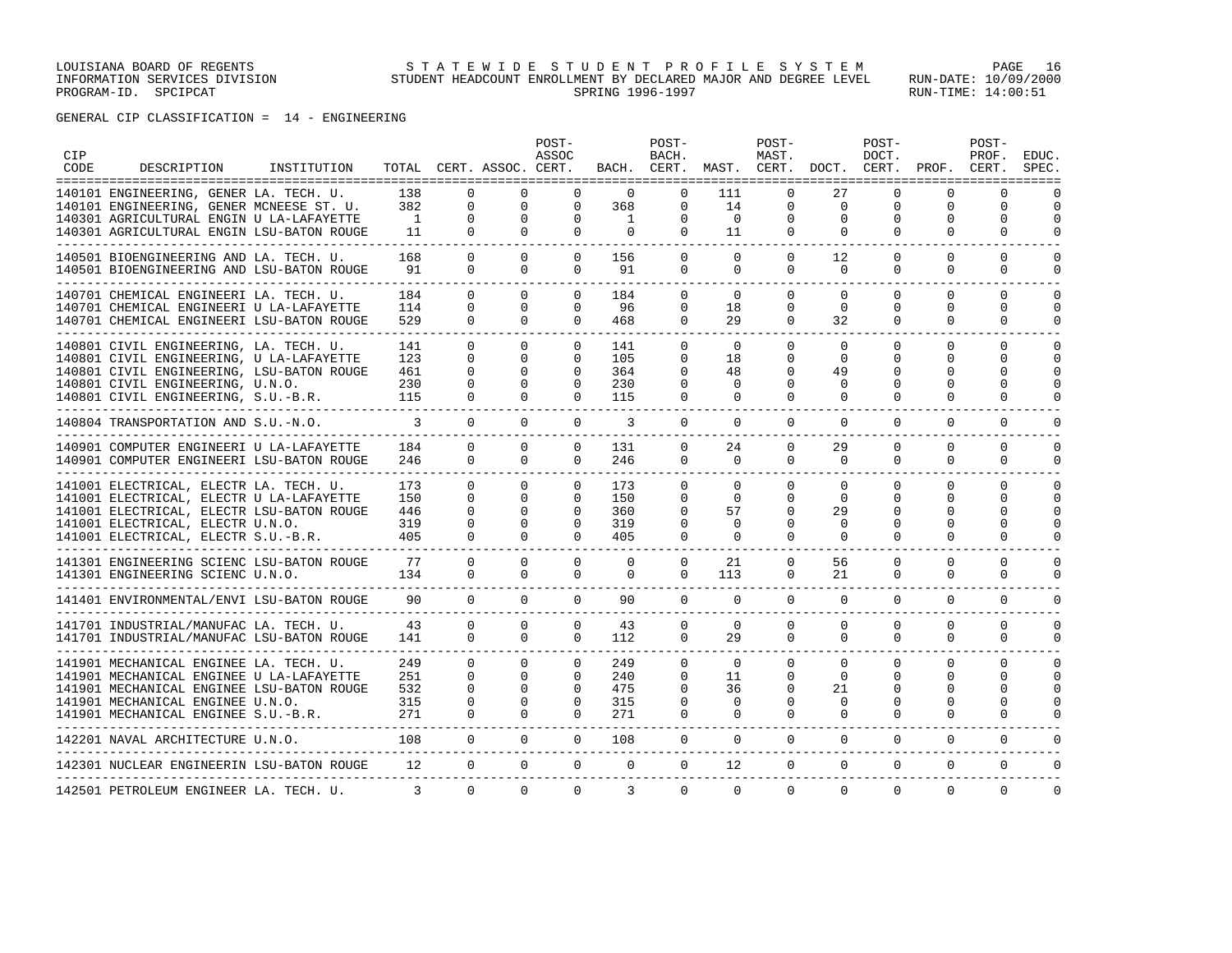LOUISIANA BOARD OF REGENTS STATEWIDE STUDENT PROFILE SYSTEM PAGE 17 INFORMATION SERVICES DIVISION STUDENT HEADCOUNT ENROLLMENT BY DECLARED MAJOR AND DEGREE LEVEL RUN-DATE: 10/09/2000 PROGRAM-ID. SPCIPCAT SERING RUN-TIME: 14:00:51

GENERAL CIP CLASSIFICATION = 14 - ENGINEERING

| CIP<br>CODE | DESCRIPTION                               | INSTITUTION | TOTAL | CERT     | ASSOC. | POST-<br>ASSOC<br>CERT. | BACH            | POST-<br>BACH.<br>CERT | MAST. | POST-<br>MAST.<br>CERT | DOCT.    | POST-<br>DOCT.<br>CERT. | PROF.    | POST-<br>PROF<br>CERT | EDUC.<br>SPEC. |
|-------------|-------------------------------------------|-------------|-------|----------|--------|-------------------------|-----------------|------------------------|-------|------------------------|----------|-------------------------|----------|-----------------------|----------------|
|             | 142501 PETROLEUM ENGINEER U LA-LAFAYETTE  |             | 45    |          |        |                         | 37              |                        |       |                        |          |                         |          |                       | 0              |
|             | 142501 PETROLEUM ENGINEER LSU-BATON ROUGE |             | 83    |          |        |                         | 65              |                        |       |                        | 9        |                         |          |                       | 0              |
|             | 142701 SYSTEMS ENGINEERIN LA. TECH. U.    |             |       |          |        |                         |                 |                        |       | $\Omega$               | $\Omega$ | $\Omega$                |          | $\Omega$              | 0              |
|             | 143001 ENGINEERING/INDUST U LA-LAFAYETTE  |             | 6     | $\Omega$ | 0      | $\Omega$                | $\Omega$        | $\Omega$               | h     | $\Omega$               | $\Omega$ | $\Omega$                | $\Omega$ | $\Omega$              | $\Omega$       |
|             | 149999 ENGINEERING, OTHER U LA-LAFAYETTE  |             | 28    | 0        | 0      |                         |                 | $\Omega$               | 28    | $\Omega$               | $\Omega$ | $\Omega$                | $\Omega$ | $\Omega$              | $\Omega$       |
|             | GENERAL CIP TOTALS                        |             | 7,009 |          |        |                         | $0 \quad 6.114$ | $\Omega$               | 610   | $\Omega$               | 285      | $\Omega$                | $\Omega$ | $\Omega$              | $\Omega$       |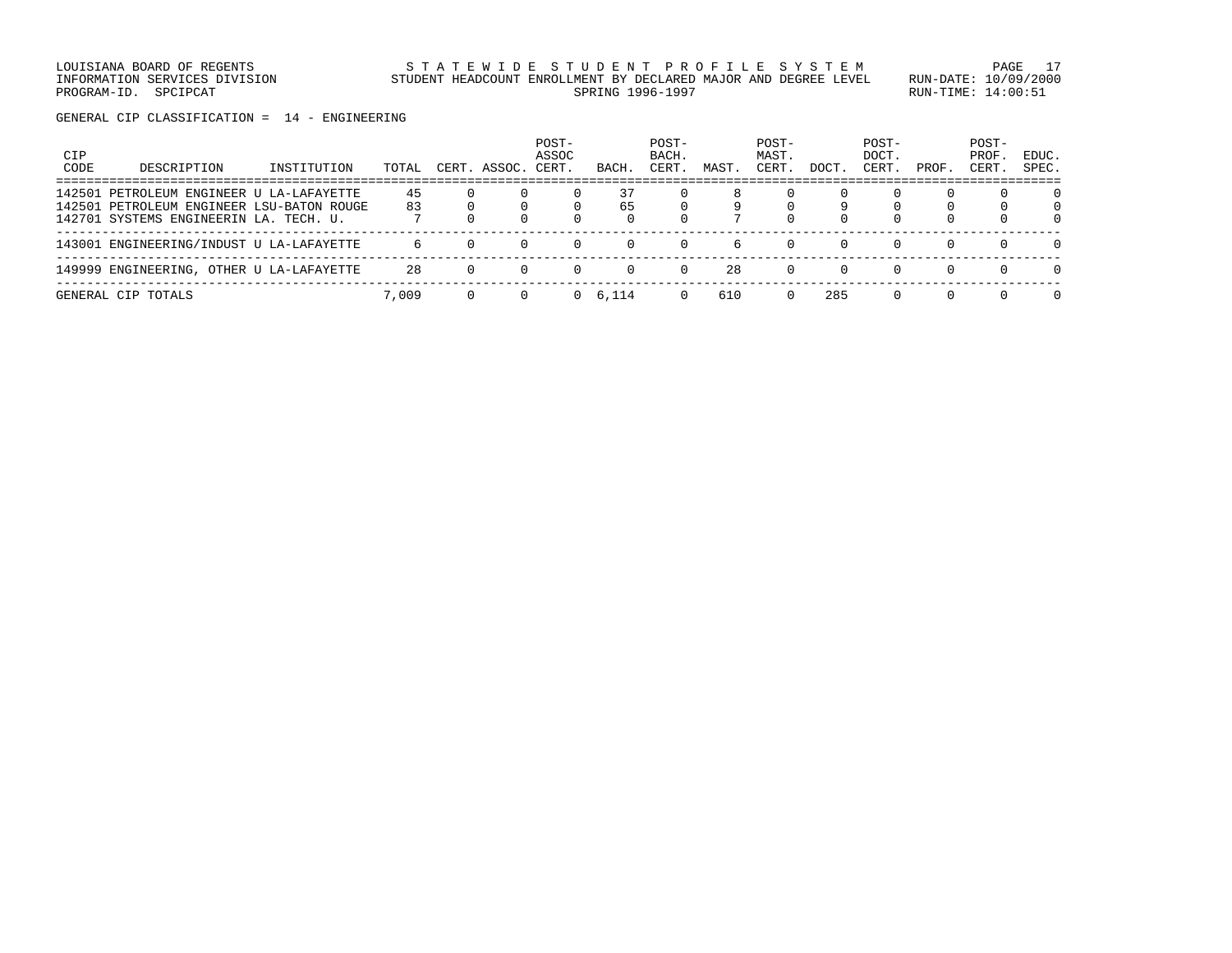GENERAL CIP CLASSIFICATION = 15 - ENGINEERING-RELATED TECHNOLOGIES

| <b>CIP</b><br>CODE | DESCRIPTION                                                                                                                                                                                                                                                                                                                                                                                                                             | INSTITUTION |                                                            |                                                                         | TOTAL CERT. ASSOC. CERT.                                                          | POST-<br>ASSOC                                                                           |                                                                             | POST-<br>BACH.<br>BACH. CERT.                                        | MAST.                                                         | POST-<br>MAST.<br>CERT.                         | DOCT.                                             | POST-<br>DOCT.<br>CERT.          | PROF.                                        | POST-<br>PROF.<br>CERT.                                                               | EDUC.<br>SPEC.                   |
|--------------------|-----------------------------------------------------------------------------------------------------------------------------------------------------------------------------------------------------------------------------------------------------------------------------------------------------------------------------------------------------------------------------------------------------------------------------------------|-------------|------------------------------------------------------------|-------------------------------------------------------------------------|-----------------------------------------------------------------------------------|------------------------------------------------------------------------------------------|-----------------------------------------------------------------------------|----------------------------------------------------------------------|---------------------------------------------------------------|-------------------------------------------------|---------------------------------------------------|----------------------------------|----------------------------------------------|---------------------------------------------------------------------------------------|----------------------------------|
|                    | 150101 ARCHITECTURAL ENGI DELGADO C. C.<br>150101 ARCHITECTURAL ENGI LSU-BATON ROUGE<br>150101 ARCHITECTURAL ENGI S.U.-N.O.                                                                                                                                                                                                                                                                                                             |             | 90<br>106<br>3                                             | $\Omega$<br>$\Omega$<br>$\Omega$                                        | 90<br>$\Omega$<br>$\Omega$                                                        | 0<br>$\Omega$<br>$\Omega$                                                                | $\Omega$<br>106<br>3                                                        | $\Omega$<br>0<br>$\Omega$                                            | $\Omega$<br>$\mathbf 0$<br>$\Omega$                           | $\Omega$<br>0<br>$\Omega$                       | $\Omega$<br>0<br>$\Omega$                         | $\Omega$<br>0<br>$\Omega$        | $\Omega$<br>$\Omega$<br>$\Omega$             | $\Omega$<br>0<br>$\Omega$                                                             | $\Omega$<br>$\cap$               |
|                    | 150201 CIVIL ENGINEERING/ DELGADO C. C.<br>150201 CIVIL ENGINEERING/ LA. TECH. U.<br>150201 CIVIL ENGINEERING/ NICHOLLS ST. U.                                                                                                                                                                                                                                                                                                          |             | 70<br>50<br>3                                              | $\Omega$<br>$\Omega$<br>$\Omega$                                        | 70<br>$\Omega$<br>$\Omega$                                                        | $\Omega$<br>$\Omega$<br>$\Omega$                                                         | $\Omega$<br>50<br>3                                                         | $\Omega$<br>$\Omega$<br>$\Omega$                                     | $\Omega$<br>$\Omega$<br>$\Omega$                              | $\Omega$<br>$\Omega$<br>$\Omega$                | $\Omega$<br>$\Omega$<br>$\Omega$                  | $\Omega$<br>$\Omega$<br>$\Omega$ | $\Omega$<br>$\Omega$<br>$\Omega$             | $\Omega$<br>$\Omega$<br>0                                                             | $\cap$<br>$\cap$                 |
|                    | 150301 COMPUTER ENGINEERI NUNEZ C. C.<br>150301 COMPUTER ENGINEERI NW STATE UNIV.                                                                                                                                                                                                                                                                                                                                                       |             | 47<br>36                                                   | 21<br>$\Omega$                                                          | 26<br>36                                                                          | 0<br>$\Omega$                                                                            | $\Omega$<br>$\Omega$                                                        | $\Omega$<br>$\Omega$                                                 | $\Omega$<br>0                                                 | $\Omega$<br>$\Omega$                            | $\Omega$<br>$\Omega$                              | $\Omega$<br>$\Omega$             | $\Omega$<br>$\Omega$                         | $\Omega$<br>$\Omega$                                                                  | $\Omega$                         |
|                    | 150303 ELECTRICAL, ELECTR NUNEZ C. C.<br>150303 ELECTRICAL, ELECTR DELGADO C. C.<br>150303 ELECTRICAL, ELECTR GRAMBLING ST U.<br>150303 ELECTRICAL, ELECTR LA. TECH. U.<br>150303 ELECTRICAL, ELECTR MCNEESE ST. U.<br>150303 ELECTRICAL, ELECTR NICHOLLS ST. U.<br>150303 ELECTRICAL, ELECTR NW STATE UNIV.<br>150303 ELECTRICAL, ELECTR S.U.-B.R.<br>150303 ELECTRICAL, ELECTR S.U.-N.O.<br>150303 ELECTRICAL, ELECTR S.U.-SHREVEPORT |             | 13<br>204<br>139<br>75<br>73<br>10<br>78<br>55<br>43<br>22 | 1<br>$\cap$<br>$\Omega$<br>$\Omega$<br>$\Omega$<br>$\Omega$<br>$\Omega$ | 12<br>204<br>$\Omega$<br>$\Omega$<br>22.2<br>$\Omega$<br>6<br>3<br>$\Omega$<br>22 | $\Omega$<br>$\Omega$<br>$\Omega$<br>$\Omega$<br>$\Omega$<br>0<br>U<br>0<br>0<br>$\Omega$ | $\Omega$<br>$\Omega$<br>139<br>75<br>51<br>10<br>72<br>52<br>43<br>$\Omega$ | $\Omega$<br>$\Omega$<br>n<br>∩<br>$\Omega$<br>$\Omega$<br>$\Omega$   | $\Omega$<br><sup>0</sup><br>O<br>$\cap$<br>$\Omega$           | $\Omega$<br>$\Omega$<br>O<br>U<br>U<br>$\Omega$ | $\Omega$<br><sup>0</sup><br>$\Omega$              | $\Omega$<br>0<br>$\Omega$        | $\Omega$<br>$\Omega$<br>U<br>$\Omega$        | $\Omega$<br>$\Omega$<br>$\Omega$<br>$\Omega$<br>$\Omega$<br>n<br>$\Omega$<br>$\Omega$ | $\cap$                           |
|                    | ----------------------<br>150401 BIOMEDICAL ENGINEE DELGADO C. C.                                                                                                                                                                                                                                                                                                                                                                       |             | 71                                                         | $\Omega$                                                                | 71                                                                                | $\Omega$                                                                                 | $\Omega$                                                                    | $\Omega$                                                             | $\Omega$                                                      | $\Omega$                                        | $\Omega$                                          | $\Omega$                         | $\Omega$                                     | $\Omega$                                                                              |                                  |
|                    | 150404 INSTRUMENTATION TE MCNEESE ST. U.<br>----------------------                                                                                                                                                                                                                                                                                                                                                                      |             | 50                                                         | $\Omega$                                                                | 50                                                                                | $\Omega$                                                                                 | $\Omega$                                                                    | 0                                                                    | $\mathbf 0$                                                   | $\Omega$                                        | $\mathbf 0$                                       | 0                                | 0                                            | $\mathbf 0$                                                                           | $\Omega$                         |
|                    | 150507 ENVIRONMENTAL AND NUNEZ C. C.<br>------------------------------                                                                                                                                                                                                                                                                                                                                                                  |             | 28                                                         | $\Omega$                                                                | 28                                                                                | $\Omega$                                                                                 | $\overline{0}$                                                              | $\Omega$                                                             | $\Omega$                                                      | $\Omega$                                        | $\Omega$                                          | 0                                | 0                                            | 0                                                                                     | $\Omega$                         |
|                    | 150603 INDUSTRIAL/MANUFAC NUNEZ C. C.<br>150603 INDUSTRIAL/MANUFAC GRAMBLING ST U.<br>150603 INDUSTRIAL/MANUFAC NW STATE UNIV.<br>150603 INDUSTRIAL/MANUFAC SE LA. UNIV.<br>150603 INDUSTRIAL/MANUFAC U LA-LAFAYETTE<br>150603 INDUSTRIAL/MANUFAC LSU-BATON ROUGE                                                                                                                                                                       |             | 9<br>17<br>73<br>417<br>294<br>20                          | $\Omega$<br>$\Omega$<br>$\Omega$<br>$\Omega$<br>$\Omega$<br>$\Omega$    | 9<br>$\Omega$<br>$\Omega$<br>115<br>67<br>$\Omega$                                | 0<br>$\mathbf{0}$<br>$\Omega$<br>0<br>$\Omega$<br>$\Omega$                               | $\mathbf{0}$<br>17<br>73<br>302<br>227<br>20                                | $\Omega$<br>$\Omega$<br>$\Omega$<br>$\Omega$<br>$\Omega$<br>$\Omega$ | 0<br>$\Omega$<br>$\Omega$<br>$\Omega$<br>$\Omega$<br>$\Omega$ | 0<br>$\Omega$<br>0<br>O<br>$\Omega$<br>$\Omega$ | 0<br>$\Omega$<br>$\Omega$<br>$\Omega$<br>$\Omega$ | 0<br>0<br>O<br>0                 | 0<br>0<br>0<br><sup>0</sup><br>$\Omega$<br>0 | 0<br>$\Omega$<br>$\Omega$<br>$\Omega$<br>$\Omega$<br>$\Omega$                         | ∩<br>$\cap$<br>$\cap$            |
|                    | 150701 OCCUPATIONAL SAFET DELGADO C. C.<br>__________________________________                                                                                                                                                                                                                                                                                                                                                           |             | 44<br>--------------                                       | $\Omega$                                                                | 44                                                                                | $\Omega$                                                                                 | $\Omega$                                                                    | $\Omega$                                                             | $\Omega$                                                      | $\Omega$                                        | $\Omega$                                          | $\Omega$                         | $\Omega$                                     | $\Omega$                                                                              | $\Omega$                         |
|                    | 150803 AUTOMOTIVE ENGINEE GRAMBLING ST U.                                                                                                                                                                                                                                                                                                                                                                                               |             | 23                                                         | $\Omega$                                                                | $\Omega$                                                                          | $\Omega$                                                                                 | 23                                                                          | $\Omega$                                                             | $\Omega$                                                      | $\Omega$                                        | $\Omega$                                          | $\Omega$                         | $\Omega$                                     | $\mathbf 0$                                                                           | $\cap$                           |
|                    | 150805 MECHANICAL ENGINEE NICHOLLS ST. U.<br>150805 MECHANICAL ENGINEE S.U.-B.R.<br>150805 MECHANICAL ENGINEE S.U.-SHREVEPORT                                                                                                                                                                                                                                                                                                           |             | $\overline{2}$<br>9<br>$\mathbf{3}$                        | $\Omega$<br>$\Omega$<br>$\Omega$                                        | $\Omega$<br>$\Omega$<br>3                                                         | $\Omega$<br>$\Omega$<br>$\Omega$                                                         | 2<br>9<br>$\Omega$                                                          | $\Omega$<br>$\Omega$<br>$\Omega$                                     | $\Omega$<br>$\Omega$<br>$\Omega$                              | $\Omega$<br>$\Omega$<br>$\Omega$                | $\Omega$<br>$\Omega$<br>$\Omega$                  | $\Omega$<br>$\Omega$<br>$\Omega$ | $\Omega$<br>$\Omega$<br>$\Omega$             | $\Omega$<br>$\Omega$<br>$\Omega$                                                      | $\Omega$<br>$\Omega$<br>$\Omega$ |
|                    | 150903 PETROLEUM TECHNOLO MCNEESE ST. U.<br>150903 PETROLEUM TECHNOLO NICHOLLS ST. U.                                                                                                                                                                                                                                                                                                                                                   |             | 18<br>88                                                   | $\Omega$<br>$\Omega$                                                    | 18<br>54                                                                          | 0<br>$\Omega$                                                                            | $\mathbf{0}$<br>34                                                          | $\Omega$<br>$\Omega$                                                 | 0<br>0                                                        | $\mathbf 0$<br>$\mathbf 0$                      | 0<br>0                                            | 0<br>0                           | 0<br>0                                       | $\mathbf 0$<br>$\mathbf 0$                                                            | $\Omega$<br>$\cap$               |
|                    | 151001 CONSTRUCTION/BUILD GRAMBLING ST U.                                                                                                                                                                                                                                                                                                                                                                                               |             | 53                                                         | $\Omega$                                                                | $\Omega$                                                                          | $\Omega$                                                                                 | 53                                                                          | $\Omega$                                                             | $\Omega$                                                      | $\Omega$                                        | $\Omega$                                          | $\Omega$                         | $\Omega$                                     | $\Omega$                                                                              | $\Omega$                         |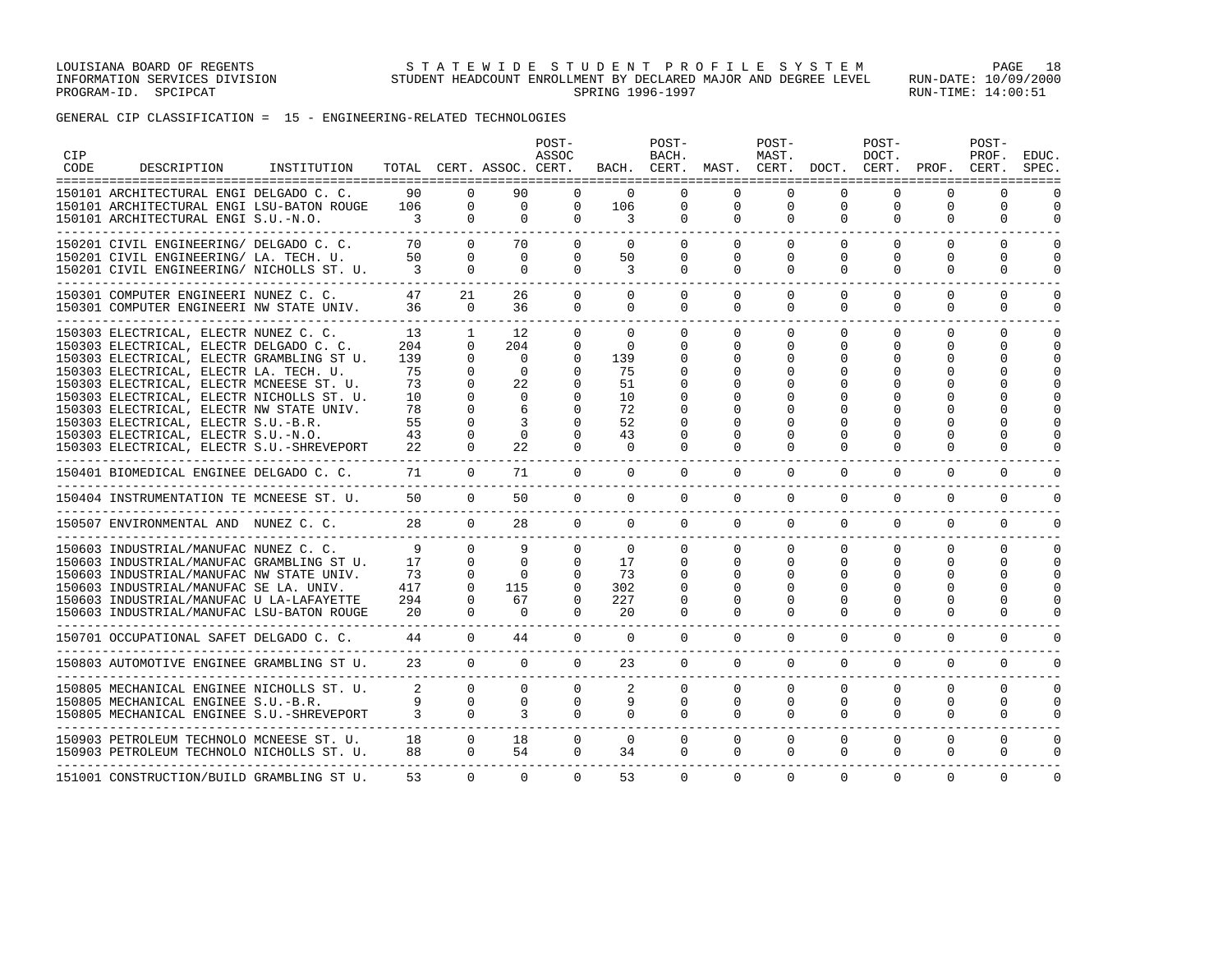LOUISIANA BOARD OF REGENTS S T A T E W I D E S T U D E N T P R O F I L E S Y S T E M PAGE 19 INFORMATION SERVICES DIVISION STUDENT HEADCOUNT ENROLLMENT BY DECLARED MAJOR AND DEGREE LEVEL RUN-DATE: 10/09/2000 PROGRAM-ID. SPCIPCAT SERING RUN-TIME: 14:00:51

GENERAL CIP CLASSIFICATION = 15 - ENGINEERING-RELATED TECHNOLOGIES

| <b>CIP</b><br>CODE | DESCRIPTION                               | INSTITUTION | TOTAL |          | CERT. ASSOC. | POST-<br>ASSOC<br>CERT | BACH.           | POST-<br>BACH.<br>CERT. | MAST.        | POST-<br>MAST.<br>CERT. | DOCT         | POST-<br>DOCT.<br>CERT. | PROF     | POST-<br>PROF.<br>CERT. | EDUC.<br>SPEC. |
|--------------------|-------------------------------------------|-------------|-------|----------|--------------|------------------------|-----------------|-------------------------|--------------|-------------------------|--------------|-------------------------|----------|-------------------------|----------------|
|                    | 151001 CONSTRUCTION/BUILD U LA-MONROE     |             | 157   |          | $\Omega$     | $\Omega$               | 157             | $\left( \right)$        | $\Omega$     | $\left( \right)$        |              | $\Omega$                |          | $\Omega$                |                |
|                    | 151101 ENGINEERING-RELATE NICHOLLS ST. U. |             | 41    | $\Omega$ | $\Omega$     | 0                      | 41              | U                       | $\Omega$     | 0                       |              | $\left( \right)$        | $\Omega$ | $\Omega$                |                |
|                    | 159999 ENGINEERING-RELATE MCNEESE ST. U.  |             | 182   | $\Omega$ | 182          | n.                     | $\Omega$        |                         | $\Omega$     | $\Omega$                | <sup>0</sup> | $\Omega$                | $\Omega$ | $\Omega$                | $\Omega$       |
|                    | GENERAL CIP TOTALS                        |             | 2,716 |          | 22 1,132     |                        | $0 \quad 1.562$ |                         | <sup>n</sup> | $\left( \right)$        |              | $\Omega$                | $\Omega$ | $\Omega$                |                |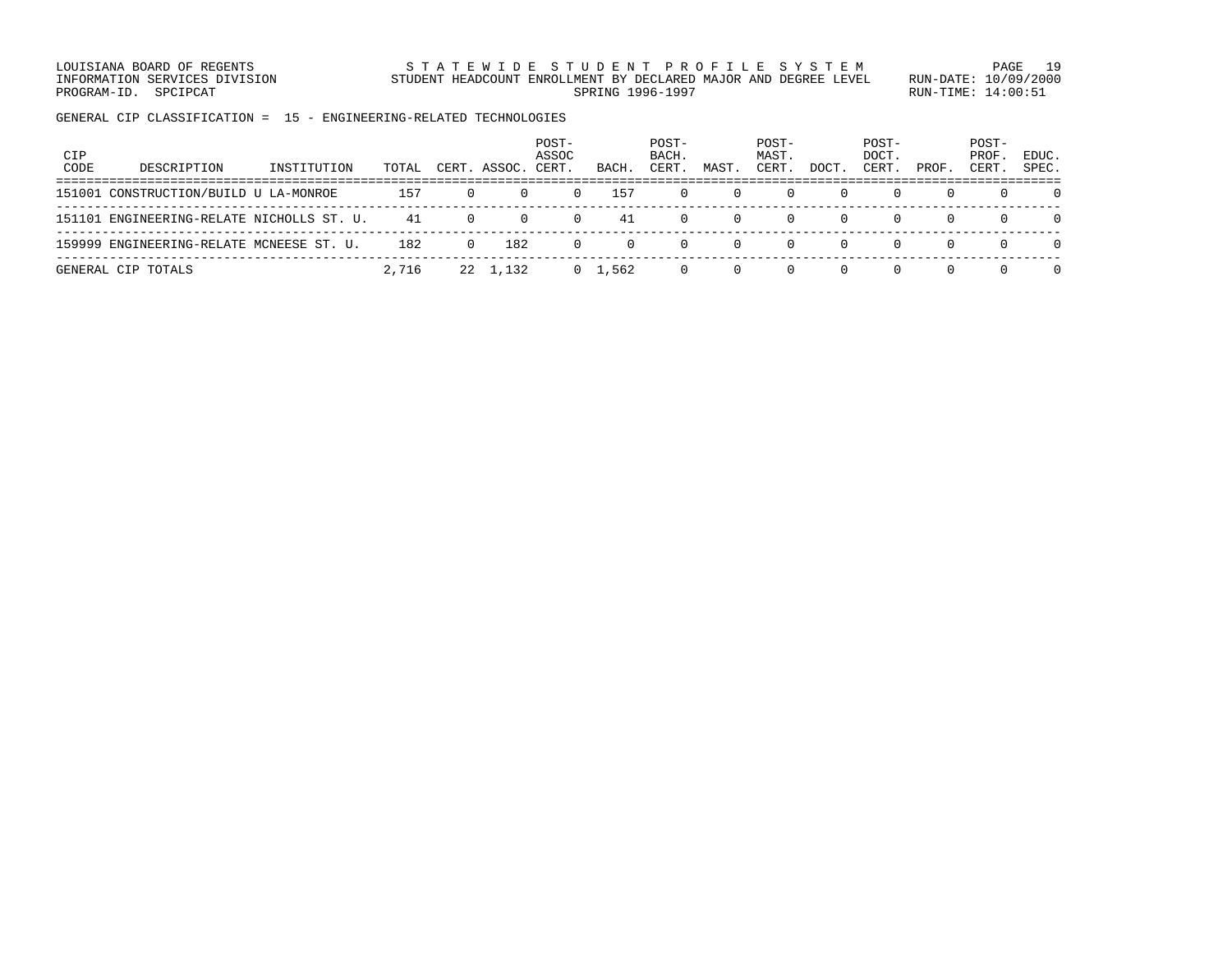GENERAL CIP CLASSIFICATION = 16 - FOREIGN LANGUAGES AND LITERATURES

| CIP<br><b>CODE</b> | DESCRIPTION<br>================================                                                                                                                                                                                                                                                                                                                                                      | INSTITUTION     | TOTAL CERT. ASSOC. CERT.      |                      |                      | POST-<br>ASSOC                               |                                              | POST-<br>BACH.       | BACH. CERT. MAST. CERT. DOCT. CERT. PROF. | POST-<br>MAST. |                | POST-<br>DOCT.       |                              | POST-<br>PROF.<br>CERT.                      | EDUC.<br>SPEC. |
|--------------------|------------------------------------------------------------------------------------------------------------------------------------------------------------------------------------------------------------------------------------------------------------------------------------------------------------------------------------------------------------------------------------------------------|-----------------|-------------------------------|----------------------|----------------------|----------------------------------------------|----------------------------------------------|----------------------|-------------------------------------------|----------------|----------------|----------------------|------------------------------|----------------------------------------------|----------------|
|                    | 160102 LINGUISTICS                                                                                                                                                                                                                                                                                                                                                                                   | LSU-BATON ROUGE | 14                            | $\Omega$             | $\Omega$             | $\Omega$                                     | $\Omega$                                     | $\mathbf{0}$         | 6                                         | $\mathbf 0$    | 8              | $\mathbf{0}$         | $\mathbf{0}$                 | $\Omega$                                     |                |
|                    | 160501 GERMAN LANGUAGE AN LSU-BATON ROUGE                                                                                                                                                                                                                                                                                                                                                            |                 | 18                            |                      | $\Omega$             | $\Omega$<br>$\Omega$                         | 18                                           |                      | $0 \qquad \qquad$                         | $\Omega$       | $\Omega$       | $\Omega$             | $\Omega$<br>$\Omega$         |                                              |                |
|                    | 160901 FRENCH LANGUAGE AN GRAMBLING ST U.<br>160901 FRENCH LANGUAGE AN LA. TECH. U.<br>160901 FRENCH LANGUAGE AN MCNEESE ST. U.<br>160901 FRENCH LANGUAGE AN NICHOLLS ST. U.<br>160901 FRENCH LANGUAGE AN U LA-MONROE<br>160901 FRENCH LANGUAGE AN SE LA. UNIV.<br>160901 FRENCH LANGUAGE AN U LA-LAFAYETTE<br>160901 FRENCH LANGUAGE AN LSU-BATON ROUGE<br>160901 FRENCH LANGUAGE AN LSU-SHREVEPORT |                 | 12<br>16<br>65<br>2           | $\Omega$             |                      |                                              | 12<br>$\Omega$<br>39<br>2                    |                      | 16<br>6                                   |                | 20<br>$\Omega$ |                      | <sup>0</sup>                 | <sup>0</sup>                                 |                |
|                    | 160901 FRENCH LANGUAGE AN U.N.O.<br>160901 FRENCH LANGUAGE AN S.U.-B.R.                                                                                                                                                                                                                                                                                                                              |                 | 16<br>$\overline{\mathbf{3}}$ |                      |                      |                                              | 16<br>3                                      |                      |                                           |                | $\Omega$       |                      |                              |                                              |                |
|                    | 160905 SPANISH LANGUAGE A GRAMBLING ST U.<br>160905 SPANISH LANGUAGE A LA. TECH. U.<br>160905 SPANISH LANGUAGE A MCNEESE ST. U.<br>160905 SPANISH LANGUAGE A U LA-MONROE<br>160905 SPANISH LANGUAGE A SE LA. UNIV.<br>160905 SPANISH LANGUAGE A LSU-BATON ROUGE<br>160905 SPANISH LANGUAGE A LSU-SHREVEPORT<br>160905 SPANISH LANGUAGE A U.N.O.<br>160905 SPANISH LANGUAGE A S.U.-B.R.               |                 | 14<br>24<br>37<br>22<br>3     | $\Omega$<br>$\Omega$ | $\Omega$<br>$\Omega$ | $\Omega$<br>$\Omega$<br>$\Omega$<br>$\Omega$ | 14<br>24<br>28<br>.5<br>22<br>$\overline{3}$ | $\Omega$<br>$\Omega$ | $\Omega$<br>$\Omega$                      | $\Omega$       | $\Omega$       | $\Omega$<br>$\Omega$ | 0<br><sup>n</sup>            | $\Omega$<br>$\Omega$<br>$\Omega$<br>$\Omega$ |                |
|                    | 160999 ROMANCE LANGUAGES U.N.O.                                                                                                                                                                                                                                                                                                                                                                      |                 | 24                            | $\Omega$             | $\Omega$             | $\Omega$                                     | $\Omega$                                     | $\Omega$             | 24                                        | $\mathbf 0$    | $\Omega$       | $\mathbf{0}$         | 0                            | $\mathbf{0}$                                 |                |
|                    | 161203 LATIN LANGUAGE AND LSU-BATON ROUGE                                                                                                                                                                                                                                                                                                                                                            |                 | $\overline{7}$                | $\Omega$             | $\Omega$             | $\Omega$                                     | $7\overline{ }$                              | $\Omega$             | $\mathbf{0}$                              | $\mathbf{0}$   | $\Omega$       | $\mathbf{0}$         | $\mathbf{0}$                 | 0                                            |                |
|                    | 169999 FOREIGN LANGUAGES U LA-LAFAYETTE                                                                                                                                                                                                                                                                                                                                                              |                 | 28                            | $\Omega$             | $\Omega$             | $\Omega$                                     | 28                                           | $\overline{0}$       | $\mathbf{0}$                              | $\mathbf{0}$   | $\mathbf{0}$   |                      | $0 \qquad \qquad$<br>$\circ$ | $\mathbf{0}$                                 |                |
|                    | GENERAL CIP TOTALS                                                                                                                                                                                                                                                                                                                                                                                   |                 | 336                           | $\Omega$             | $\Omega$             |                                              | $\Omega$<br>247                              | $\Omega$             | 61                                        | $\Omega$       | 28             | $\mathbf{0}$         | $\Omega$                     | $\Omega$                                     | $\Omega$       |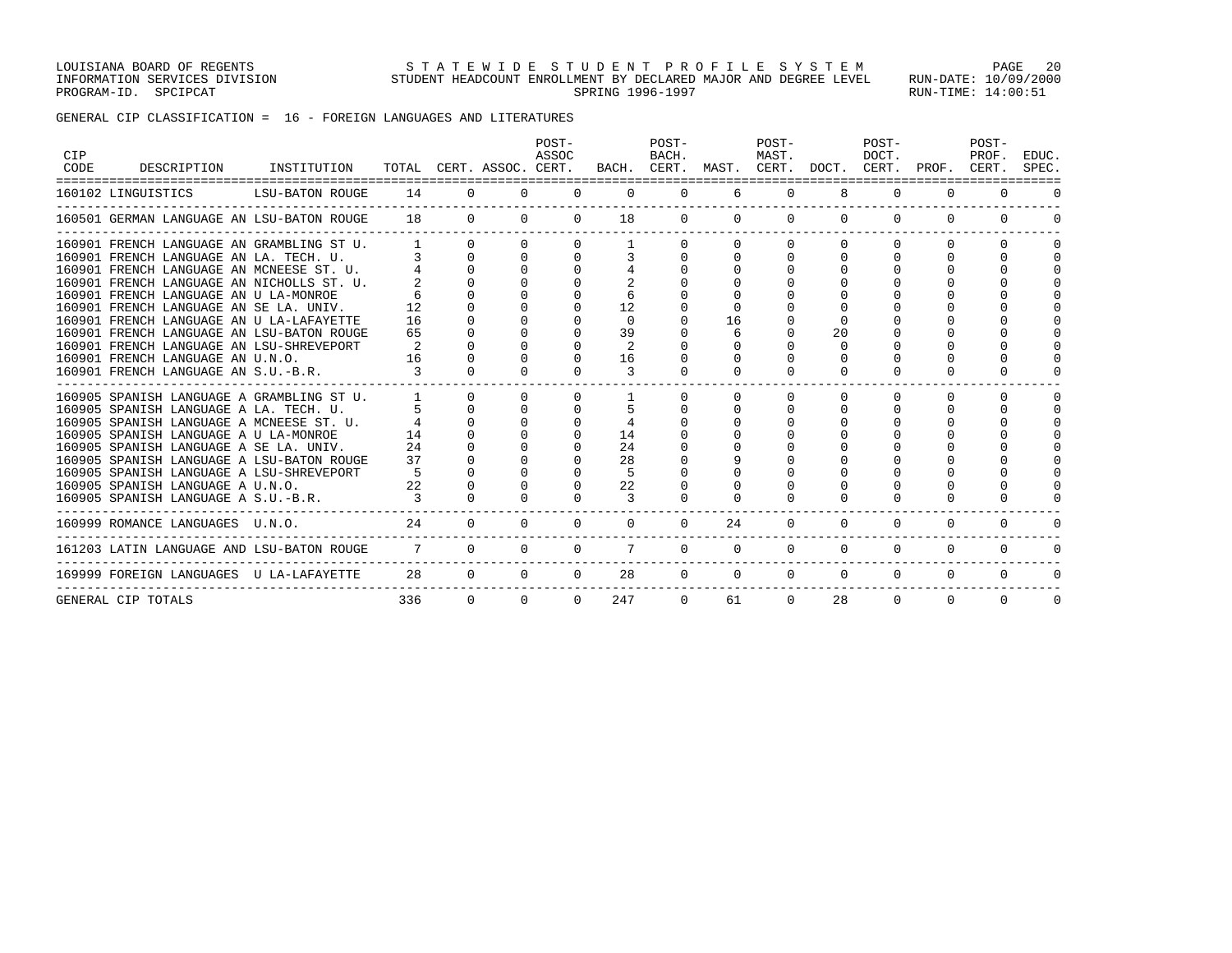GENERAL CIP CLASSIFICATION = 19 - HOME ECONOMICS

| CIP<br>CODE | DESCRIPTION                               | INSTITUTION<br>================= |              |                | TOTAL CERT. ASSOC. CERT. | POST-<br>ASSOC |                 | POST-<br>BACH. | BACH. CERT. MAST. CERT. DOCT. CERT. PROF. | POST-<br>MAST. |          | POST-<br>DOCT. |          | POST-<br>PROF.<br>CERT. | EDUC.<br>SPEC. |
|-------------|-------------------------------------------|----------------------------------|--------------|----------------|--------------------------|----------------|-----------------|----------------|-------------------------------------------|----------------|----------|----------------|----------|-------------------------|----------------|
|             | 190101 HOME ECONOMICS, GE LA. TECH. U.    |                                  | 25           | $\Omega$       | $\Omega$                 | $\Omega$       | $\Omega$        | 0              | 25                                        |                | $\Omega$ | $\Omega$       |          |                         |                |
|             | 190101 HOME ECONOMICS, GE MCNEESE ST. U.  |                                  | 113          | $\Omega$       | $\Omega$                 | $\Omega$       | 113             |                | $\Omega$                                  |                | $\Omega$ | $\Omega$       |          | $\Omega$                |                |
|             | 190101 HOME ECONOMICS, GE NICHOLLS ST. U. |                                  | 180          | $\Omega$       | $\Omega$                 | $\Omega$       | 180             |                | $\Omega$                                  |                |          | $\Omega$       |          | $\Omega$                |                |
|             | 190101 HOME ECONOMICS, GE U LA-MONROE     |                                  | 89           | $\Omega$       | $\Omega$                 | $\Omega$       | 89              |                | $\Omega$                                  |                |          | $\Omega$       |          | $\Omega$                |                |
|             | 190101 HOME ECONOMICS, GE NW STATE UNIV.  |                                  | 47           | $\Omega$       |                          | $\Omega$       | 47              |                | $\Omega$                                  |                |          | $\Omega$       |          | $\Omega$                |                |
|             | 190101 HOME ECONOMICS, GE U LA-LAFAYETTE  |                                  | 22           |                |                          |                | $\Omega$        |                | 22                                        |                |          |                |          | $\Omega$                |                |
|             | 190101 HOME ECONOMICS, GE LSU-BATON ROUGE |                                  | 51           | $\Omega$       | $\Omega$                 | $\Omega$       | $\Omega$        | $\Omega$       | 37                                        |                | 14       | $\Omega$       |          | $\cap$                  |                |
|             | 190402 CONSUMER ECONOMICS LA. TECH. U.    |                                  | 41           | $\Omega$       | $\Omega$                 | $\Omega$       | 41              | $\Omega$       | $\Omega$                                  |                | $\Omega$ | $\Omega$       | $\Omega$ | 0                       |                |
|             | 190402 CONSUMER ECONOMICS SE LA. UNIV.    |                                  | 63           | $\Omega$       | $\Omega$                 | $\Omega$       | 63              | $\Omega$       | $\Omega$                                  | $\Omega$       | $\Omega$ | $\Omega$       | $\Omega$ | $\Omega$                | $\Omega$       |
|             | 190501 FOODS AND NUTRITIO LSU-BATON ROUGE |                                  | $\mathbf{1}$ | $\Omega$       | $\Omega$                 | $\Omega$       | 1               | $\Omega$       | $\Omega$                                  | $\Omega$       | $\Omega$ | $\Omega$       | $\Omega$ | $\Omega$                | $\Omega$       |
|             | 190501 FOODS AND NUTRITIO S.U.-B.R.       |                                  | 49           | $\Omega$       | $\Omega$                 | $\Omega$       | 49              | $\Omega$       | $\Omega$                                  | $\Omega$       | $\Omega$ | $\Omega$       | $\Omega$ | $\Omega$                | $\cap$         |
|             | 190503 DIETETICS/HUMAN NU DELGADO C. C.   |                                  | 85           | $\Omega$       | 85                       | $\Omega$       | $\Omega$        | $\Omega$       | $\Omega$                                  | $\Omega$       | $\Omega$ | $\Omega$       | $\cap$   | 0                       |                |
|             | 190503 DIETETICS/HUMAN NU LA. TECH. U.    |                                  | 133          | $\Omega$       | $\Omega$                 | $\Omega$       | 87              | <sup>n</sup>   | 46                                        | $\Omega$       | $\Omega$ | $\Omega$       | $\Omega$ | $\Omega$                | <sup>0</sup>   |
|             | 190503 DIETETICS/HUMAN NU NICHOLLS ST. U. |                                  | 62           | $\Omega$       | $\Omega$                 | $\Omega$       | 62              |                | $\Omega$                                  |                | $\Omega$ | $\Omega$       | $\cap$   | $\Omega$                |                |
|             | 190503 DIETETICS/HUMAN NU U LA-LAFAYETTE  |                                  | 207          | $\cap$         |                          | $\Omega$       | 207             |                | <sup>n</sup>                              |                |          | $\Omega$       | $\cap$   | $\Omega$                |                |
|             | 190503 DIETETICS/HUMAN NU LSU-BATON ROUGE |                                  | 182          | $\Omega$       | $\Omega$                 | $\Omega$       | 182             | $\Omega$       | $\Omega$                                  |                | $\Omega$ | $\Omega$       | $\cap$   | $\cap$                  |                |
|             | 190701 INDIVIDUAL AND FAM LSU-BATON ROUGE |                                  | 149          | $\overline{0}$ | $\circ$                  | $\mathbf 0$    | 149             | $\mathbf 0$    | $\Omega$                                  | $\mathbf 0$    | 0        | $\mathbf 0$    | $\Omega$ | $\Omega$                |                |
|             | 190703 FAMILY AND MARRIAG U LA-MONROE     |                                  | 33           | $\Omega$       | $\Omega$                 | $\Omega$       | $\Omega$        | $\Omega$       | 29                                        | $\Omega$       | 4        | $\Omega$       | $\Omega$ | $\Omega$                |                |
|             | 190705 GERONTOLOGICAL SER U LA-MONROE     |                                  | 10           | $\Omega$       | $\Omega$                 | $\Omega$       | $\Omega$        | 10             | $\Omega$                                  | $\Omega$       | $\Omega$ | $\Omega$       | $\Omega$ | $\Omega$                |                |
|             | 190706 CHILD GROWTH, CARE GRAMBLING ST U. |                                  | 1.5          | $\Omega$       | 15                       | $\Omega$       | $\Omega$        | $\Omega$       | $\Omega$                                  | $\Omega$       | $\Omega$ | $\Omega$       | $\Omega$ | $\Omega$                | 0              |
|             | 190706 CHILD GROWTH, CARE LA. TECH. U.    |                                  | 156          | $\overline{0}$ | $\overline{0}$           | $\mathbf{0}$   | 156             | 0              | 0                                         | $\Omega$       | $\Omega$ | $\Omega$       | $\Omega$ | 0                       | $\Omega$       |
|             | 190706 CHILD GROWTH, CARE S.U.-B.R.       |                                  | 60           | $\Omega$       | $\Omega$                 | $\Omega$       | 60              | $\Omega$       | $\Omega$                                  | $\Omega$       | $\Omega$ | $\Omega$       | $\cap$   | $\Omega$                | $\Omega$       |
|             | 190799 INDIVIDUAL AND FAM U LA-LAFAYETTE  |                                  | 279          | $\Omega$       | $\Omega$                 | $\Omega$       | 279             | $\Omega$       | $\Omega$                                  | $\Omega$       | $\Omega$ | $\Omega$       | $\Omega$ | $\Omega$                |                |
|             | 190901 CLOTHING/APPAREL A SE LA. UNIV.    |                                  | 45           | $\Omega$       | $\Omega$                 | $\Omega$       | 45              | $\Omega$       | $\Omega$                                  | $\Omega$       | 0        | 0              | 0        | $\Omega$                | 0              |
|             | 190901 CLOTHING/APPAREL A S.U.-B.R.       |                                  | 23           | $\Omega$       | $\Omega$                 | $\Omega$       | 23              | $\Omega$       | $\Omega$                                  | $\Omega$       | $\Omega$ | $\Omega$       | $\Omega$ | $\Omega$                | $\Omega$       |
|             | GENERAL CIP TOTALS                        |                                  | 2,120        | $\Omega$       | 100                      |                | $0 \quad 1.833$ | 10             | 159                                       | $\Omega$       | 18       | $\Omega$       | $\Omega$ | $\Omega$                | $\Omega$       |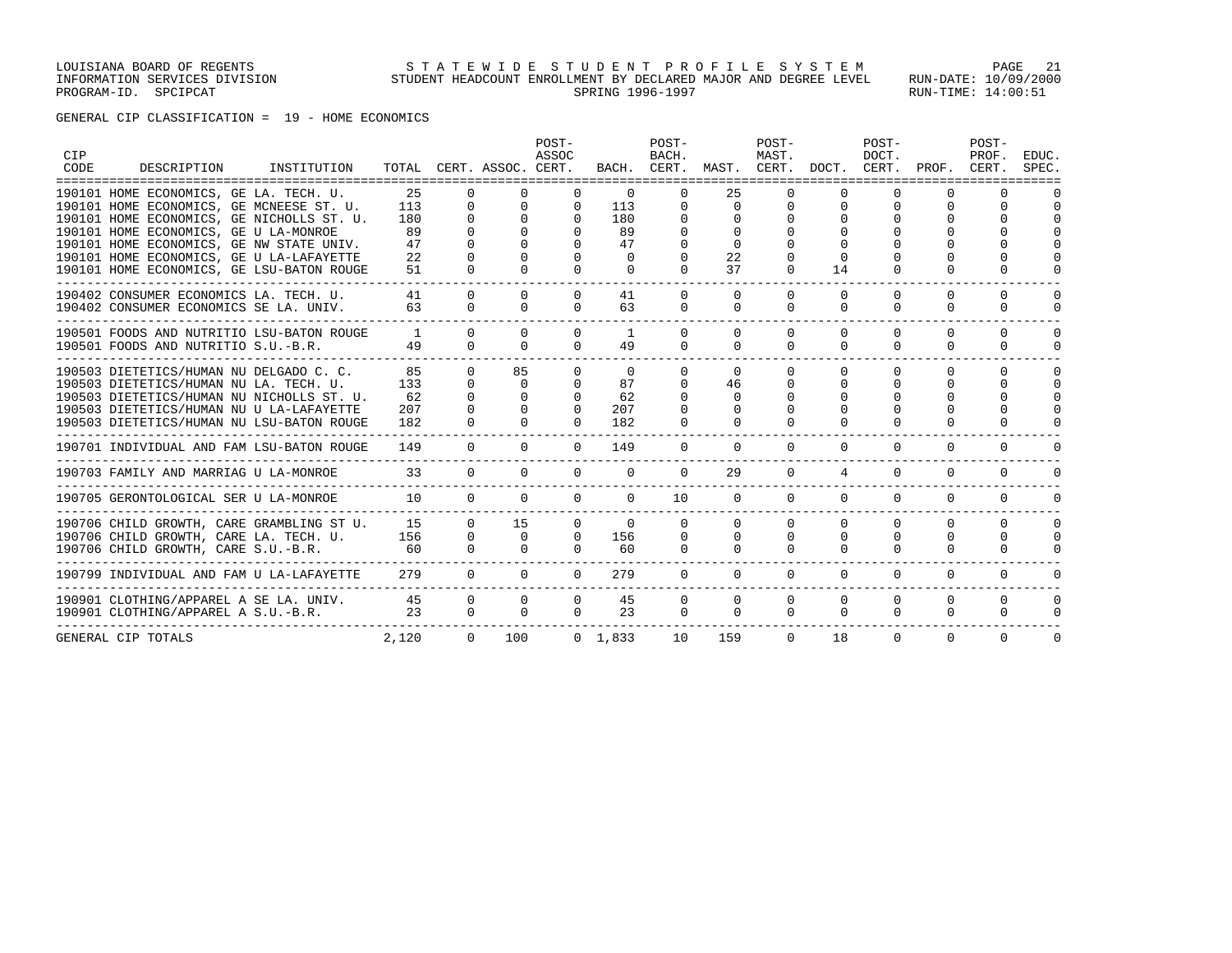LOUISIANA BOARD OF REGENTS STATEWIDE STUDENT PROFILE SYSTEM PAGE 22 INFORMATION SERVICES DIVISION STUDENT HEADCOUNT ENROLLMENT BY DECLARED MAJOR AND DEGREE LEVEL RUN-DATE: 10/09/2000 PROGRAM-ID. SPCIPCAT SERING RUN-TIME: 14:00:51

GENERAL CIP CLASSIFICATION = 20 - VOCATIONAL HOME ECONOMICS

| CIP<br>CODE | DESCRIPTION                               | INSTITUTION | TOTAL | CERT. | ASSOC. | POST-<br>ASSOC<br>CERT. | BACH. | POST-<br>BACH.<br>CERT | MAST | POST-<br>MAST.<br>CERT | DOCT | POST-<br>DOCT.<br>CERT | PROF | POST-<br>PROF<br>CERT | EDUC.<br>SPEC. |
|-------------|-------------------------------------------|-------------|-------|-------|--------|-------------------------|-------|------------------------|------|------------------------|------|------------------------|------|-----------------------|----------------|
|             | 200203 CHILD CARE SERVICE U LA-MONROE     |             | 39    |       | 39     |                         |       |                        |      |                        |      |                        |      |                       |                |
|             | 200203 CHILD CARE SERVICE S.U.-SHREVEPORT |             |       |       |        |                         |       |                        |      |                        |      |                        |      |                       |                |
|             | 200401 INSTITUTIONAL FOOD NUNEZ C. C.     |             | 19    |       | 18     |                         |       |                        |      |                        |      |                        |      |                       |                |
|             | 200401 INSTITUTIONAL FOOD DELGADO C. C.   |             | 203   |       | 195    |                         |       |                        |      |                        |      |                        |      |                       |                |
|             | 200401 INSTITUTIONAL FOOD GRAMBLING ST U. |             |       |       |        |                         |       |                        |      |                        |      |                        |      |                       |                |
|             | 200401 INSTITUTIONAL FOOD U LA-LAFAYETTE  |             | 10    |       |        |                         | 10    |                        |      |                        |      |                        |      |                       |                |
|             | GENERAL CIP TOTALS                        |             | 281   |       | 257    |                         | L 5   |                        |      |                        |      |                        |      |                       |                |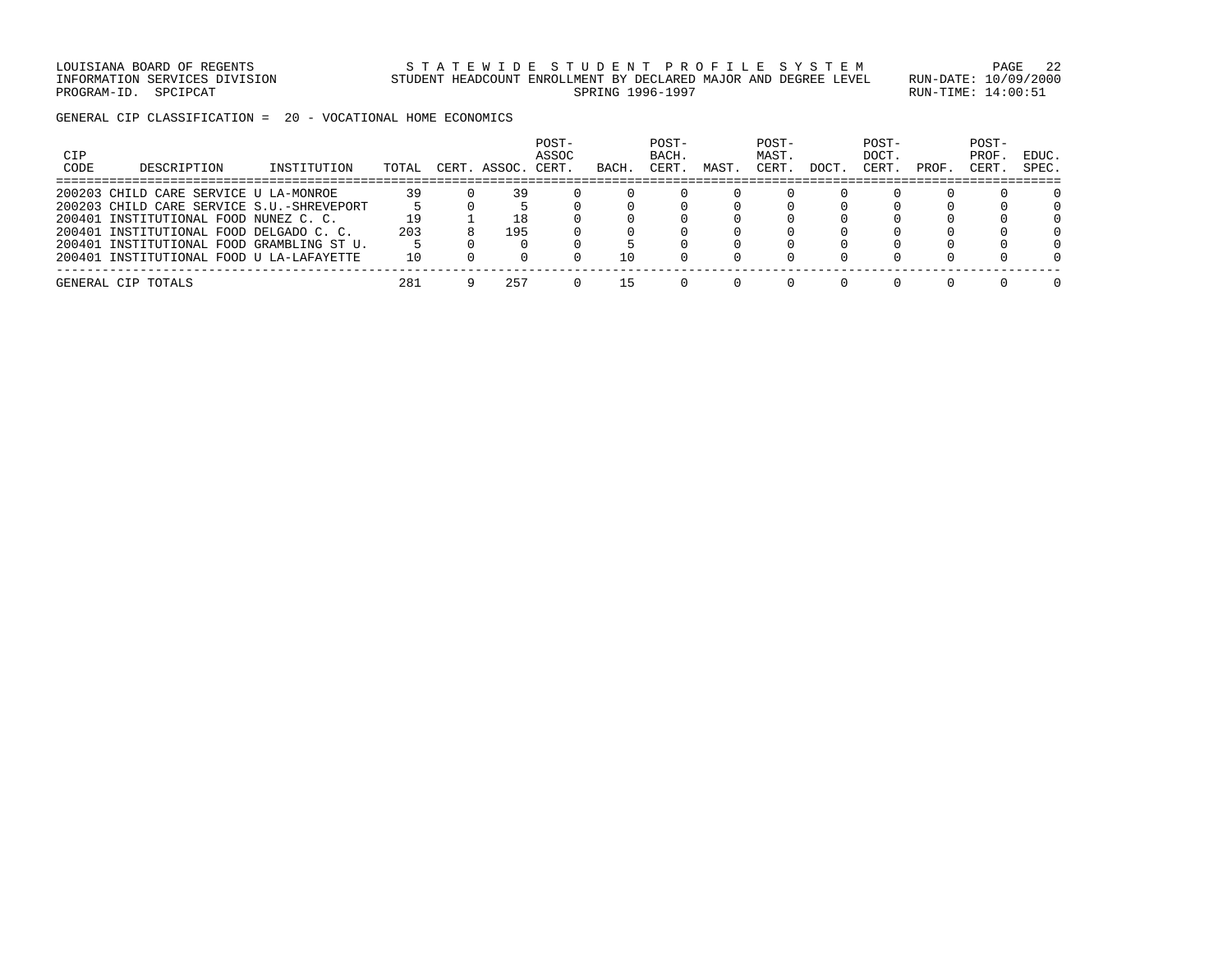GENERAL CIP CLASSIFICATION = 22 - LAW AND LEGAL STUDIES

| <b>CIP</b><br>CODE | DESCRIPTION                               | INSTITUTION     | TOTAL | CERT. ASSOC. | POST-<br>ASSOC<br>CERT. | BACH. | POST-<br>BACH.<br>CERT. | MAST. | POST-<br>MAST.<br>CERT. | DOCT. | POST-<br>DOCT.<br>CERT. | PROF. | POST-<br>PROF.<br>CERT. | EDUC.<br>SPEC. |
|--------------------|-------------------------------------------|-----------------|-------|--------------|-------------------------|-------|-------------------------|-------|-------------------------|-------|-------------------------|-------|-------------------------|----------------|
|                    | 220101 LAW (LL.B., J.D.)                  | LSU LAW CENTER  | 595   |              |                         |       |                         |       |                         |       |                         | 595   |                         |                |
|                    | 220101 LAW (LL.B., J.D.)                  | $S.U.-B.R.$     | 325   |              |                         |       |                         |       |                         |       |                         | 325   |                         |                |
|                    | 220102 PRE-LAW STUDIES                    | GRAMBLING ST U. | 98    |              |                         | 98    |                         |       |                         |       |                         |       |                         |                |
|                    | 220102 PRE-LAW STUDIES                    | LA. TECH. U.    | 33    |              |                         | 33    |                         |       |                         |       |                         |       |                         |                |
|                    | 220102 PRE-LAW STUDIES                    | NICHOLLS ST. U. | 31    |              |                         | 31    |                         |       |                         |       |                         |       |                         |                |
|                    | 220102 PRE-LAW STUDIES                    | U LA-MONROE     | 84    |              |                         | 84    |                         |       |                         |       |                         |       |                         |                |
|                    | 220102 PRE-LAW STUDIES                    | U LA-LAFAYETTE  | 94    |              |                         | 94    |                         |       |                         |       |                         |       |                         |                |
|                    | 220102 PRE-LAW STUDIES                    | LSU-BATON ROUGE | 58    |              |                         | 58    |                         |       |                         |       |                         |       |                         |                |
|                    | 220103 PARALEGAL/LEGAL AS NUNEZ C. C.     |                 | 22    | 22           |                         |       |                         |       |                         |       |                         |       |                         |                |
|                    | 220103 PARALEGAL/LEGAL AS MCNEESE ST. U.  |                 | 69    | 69           |                         |       |                         |       |                         |       |                         |       |                         |                |
|                    | 220103 PARALEGAL/LEGAL AS NICHOLLS ST. U. |                 | 37    | 37           |                         |       |                         |       |                         |       |                         |       |                         |                |
|                    | 220103 PARALEGAL/LEGAL AS S.U.-SHREVEPORT |                 | 20    | 20           |                         |       |                         |       |                         |       |                         |       |                         |                |
|                    | GENERAL CIP TOTALS                        |                 | 1,466 | 148          |                         | 398   |                         |       | $\Omega$                |       |                         | 920   |                         |                |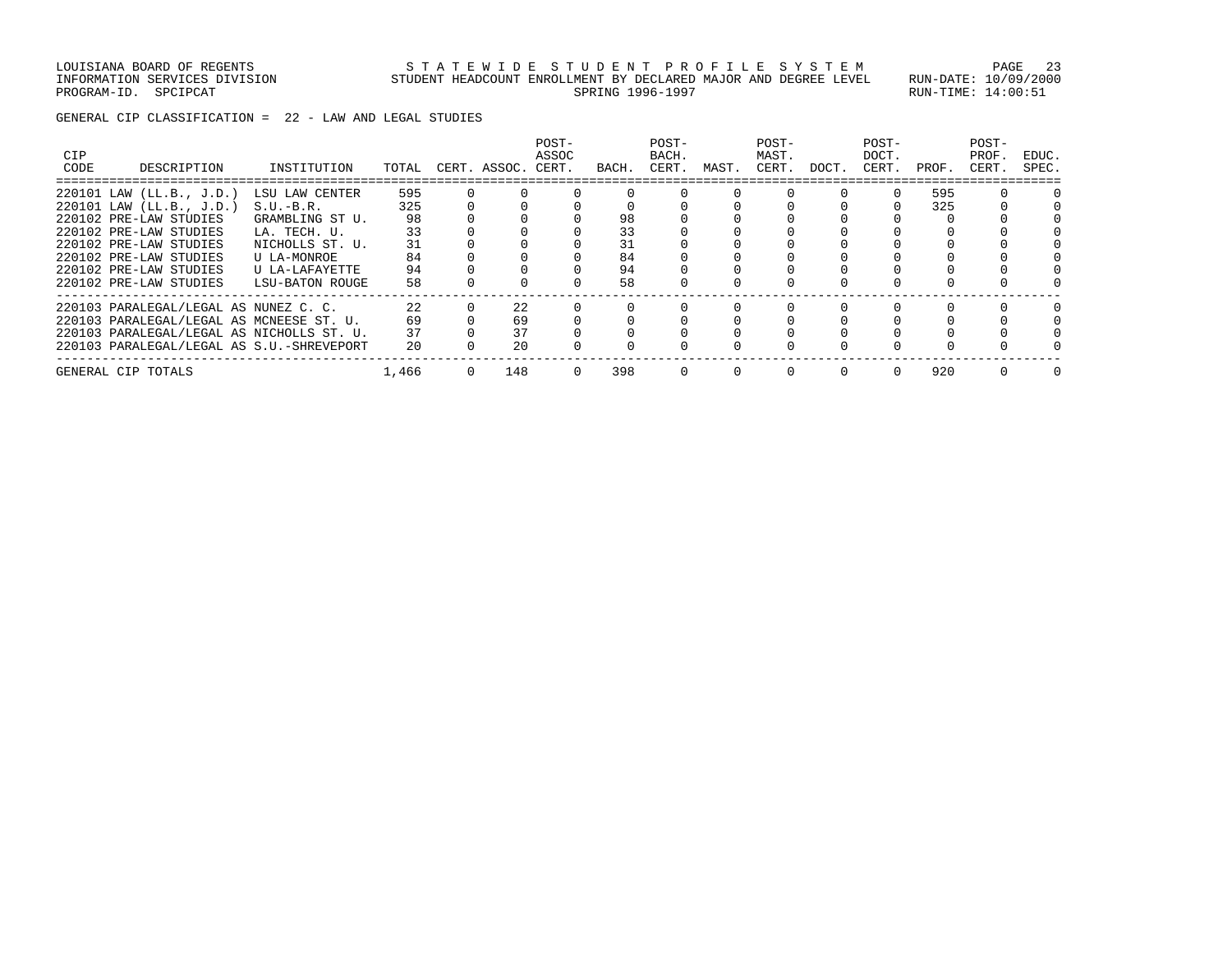LOUISIANA BOARD OF REGENTS STATEWIDE STUDENT PROFILE SYSTEM PAGE 24 INFORMATION SERVICES DIVISION STUDENT HEADCOUNT ENROLLMENT BY DECLARED MAJOR AND DEGREE LEVEL RUN-DATE: 10/09/2000 PROGRAM-ID. SPCIPCAT SERING RUN-TIME: 14:00:51

# GENERAL CIP CLASSIFICATION = 23 - ENGLISH LANGUAGE AND LITERATURE/LETTERS

| <b>CIP</b><br>CODE | INSTITUTION<br>DESCRIPTION                                                     |       |                      |                | POST-<br>ASSOC<br>TOTAL CERT. ASSOC. CERT. |                            | POST-<br>BACH. | BACH. CERT. MAST. CERT. DOCT. CERT. PROF. | POST-<br>MAST. |          | POST-<br>DOCT. |          | POST-<br>PROF.<br>CERT. | EDUC.<br>SPEC. |
|--------------------|--------------------------------------------------------------------------------|-------|----------------------|----------------|--------------------------------------------|----------------------------|----------------|-------------------------------------------|----------------|----------|----------------|----------|-------------------------|----------------|
|                    | =================================<br>230101 ENGLISH LANGUAGE A GRAMBLING ST U. | 42    | $\Omega$             | $\Omega$       | $\Omega$                                   | 42                         |                |                                           |                |          |                |          |                         |                |
|                    | 230101 ENGLISH LANGUAGE A LA. TECH. U.                                         |       | 69 —                 | $\overline{0}$ | $\mathbf{0}$                               | 54                         | $\mathbf{0}$   | 15                                        |                |          |                |          |                         |                |
|                    | 230101 ENGLISH LANGUAGE A MCNEESE ST. U.                                       | 54    |                      |                |                                            | 42                         |                | 12                                        |                |          |                |          |                         |                |
|                    | 230101 ENGLISH LANGUAGE A NICHOLLS ST. U.                                      | 26    |                      |                |                                            | 26                         |                | $\Omega$                                  |                |          |                |          |                         |                |
|                    | 230101 ENGLISH LANGUAGE A U LA-MONROE                                          | 81    |                      |                |                                            | 58                         |                | 23                                        |                |          |                |          |                         |                |
|                    | 230101 ENGLISH LANGUAGE A NW STATE UNIV.                                       | 80    |                      |                |                                            | 54                         |                | 26                                        |                |          |                |          |                         |                |
|                    | 230101 ENGLISH LANGUAGE A SE LA. UNIV.                                         | 152   |                      |                |                                            | 118                        |                | 34                                        |                |          |                |          |                         |                |
|                    | 230101 ENGLISH LANGUAGE A U LA-LAFAYETTE                                       | 252   |                      |                | $\Omega$                                   | 177                        |                | 34                                        |                | 41       |                |          |                         |                |
|                    | 230101 ENGLISH LANGUAGE A LSU-BATON ROUGE                                      | 589   |                      |                | $\Omega$                                   | 472                        |                | 27                                        |                | 90       |                |          |                         |                |
|                    | 230101 ENGLISH LANGUAGE A LSU-SHREVEPORT                                       | 43    |                      |                |                                            | 43                         |                | $\Omega$                                  |                | $\Omega$ |                |          |                         |                |
|                    | 230101 ENGLISH LANGUAGE A U.N.O.                                               | 322   |                      |                |                                            | $\Omega$<br>243            |                | 79                                        |                |          |                |          |                         |                |
|                    | 230101 ENGLISH LANGUAGE A S.U.-B.R.                                            | 87    |                      |                | $\Omega$<br>$\cap$                         | 87                         |                | $\Omega$                                  |                |          |                |          |                         |                |
|                    | 230101 ENGLISH LANGUAGE A S.U.-N.O.                                            | 2.2   |                      |                |                                            | 2.2                        |                | $\Omega$                                  |                |          |                |          |                         |                |
|                    | 230301 COMPARATIVE LITERA LSU-BATON ROUGE                                      | 9     | $\bigcap$            | $\Omega$       | $\Omega$                                   | $\Omega$                   | $\Omega$       | 1                                         | $\Omega$       | 8        | $\Omega$       | $\Omega$ | $\Omega$                | 0              |
|                    | 230501 ENGLISH CREATIVE W MCNEESE ST. U.                                       |       | $\Omega$<br>16       | $\Omega$       | $\Omega$                                   | $\Omega$                   | $\mathbf{0}$   | 16                                        | $\circ$        | $\Omega$ | $\Omega$       | $\Omega$ | $\Omega$                | $\Omega$       |
|                    | 230501 ENGLISH CREATIVE W U LA-LAFAYETTE                                       |       | $25 \qquad \qquad 0$ |                | $\Omega$                                   | $\Omega$<br>$\overline{0}$ | $\mathbf{0}$   | $\overline{0}$                            | $\mathbf{0}$   | 25       |                | $\Omega$ | $\Omega$                | $\Omega$       |
|                    | 230501 ENGLISH CREATIVE W LSU-BATON ROUGE                                      | 29    |                      |                |                                            | $\Omega$                   | $\Omega$       | 29                                        | $\Omega$       | $\Omega$ |                |          |                         |                |
|                    | 231001 SPEECH AND RHETORI LA. TECH. U.                                         | 68    | $\Omega$             | $\Omega$       | $\Omega$                                   | 61                         | $\Omega$       |                                           | $\Omega$       |          |                | $\Omega$ | $\Omega$                | $\Omega$       |
|                    | 231001 SPEECH AND RHETORI MCNEESE ST. U.                                       | 49    |                      |                |                                            | 49                         |                |                                           |                |          |                |          |                         |                |
|                    | 231001 SPEECH AND RHETORI U LA-MONROE                                          | 44    |                      |                |                                            | 44                         |                |                                           |                |          |                |          |                         |                |
|                    | 231001 SPEECH AND RHETORI NW STATE UNIV.                                       | 16    |                      |                | $\Omega$                                   | 16                         |                |                                           |                |          |                |          |                         |                |
|                    | 231001 SPEECH AND RHETORI LSU-BATON ROUGE                                      | 94    |                      |                | $\Omega$                                   | 51                         |                |                                           |                | 34       |                |          |                         |                |
|                    | 231001 SPEECH AND RHETORI LSU-SHREVEPORT                                       |       |                      |                |                                            |                            |                |                                           |                | $\Omega$ |                |          |                         |                |
|                    | 231001 SPEECH AND RHETORI S.U.-B.R.                                            |       |                      |                |                                            |                            |                |                                           |                |          |                |          |                         |                |
|                    | 239999 ENGLISH LANGUAGE A U LA-LAFAYETTE                                       | 13    | $\Omega$             | $\Omega$       | $\Omega$                                   | $\Omega$                   | $\Omega$       | $\Omega$                                  | $\Omega$       | 13       | $\Omega$       | $\circ$  | 0                       |                |
|                    | GENERAL CIP TOTALS                                                             | 2,189 |                      | $\overline{0}$ | $\Omega$                                   | 0 1,666                    |                | 312<br>$\Omega$                           | $\Omega$       | 211      | $\Omega$       | $\Omega$ | $\Omega$                | $\Omega$       |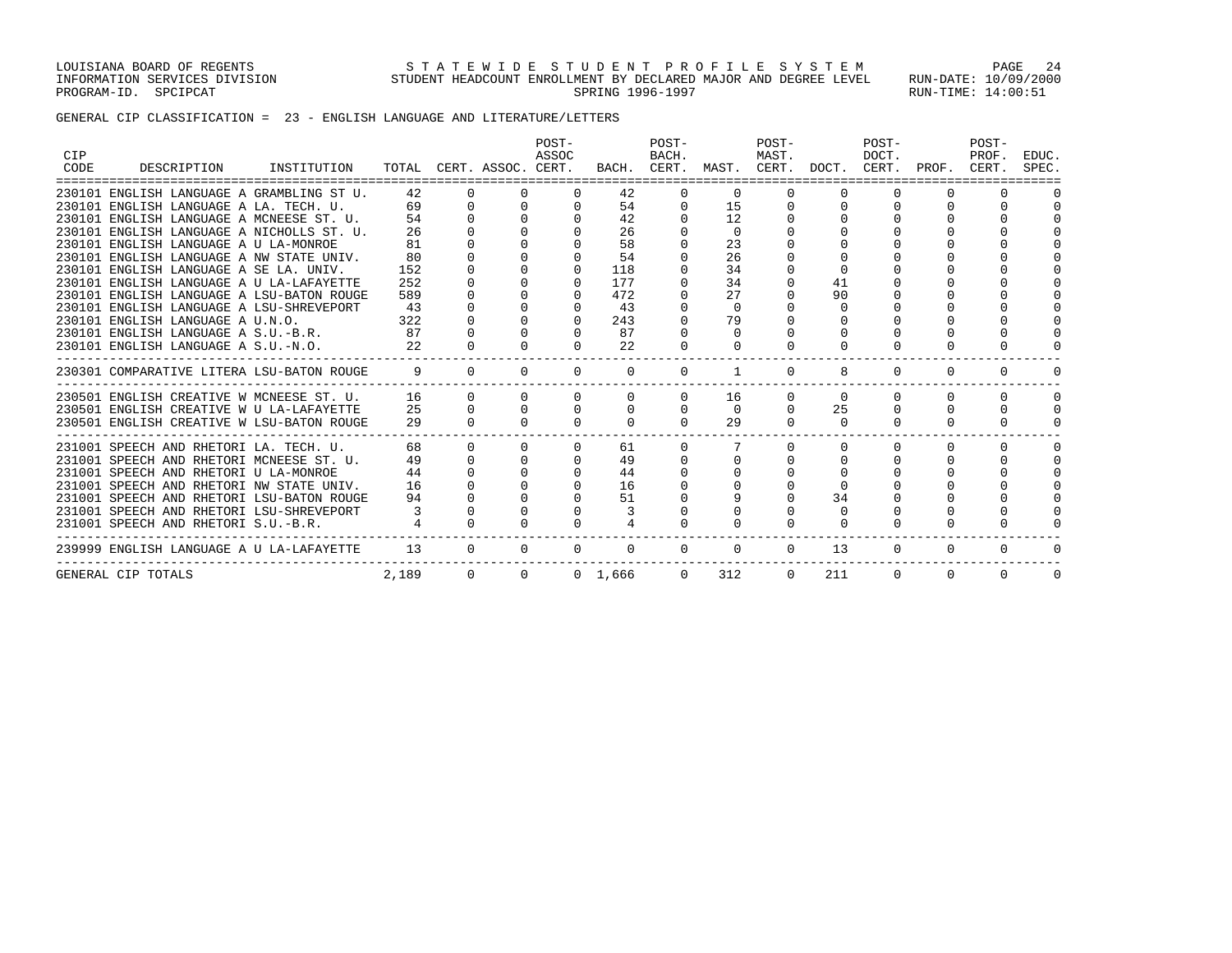LOUISIANA BOARD OF REGENTS S T A T E W I D E S T U D E N T P R O F I L E S Y S T E M PAGE 25 INFORMATION SERVICES DIVISION STUDENT HEADCOUNT ENROLLMENT BY DECLARED MAJOR AND DEGREE LEVEL RUN-DATE: 10/09/2000 PROGRAM-ID. SPCIPCAT SERING RUN-TIME: 14:00:51

GENERAL CIP CLASSIFICATION = 24 - LIBERAL ARTS AND SCIENCES, GENERAL STUDIES AND HUMANITIES

| <b>CIP</b> |                                           |                    |        |             |                    | POST-<br>ASSOC |                | POST-<br>BACH. |          | POST-<br>MAST. |          | POST-<br>DOCT. |                               | POST-<br>PROF. | EDUC.       |
|------------|-------------------------------------------|--------------------|--------|-------------|--------------------|----------------|----------------|----------------|----------|----------------|----------|----------------|-------------------------------|----------------|-------------|
| CODE       | DESCRIPTION<br>=================          | INSTITUTION        | TOTAL  |             | CERT. ASSOC. CERT. |                |                | BACH. CERT.    |          |                |          |                | MAST. CERT. DOCT. CERT. PROF. | CERT.          | SPEC.       |
|            | 240000 TRANSFER PROGRAM                   | LA. TECH. U.       | 273    | 0           | $\Omega$           | $\Omega$       | 273            | $\Omega$       | $\Omega$ | $\Omega$       | $\Omega$ | $\Omega$       | $\Omega$                      |                |             |
|            | 240000 TRANSFER PROGRAM                   | MCNEESE ST. U.     | 26     | $\mathbf 0$ | $\mathbf 0$        | $\Omega$       | 26             | 0              | $\Omega$ | $\Omega$       | $\Omega$ |                |                               | $\Omega$       | $\Omega$    |
|            | 240000 TRANSFER PROGRAM                   | NICHOLLS ST. U.    | 398    |             | $\Omega$           | $\Omega$       | 398            | $\Omega$       |          |                |          |                |                               | $\Omega$       | $\Omega$    |
|            | 240000 TRANSFER PROGRAM                   | U LA-MONROE        | 56     |             | $\Omega$           | $\Omega$       | 56             |                |          |                |          |                |                               | <sup>0</sup>   | $\Omega$    |
|            | 240000 TRANSFER PROGRAM                   | SE LA. UNIV.       | 254    |             | $\Omega$           | $\Omega$       | 254            |                |          |                |          |                |                               |                | $\Omega$    |
|            | 240000 TRANSFER PROGRAM                   | U LA-LAFAYETTE     | 152    |             |                    |                | 152            |                |          |                |          |                |                               |                | $\Omega$    |
|            | 240000 TRANSFER PROGRAM                   | LSU-ALEXANDRIA     | 1,390  |             |                    |                | 1,390          |                |          |                |          |                |                               | $\Omega$       | $\Omega$    |
|            | 240000 TRANSFER PROGRAM                   | LSU-EUNICE         | -1     |             | $\Omega$           | $\Omega$       | 1              |                |          |                | $\Omega$ |                | $\Omega$                      | $\Omega$       | $\Omega$    |
|            | 240000 TRANSFER PROGRAM                   | S.U.-SHREVEPORT    | 13     |             | $\Omega$           | $\Omega$       | 13             | $\Omega$       | $\Omega$ | 0              | $\Omega$ | $\Omega$       | $\Omega$                      | $\Omega$       | $\Omega$    |
|            | 240101 LIBERAL ARTS AND S NUNEZ C. C.     |                    | 15     | $\Omega$    | 15                 | $\Omega$       | $\Omega$       | $\Omega$       | $\Omega$ | $\Omega$       | $\Omega$ | $\Omega$       | $\Omega$                      | $\Omega$       | $\Omega$    |
|            | 240101 LIBERAL ARTS AND S LSU-BATON ROUGE |                    | 92     | $\Omega$    | $\Omega$           | $\Omega$       | 92             | $\Omega$       | $\Omega$ | $\Omega$       | $\Omega$ | $\Omega$       | $\Omega$                      | $\Omega$       | $\mathbf 0$ |
|            | 240102 GENERAL STUDIES                    | NUNEZ C. C.        | 397    | $\Omega$    | 397                | $\Omega$       | $\mathbf{0}$   | $\Omega$       | 0        | $\Omega$       | 0        | $\Omega$       | $\Omega$                      | $\Omega$       | $\Omega$    |
|            | 240102 GENERAL STUDIES                    | DELGADO C. C.      | 1,523  |             | $0 \quad 1,523$    | 0              | $\overline{0}$ | $\Omega$       | 0        | 0              | $\Omega$ | $\Omega$       | $\Omega$                      | $\Omega$       | $\Omega$    |
|            | 240102 GENERAL STUDIES                    | LA. TECH. U.       | 711    | $\Omega$    | 16                 | $\Omega$       | 695            | 0              | 0        | 0              | $\Omega$ | $\Omega$       | $\Omega$                      | 0              | $\Omega$    |
|            | 240102 GENERAL STUDIES                    | MCNEESE ST. U.     | 50     |             | 50                 | $\Omega$       | $\overline{0}$ |                |          |                |          |                |                               |                | $\Omega$    |
|            | 240102 GENERAL STUDIES                    | NICHOLLS ST. U.    | 272    |             | 16                 | $\Omega$       | 256            |                |          |                |          |                |                               | $\Omega$       | $\Omega$    |
|            | 240102 GENERAL STUDIES                    | <b>U LA-MONROE</b> | 530    | 0           | 55                 | $\Omega$       | 475            |                |          |                |          |                |                               | <sup>0</sup>   | $\Omega$    |
|            | 240102 GENERAL STUDIES                    | NW STATE UNIV.     | 1,296  |             | 222                | 0              | 1,074          |                |          |                |          |                |                               | $\Omega$       | $\Omega$    |
|            | 240102 GENERAL STUDIES                    | SE LA. UNIV.       | 153    | $\Omega$    | $\Omega$           | $\Omega$       | 153            |                |          |                |          |                |                               | $\Omega$       | $\Omega$    |
|            | 240102 GENERAL STUDIES                    | U LA-LAFAYETTE     | 897    | $\Omega$    | 144                | $\Omega$       | 753            |                |          |                |          |                |                               | $\Omega$       | $\Omega$    |
|            | 240102 GENERAL STUDIES                    | LSU-BATON ROUGE    | 715    |             | $\Omega$           |                | 715            |                |          |                |          |                |                               |                | $\Omega$    |
|            | 240102 GENERAL STUDIES                    | LSU-EUNICE         | 35     |             | 35                 |                | $\Omega$       |                |          |                |          |                |                               | $\Omega$       | $\Omega$    |
|            | 240102 GENERAL STUDIES                    | LSU-SHREVEPORT     | 139    |             | $\Omega$           | $\Omega$       | 139            |                |          |                |          |                |                               | $\Omega$       | $\Omega$    |
|            | 240102 GENERAL STUDIES                    | U.N.O.             | 826    | $\Omega$    | $\Omega$           |                | 826            |                |          |                |          |                |                               | $\Omega$       | $\Omega$    |
|            | 240102 GENERAL STUDIES                    | S.U.-SHREVEPORT    | 608    | $\Omega$    | 608                | $\Omega$       | $\Omega$       | $\Omega$       | $\Omega$ | $\Omega$       | $\Omega$ | $\Omega$       | $\Omega$                      | $\Omega$       | $\Omega$    |
|            | 240103 HUMANITIES/HUMANIS GRAMBLING ST U. |                    | 20     | $\Omega$    | $\Omega$           | $\Omega$       | $\Omega$       | $\Omega$       | 20       | $\Omega$       | $\Omega$ | $\Omega$       | $\Omega$                      | $\Omega$       | $\Omega$    |
|            | 240103 HUMANITIES/HUMANIS MCNEESE ST. U.  |                    | 126    | $\Omega$    | 0                  | $\mathbf{0}$   | 126            | $\Omega$       | 0        | 0              | $\Omega$ | $\Omega$       | $\Omega$                      | 0              | 0           |
|            | 240103 HUMANITIES/HUMANIS SE LA. UNIV.    |                    | 79     |             | $\Omega$           | $\Omega$       | 79             |                | $\Omega$ | 0              | $\Omega$ | $\Omega$       | $\Omega$                      | 0              | $\Omega$    |
|            | 240103 HUMANITIES/HUMANIS LSU-BATON ROUGE |                    | 39     | $\Omega$    | $\Omega$           | $\Omega$       | $\Omega$       | $\Omega$       | 39       |                | $\Omega$ |                |                               | $\Omega$       | $\Omega$    |
|            | 240103 HUMANITIES/HUMANIS LSU-SHREVEPORT  |                    | 35     | $\Omega$    | $\Omega$           | $\Omega$       | $\Omega$       | $\Omega$       | 35       | 0              | $\Omega$ | $\Omega$       | $\Omega$                      | $\Omega$       | $\Omega$    |
|            | 240199 LIBERAL ART & SCIE NUNEZ C. C.     |                    | 65     | $\Omega$    | 65                 | $\Omega$       | $\Omega$       | $\Omega$       | $\Omega$ | $\Omega$       | $\Omega$ | $\Omega$       | $\Omega$                      | $\Omega$       | $\Omega$    |
|            | GENERAL CIP TOTALS                        |                    | 11,186 |             | 0, 3, 146          |                | 0, 7, 946      | $\Omega$       | 94       | $\Omega$       | $\Omega$ | $\Omega$       | $\Omega$                      | $\Omega$       | $\Omega$    |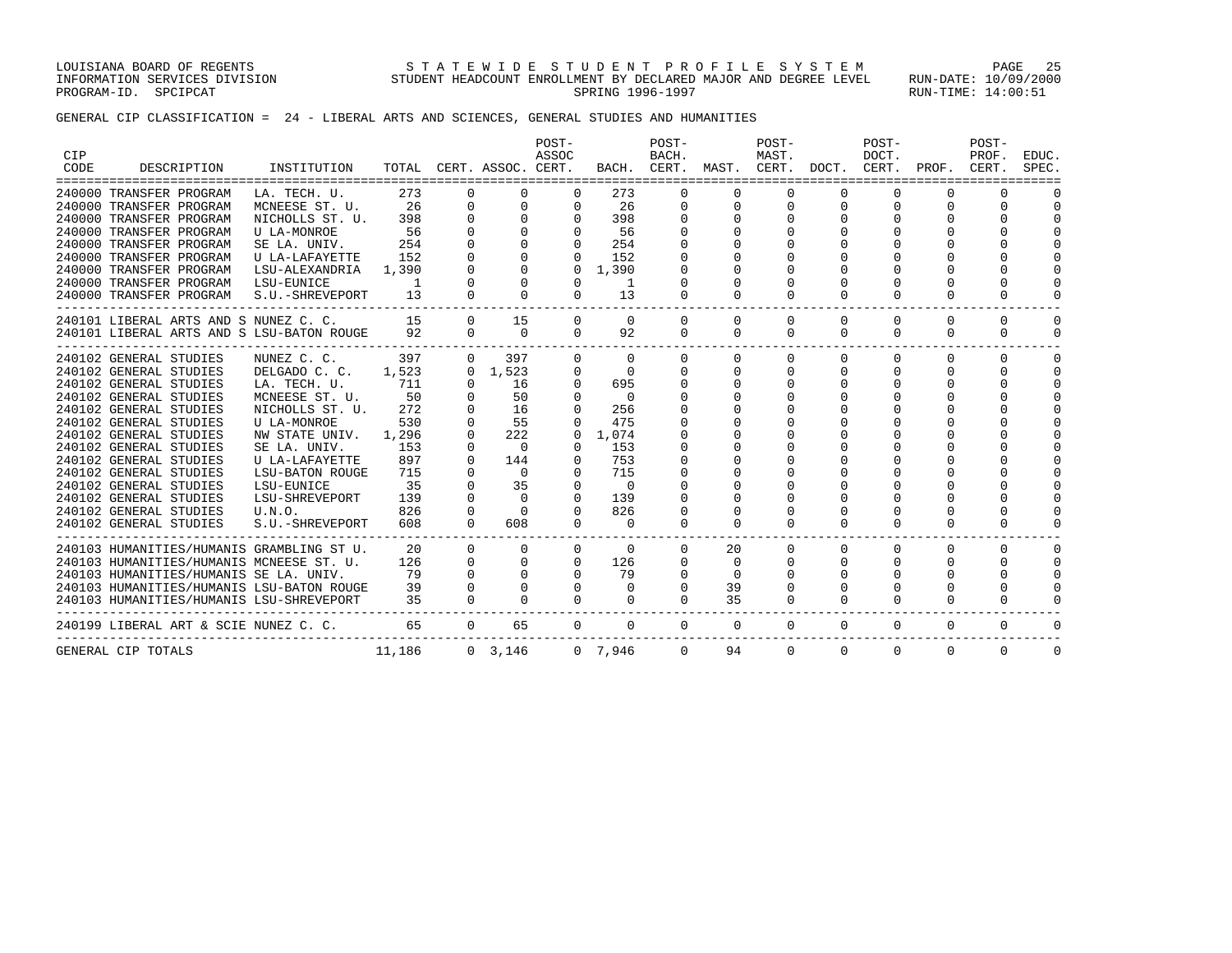LOUISIANA BOARD OF REGENTS STATEWIDE STUDENT PROFILE SYSTEM PAGE 26 INFORMATION SERVICES DIVISION STUDENT HEADCOUNT ENROLLMENT BY DECLARED MAJOR AND DEGREE LEVEL RUN-DATE: 10/09/2000 PROGRAM-ID. SPCIPCAT SERING RUN-TIME: 14:00:51

GENERAL CIP CLASSIFICATION = 25 - LIBRARY SCIENCE

| CIP<br>CODE | DESCRIPTION                                   | INSTITUTION |     |                   | POST-<br>ASSOC<br>TOTAL CERT. ASSOC. CERT. | BACH.                            | POST-<br>BACH.<br>CERT. | MAST. | POST-<br>MAST.<br>CERT. | DOCT. | POST-<br>DOCT.<br>CERT. | PROF. | POST-<br>PROF.<br>CERT. | EDUC.<br>SPEC. |
|-------------|-----------------------------------------------|-------------|-----|-------------------|--------------------------------------------|----------------------------------|-------------------------|-------|-------------------------|-------|-------------------------|-------|-------------------------|----------------|
|             | 250101 LIBRARY SCIENCE/LI LSU-BATON ROUGE 153 |             |     | $\cdot$ 0 $\cdot$ | $\Omega$                                   | $0 \qquad 0 \qquad 0 \qquad 149$ |                         |       |                         | 4 ()  |                         |       |                         |                |
|             | GENERAL CIP TOTALS                            |             | 153 |                   |                                            |                                  | $\Omega$                | 149   | $\overline{4}$          |       |                         |       |                         |                |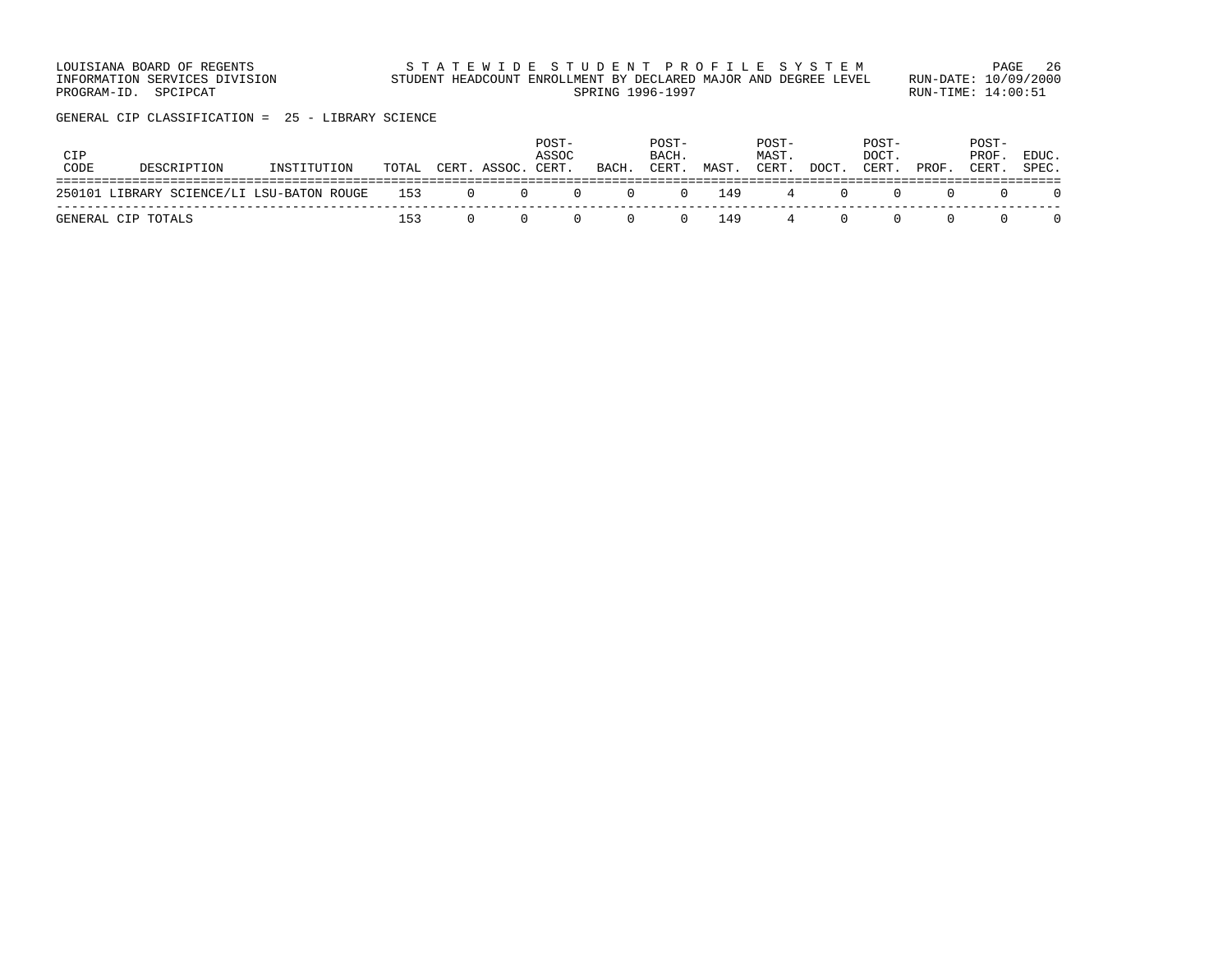GENERAL CIP CLASSIFICATION = 26 - BIOLOGICAL SCIENCES/LIFE SCIENCES

| <b>CIP</b> |                                                                      |                        |                |                |                    | POST-<br>ASSOC |                 | POST-<br>BACH. |              | POST-<br>MAST. |                | POST-<br>DOCT. |              | POST-<br>PROF. | EDUC.    |
|------------|----------------------------------------------------------------------|------------------------|----------------|----------------|--------------------|----------------|-----------------|----------------|--------------|----------------|----------------|----------------|--------------|----------------|----------|
| CODE       | DESCRIPTION                                                          | INSTITUTION            | TOTAL          |                | CERT. ASSOC. CERT. |                | BACH.           | CERT.          | MAST.        | CERT.          | DOCT.          | CERT.          | PROF.        | CERT.          | SPEC.    |
|            | 260101 BIOLOGY, GENERAL                                              | GRAMBLING ST U.        | 282            | $\Omega$       | $\Omega$           | $\Omega$       | 282             | $\Omega$       | $\Omega$     | $\Omega$       |                | $\Omega$       | O            | $\Omega$       |          |
|            | 260101 BIOLOGY, GENERAL                                              | LA. TECH. U.           | 265            | $\mathbf{0}$   | $\mathbf 0$        | 0              | 227             | 0              | 38           | 0              | 0              | 0              | $\Omega$     | $\mathbf 0$    | $\cap$   |
|            | 260101 BIOLOGY, GENERAL                                              | MCNEESE ST. U.         | 197            | $\Omega$       | $\Omega$           | $\Omega$       | 197             | $\Omega$       | $\Omega$     | $\Omega$       |                | $\Omega$       | $\Omega$     | $\Omega$       | $\cap$   |
|            | 260101 BIOLOGY, GENERAL                                              | NICHOLLS ST. U.        | 186            | 0              | $\Omega$           | 0              | 186             | 0              | 0            |                |                |                |              | $\Omega$       |          |
|            | 260101 BIOLOGY, GENERAL                                              | <b>U LA-MONROE</b>     | 335            | $\Omega$       | $\Omega$           | $\Omega$       | 304             | $\Omega$       | 31           |                |                |                |              |                |          |
|            | 260101 BIOLOGY, GENERAL                                              | NW STATE UNIV.         | 449            | $\Omega$       | $\Omega$           | $\Omega$       | 449             | O              | $\Omega$     |                |                |                |              |                |          |
|            | 260101 BIOLOGY, GENERAL                                              | SE LA. UNIV.           | 555            | $\Omega$       | O                  | 0              | 514             |                | 41           |                |                |                |              |                |          |
|            | 260101 BIOLOGY, GENERAL                                              | U LA-LAFAYETTE         | 542            | $\Omega$       | U                  | $\Omega$       | 511             | 0              | 31           |                |                |                |              | $\cap$         |          |
|            | 260101 BIOLOGY, GENERAL                                              | LSU-SHREVEPORT         | 137            | $\Omega$       | $\Omega$           | 0              | 137             | 0              | $\Omega$     |                |                |                |              | $\cap$         |          |
|            | 260101 BIOLOGY, GENERAL                                              | U.N.O.                 | 465            | $\Omega$       | $\Omega$           | $\Omega$       | 440             | $\Omega$       | 25           |                |                |                |              | $\Omega$       |          |
|            | 260101 BIOLOGY, GENERAL                                              | $S.U.-B.R.$            | 451            | $\Omega$       | $\Omega$           | $\Omega$       | 433             | 0              | 18           |                |                |                |              | $\Omega$       |          |
|            | 260101 BIOLOGY, GENERAL                                              | $S.U.-N.O.$            | 181            | $\Omega$       | $\Omega$           | $\Omega$       | 181             | $\Omega$       | $\Omega$     |                |                |                |              | $\Omega$       |          |
|            | 260101 BIOLOGY, GENERAL                                              | S.U.-SHREVEPORT        | 21             | $\Omega$       | 21                 | $\Omega$       | $\Omega$        | $\Omega$       | $\Omega$     | $\Omega$       |                | $\Omega$       | 0            | $\Omega$       |          |
|            | 260202 BIOCHEMISTRY                                                  | <b>LSU-BATON ROUGE</b> | 265            | $\overline{0}$ | $\mathbf{0}$       | $\Omega$       | 243             | $\mathbf 0$    | $\mathbf{1}$ | $\mathbf 0$    | 21             | $\mathbf 0$    | $\mathbf 0$  | $\mathbf 0$    |          |
|            | 260301 BOTANY, GENERAL                                               | LSU-BATON ROUGE        | 38             | $\mathbf{0}$   | $\Omega$           | $\Omega$       | 15              | $\mathbf 0$    | $\mathbf{1}$ | $\Omega$       | 22             | $\mathbf 0$    | $\mathbf 0$  | $\mathbf 0$    |          |
|            | 260305 PLANT PATHOLOGY                                               | LSU-BATON ROUGE        | 31             | $\overline{0}$ | $\Omega$           | $\mathbf 0$    | $\mathbf 0$     | $\mathbf 0$    | 13           | $\mathbf 0$    | 18             | $\mathbf 0$    | 0            | $\mathbf{0}$   | ∩        |
|            | 260501 MICROBIOLOGY/BACTE MCNEESE ST. U.                             |                        | $\sim$ 1       | $\Omega$       | $\Omega$           | $\mathbf{0}$   | 1               | $\Omega$       | $\Omega$     | $\Omega$       | $\Omega$       | $\Omega$       | $\Omega$     | $\Omega$       | $\Omega$ |
|            | 260501 MICROBIOLOGY/BACTE U LA-LAFAYETTE                             |                        | 52             | $\Omega$       | $\Omega$           | $\Omega$       | 52              | $\Omega$       | $\Omega$     | $\Omega$       | $\Omega$       | $\Omega$       | $\Omega$     | $\Omega$       | $\Omega$ |
|            | 260501 MICROBIOLOGY/BACTE LSU-BATON ROUGE<br>_______________________ |                        | 534            | $\Omega$       | $\Omega$           | $\Omega$       | 506             | $\Omega$       | 3            | $\Omega$       | 25             | $\Omega$       | $\Omega$     | $\Omega$       | $\Omega$ |
|            | 260603 ECOLOGY                                                       | MCNEESE ST. U.         | 125            | $\Omega$       | $\Omega$           | $\Omega$       | 101             | $\Omega$       | 24           | $\Omega$       | $\Omega$       | $\Omega$       | $\Omega$     | $\Omega$       | $\Omega$ |
|            | 260607 MARINE/AQUATIC BIO NICHOLLS ST. U.                            |                        | $\overline{a}$ | $\Omega$       | $\Omega$           | $\Omega$       | $\overline{2}$  | $\Omega$       | $\Omega$     | $\Omega$       | $\Omega$       | $\Omega$       | $\Omega$     | $\Omega$       | $\Omega$ |
|            | 260607 MARINE/AQUATIC BIO U LA-LAFAYETTE                             |                        | $\overline{1}$ | $\Omega$       | $\Omega$           | $\Omega$       | $\mathbf{1}$    | $\Omega$       | $\Omega$     | $\Omega$       | $\Omega$       | $\Omega$       | $\Omega$     | $\Omega$       | $\Omega$ |
|            | 260612 TOXICOLOGY                                                    | U LA-MONROE            | 119            | $\Omega$       | $\Omega$           | $\Omega$       | 119             | $\Omega$       | $\Omega$     | $\Omega$       | $\Omega$       | $\Omega$       | $\Omega$     | $\Omega$       | $\cap$   |
|            | 260699 MISCELLANEOUS BIOL U LA-LAFAYETTE                             |                        | 52             | $\Omega$       | $\Omega$           | $\Omega$       | 15              | $\Omega$       | $\Omega$     | $\Omega$       | 37             | $\Omega$       | $\Omega$     | $\Omega$       | $\cap$   |
|            | 260701 ZOOLOGY, GENERAL                                              | U LA-MONROE            | $\mathbf{1}$   | $\Omega$       | $\Omega$           | $\Omega$       | 1               | $\Omega$       | $\mathbf 0$  | $\Omega$       | $\Omega$       | $\Omega$       | $\Omega$     | $\mathbf 0$    | $\Omega$ |
|            | 260701 ZOOLOGY, GENERAL                                              | LSU-BATON ROUGE        | 481            | $\Omega$       | $\Omega$           |                | $\Omega$<br>441 | $\Omega$       | 14           | $\Omega$       | 26             | $\Omega$       | $\Omega$     | $\Omega$       | $\cap$   |
|            | 260702 ENTOMOLOGY                                                    | LSU-BATON ROUGE        | 40             | $\overline{0}$ | $\overline{0}$     | $\Omega$       | $\Omega$        | $\Omega$       | 14           | $\Omega$       | 26             | $\Omega$       | $\Omega$     | $\mathbf 0$    |          |
|            | 260706 PHYSIOLOGY, HUMAN LSU-BATON ROUGE                             |                        | $\overline{2}$ | $\overline{0}$ | $\overline{0}$     | $\overline{0}$ | $\mathbf 0$     | $\mathbf 0$    | $\mathbf 0$  | $\mathbf 0$    | $\overline{a}$ | $\mathbf 0$    | $\mathbf 0$  | $\mathbf 0$    |          |
|            | 269999 BIOLOGICAL SCIENCE LSU-SHREVEPORT                             |                        | 63             | $\overline{0}$ | $\mathbf{0}$       | $\mathbf{0}$   | 63              | $\mathbf{0}$   | $\mathbf 0$  | $\mathbf 0$    | $\mathbf 0$    | $\mathbf{0}$   | $\mathbf{0}$ | 0              | 0        |
|            | GENERAL CIP TOTALS                                                   |                        | 5,873          | $\Omega$       | 21                 |                | 0, 5, 421       | $\Omega$       | 254          | $\Omega$       | 177            | $\Omega$       | $\Omega$     | $\Omega$       | $\Omega$ |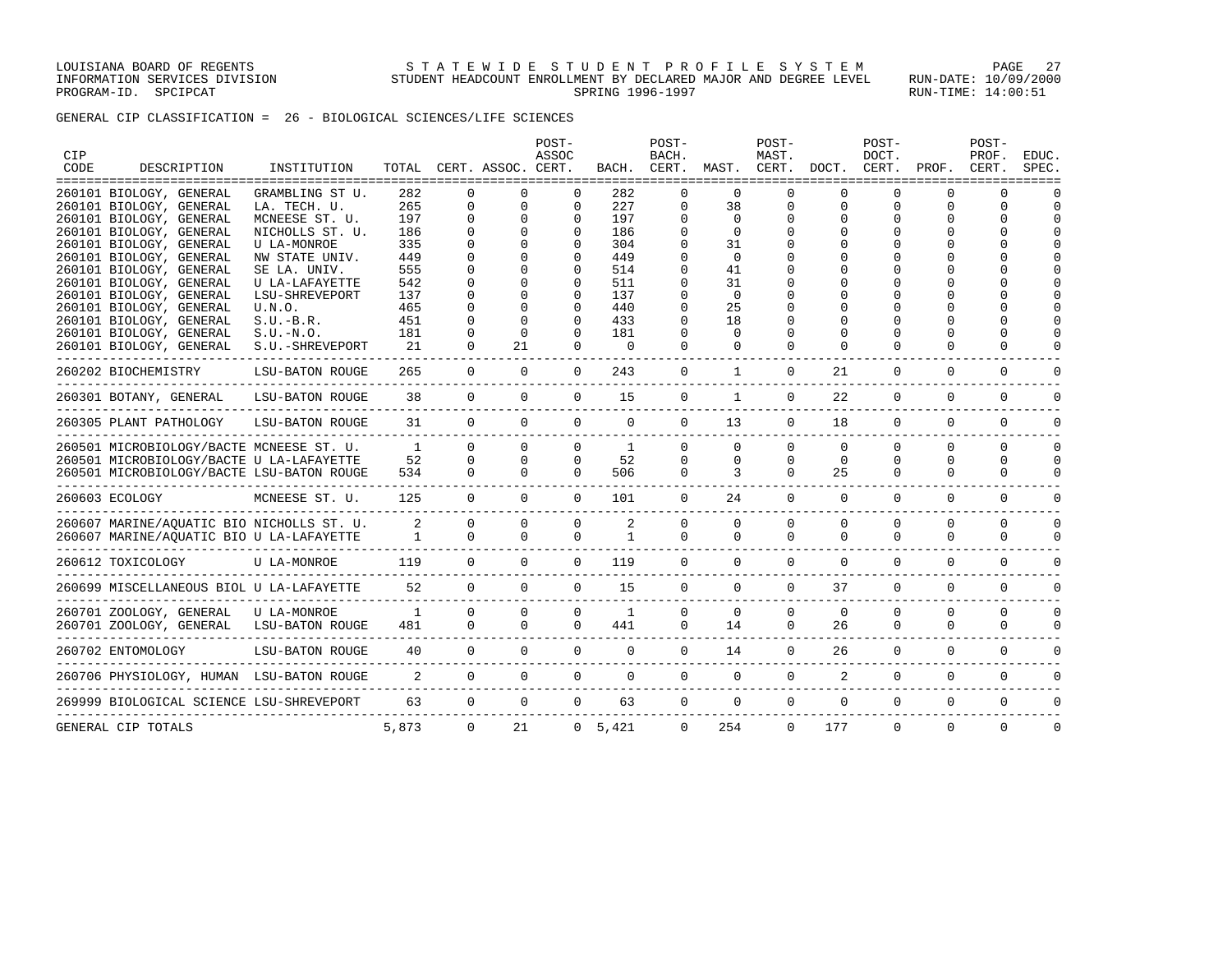### LOUISIANA BOARD OF REGENTS STATEWIDE STUDENT PROFILE SYSTEM PAGE 28 INFORMATION SERVICES DIVISION STUDENT HEADCOUNT ENROLLMENT BY DECLARED MAJOR AND DEGREE LEVEL RUN-DATE: 10/09/2000 PROGRAM-ID. SPCIPCAT SERING RUN-TIME: 14:00:51

GENERAL CIP CLASSIFICATION = 27 - MATHEMATICS

| CIP<br>CODE | DESCRIPTION                               | INSTITUTION     | TOTAL | CERT. ASSOC. CERT. | POST-<br>ASSOC | BACH. | POST-<br>BACH.<br>CERT. | MAST. | POST-<br>MAST.<br>CERT. | DOCT.        | POST-<br>DOCT.<br>CERT. | PROF. | POST-<br>PROF.<br>CERT. | EDUC.<br>SPEC. |
|-------------|-------------------------------------------|-----------------|-------|--------------------|----------------|-------|-------------------------|-------|-------------------------|--------------|-------------------------|-------|-------------------------|----------------|
|             |                                           |                 |       |                    |                |       |                         |       |                         |              |                         |       |                         |                |
|             | 270101 MATHEMATICS                        | GRAMBLING ST U. | 25    |                    | $\Omega$       | 25    |                         |       |                         |              |                         |       |                         |                |
|             | 270101 MATHEMATICS                        | LA. TECH. U.    | 28    |                    |                | 20    |                         |       |                         |              |                         |       |                         |                |
|             | 270101 MATHEMATICS                        | MCNEESE ST. U.  | 36    |                    |                | 20    |                         | 16    |                         |              |                         |       |                         |                |
|             | 270101 MATHEMATICS                        | NICHOLLS ST. U. | 21    |                    |                | 21    |                         |       |                         |              |                         |       |                         |                |
|             | 270101 MATHEMATICS                        | U LA-MONROE     | 12    |                    |                | 12    |                         |       |                         |              |                         |       |                         |                |
|             | 270101 MATHEMATICS                        | NW STATE UNIV.  | 30    |                    |                | 30    |                         |       |                         |              |                         |       |                         |                |
|             | 270101 MATHEMATICS                        | SE LA. UNIV.    | 22.2  |                    |                | 22    |                         |       |                         |              |                         |       |                         |                |
|             | 270101 MATHEMATICS                        | U LA-LAFAYETTE  | 63    |                    |                | 26    |                         |       |                         | 32           |                         |       |                         |                |
|             | 270101 MATHEMATICS                        | LSU-BATON ROUGE | 134   |                    |                | 75    |                         |       |                         | 54           |                         |       |                         |                |
|             | 270101 MATHEMATICS                        | LSU-SHREVEPORT  | 15    |                    |                | 15    |                         |       |                         |              |                         |       |                         |                |
|             | 270101 MATHEMATICS                        | U.N.O.          | 74    |                    |                | 44    |                         | 30    |                         |              |                         |       |                         |                |
|             | 270101 MATHEMATICS                        | $S.U.-B.R.$     | 62    |                    |                | 47    |                         | 15    |                         |              |                         |       |                         |                |
|             | 270101 MATHEMATICS                        | $S.U.-N.O.$     | 46    |                    |                | 46    |                         |       |                         |              |                         |       |                         |                |
|             | 270101 MATHEMATICS                        | S.U.-SHREVEPORT |       |                    |                |       |                         |       |                         |              |                         |       |                         |                |
|             | 270301 APPLIED MATHEMATIC NICHOLLS ST. U. |                 | 18    |                    |                |       |                         | 18    | 0                       | <sup>0</sup> |                         |       |                         |                |
|             | 270501 MATHEMATICAL STATI U LA-LAFAYETTE  |                 | 12    |                    |                |       |                         |       | 0                       | 10           |                         | 0     | $\Omega$                |                |
|             | 270501 MATHEMATICAL STATI LSU-BATON ROUGE |                 | 19    |                    |                |       |                         | 19    | <sup>0</sup>            | $\Omega$     |                         |       |                         |                |
|             | GENERAL CIP TOTALS                        |                 | 618   |                    | $\Omega$       | 404   | $\Omega$                | 117   | $\Omega$                | 96           |                         |       |                         |                |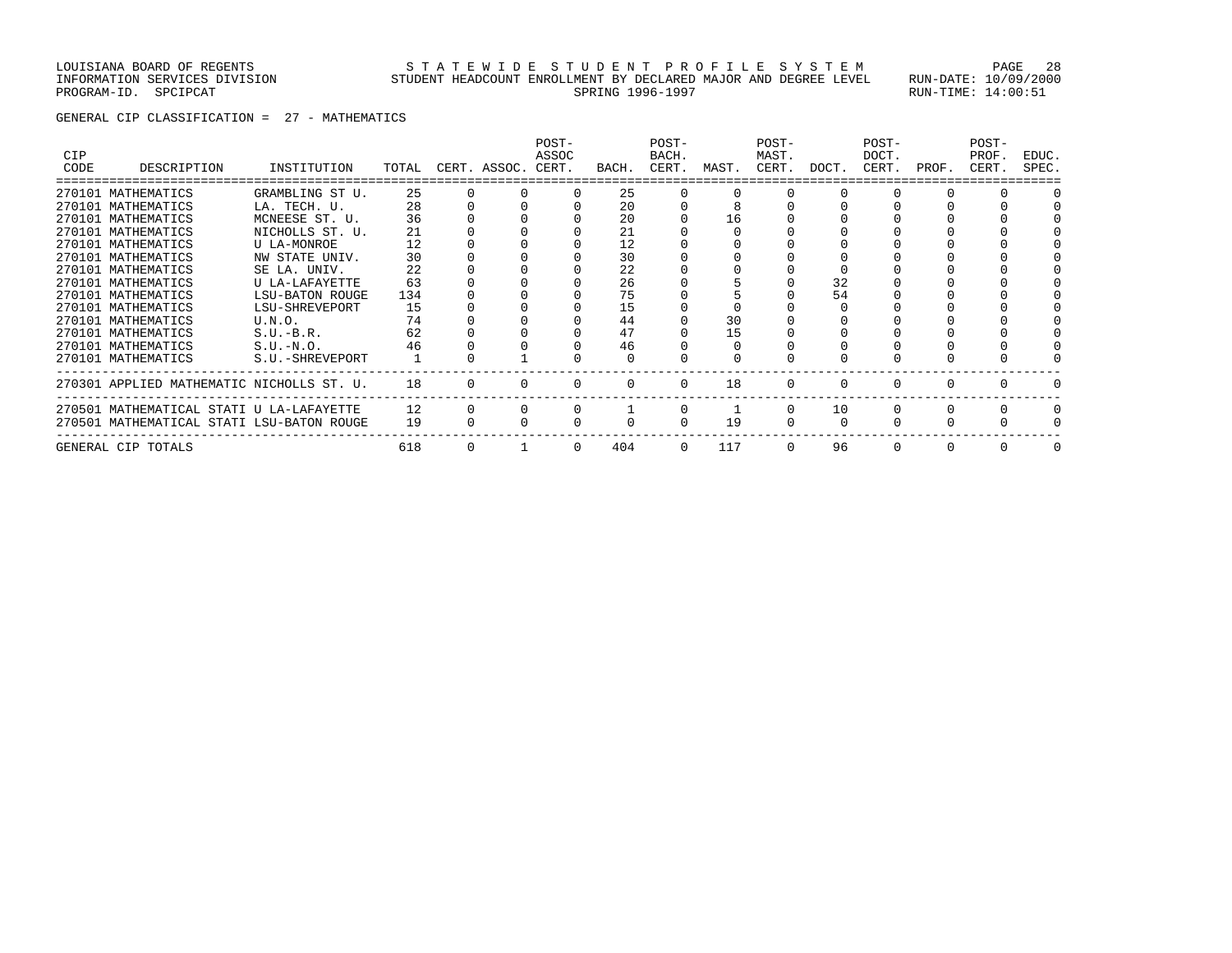LOUISIANA BOARD OF REGENTS STA TEWIDE STUDENT PROFILE SYSTEM PAGE 29 INFORMATION SERVICES DIVISION STUDENT HEADCOUNT ENROLLMENT BY DECLARED MAJOR AND DEGREE LEVEL RUN-DATE: 10/09/2000 PROGRAM-ID. SPCIPCAT SERING RUN-TIME: 14:00:51

GENERAL CIP CLASSIFICATION = 30 - MULTI/INTERDISCIPLINARY STUDIES

| CIP<br>CODE | DESCRIPTION                                                                                                | INSTITUTION | TOTAL           | CERT. ASSOC. | POST-<br>ASSOC<br>CERT. | BACH. | POST-<br>BACH.<br>CERT. | MAST     | POST-<br>MAST.<br>CERT | DOCT. | POST-<br>DOCT.<br>CERT | PROF | POST-<br>PROF<br>CERT. | EDUC.<br>SPEC. |
|-------------|------------------------------------------------------------------------------------------------------------|-------------|-----------------|--------------|-------------------------|-------|-------------------------|----------|------------------------|-------|------------------------|------|------------------------|----------------|
|             | 300101 BIOLOGICAL AND PHY DELGADO C. C.<br>300101 BIOLOGICAL AND PHY LSU-BATON ROUGE<br>301101 GERONTOLOGY | U LA-MONROE | 257<br>16<br>41 | 257          |                         |       |                         | 16<br>41 |                        |       |                        |      |                        |                |
|             | GENERAL CIP TOTALS                                                                                         |             | 314             | 257          |                         |       |                         | 57       |                        |       |                        |      |                        |                |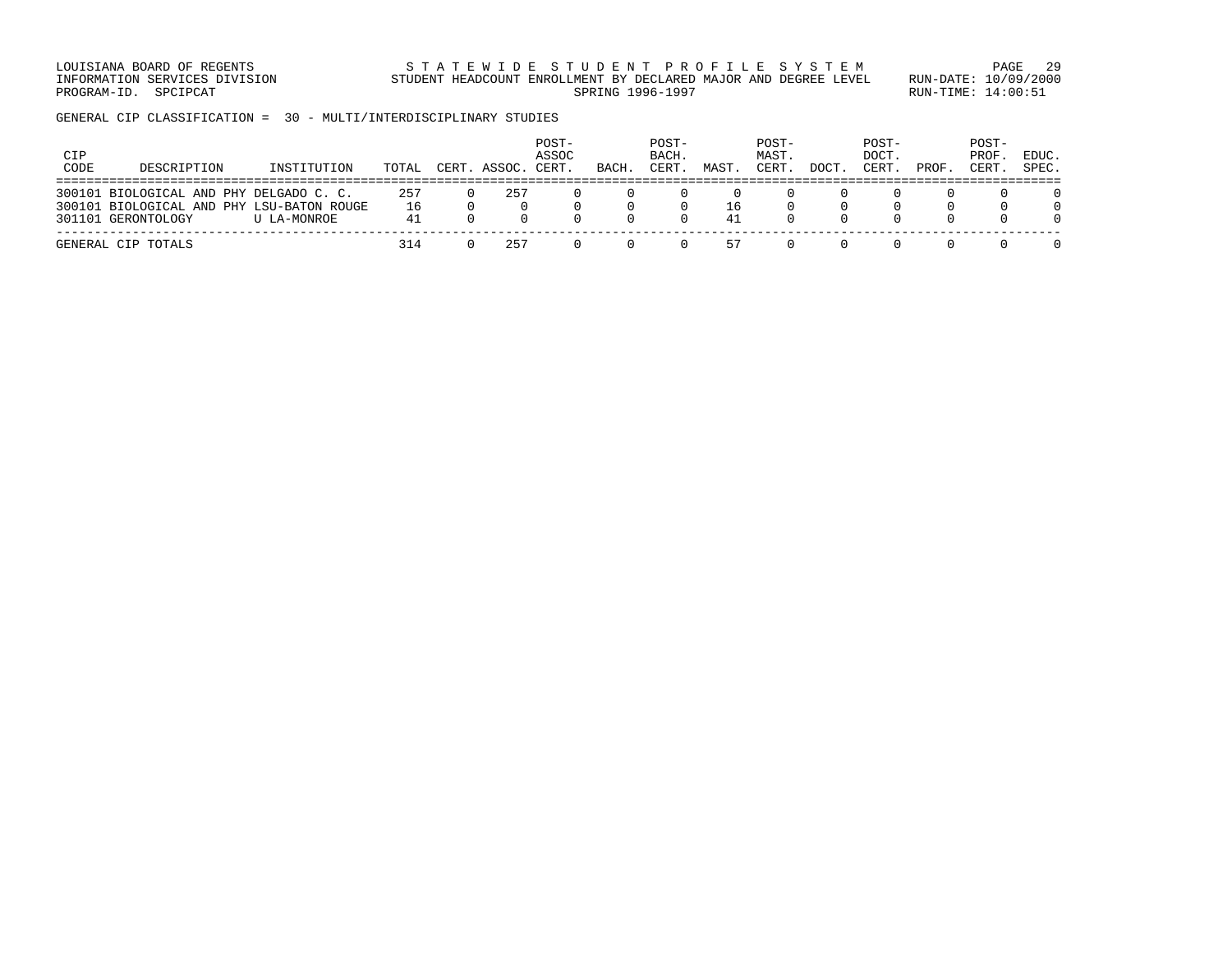LOUISIANA BOARD OF REGENTS STATEWIDE STUDENT PROFILE SYSTEM PAGE 30 INFORMATION SERVICES DIVISION STUDENT HEADCOUNT ENROLLMENT BY DECLARED MAJOR AND DEGREE LEVEL RUN-DATE: 10/09/2000 PROGRAM-ID. SPCIPCAT SERING RUN-TIME: 14:00:51

GENERAL CIP CLASSIFICATION = 31 - PARKS, RECREATION, LEISURE AND FITNESS STUDIES

| CIP<br>CODE | DESCRIPTION                                                                      | INSTITUTION     | TOTAL     |              | CERT. ASSOC. | POST-<br>ASSOC<br>CERT. | BACH.     | POST-<br>BACH.<br>CERT. | MAST.    | POST-<br>MAST.<br>CERT. | DOCT.              | POST-<br>DOCT.<br>CERT. | PROF.    | POST-<br>PROF.<br>CERT. | EDUC.<br>SPEC. |
|-------------|----------------------------------------------------------------------------------|-----------------|-----------|--------------|--------------|-------------------------|-----------|-------------------------|----------|-------------------------|--------------------|-------------------------|----------|-------------------------|----------------|
|             | 310101 PARKS, RECREATION                                                         | GRAMBLING ST U. | 251       | $\mathbf{0}$ |              | $\Omega$                | 251       | $\Omega$                | $\Omega$ | $\Omega$                | $\Omega$           | $\Omega$                | $\Omega$ | $\Omega$                | $\Omega$       |
|             | 310301 PARKS, RECREATION                                                         | GRAMBLING ST U. | 19        | $\Omega$     | $\Omega$     | $\Omega$                | $\Omega$  | $\Omega$                | 19       | $\Omega$                | $\Omega$           | $\Omega$                | $\Omega$ | $\Omega$                | $\Omega$       |
|             | 310501 HEALTH AND PHYSICA LA. TECH. U.<br>310501 HEALTH AND PHYSICA U LA-MONROE  |                 | 93<br>129 |              |              | $\Omega$                | 93<br>129 |                         | 0        | $\Omega$<br>$\Omega$    | $\Omega$           |                         |          |                         | $\Omega$<br>0  |
|             | 310502 ADAPTED PHYSICAL E GRAMBLING ST U.<br>310502 ADAPTED PHYSICAL E S.U.-B.R. |                 | 150       |              |              | $\Omega$                | 8<br>116  | $\Omega$                | 0<br>34  | $\Omega$<br>$\Omega$    | $\Omega$<br>$\cap$ | $\Omega$                | $\Omega$ | $\Omega$                | $\Omega$       |
|             | GENERAL CIP TOTALS                                                               |                 | 650       |              |              | $\Omega$                | 597       |                         | 53       | $\Omega$                | $\Omega$           | $\Omega$                | $\Omega$ |                         | $\Omega$       |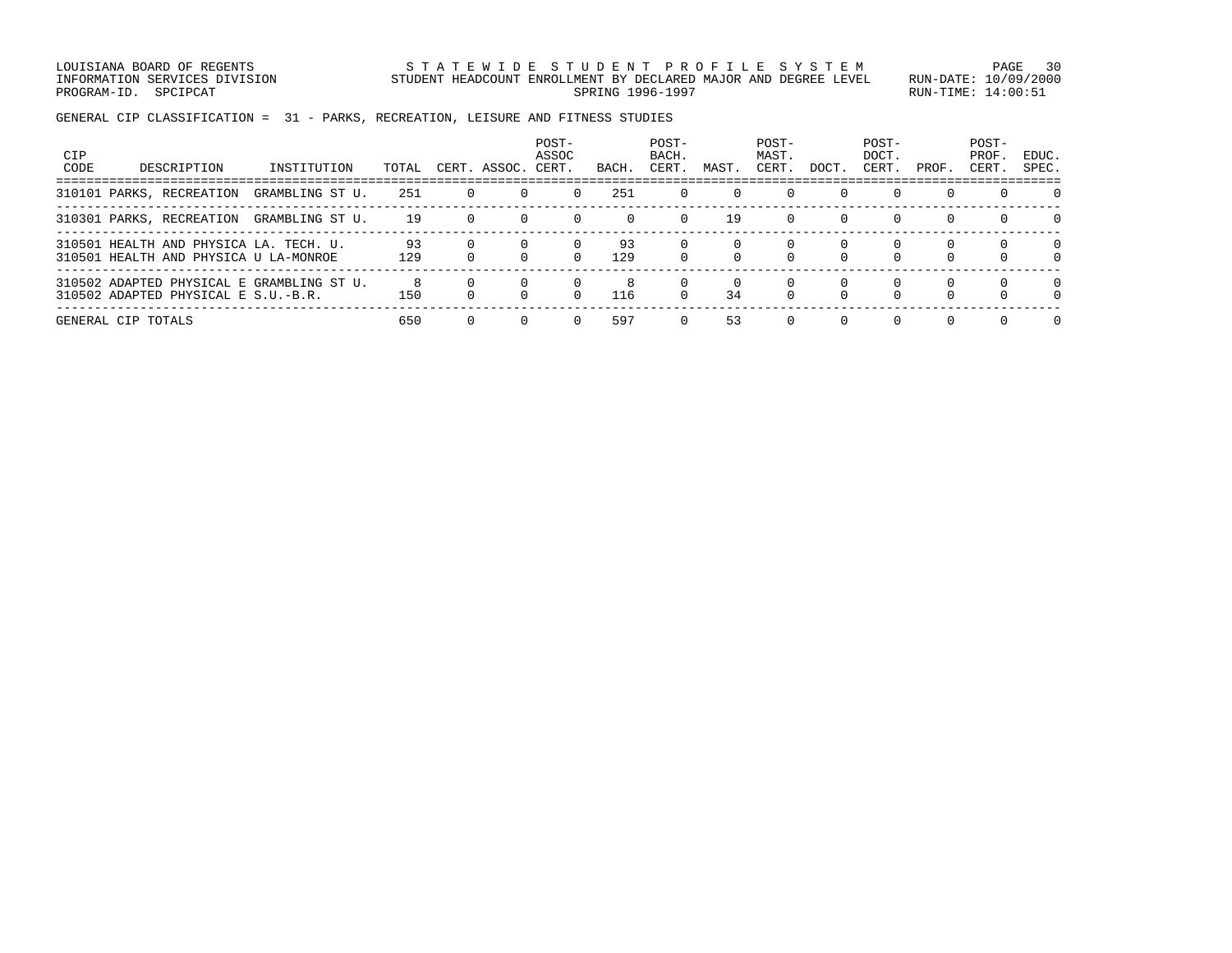LOUISIANA BOARD OF REGENTS STATEWIDE STUDENT PROFILE SYSTEM PAGE 31 INFORMATION SERVICES DIVISION STUDENT HEADCOUNT ENROLLMENT BY DECLARED MAJOR AND DEGREE LEVEL RUN-DATE: 10/09/2000 PROGRAM-ID. SPCIPCAT SERING RUN-TIME: 14:00:51

GENERAL CIP CLASSIFICATION = 38 - PHILOSOPHY AND RELIGION

| CIP<br>CODE | DESCRIPTION                                                 | INSTITUTION                                        | TOTAL    | CERT. ASSOC. | POST-<br>ASSOC<br>CERT. | BACH.    | POST-<br>BACH.<br>CERT. | MAST | POST-<br>MAST.<br>CERT. | DOCT         | POST-<br>DOCT.<br>CERT. | PROF          | POST-<br>PROF.<br>CERT. | EDUC.<br>SPEC.                   |
|-------------|-------------------------------------------------------------|----------------------------------------------------|----------|--------------|-------------------------|----------|-------------------------|------|-------------------------|--------------|-------------------------|---------------|-------------------------|----------------------------------|
|             | 380101 PHILOSOPHY<br>380101 PHILOSOPHY<br>380101 PHILOSOPHY | U LA-LAFAYETTE<br><b>LSU-BATON ROUGE</b><br>U.N.O. | 66<br>36 |              | 0                       | 54<br>36 |                         | 12   |                         | <sup>0</sup> |                         | 0<br>$\Omega$ | n.<br>$\Omega$          | $\Omega$<br>$\Omega$<br>$\Omega$ |
|             | 380201 RELIGION/RELIGIOUS LSU-BATON ROUGE                   |                                                    |          |              |                         |          |                         |      |                         |              |                         |               |                         | $\Omega$                         |
|             | GENERAL CIP TOTALS                                          |                                                    | 109      |              |                         | 97       |                         |      |                         |              |                         |               |                         | $\Omega$                         |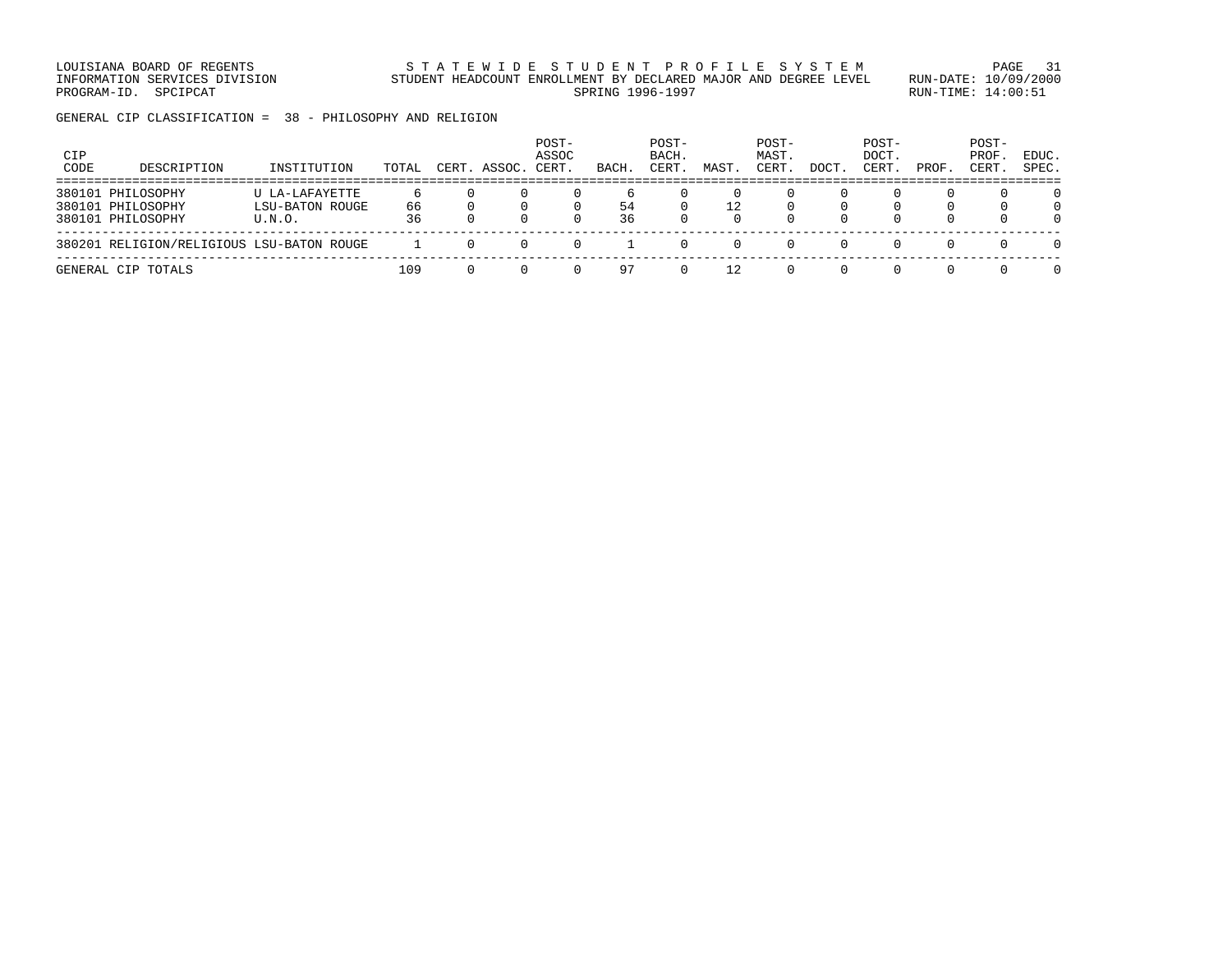LOUISIANA BOARD OF REGENTS STATEWIDE STUDENT PROFILE SYSTEM PAGE 32 INFORMATION SERVICES DIVISION STUDENT HEADCOUNT ENROLLMENT BY DECLARED MAJOR AND DEGREE LEVEL RUN-DATE: 10/09/2000 PROGRAM-ID. SPCIPCAT SERING RUN-TIME: 14:00:51

# GENERAL CIP CLASSIFICATION = 40 - PHYSICAL SCIENCES

| <b>CIP</b><br>CODE | DESCRIPTION                                                                | INSTITUTION       |                          |              | TOTAL CERT. ASSOC. CERT. | POST-<br>ASSOC |                 | POST-<br>BACH. | BACH. CERT. MAST. CERT. DOCT. | POST-<br>MAST. |              | POST-<br>DOCT.<br>CERT. | PROF.        | POST-<br>PROF.<br>CERT. | EDUC.<br>SPEC. |
|--------------------|----------------------------------------------------------------------------|-------------------|--------------------------|--------------|--------------------------|----------------|-----------------|----------------|-------------------------------|----------------|--------------|-------------------------|--------------|-------------------------|----------------|
|                    | 400401 ATMOSPHERIC SCIENC U LA-MONROE                                      |                   | 35                       |              | $\Omega$<br>$\Omega$     | $\Omega$       | 35              | $\Omega$       | $\Omega$                      | $\Omega$       | $\Omega$     | $\Omega$                | $\Omega$     | $\Omega$                |                |
|                    | 400501 CHEMISTRY, GENERAL GRAMBLING ST U.                                  |                   | 45                       | $\Omega$     | $\Omega$                 | $\Omega$       | 45              | $\Omega$       | $\Omega$                      | $\Omega$       | $\Omega$     | $\Omega$                | $\Omega$     | $\Omega$                | $\Omega$       |
|                    | 400501 CHEMISTRY, GENERAL LA. TECH. U.                                     |                   | 37                       | $\Omega$     | $\circ$                  | $\mathbf 0$    | 27              | $\Omega$       | 10                            | $\mathbf 0$    | $\Omega$     | $\Omega$                | $\Omega$     | 0                       | $\Omega$       |
|                    | 400501 CHEMISTRY, GENERAL MCNEESE ST. U.                                   |                   | 44                       | $\Omega$     | $\mathbf{0}$             | $\Omega$       | 33              | $\Omega$       | 11                            | 0              | $\Omega$     | 0                       | 0            | $\Omega$                | $\cap$         |
|                    | 400501 CHEMISTRY, GENERAL NICHOLLS ST. U.                                  |                   | 40                       | $\Omega$     | $\mathbf 0$              | $\Omega$       | 40              | $\Omega$       | $\mathbf 0$                   | 0              |              |                         |              | $\Omega$                |                |
|                    | 400501 CHEMISTRY, GENERAL U LA-MONROE                                      |                   | 37                       |              | $\Omega$                 | $\Omega$       | 22              | 0              | 15                            | O              |              |                         |              | ∩                       |                |
|                    | 400501 CHEMISTRY, GENERAL NW STATE UNIV.                                   |                   | 18                       |              | $\Omega$                 | $\Omega$       | 18              | $\Omega$       | $\Omega$                      |                |              |                         |              |                         |                |
|                    | 400501 CHEMISTRY, GENERAL SE LA. UNIV.                                     |                   | 65                       |              | $\Omega$                 | $\Omega$       | 65              | O              | $\Omega$                      | O              |              |                         |              | $\Omega$                |                |
|                    | 400501 CHEMISTRY, GENERAL U LA-LAFAYETTE                                   |                   | 45                       |              | $\Omega$                 | $\Omega$       | 43              | O              |                               | O              | <sup>0</sup> |                         |              |                         |                |
|                    | 400501 CHEMISTRY, GENERAL LSU-BATON ROUGE                                  |                   | 188                      |              | $\Omega$                 | $\Omega$       | 80              | O              |                               | O              | 101          |                         |              | $\Omega$                |                |
|                    | 400501 CHEMISTRY, GENERAL LSU-SHREVEPORT                                   |                   | 25                       |              | $\Omega$                 | $\Omega$       | 25              |                | U                             | O              | $\Omega$     |                         |              |                         |                |
|                    | 400501 CHEMISTRY, GENERAL U.N.O.                                           |                   | 119                      | $\Omega$     | $\Omega$                 | $\Omega$       | 76              | O              | 7                             | $\Omega$       | 36           |                         |              | $\Omega$                |                |
|                    | 400501 CHEMISTRY, GENERAL S.U.-B.R.                                        |                   | 136                      |              | $\Omega$                 | $\Omega$       | 128             |                | 8                             |                | $\Omega$     |                         |              |                         |                |
|                    | 400501 CHEMISTRY, GENERAL S.U.-N.O.                                        |                   | 16                       |              | $\Omega$                 | $\Omega$       | 16              | O              | U                             | O              | <sup>0</sup> |                         |              | $\Omega$                |                |
|                    | 400501 CHEMISTRY, GENERAL S.U.-SHREVEPORT<br>----------------------------- |                   | 9                        | $\Omega$     | 9                        | $\mathbf 0$    | $\mathbf 0$     | 0              | $\mathbf 0$                   | 0              | 0            | 0                       | 0            | 0                       |                |
|                    | 400601 GEOLOGY                                                             | LA. TECH. U.      | 22                       | $\Omega$     | $\Omega$                 | $\mathbf{0}$   | 22              | 0              | 0                             | 0              | 0            | $\mathbf 0$             | 0            | $\mathbf 0$             |                |
|                    | 400601 GEOLOGY                                                             | MCNEESE ST. U.    | $-5$                     | $\Omega$     | $\Omega$                 | $\Omega$       | 5               | 0              | $\Omega$                      | 0              | $\Omega$     | 0                       | 0            | $\Omega$                | ∩              |
|                    | 400601 GEOLOGY                                                             | NICHOLLS ST. U.   | 11                       | $\Omega$     | $\Omega$                 | $\Omega$       | 11              | $\Omega$       | $\Omega$                      | $\Omega$       | $\Omega$     | 0                       | $\Omega$     | $\Omega$                | $\cap$         |
|                    | 400601 GEOLOGY                                                             | U LA-MONROE       | 22                       | $\Omega$     | $\Omega$                 | $\Omega$       | 12              | $\Omega$       | 10                            | 0              | <sup>0</sup> | 0                       | <sup>0</sup> | $\Omega$                |                |
|                    | 400601 GEOLOGY                                                             | U LA-LAFAYETTE    | 58                       | $\Omega$     | $\Omega$                 | $\Omega$       | 41              | $\Omega$       | 17                            | 0              | $\Omega$     |                         |              | $\Omega$                |                |
|                    | 400601 GEOLOGY                                                             | LSU-BATON ROUGE   | 69                       | $\Omega$     | $\Omega$                 | $\Omega$       | 28              | $\Omega$       | 12                            | 0              | 29           |                         |              | $\Omega$                |                |
|                    | 400601 GEOLOGY                                                             | U.N.O.            | 48                       | $\Omega$     | $\Omega$                 | $\Omega$       | 26              | $\Omega$       | 22                            | $\Omega$       | $\Omega$     | $\Omega$                | $\Omega$     | $\Omega$                |                |
|                    | 400603 GEOPHYSICS AND SEI U.N.O.                                           |                   | 6                        | $\Omega$     | $\Omega$                 | $\Omega$       | 6               | $\mathbf{0}$   | $\mathbf 0$                   | $\mathbf 0$    | 0            | $\mathbf 0$             | 0            | $\mathbf 0$             |                |
|                    | 400702 OCEANOGRAPHY                                                        | LSU-BATON ROUGE   | 73                       | $\Omega$     | $\Omega$                 | $\Omega$       | $\Omega$        | $\Omega$       | 25                            | $\mathbf{0}$   | 48           | $\mathbf{0}$            | 0            | $\mathbf{0}$            | $\Omega$       |
|                    | 400801 PHYSICS, GENERAL                                                    | GRAMBLING ST U.   | 13                       | $\mathbf{0}$ | $\circ$                  | $\mathbf{0}$   | 13              | 0              | 0                             | $\mathbf 0$    | 0            | 0                       | 0            | $\mathbf 0$             | $\Omega$       |
|                    | 400801 PHYSICS, GENERAL                                                    | LA. TECH. U.      | 22                       | $\Omega$     | $\Omega$                 | $\Omega$       | 14              | $\Omega$       | 8                             | 0              | $\Omega$     | $\Omega$                | $\Omega$     | $\Omega$                | $\Omega$       |
|                    | 400801 PHYSICS, GENERAL                                                    | MCNEESE ST. U.    | $\overline{\phantom{a}}$ | $\Omega$     | $\mathbf{0}$             | $\Omega$       | 3               | 0              | 0                             | 0              |              | $\Omega$                | $\Omega$     | $\mathbf 0$             | $\cap$         |
|                    | 400801 PHYSICS, GENERAL                                                    | U LA-MONROE       | 8                        | $\Omega$     | $\Omega$                 | $\Omega$       | 8               |                |                               | O              |              |                         |              | $\Omega$                |                |
|                    | 400801 PHYSICS, GENERAL                                                    | NW STATE UNIV.    | 48                       | $\Omega$     | $\Omega$                 | $\Omega$       | 48              |                |                               | O              |              |                         |              | $\Omega$                |                |
|                    | 400801 PHYSICS, GENERAL                                                    | SE LA. UNIV.      | 8                        |              | $\Omega$                 |                | 8               |                |                               |                |              |                         |              |                         |                |
|                    | 400801 PHYSICS, GENERAL                                                    | U LA-LAFAYETTE    | 19                       |              | $\Omega$                 | $\Omega$       | 12              |                |                               | O              | $\Omega$     |                         |              |                         |                |
|                    | 400801 PHYSICS, GENERAL                                                    | LSU-BATON ROUGE   | 114                      |              | $\mathbf 0$              | 0              | 59              |                | $\Omega$                      | O              | 55           |                         |              |                         |                |
|                    | 400801 PHYSICS, GENERAL                                                    | LSU-SHREVEPORT    | 12                       |              | $\Omega$                 | $\Omega$       | 12              | O              | $\Omega$                      |                |              |                         |              | ∩                       |                |
|                    | 400801 PHYSICS, GENERAL                                                    | U.N.O.            | 41                       |              | $\Omega$                 | 0              | 22              | 0              | 19                            | O              |              |                         |              | $\Omega$                |                |
|                    | 400801 PHYSICS, GENERAL                                                    | $S.U.-B.R.$       | 50                       | $\Omega$     | $\Omega$                 | $\Omega$       | 38              | 0              | 12                            | O              |              |                         |              | $\Omega$                |                |
|                    | 400801 PHYSICS, GENERAL                                                    | $S.U.-N.O.$       | 17                       | $\Omega$     | $\Omega$                 | $\Omega$       | 17              | $\Omega$       | $\Omega$                      | $\Omega$       | $\Omega$     | $\Omega$                | $\Omega$     | $\Omega$                |                |
|                    | -------------------------------<br>400806 NUCLEAR PHYSICS                  | LSU-BATON ROUGE 3 |                          | $\Omega$     | $\Omega$                 | $\mathbf{0}$   | $\mathbf{0}$    | $\overline{0}$ | 3                             | $\mathbf{0}$   | $\mathbf 0$  | 0                       | 0            | $\mathbf{0}$            |                |
|                    | GENERAL CIP TOTALS                                                         |                   | 1,531                    | $\Omega$     | 9                        |                | $0 \quad 1.058$ | $\Omega$       | 195                           | $\Omega$       | 269          | $\Omega$                | $\Omega$     | $\Omega$                | $\Omega$       |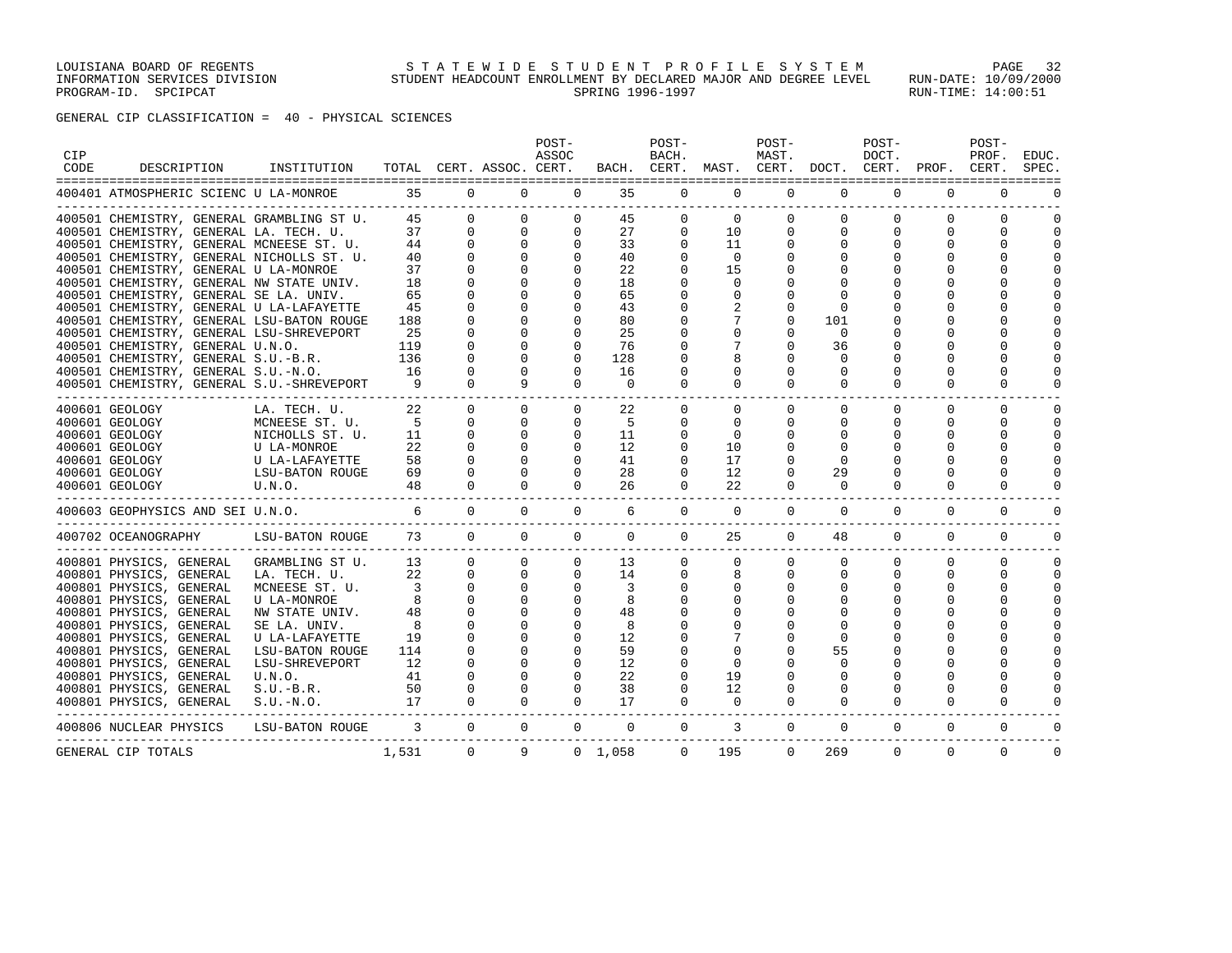### LOUISIANA BOARD OF REGENTS STATEWIDE STUDENT PROFILE SYSTEM PAGE 33 INFORMATION SERVICES DIVISION STUDENT HEADCOUNT ENROLLMENT BY DECLARED MAJOR AND DEGREE LEVEL RUN-DATE: 10/09/2000 PROGRAM-ID. SPCIPCAT SERING RUN-TIME: 14:00:51

### GENERAL CIP CLASSIFICATION = 42 - PSYCHOLOGY

| <b>CIP</b><br>CODE |                                       | DESCRIPTION INSTITUTION                      |              |          | TOTAL CERT. ASSOC. CERT. | POST-<br>ASSOC |              | POST-<br>BACH. | BACH. CERT. MAST. | POST-<br>MAST. | CERT. DOCT. | POST-<br>DOCT.<br>CERT. | PROF.    | POST-<br>PROF.<br>CERT. | EDUC.<br>SPEC. |
|--------------------|---------------------------------------|----------------------------------------------|--------------|----------|--------------------------|----------------|--------------|----------------|-------------------|----------------|-------------|-------------------------|----------|-------------------------|----------------|
|                    |                                       | 420101 PSYCHOLOGY, GENERA GRAMBLING ST U.    | 298 —        |          |                          |                | 298          |                |                   |                |             |                         |          |                         |                |
|                    |                                       | 420101 PSYCHOLOGY, GENERA LA. TECH. U.       | 156          |          |                          |                | 156          |                |                   |                |             |                         |          |                         |                |
|                    |                                       | 420101 PSYCHOLOGY, GENERA MCNEESE ST. U. 310 |              |          |                          |                | 264          |                | 46                |                |             |                         |          |                         |                |
|                    |                                       | 420101 PSYCHOLOGY, GENERA NICHOLLS ST. U.    | 117          |          |                          |                | 117          |                |                   |                |             |                         |          |                         |                |
|                    | 420101 PSYCHOLOGY, GENERA U LA-MONROE |                                              | 432          |          |                          |                | 378          |                | 54                |                |             |                         |          |                         |                |
|                    |                                       | 420101 PSYCHOLOGY, GENERA NW STATE UNIV.     | 370          |          |                          |                | 370          |                |                   |                |             |                         |          |                         |                |
|                    |                                       | 420101 PSYCHOLOGY, GENERA SE LA. UNIV.       | 407          |          |                          |                | 371          |                | 36                |                |             |                         |          |                         |                |
|                    |                                       | 420101 PSYCHOLOGY, GENERA U LA-LAFAYETTE     | 494          |          |                          |                | 457          |                | 37                |                |             |                         |          |                         |                |
|                    |                                       | 420101 PSYCHOLOGY, GENERA LSU-BATON ROUGE    | 878          |          |                          |                | 745          |                |                   |                | 133         |                         |          |                         |                |
|                    |                                       | 420101 PSYCHOLOGY, GENERA LSU-SHREVEPORT     | 188          |          |                          |                | 188          |                |                   |                |             |                         |          |                         |                |
|                    | 420101 PSYCHOLOGY, GENERA U.N.O.      |                                              | 472          |          |                          |                | 472          |                |                   |                |             |                         |          |                         |                |
|                    | 420101 PSYCHOLOGY, GENERA S.U.-B.R.   |                                              | 353          |          |                          |                | 353          |                |                   |                |             |                         |          |                         |                |
|                    | 420101 PSYCHOLOGY, GENERA S.U.-N.O.   |                                              | 141          |          |                          |                | 141          |                |                   |                |             |                         |          |                         |                |
|                    |                                       | 420201 CLINICAL PSYCHOLOG NW STATE UNIV. 34  |              | $\Omega$ | $\Omega$                 |                | $\Omega$     | $\Omega$       | 34                | $\Omega$       | $\Omega$    |                         |          |                         |                |
|                    |                                       | 420601 COUNSELING PSYCHOL LA. TECH. U.       | 10           |          |                          |                |              |                | $\Omega$          |                | 10          |                         | $\Omega$ | <sup>0</sup>            |                |
|                    |                                       | 420601 COUNSELING PSYCHOL NICHOLLS ST. U.    | $20^{\circ}$ | $\Omega$ | $\cap$                   |                | $\Omega$     |                | $20^{\circ}$      |                | $\Omega$    |                         |          |                         |                |
|                    | 420601 COUNSELING PSYCHOL S.U.-B.R.   |                                              | 49           |          |                          |                |              |                | 49                |                |             |                         |          |                         |                |
|                    |                                       | 420901 INDUSTRIAL AND ORG LA. TECH. U.       | 75           |          | $\Omega$                 |                | $\Omega$     |                | 75                | $\Omega$       | $\Omega$    | $\Omega$                | $\Omega$ |                         |                |
|                    | 429999 PSYCHOLOGY, OTHER U.N.O.       |                                              | 34           |          |                          |                |              |                | $\Omega$          | $\Omega$       | 34          |                         |          |                         |                |
|                    | GENERAL CIP TOTALS                    |                                              | 4,838        |          | $\Omega$                 | $\Omega$       | $0 \t 4,310$ |                | 351<br>$\Omega$   | $\Omega$       | 177         | $\Omega$                | $\Omega$ |                         |                |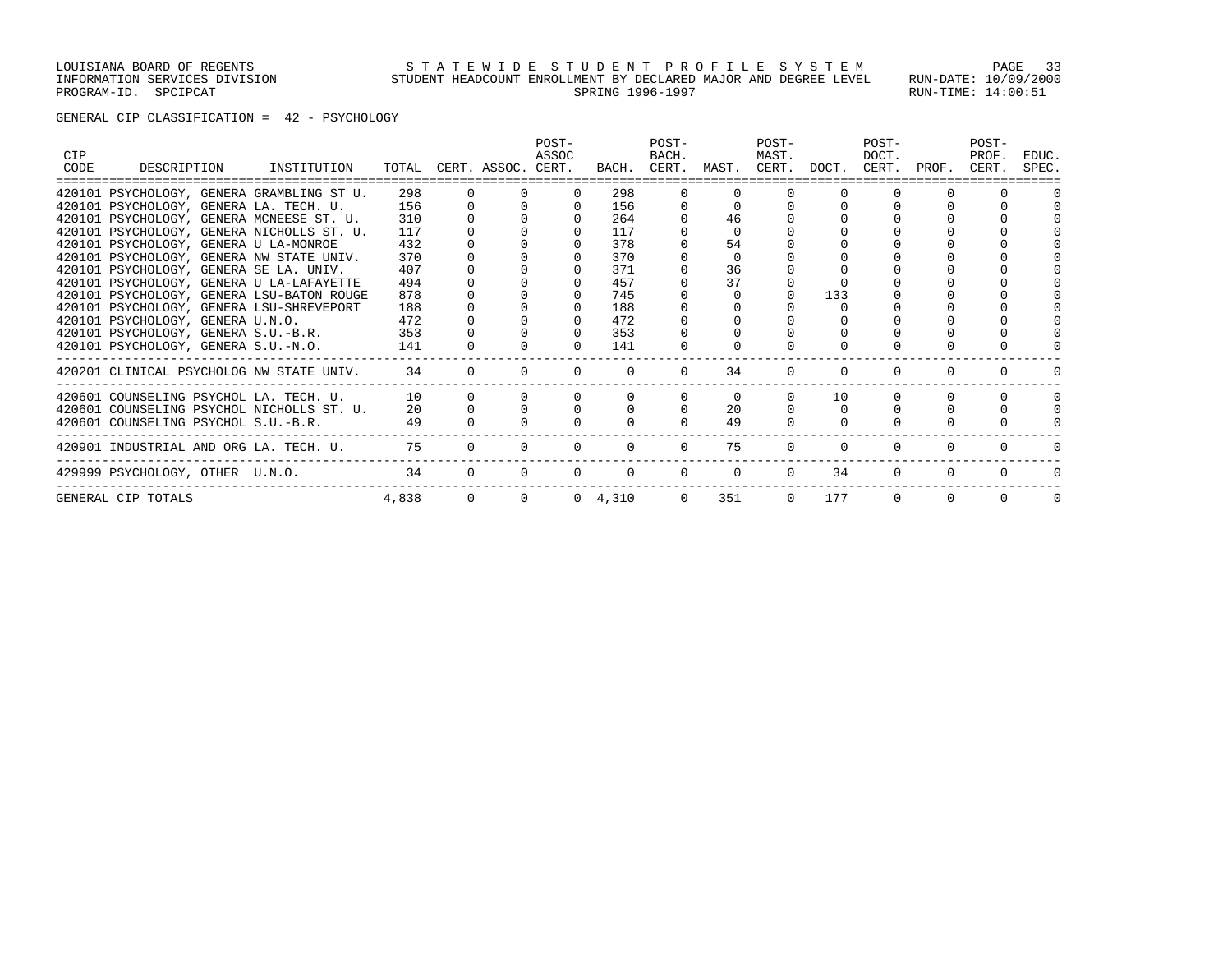GENERAL CIP CLASSIFICATION = 43 - PROTECTIVE SERVICES

| <b>CIP</b><br>CODE | DESCRIPTION                               | INSTITUTION |               | TOTAL CERT. ASSOC. CERT. | POST-<br>ASSOC |                 | POST-<br>BACH.<br>BACH. CERT. | MAST.        | POST-<br>MAST.<br>CERT. | DOCT.        | POST-<br>DOCT.<br>CERT. | PROF.    | POST-<br>PROF.<br>CERT. | EDUC.<br>SPEC. |
|--------------------|-------------------------------------------|-------------|---------------|--------------------------|----------------|-----------------|-------------------------------|--------------|-------------------------|--------------|-------------------------|----------|-------------------------|----------------|
|                    | 430104 CRIMINAL JUSTICE S GRAMBLING ST U. |             | 569           |                          |                | 496             |                               | 73           |                         |              |                         |          |                         |                |
|                    | 430104 CRIMINAL JUSTICE S MCNEESE ST. U.  |             | 243           |                          |                | 243             |                               |              |                         |              |                         |          |                         |                |
|                    | 430104 CRIMINAL JUSTICE S U LA-MONROE     |             | 413           |                          |                | 388             |                               | 25           |                         |              |                         |          |                         |                |
|                    | 430104 CRIMINAL JUSTICE S SE LA. UNIV.    |             | 513           |                          |                | 513             |                               |              |                         |              |                         |          |                         |                |
|                    | 430104 CRIMINAL JUSTICE S U LA-LAFAYETTE  |             | 426           |                          |                | 426             |                               |              |                         |              |                         |          |                         |                |
|                    | 430104 CRIMINAL JUSTICE S LSU-BATON ROUGE |             |               |                          |                |                 |                               |              |                         |              |                         |          |                         |                |
|                    | 430104 CRIMINAL JUSTICE S LSU-SHREVEPORT  |             | 100           |                          | $\Omega$       | 100             |                               |              |                         |              |                         |          |                         |                |
|                    | 430104 CRIMINAL JUSTICE S S.U.-N.O.       |             | 203           |                          |                | 203             |                               |              |                         |              |                         |          |                         |                |
|                    | 430107 LAW ENFORCEMENT/PO DELGADO C. C.   |             | 459           | 459                      |                |                 |                               |              |                         |              |                         |          |                         |                |
|                    | 430107 LAW ENFORCEMENT/PO GRAMBLING ST U. |             | 37            | 37                       |                |                 |                               |              |                         |              |                         |          |                         |                |
|                    | 430107 LAW ENFORCEMENT/PO MCNEESE ST. U.  |             |               |                          |                |                 |                               |              |                         |              |                         |          |                         |                |
|                    | 430107 LAW ENFORCEMENT/PO NICHOLLS ST. U. |             | 44            | 44                       |                |                 |                               |              |                         |              |                         |          |                         |                |
|                    | 430107 LAW ENFORCEMENT/PO U LA-MONROE     |             | 70            | 70                       |                |                 |                               |              |                         |              |                         |          |                         |                |
|                    | 430107 LAW ENFORCEMENT/PO SE LA. UNIV.    |             | 53            | 53                       |                |                 |                               |              |                         |              |                         |          |                         |                |
|                    | 430107 LAW ENFORCEMENT/PO U LA-LAFAYETTE  |             | 79            | 79                       |                |                 |                               |              |                         |              |                         |          |                         |                |
|                    | 430107 LAW ENFORCEMENT/PO LSU-EUNICE      |             | 71            | 71                       |                |                 |                               |              |                         |              |                         |          |                         |                |
|                    | 430107 LAW ENFORCEMENT/PO S.U.-B.R.       |             | 159           | 159                      |                |                 |                               |              |                         |              |                         |          |                         |                |
|                    | 430201 FIRE PROTECTION AN DELGADO C. C.   |             | 115           | 115                      |                |                 |                               |              |                         |              |                         |          |                         |                |
|                    | 430201 FIRE PROTECTION AN LSU-EUNICE      |             |               |                          |                |                 |                               |              |                         |              |                         |          |                         |                |
|                    | 439999 PROTECTIVE SERVICE LSU-EUNICE      |             | $\mathcal{L}$ |                          |                |                 |                               | <sup>0</sup> | $\Omega$                | <sup>n</sup> |                         |          |                         |                |
|                    | GENERAL CIP TOTALS                        |             | 3,564         | 1 1,094                  |                | $0 \quad 2,371$ | $\Omega$                      | 98           | $\Omega$                | $\Omega$     | $\Omega$                | $\Omega$ |                         |                |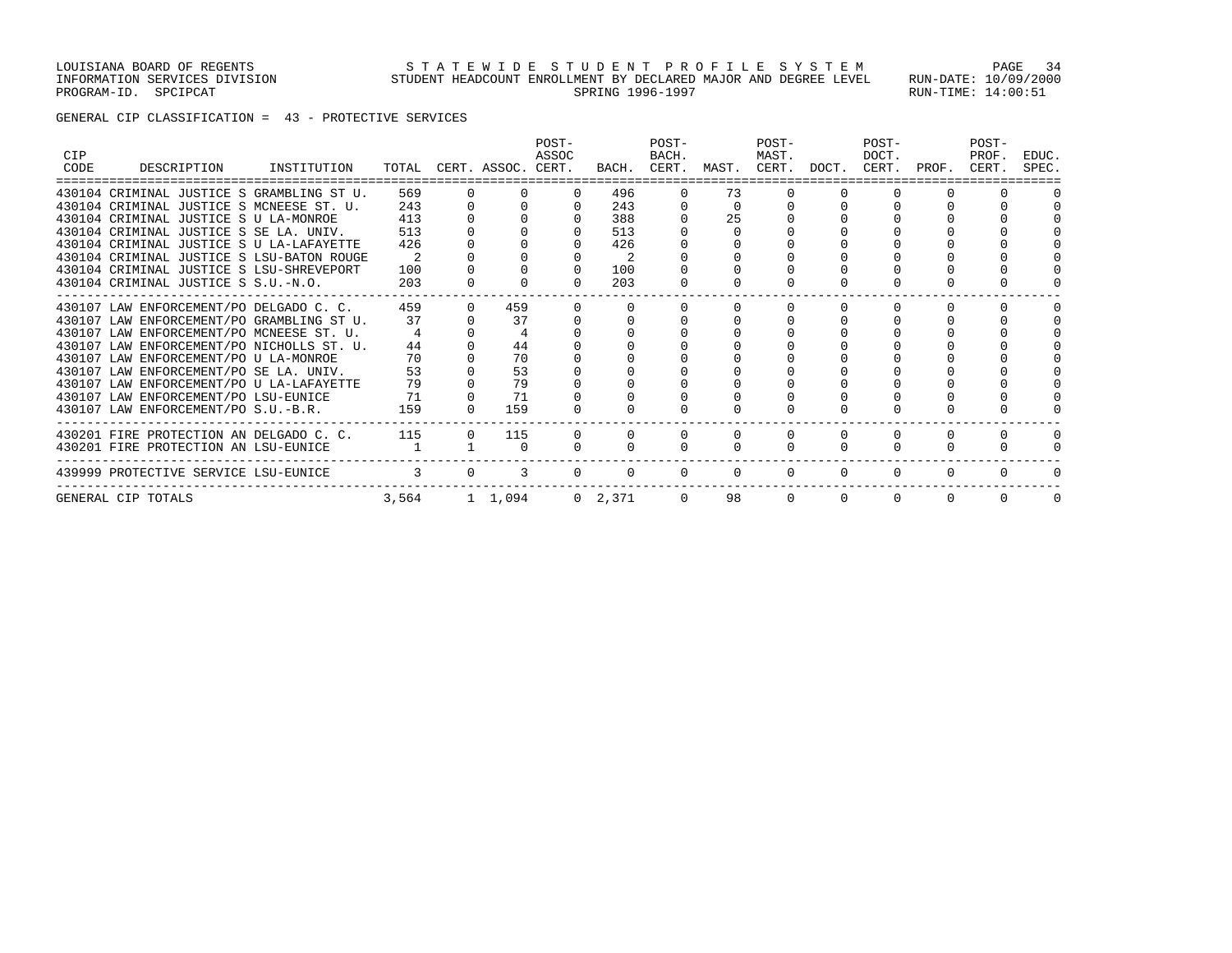LOUISIANA BOARD OF REGENTS SAN STATEWIDE STUDENT PROFILE SYSTEM PAGE 35 INFORMATION SERVICES DIVISION STUDENT HEADCOUNT ENROLLMENT BY DECLARED MAJOR AND DEGREE LEVEL RUN-DATE: 10/09/2000 PROGRAM-ID. SPCIPCAT SERING RUN-TIME: 14:00:51

GENERAL CIP CLASSIFICATION = 44 - PUBLIC ADMINISTRATION AND SERVICES

| <b>CIP</b><br>CODE | DESCRIPTION                               | INSTITUTION     | TOTAL | CERT. ASSOC. CERT. | POST-<br>ASSOC | BACH.           | POST-<br>BACH.<br>CERT. | MAST. | POST-<br>MAST.<br>CERT. | DOCT. | POST-<br>DOCT.<br>CERT. | PROF. | POST-<br>PROF.<br>CERT. | EDUC.<br>SPEC. |
|--------------------|-------------------------------------------|-----------------|-------|--------------------|----------------|-----------------|-------------------------|-------|-------------------------|-------|-------------------------|-------|-------------------------|----------------|
|                    | 440401 PUBLIC ADMINISTRAT GRAMBLING ST U. |                 | 77    |                    |                | 17              |                         | 60    |                         |       |                         |       |                         |                |
|                    | 440401 PUBLIC ADMINISTRAT LSU-BATON ROUGE |                 | 85    |                    |                |                 |                         | 85    |                         |       |                         |       |                         |                |
|                    | 440401 PUBLIC ADMINISTRAT LSU-SHREVEPORT  |                 |       |                    |                |                 |                         |       |                         |       |                         |       |                         |                |
|                    | 440401 PUBLIC ADMINISTRAT U.N.O.          |                 | 46    |                    |                |                 |                         | 46    |                         |       |                         |       |                         |                |
|                    | 440401 PUBLIC ADMINISTRAT S.U.-B.R.       |                 | 143   |                    |                |                 |                         | 143   |                         |       |                         |       |                         |                |
|                    | 440501 PUBLIC POLICY ANAL S.U.-B.R.       |                 | 12.   |                    |                |                 |                         |       | $\Omega$                | 12    |                         |       |                         |                |
|                    | 440701 SOCIAL WORK                        | GRAMBLING ST U. | 248   |                    | $\Omega$       | 225             |                         | 23    |                         | 0     |                         |       |                         |                |
|                    | 440701 SOCIAL WORK                        | U LA-MONROE     | 305   |                    |                | 305             |                         |       |                         |       |                         |       |                         |                |
|                    | 440701 SOCIAL WORK                        | NW STATE UNIV.  | 283   |                    |                | 283             |                         |       |                         |       |                         |       |                         |                |
|                    | 440701 SOCIAL WORK                        | SE LA. UNIV.    | 381   |                    |                | 381             |                         |       |                         |       |                         |       |                         |                |
|                    | 440701 SOCIAL WORK                        | LSU-BATON ROUGE | 225   |                    |                | $\Omega$        |                         | 210   |                         | 15    |                         |       |                         |                |
|                    | 440701 SOCIAL WORK                        | $S.U.-B.R.$     | 249   |                    |                | 249             |                         |       |                         |       |                         |       |                         |                |
|                    | 440701 SOCIAL WORK                        | $S.U.-N.O.$     | 463   |                    |                | 164             |                         | 299   |                         |       |                         |       |                         |                |
|                    | GENERAL CIP TOTALS                        |                 | 2,525 |                    |                | $0 \quad 1,632$ | 0                       | 866   | 0                       | 27    |                         |       |                         |                |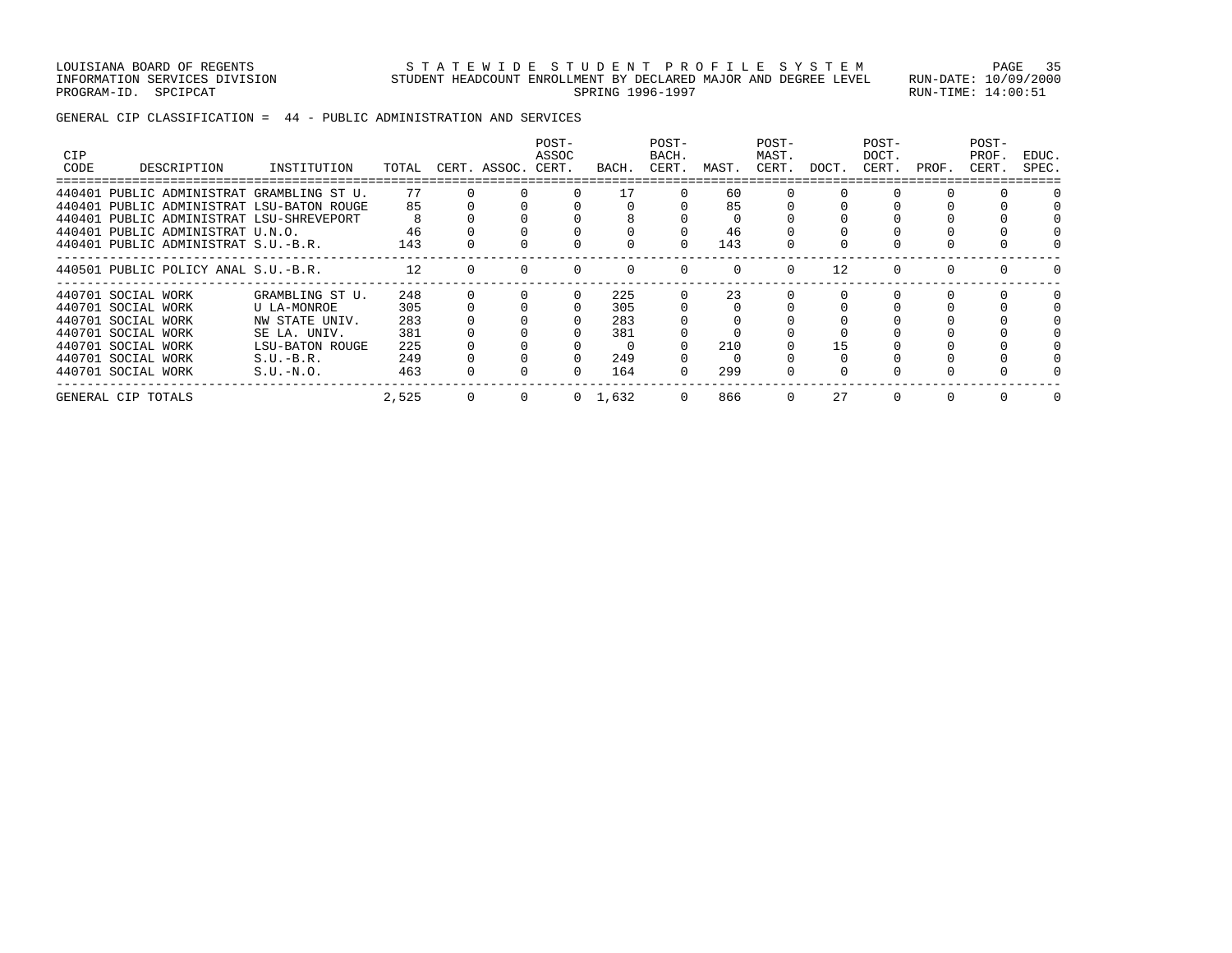GENERAL CIP CLASSIFICATION = 45 - SOCIAL SCIENCES AND HISTORY

| CIP<br>CODE | DESCRIPTION                                                                        | INSTITUTION                       |                         |                              | TOTAL CERT. ASSOC. CERT.                       | POST-<br>ASSOC             |                | POST-<br>BACH.       |                   | POST-<br>MAST.       | BACH. CERT. MAST. CERT. DOCT. CERT. PROF. CERT. | POST-<br>DOCT. |               | POST-<br>PROF.               | EDUC.<br>SPEC.             |
|-------------|------------------------------------------------------------------------------------|-----------------------------------|-------------------------|------------------------------|------------------------------------------------|----------------------------|----------------|----------------------|-------------------|----------------------|-------------------------------------------------|----------------|---------------|------------------------------|----------------------------|
|             | 450101 SOCIAL SCIENCES, G NW STATE UNIV.                                           |                                   | 25                      | $\Omega$                     | $\mathbf 0$                                    | 0                          | 25             | $\Omega$             | 0                 | $\Omega$             | 0                                               | 0              | 0             | 0                            |                            |
|             | 450101 SOCIAL SCIENCES, G S.U.-B.R.                                                |                                   |                         | 55<br>$\mathbf{0}$           | $\mathbf 0$                                    | $\mathbf 0$                | $\overline{0}$ | 0                    | 55                | $\mathsf{O}$         | $\mathbf 0$                                     | $\mathbf 0$    | 0             | 0                            | $\mathbf 0$                |
|             | 450201 ANTHROPOLOGY                                                                | NW STATE UNIV.                    | 29                      | $\Omega$                     | $\begin{matrix} 0 \\ 0 \\ 0 \\ 0 \end{matrix}$ | $\mathbf 0$                | 29             | $\Omega$             | $\Omega$          | $\Omega$             | $\Omega$                                        | $\Omega$       | $\Omega$      | $\Omega$                     | $\Omega$                   |
|             | 450201 ANTHROPOLOGY<br>450201 ANTHROPOLOGY                                         | U LA-LAFAYETTE<br>LSU-BATON ROUGE | 61<br>149               | $\mathbf{0}$<br>$\mathbf{0}$ |                                                | $\mathbf 0$<br>$\mathbf 0$ | 61<br>101      | 0<br>$\mathbf 0$     | $\mathbf 0$<br>48 | 0<br>$\mathbf 0$     | 0<br>$\mathbf 0$                                | 0<br>$\Omega$  | 0<br>$\Omega$ | 0<br>0                       | $\mathbf 0$<br>$\mathbf 0$ |
|             | 450201 ANTHROPOLOGY                                                                | U.N.O.                            | 54                      | $\mathbf{0}$                 | $\overline{0}$                                 | $\mathbf 0$                | 54             | $\mathbf 0$          | 0                 | $\mathbf 0$          | $\mathbf 0$                                     |                | 0             | 0                            | 0                          |
|             |                                                                                    |                                   |                         |                              |                                                |                            |                |                      |                   |                      |                                                 |                |               |                              |                            |
|             | 450601 ECONOMICS, GENERAL LSU-BATON ROUGE                                          |                                   | 45                      | $\overline{0}$               | $\circ$                                        | $\overline{0}$             | 21             | 0                    | 4                 | $\mathbf{0}$         | 20                                              | $\mathbf{0}$   | $\Omega$      | $\mathbf 0$                  | $\mathbf 0$                |
|             | 450601 ECONOMICS, GENERAL U.N.O.                                                   | $\overline{4}$                    |                         | $\overline{0}$               | $\circ$                                        | $\circ$                    | 4              | $\mathbf 0$          | 0                 | $\mathbf 0$          | 0                                               | $\mathbf{0}$   | 0             | 0                            | 0                          |
|             | ______________________________                                                     |                                   |                         |                              |                                                |                            |                |                      |                   |                      |                                                 |                |               |                              |                            |
|             | 450701 GEOGRAPHY                                                                   | GRAMBLING ST U.                   | $\overline{1}$          | $\mathbf{0}$                 | $\mathbf{0}$                                   | $\mathbf{0}$               | 1              | $\mathbf 0$          | 0                 | 0                    | 0                                               | $\Omega$       | $\mathbf 0$   | $\mathbf 0$                  | $\mathbf 0$                |
|             | 450701 GEOGRAPHY                                                                   | LA. TECH. U.                      |                         | $\Omega$<br>$\overline{0}$   | $\mathbf{0}$<br>$\overline{0}$                 | $\mathbf 0$                | 5              | $\Omega$             | $\Omega$<br>0     | 0                    | $\Omega$<br>0                                   | $\Omega$       | $\Omega$      | $\Omega$                     | $\Omega$<br>0              |
|             | 450701 GEOGRAPHY<br>450701 GEOGRAPHY                                               | U LA-MONROE<br>LSU-BATON ROUGE    | 6<br>149                | $\Omega$                     | $\overline{0}$                                 | $\mathbf{0}$<br>$\Omega$   | 6<br>51        | 0<br>$\Omega$        | 30                | 0<br>$\Omega$        | 68                                              | 0<br>$\Omega$  | 0<br>$\Omega$ | 0<br>$\Omega$                | $\Omega$                   |
|             | 450701 GEOGRAPHY                                                                   | LSU-BATON ROUGE<br>LSU-SHREVEPORT | $\overline{\mathbf{3}}$ | $\mathbf{0}$                 | $\circ$                                        | $\mathbf{0}$               | $\overline{3}$ | $\mathbf 0$          | $\mathbf 0$       | 0                    | 0                                               | 0              | 0             | 0                            | $\mathbf 0$                |
|             | 450701 GEOGRAPHY<br>U.N.O.                                                         |                                   | 58                      | $\mathbf{0}$                 | $\circ$                                        | $\Omega$                   | 42             | $\Omega$             | 16                | $\Omega$             | $\Omega$                                        | $\Omega$       | $\Omega$      | $\Omega$                     | $\mathbf 0$                |
|             |                                                                                    |                                   |                         |                              |                                                |                            |                |                      |                   |                      |                                                 |                |               |                              |                            |
|             | 450801 HISTORY, GENERAL                                                            | GRAMBLING ST U.                   | 37                      | $\overline{0}$               | $\circ$                                        | $\mathbf 0$                | 37             | $\mathbf 0$          | $\mathbf 0$       | $\mathbf 0$          | $\mathbf 0$                                     | $\mathbf 0$    | $\mathbf 0$   | $\mathbf 0$                  | $\mathbf 0$                |
|             | 450801 HISTORY, GENERAL                                                            | LA. TECH. U.                      | 60                      | 0                            | $\overline{0}$                                 | 0                          | 42             | 0                    | 18                | 0                    | 0                                               | 0              | 0             | 0                            | 0                          |
|             | 450801 HISTORY, GENERAL                                                            | MCNEESE ST. U.                    | 35                      | $\mathbf{0}$                 | $\mathbf{0}$                                   | $\mathbf 0$                | 35             | 0                    | $\mathbf 0$       | 0                    | 0                                               | 0              | $\Omega$      | 0                            | 0                          |
|             | 450801 HISTORY, GENERAL                                                            | NICHOLLS ST. U.                   | 32                      | $\mathbf{0}$                 | 0                                              | $\mathbf{0}$               | 32             | $\mathbf 0$          | $\mathbf 0$       | 0                    | 0                                               | 0              | 0             | 0                            | 0                          |
|             | 450801 HISTORY, GENERAL                                                            | U LA-MONROE                       | 54                      | 0                            | 0                                              | $\mathbf 0$                | 43             | $\mathbf 0$          | 11                | 0                    | 0                                               | $\Omega$       |               | 0                            | $\mathbf 0$                |
|             | 450801 HISTORY, GENERAL                                                            | NW STATE UNIV.                    | 60                      | 0                            | $\mathbf 0$                                    | $\mathbf{0}$               | 32             | $\Omega$             | 28                | 0                    | 0                                               | $\Omega$       |               | $\Omega$                     | $\Omega$                   |
|             | 450801 HISTORY, GENERAL                                                            | SE LA. UNIV.                      | 177<br>97               | 0<br>$\mathbf 0$             | $\circ$<br>$\mathbf 0$                         | $\mathbf 0$<br>$\Omega$    | 145<br>70      | $\Omega$<br>$\Omega$ | 32<br>27          | $\Omega$<br>$\Omega$ | $\Omega$<br>$\Omega$                            | $\Omega$       | 0<br>$\Omega$ | <sup>0</sup><br><sup>0</sup> | $\mathbf 0$<br>$\Omega$    |
|             | 450801 HISTORY, GENERAL                                                            | U LA-LAFAYETTE<br>LSU-BATON ROUGE | 391                     | $\mathbf{0}$                 | $\mathbf{0}$                                   | $\mathbf{0}$               | 327            | 0                    | 17                | 0                    | 47                                              | $\Omega$       | 0             | $\Omega$                     | $\mathbf 0$                |
|             | 450801 HISTORY, GENERAL<br>450801 HISTORY, GENERAL                                 | LSU-SHREVEPORT                    | 37                      | $\mathbf 0$                  | $\mathbf 0$                                    | $\Omega$                   | 37             | $\Omega$             | $\Omega$          | $\Omega$             | $\Omega$                                        | $\Omega$       | $\Omega$      | $\Omega$                     | $\Omega$                   |
|             | 450801 HISTORY, GENERAL                                                            | U.N.O.                            | 225                     | 0                            | $\mathbf{0}$                                   | $\mathbf{0}$               | 184            | 0                    | 41                | 0                    | 0                                               | $\Omega$       | 0             | 0                            | $\mathbf 0$                |
|             | 450801 HISTORY, GENERAL                                                            | $S.U.-B.R.$                       | 50                      | $\mathbf 0$                  | $\mathbf 0$                                    | $\mathbf 0$                | 50             | $\mathbf 0$          | 0                 | 0                    | $\Omega$                                        | $\Omega$       | 0             | 0                            | $\mathbf 0$                |
|             | 450801 HISTORY, GENERAL                                                            | $S.U.-N.O.$                       | 11                      | $\mathbf{0}$                 | $\circ$                                        | $\mathbf{0}$               | 11             | 0                    | $\mathbf 0$       | 0                    | 0                                               | 0              | 0             | 0                            | $\mathbf 0$                |
|             | ------------------                                                                 |                                   |                         |                              |                                                |                            |                |                      |                   |                      |                                                 |                |               |                              |                            |
|             | 451001 POLITICAL SCIENCE, GRAMBLING ST U.                                          |                                   | 100                     | $\Omega$                     | $\overline{0}$                                 | $\Omega$                   | 100            | $\mathbf{0}$         | $\Omega$          | $\Omega$             | $\Omega$                                        | $\Omega$       | $\Omega$      | $\Omega$                     | $\Omega$                   |
|             | 451001 POLITICAL SCIENCE, LA. TECH. U.                                             |                                   | 58                      | $\mathbf{0}$                 | $\overline{0}$                                 | $\mathbf{0}$               | 58             | 0                    | 0                 | $\mathbf{0}$         | 0                                               | $\Omega$       | 0             | 0                            | 0                          |
|             | 451001 POLITICAL SCIENCE, MCNEESE ST. U.                                           |                                   | 41                      | $\mathbf{0}$                 | $\overline{0}$                                 | $\mathbf{0}$               | 41             | 0                    | 0                 | 0                    | 0                                               | $\Omega$       | 0             | 0                            | 0                          |
|             | 451001 POLITICAL SCIENCE, NICHOLLS ST. U.                                          |                                   | 57                      | 0                            | $\overline{0}$                                 | $\mathbf 0$                | 57             | 0                    | 0                 | 0                    | 0                                               | 0              | 0             | 0                            | $\mathbf 0$                |
|             | 451001 POLITICAL SCIENCE, U LA-MONROE                                              |                                   | 14                      | $\mathbf 0$                  | $\mathbf 0$                                    | $\mathbf 0$                | 14             | 0                    | $\mathbf 0$       | 0                    |                                                 | $\Omega$       | $\Omega$      | $\Omega$                     | $\Omega$                   |
|             | 451001 POLITICAL SCIENCE, NW STATE UNIV.<br>451001 POLITICAL SCIENCE, SE LA. UNIV. |                                   | 110<br>78               | $\mathbf{0}$<br>$\mathbf 0$  | $\overline{0}$<br>$\circ$                      | $\mathbf 0$<br>$\mathbf 0$ | 110<br>78      | 0<br>0               | 0<br>$\Omega$     | 0<br>$\Omega$        | $\Omega$                                        |                | 0             | $\Omega$<br><sup>0</sup>     | $\mathbf 0$<br>$\Omega$    |
|             | 451001 POLITICAL SCIENCE, U LA-LAFAYETTE                                           |                                   | 110                     | 0                            | $\overline{0}$                                 | $\mathbf 0$                | 110            | $\mathbf 0$          | 0                 | 0                    | 0                                               | 0              | 0             | 0                            | $\mathbf 0$                |
|             | 451001 POLITICAL SCIENCE, LSU-BATON ROUGE                                          |                                   | 432                     | $\mathbf 0$                  | $\mathbf 0$                                    | $\mathbf 0$                | 382            | $\mathbf 0$          | 19                | 0                    | 31                                              |                |               | $\Omega$                     | $\mathbf 0$                |
|             | 451001 POLITICAL SCIENCE, LSU-SHREVEPORT                                           |                                   | 29                      | $\mathbf 0$                  | $\mathbf{0}$                                   | $\mathbf 0$                | 29             | $\mathbf 0$          | $\mathbf 0$       | $\Omega$             | $\Omega$                                        | $\Omega$       | $\Omega$      | $\Omega$                     | $\Omega$                   |
|             | 451001 POLITICAL SCIENCE, U.N.O.                                                   |                                   | 224                     | $\mathbf 0$                  | $\mathbf{0}$                                   | $\mathbf{0}$               | 181            | $\mathbf 0$          | 22                | 0                    | 21                                              | 0              | $\Omega$      | 0                            | $\mathbf 0$                |
|             | 451001 POLITICAL SCIENCE, S.U.-B.R.                                                |                                   |                         | $\mathbf{0}$                 | $\circ$                                        | $\mathbf 0$                | 229            | $\mathbf 0$          | $\mathbf 0$       | $\mathbf{0}$         | $\Omega$                                        | 0              | $\Omega$      | 0                            | $\mathbf 0$                |
|             | 451001 POLITICAL SCIENCE, S.U.-N.O.                                                |                                   | $\frac{229}{27}$        | $\mathbf{0}$                 | $\circ$                                        | $\mathbf{0}$               | 27             | $\mathbf 0$          | $\mathbf{0}$      | $\mathbf{0}$         | 0                                               | 0              | 0             | 0                            | 0                          |
|             |                                                                                    |                                   |                         |                              |                                                |                            |                |                      |                   |                      |                                                 |                |               |                              |                            |
|             | 451101 SOCIOLOGY<br>451101 SOCIOLOGY                                               | GRAMBLING ST U.<br>LA. TECH. U.   | 79<br>116               | $\mathbf{0}$<br>$\Omega$     | $\mathbf 0$<br>0                               | $\mathbf{0}$<br>0          | 79<br>116      | 0<br>$\mathbf 0$     | 0<br>0            | 0<br>0               | 0<br>0                                          | 0<br>0         | 0<br>0        | 0<br>0                       | 0<br>0                     |
|             |                                                                                    |                                   |                         |                              |                                                |                            |                |                      |                   |                      |                                                 |                |               |                              |                            |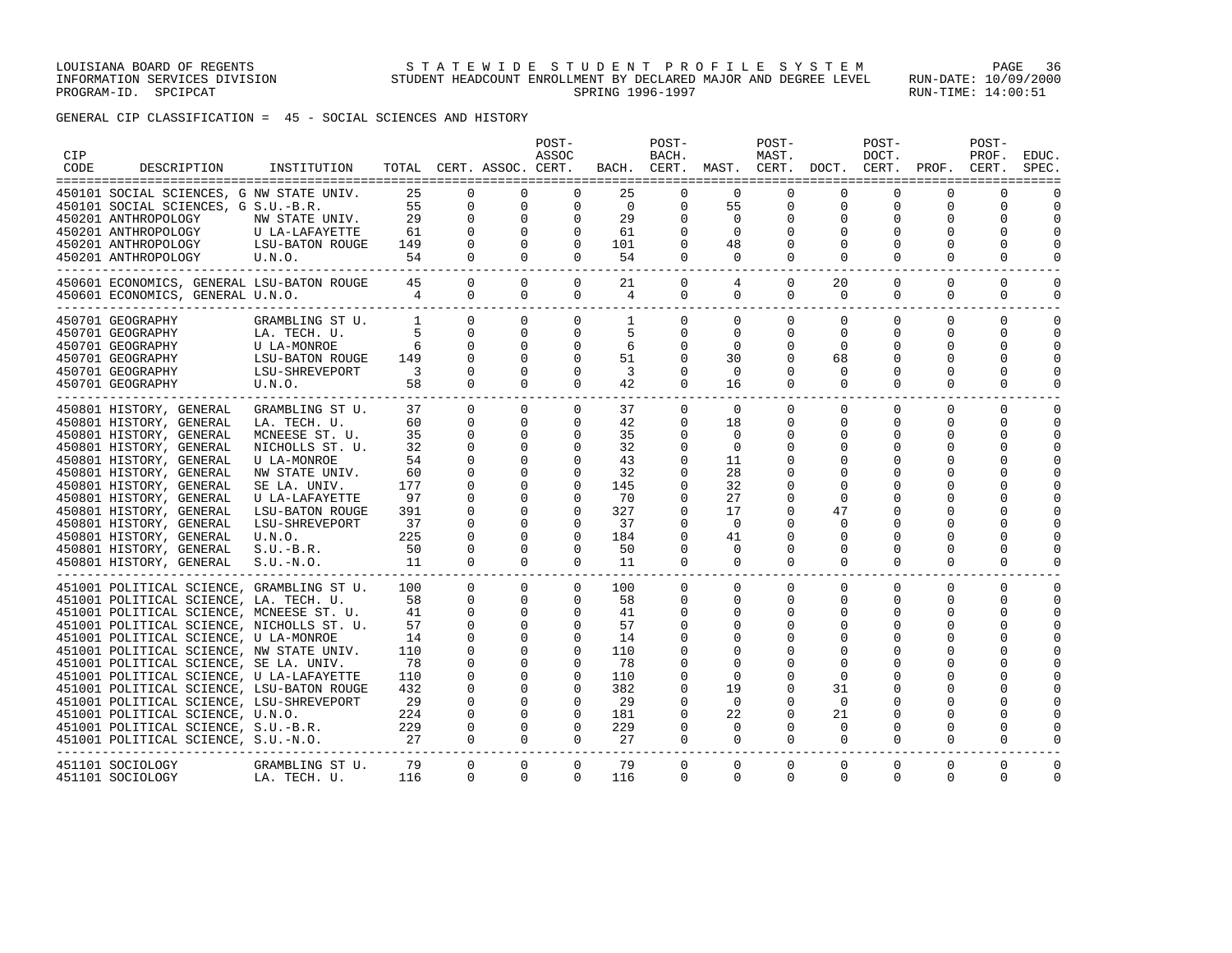LOUISIANA BOARD OF REGENTS STATEWIDE STUDENT PROFILE SYSTEM PAGE 37 INFORMATION SERVICES DIVISION STUDENT HEADCOUNT ENROLLMENT BY DECLARED MAJOR AND DEGREE LEVEL RUN-DATE: 10/09/2000 PROGRAM-ID. SPCIPCAT SERING RUN-TIME: 14:00:51

GENERAL CIP CLASSIFICATION = 45 - SOCIAL SCIENCES AND HISTORY

| <b>CIP</b><br>CODE | DESCRIPTION                         | INSTITUTION     | TOTAL | CERT. ASSOC. CERT. | POST-<br>ASSOC | BACH.           | POST-<br>BACH.<br>CERT. | MAST. | POST-<br>MAST.<br>CERT. | DOCT. | POST-<br>DOCT.<br>CERT. | PROF. | POST-<br>PROF.<br>CERT. | EDUC.<br>SPEC. |
|--------------------|-------------------------------------|-----------------|-------|--------------------|----------------|-----------------|-------------------------|-------|-------------------------|-------|-------------------------|-------|-------------------------|----------------|
|                    | 451101 SOCIOLOGY                    | MCNEESE ST. U.  | 109   |                    | $\Omega$       | 109             |                         |       |                         |       |                         |       |                         |                |
|                    | 451101 SOCIOLOGY                    | NICHOLLS ST. U. | 2.4   |                    |                | 2.4             |                         |       |                         |       |                         |       |                         |                |
|                    | 451101 SOCIOLOGY                    | U LA-MONROE     | 66    |                    |                | 66              |                         |       |                         |       |                         |       |                         |                |
|                    | 451101 SOCIOLOGY                    | NW STATE UNIV.  | 43    |                    |                | 43              |                         |       |                         |       |                         |       |                         |                |
|                    | 451101 SOCIOLOGY                    | SE LA. UNIV.    | 81    |                    |                | 81              |                         |       |                         |       |                         |       |                         |                |
|                    | 451101 SOCIOLOGY                    | U LA-LAFAYETTE  | 228   |                    |                | 228             |                         |       |                         |       |                         |       |                         |                |
|                    | 451101 SOCIOLOGY                    | LSU-BATON ROUGE | 302   |                    |                | 248             |                         | 15    |                         | 39    |                         |       |                         |                |
|                    | 451101 SOCIOLOGY                    | LSU-SHREVEPORT  | 38    |                    |                | 38              |                         |       |                         |       |                         |       |                         |                |
|                    | 451101 SOCIOLOGY                    | U.N.O.          | 225   |                    |                | 183             |                         | 42    |                         |       |                         |       |                         |                |
|                    | 451101 SOCIOLOGY                    | $S.U.-B.R.$     | 125   |                    |                | 125             |                         |       |                         |       |                         |       |                         |                |
|                    | 451101 SOCIOLOGY                    | $S.U.-N.O.$     | 17    |                    |                | 17              |                         |       |                         |       |                         |       |                         |                |
|                    | 451101 SOCIOLOGY                    | S.U.-SHREVEPORT | 24    | 24                 |                |                 |                         |       |                         |       |                         |       |                         |                |
|                    | 451201 URBAN AFFAIRS/STUD U.N.O.    |                 | 83    |                    |                |                 | <sup>n</sup>            | 43    | $\Omega$                | 40    |                         |       |                         |                |
|                    | 451201 URBAN AFFAIRS/STUD S.U.-N.O. |                 | 15    |                    |                | 15              |                         |       |                         |       |                         |       |                         |                |
|                    | GENERAL CIP TOTALS                  |                 | 4,994 | 24                 |                | $0 \quad 4,236$ | 0                       | 468   | $\Omega$                | 266   |                         |       |                         |                |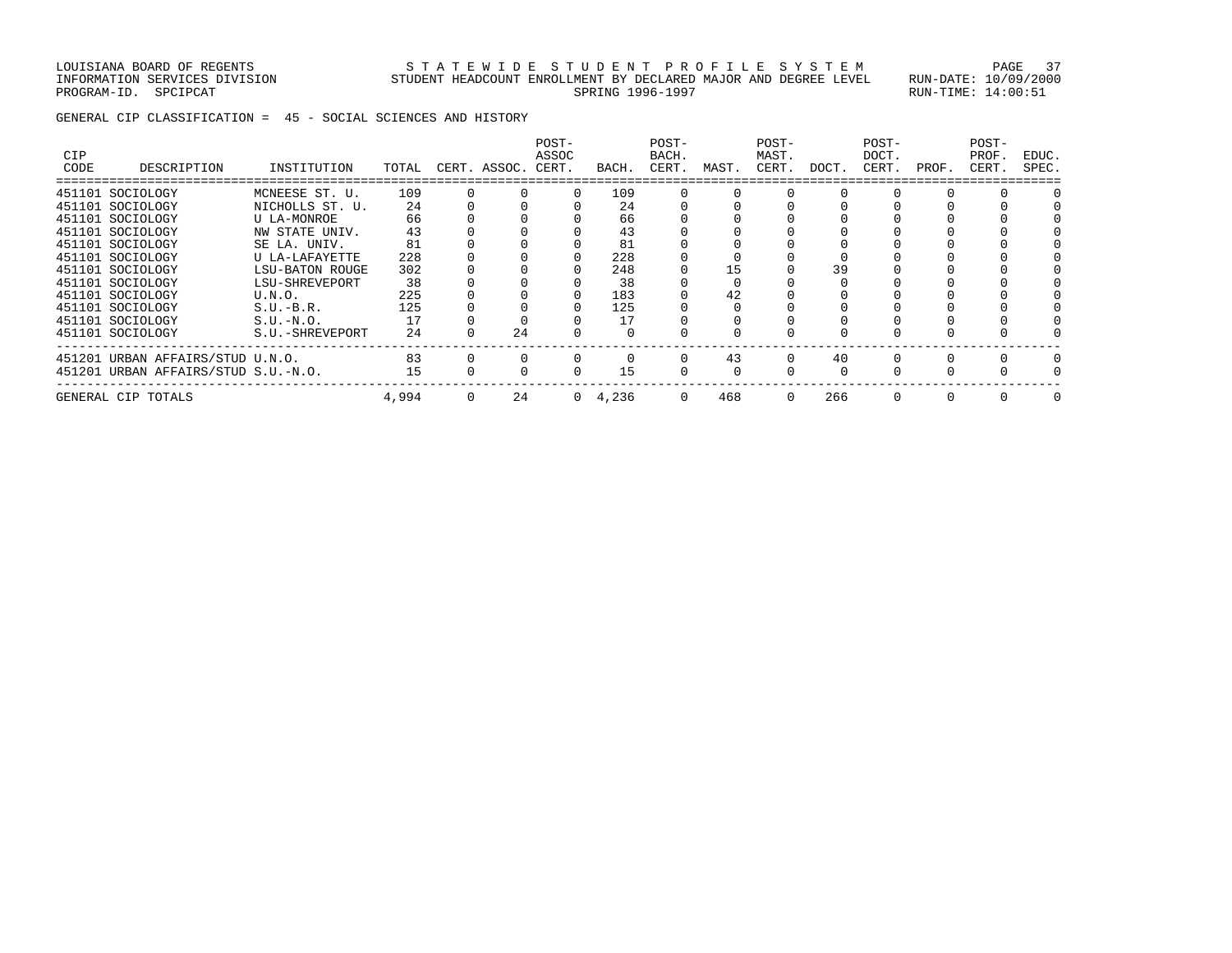LOUISIANA BOARD OF REGENTS STRTEWIDE STUDENT PROFILE SYSTEM PAGE 38 INFORMATION SERVICES DIVISION STUDENT HEADCOUNT ENROLLMENT BY DECLARED MAJOR AND DEGREE LEVEL RUN-DATE: 10/09/2000 PROGRAM-ID. SPCIPCAT SERING RUN-TIME: 14:00:51

GENERAL CIP CLASSIFICATION = 46 - CONSTRUCTION TRADES

| CIP<br>CODE | DESCRIPTION                                                | INSTITUTION                                   | TOTAL          | CERT.          | ASSOC. | POST-<br>ASSOC<br>CERT. | BACH. | POST-<br>BACH.<br>CERT. | MAST. | POST-<br>MAST.<br>CERT | DOCT | POST-<br><b>DOCT</b><br>CERT. | PROF.                                    | POST-<br>PROF<br>CERT. | EDUC.<br>SPEC.                   |
|-------------|------------------------------------------------------------|-----------------------------------------------|----------------|----------------|--------|-------------------------|-------|-------------------------|-------|------------------------|------|-------------------------------|------------------------------------------|------------------------|----------------------------------|
|             | 460201 CARPENTER<br>460201 CARPENTER<br>460302 ELECTRICIAN | NUNEZ C. C.<br>DELGADO C. C.<br>DELGADO C. C. | 47<br>12<br>42 | 47<br>12<br>42 |        |                         |       |                         |       |                        |      |                               | $\left( \right)$<br>$\Omega$<br>$\Omega$ | $\Omega$<br>$\Omega$   | $\Omega$<br>$\Omega$<br>$\Omega$ |
|             | 460401 BUILDING/PROPERTY                                   | DELGADO C. C.                                 | 20             | 10             | 10     |                         |       |                         |       |                        |      |                               | $\Omega$                                 |                        | $\Omega$                         |
|             | GENERAL CIP TOTALS                                         |                                               | 121            | 111            | 10     |                         |       |                         |       |                        |      |                               | 0                                        |                        | $\Omega$                         |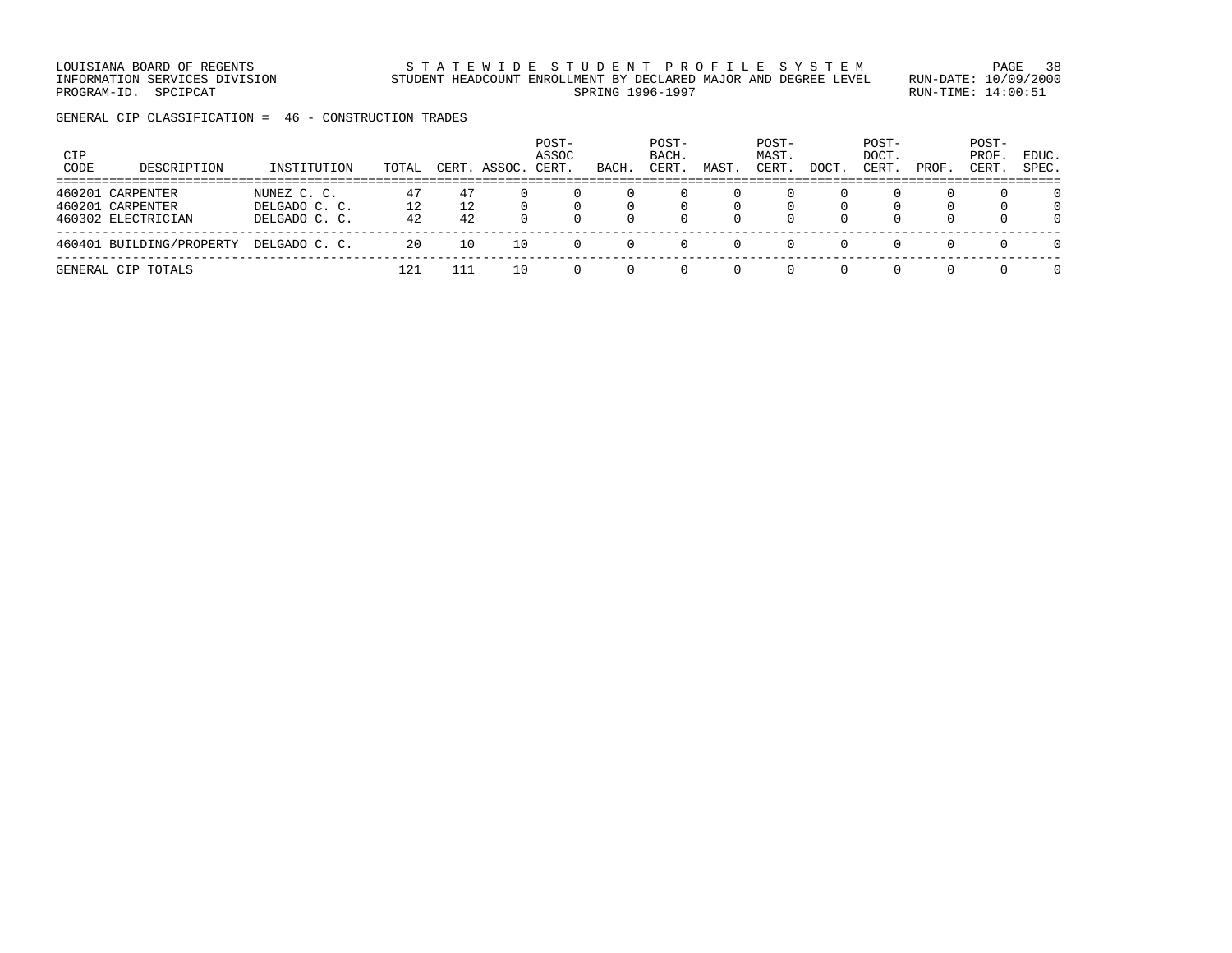LOUISIANA BOARD OF REGENTS STATEWIDE STUDENT PROFILE SYSTEM PAGE 39 INFORMATION SERVICES DIVISION STUDENT HEADCOUNT ENROLLMENT BY DECLARED MAJOR AND DEGREE LEVEL RUN-DATE: 10/09/2000 PROGRAM-ID. SPCIPCAT SERING 1996-1997 SPRING 1996-1997 SPROGRAM-ID. SPCIPCAT: 14:00:51

GENERAL CIP CLASSIFICATION = 47 - MECHANICS AND REPAIRERS

| <b>CIP</b><br>CODE | DESCRIPTION                                                                      | INSTITUTION | TOTAL    |          | CERT. ASSOC. CERT. | POST-<br>ASSOC | BACH.        | POST-<br>BACH.<br>CERT. | MAST.    | POST-<br>MAST.<br>CERT. | DOCT.    | POST-<br>DOCT.<br>CERT. | PROF.    | POST-<br>PROF.<br>CERT. | EDUC.<br>SPEC. |
|--------------------|----------------------------------------------------------------------------------|-------------|----------|----------|--------------------|----------------|--------------|-------------------------|----------|-------------------------|----------|-------------------------|----------|-------------------------|----------------|
|                    | 470101 ELECTRICAL & ELECT DELGADO C. C.                                          |             | 78       | 36       | 42                 |                |              | $\Omega$                | $\Omega$ | $\Omega$                |          | $\Omega$                |          |                         |                |
|                    | 470104 COMPUTER INSTALLER DELGADO C. C.                                          |             | 134      | 64       | 70                 |                | $\Omega$     | $\Omega$                | $\Omega$ | $\Omega$                | $\Omega$ | 0                       |          |                         |                |
|                    | 470201 HEATING, AIR COND. NUNEZ C. C.<br>470201 HEATING, AIR COND. DELGADO C. C. |             | 29<br>52 | 23<br>52 |                    |                |              |                         |          |                         |          |                         |          | 0                       | $\Omega$       |
|                    | 470604 AUTO/AUTOMOTIVE ME DELGADO C. C.                                          |             | 103      | 16       | 87                 |                | $\Omega$     | $\Omega$                | $\Omega$ | $\Omega$                | $\Omega$ | $\Omega$                | $\Omega$ | $\Omega$                | <sup>n</sup>   |
|                    | 470605 DIESEL ENGINE MECH NUNEZ C. C.                                            |             | 17       | 17       |                    |                | $\Omega$     | $\Omega$                | $\Omega$ | $\Omega$                | $\Omega$ | $\Omega$                | $\cap$   | $\Omega$                | $\cap$         |
|                    | 470607 AIRCRAFT MECHANIC/ DELGADO C. C.                                          |             | 25       | 25       | $\Omega$           |                | $\Omega$     | $\Omega$                | $\Omega$ | $\Omega$                | $\Omega$ | $\Omega$                |          |                         |                |
|                    | 470608 AIRCRAFT MECHANIC/ DELGADO C. C.                                          |             | 11       | 11       | $\Omega$           |                | $\Omega$     | $\Omega$                | $\Omega$ | $\Omega$                | $\Omega$ | $\Omega$                |          | $\Omega$                | <sup>n</sup>   |
|                    | 470609 AVIATION SYSTEMS A S.U.-SHREVEPORT                                        |             | 20       |          | 20                 |                | $\Omega$     | $\Omega$                | $\Omega$ | $\Omega$                |          | $\Omega$                |          |                         |                |
|                    | GENERAL CIP TOTALS                                                               |             | 469      | 244      | 225                | $\Omega$       | $\mathbf{0}$ | $\circ$                 | 0        | $\mathbf 0$             | 0        | 0                       | $\Omega$ | $\Omega$                | $\Omega$       |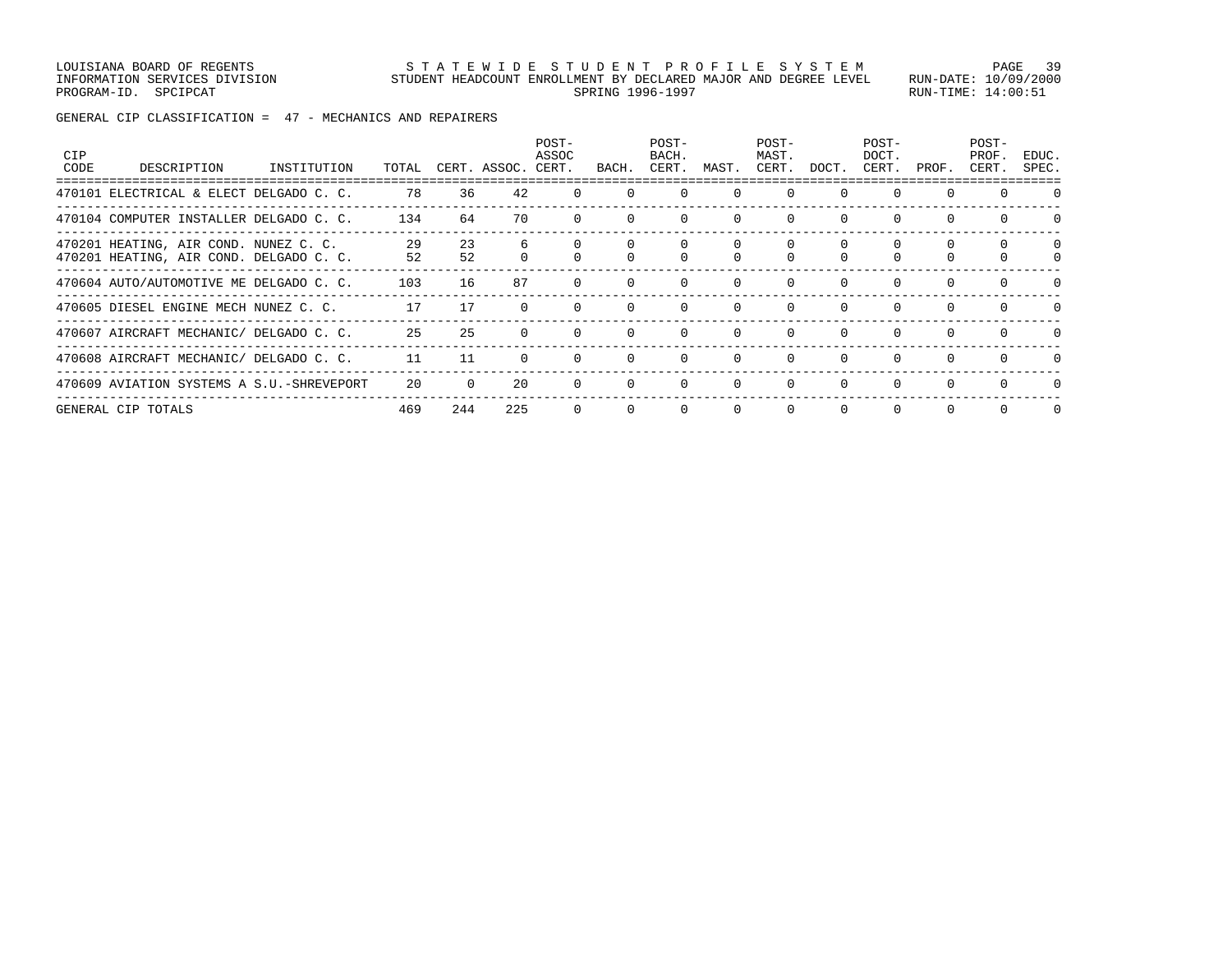LOUISIANA BOARD OF REGENTS STATEWIDE STUDENT PROFILE SYSTEM PAGE 40 INFORMATION SERVICES DIVISION STUDENT HEADCOUNT ENROLLMENT BY DECLARED MAJOR AND DEGREE LEVEL RUN-DATE: 10/09/2000 PROGRAM-ID. SPCIPCAT SERING 1996-1997 SPRING 1996-1997 SPROGRAM-ID. SPCIPCAT: 14:00:51

GENERAL CIP CLASSIFICATION = 48 - PRECISION PRODUCTION TRADES

| <b>CIP</b><br>CODE | DESCRIPTION                             | INSTITUTION     | TOTAL |     | CERT. ASSOC. | POST-<br>ASSOC<br>CERT. | BACH. | POST-<br>BACH.<br>CERT. | MAST. | POST-<br>MAST.<br>CERT. | DOCT.    | POST-<br>DOCT.<br>CERT. | PROF. | POST-<br>PROF<br>CERT. | EDUC.<br>SPEC.   |
|--------------------|-----------------------------------------|-----------------|-------|-----|--------------|-------------------------|-------|-------------------------|-------|-------------------------|----------|-------------------------|-------|------------------------|------------------|
|                    | 480101 DRAFTING, GENERAL                | NUNEZ C. C.     | 72    |     | 63           |                         |       |                         |       |                         |          |                         |       |                        |                  |
|                    | 480101 DRAFTING, GENERAL                | DELGADO C. C.   | 190   | 49  | 141          |                         |       |                         |       |                         |          |                         |       |                        |                  |
|                    | 480101 DRAFTING, GENERAL                | GRAMBLING ST U. | 99    |     |              |                         | 99    |                         |       |                         |          |                         |       |                        |                  |
|                    | 480101 DRAFTING, GENERAL                | MCNEESE ST. U.  |       |     |              |                         |       |                         |       |                         |          |                         |       |                        |                  |
|                    | 480101 DRAFTING, GENERAL                | NW STATE UNIV.  |       |     |              |                         |       |                         |       |                         |          |                         |       |                        |                  |
|                    | 480503 MACHINE SHOP ASSIS NUNEZ C. C.   |                 | 16    | 16  |              |                         |       |                         |       |                         |          |                         |       |                        | 0                |
|                    | 480503 MACHINE SHOP ASSIS DELGADO C. C. |                 | 20    | 19  |              |                         |       |                         |       |                         | $\Omega$ |                         |       |                        |                  |
|                    | 480508 WELDER/WELDING TEC NUNEZ C. C.   |                 | 14    | 14  |              |                         |       |                         |       | $\Omega$                | 0        | $\Omega$                | 0     | $\Omega$               | $\left( \right)$ |
|                    | 480508 WELDER/WELDING TEC DELGADO C. C. |                 | 15    | 15  |              |                         |       |                         |       | $\cap$                  |          |                         |       |                        |                  |
|                    | GENERAL CIP TOTALS                      |                 | 428   | 122 | 207          |                         | 99    |                         |       |                         | $\Omega$ |                         |       |                        |                  |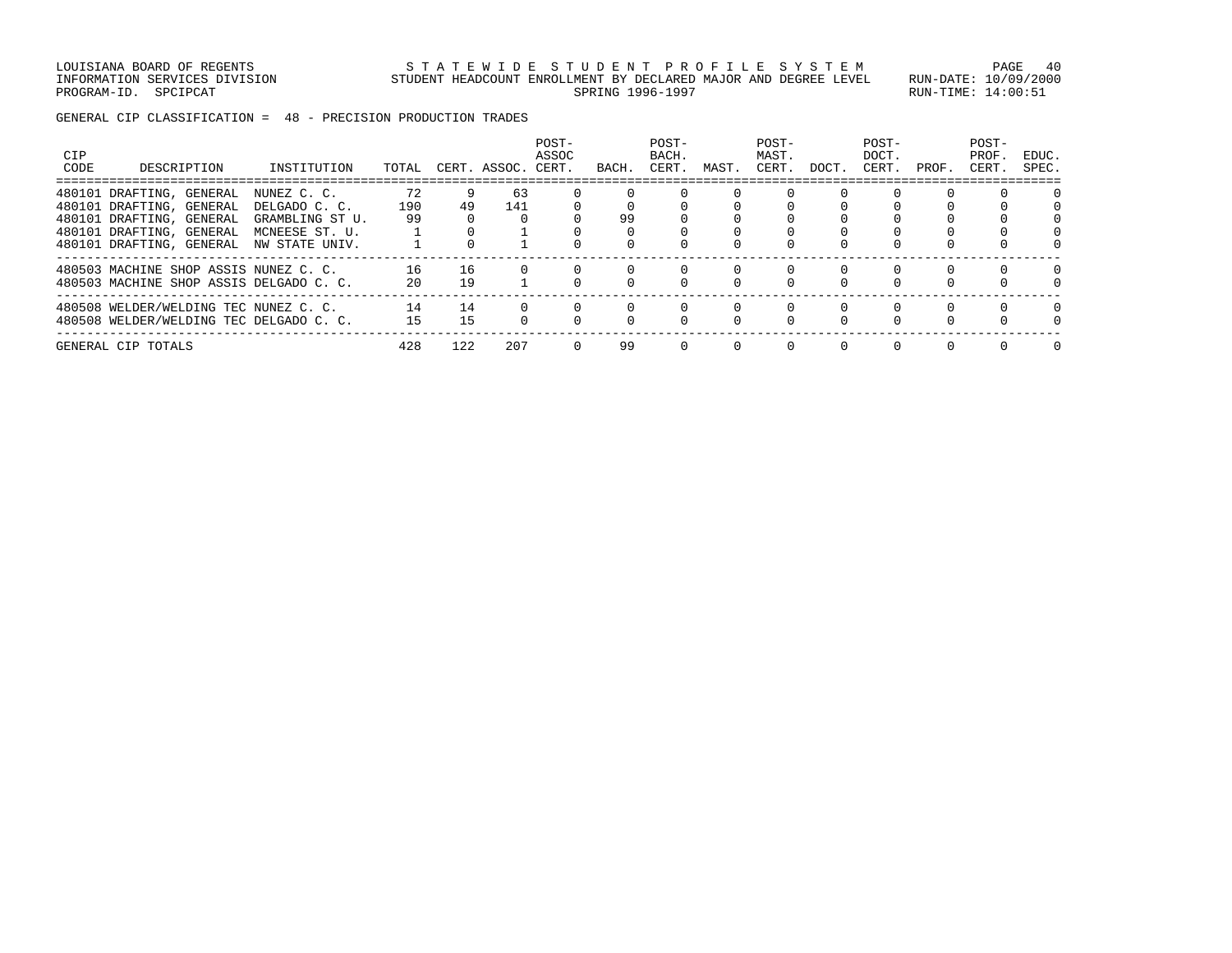LOUISIANA BOARD OF REGENTS STATEWIDE STUDENT PROFILE SYSTEM PAGE 41 INFORMATION SERVICES DIVISION STUDENT HEADCOUNT ENROLLMENT BY DECLARED MAJOR AND DEGREE LEVEL RUN-DATE: 10/09/2000 PROGRAM-ID. SPCIPCAT SERING 1996-1997 SPRING 1996-1997 SPROGRAM-ID. SPCIPCAT: 14:00:51

GENERAL CIP CLASSIFICATION = 49 - TRANSPORTATION AND MATERIALS MOVING WORKERS

| <b>CIP</b><br>CODE | DESCRIPTION                                                                                                | INSTITUTION | TOTAL     | CERT. ASSOC. | POST-<br>ASSOC<br>CERT. | BACH.     | POST-<br>BACH.<br>CERT. | MAST. | POST-<br>MAST.<br>CERT. | DOCT | POST-<br>DOCT.<br>CERT. | PROF             | POST-<br>PROF.<br>CERT. | EDUC.<br>SPEC. |
|--------------------|------------------------------------------------------------------------------------------------------------|-------------|-----------|--------------|-------------------------|-----------|-------------------------|-------|-------------------------|------|-------------------------|------------------|-------------------------|----------------|
|                    | 490101 AVIATION AND AIRWA LA. TECH. U.<br>490101 AVIATION AND AIRWA U LA-MONROE<br>490106 FLIGHT ATTENDANT | U LA-MONROE | 141<br>59 |              | $\left( \right)$        | 141<br>59 |                         |       |                         |      |                         | $\cap$<br>$\cap$ | <sup>n</sup>            |                |
|                    | GENERAL CIP TOTALS                                                                                         |             | 213       |              |                         | 200       |                         |       |                         |      |                         |                  |                         |                |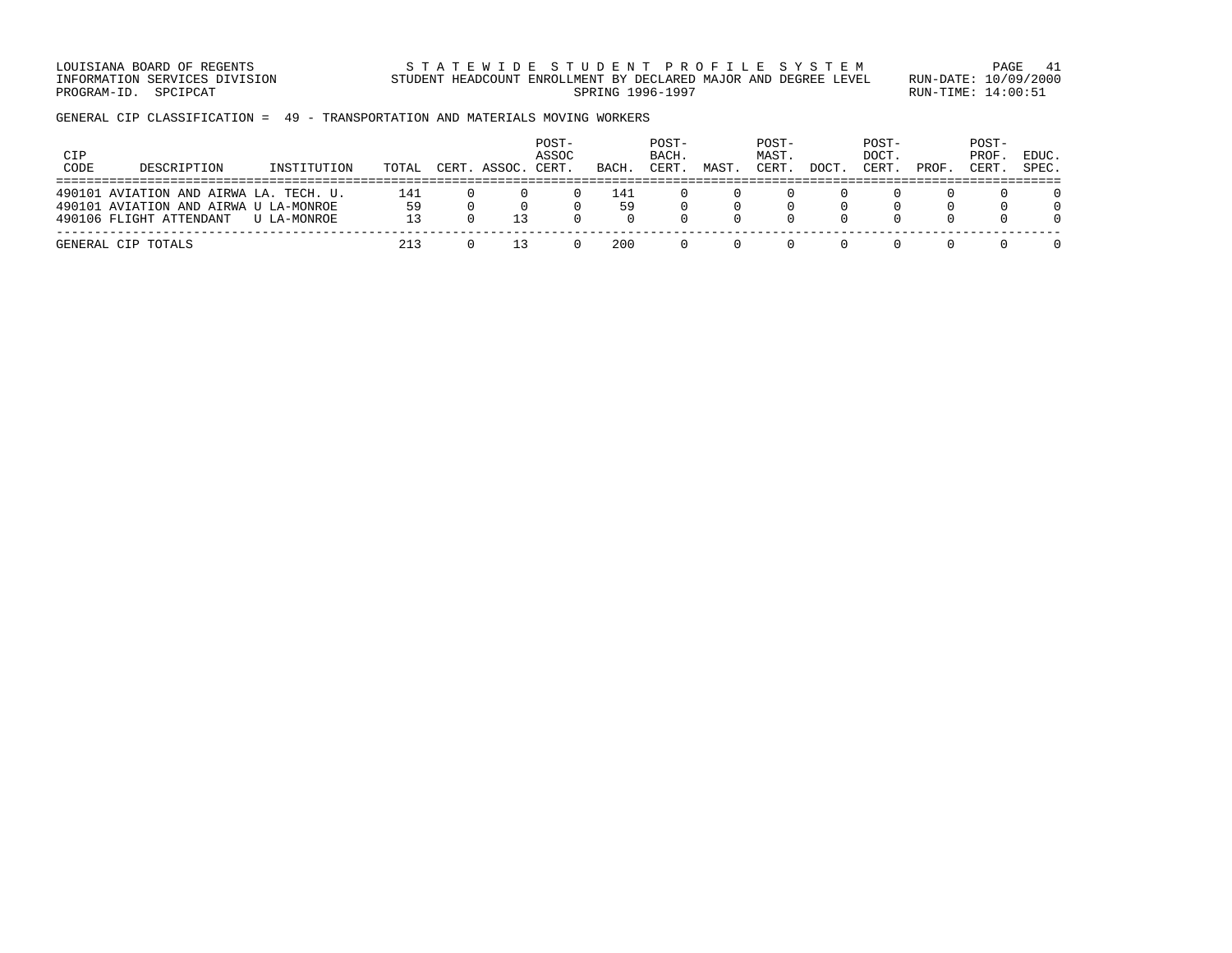GENERAL CIP CLASSIFICATION = 50 - VISUAL AND PERFORMING ARTS

| CIP<br>CODE | DESCRIPTION                                                                                                                                                                                                                                                                      | INSTITUTION                                                                                                                                                                                              |                                                                        |                                                                                                                                  | TOTAL CERT. ASSOC. CERT.                                                           | POST-<br>ASSOC                                                                           | BACH.                                                                        | POST-<br>BACH.<br>CERT.                                           | MAST.                                                                     | POST-<br>MAST.<br>CERT.               | DOCT.                                        | POST-<br>DOCT.<br>CERT.                      | PROF.                               | POST-<br>PROF.<br>CERT.                                                                                    | EDUC.<br>SPEC.                      |
|-------------|----------------------------------------------------------------------------------------------------------------------------------------------------------------------------------------------------------------------------------------------------------------------------------|----------------------------------------------------------------------------------------------------------------------------------------------------------------------------------------------------------|------------------------------------------------------------------------|----------------------------------------------------------------------------------------------------------------------------------|------------------------------------------------------------------------------------|------------------------------------------------------------------------------------------|------------------------------------------------------------------------------|-------------------------------------------------------------------|---------------------------------------------------------------------------|---------------------------------------|----------------------------------------------|----------------------------------------------|-------------------------------------|------------------------------------------------------------------------------------------------------------|-------------------------------------|
|             | 500401 DESIGN AND VISUAL NW STATE UNIV.                                                                                                                                                                                                                                          |                                                                                                                                                                                                          | 66<br>-----------------------                                          | $\Omega$                                                                                                                         | $\Omega$                                                                           | $\Omega$                                                                                 | 66                                                                           | $\Omega$                                                          | $\Omega$                                                                  | $\Omega$                              | $\mathbf 0$                                  | $\mathbf 0$                                  | $\mathbf 0$                         | $\mathbf 0$                                                                                                | $\Omega$                            |
|             | 500402 GRAPHIC DESIGN, CO DELGADO C. C.<br>500402 GRAPHIC DESIGN, CO LA. TECH. U.<br>500402 GRAPHIC DESIGN, CO U LA-LAFAYETTE<br>500402 GRAPHIC DESIGN, CO LSU-BATON ROUGE<br>---------------------------                                                                        |                                                                                                                                                                                                          | 207<br>78<br>35<br>50                                                  | $\Omega$<br>$\Omega$<br>$\Omega$<br>0                                                                                            | 207<br>$\Omega$<br>$\Omega$<br>$\circ$                                             | 0<br>0<br>$\mathbf{0}$<br>0                                                              | $\Omega$<br>78<br>35<br>50                                                   | $\Omega$<br>$\Omega$<br>$\Omega$<br>0                             | $\Omega$<br>$\Omega$<br>$\Omega$<br>0                                     | 0<br>$\Omega$<br>$\Omega$<br>0        | $\Omega$<br>$\Omega$<br>$\Omega$<br>$\Omega$ | $\Omega$<br>$\Omega$<br>$\Omega$<br>$\Omega$ | $\Omega$<br>$\Omega$<br>0<br>0      | $\mathbf 0$<br>$\Omega$<br>$\Omega$<br>0                                                                   | $\cap$<br>$\Omega$<br>$\Omega$<br>∩ |
|             | 500404 INDUSTRIAL DESIGN U LA-LAFAYETTE                                                                                                                                                                                                                                          |                                                                                                                                                                                                          | 65                                                                     | $\mathbf{0}$                                                                                                                     | $\circ$                                                                            | $\mathbf 0$                                                                              | 65                                                                           | $\mathbf 0$                                                       | $\mathbf 0$                                                               | $\mathbf 0$                           | $\mathbf 0$                                  | $\mathbf 0$                                  | $\mathbf 0$                         | $\mathbf 0$                                                                                                |                                     |
|             | 500501 DRAMA/THEATER ARTS GRAMBLING ST U.<br>500501 DRAMA/THEATER ARTS MCNEESE ST. U.<br>500501 DRAMA/THEATER ARTS LSU-BATON ROUGE<br>500501 DRAMA/THEATER ARTS U.N.O.<br>500501 DRAMA/THEATER ARTS S.U.-B.R.<br>_______________________________                                 |                                                                                                                                                                                                          | 12<br>11<br>127<br>88<br>20                                            | $\Omega$<br>$\Omega$<br>$\Omega$<br>0<br>$\Omega$                                                                                | $\Omega$<br>$\Omega$<br>$\Omega$<br>0<br>$\Omega$                                  | $\Omega$<br>0<br>$\Omega$<br>0<br>$\Omega$                                               | 12<br>11<br>78<br>2<br>20                                                    | $\Omega$<br>0<br>$\Omega$<br>0<br>$\Omega$                        | 0<br>0<br>25<br>86<br>$\Omega$                                            | 0<br>0<br>$\Omega$<br>0<br>$\Omega$   | $\Omega$<br>$\Omega$<br>24<br>0<br>$\Omega$  | $\Omega$<br>O<br>U<br>0<br>$\Omega$          | 0<br>0<br>$\Omega$<br>0<br>$\Omega$ | $\mathbf 0$<br>0<br>$\Omega$<br>0<br>$\mathbf 0$                                                           | ∩<br>$\cap$<br>$\cap$<br>∩          |
|             | 500605 PHOTOGRAPHY<br>500605 PHOTOGRAPHY                                                                                                                                                                                                                                         | LA. TECH. U.<br>NW STATE UNIV.                                                                                                                                                                           | 17<br>$\mathbf{1}$                                                     | $\Omega$<br>$\Omega$                                                                                                             | $\Omega$<br>$\Omega$                                                               | $\Omega$<br>$\Omega$                                                                     | 17<br><sup>1</sup>                                                           | $\Omega$<br>$\Omega$                                              | $\Omega$<br>$\Omega$                                                      | $\Omega$<br>$\Omega$                  | $\Omega$<br>$\Omega$                         | $\Omega$<br>$\Omega$                         | $\Omega$<br>0                       | $\Omega$<br>$\mathbf 0$                                                                                    | $\cap$<br>$\Omega$                  |
|             | 500701 ART, GENERAL<br>500701 ART, GENERAL<br>500701 ART, GENERAL<br>500701 ART, GENERAL<br>500701 ART, GENERAL<br>500701 ART, GENERAL<br>500701 ART, GENERAL<br>500701 ART, GENERAL<br>500701 ART, GENERAL<br>500701 ART, GENERAL<br>500701 ART, GENERAL<br>500701 ART, GENERAL | DELGADO C. C.<br>GRAMBLING ST U.<br>LA. TECH. U.<br>MCNEESE ST. U.<br>NICHOLLS ST. U.<br>U LA-MONROE<br>NW STATE UNIV.<br>SE LA. UNIV.<br>U LA-LAFAYETTE<br>LSU-SHREVEPORT<br>$S.U.-B.R.$<br>$S.U.-N.O.$ | 96<br>21<br>29<br>82<br>46<br>73<br>33<br>134<br>158<br>38<br>46<br>13 | $\Omega$<br>$\Omega$<br>$\Omega$<br>$\Omega$<br>$\Omega$<br>$\Omega$<br>$\Omega$<br>$\Omega$<br>$\Omega$<br>$\Omega$<br>$\Omega$ | 96<br>0<br>$\Omega$<br>$\Omega$<br>U<br>U<br>O<br>$\Omega$<br>$\Omega$<br>$\Omega$ | $\Omega$<br>0<br>$\Omega$<br>∩<br>$\Omega$<br>$\Omega$<br>0<br>$\Omega$<br>0<br>$\Omega$ | $\Omega$<br>21<br>19<br>82<br>46<br>73<br>27<br>134<br>158<br>38<br>46<br>13 | $\Omega$<br>0<br>O<br>O<br>O<br>O<br>O<br>O<br>O<br>O<br>$\Omega$ | $\Omega$<br>$\Omega$<br>10<br>0<br>O<br>6<br>O<br>O<br>O<br>0<br>$\Omega$ | $\Omega$<br>$\Omega$<br>O<br>$\Omega$ | $\Omega$<br>$\Omega$<br>U<br>$\Omega$        | $\Omega$<br>O<br>O<br>U<br>U<br>$\Omega$     | 0<br>O<br>O<br>Λ<br>U<br>O          | 0<br>$\Omega$<br>$\Omega$<br>$\Omega$<br>$\Omega$<br>∩<br><sup>0</sup><br>$\Omega$<br>$\Omega$<br>$\Omega$ |                                     |
|             | 500702 FINE/STUDIO ARTS<br>500702 FINE/STUDIO ARTS<br>500702 FINE/STUDIO ARTS                                                                                                                                                                                                    | U LA-LAFAYETTE<br>LSU-BATON ROUGE<br>U.N.O.                                                                                                                                                              | 14<br>317<br>19                                                        | $\mathbf{0}$<br>0<br>$\Omega$                                                                                                    | $\Omega$<br>$\Omega$<br>0                                                          | 0<br>$\Omega$<br>$\mathbf{0}$                                                            | 14<br>278<br>0                                                               | 0<br>0<br>$\mathbf 0$                                             | 0<br>39<br>19                                                             | $\mathbf 0$<br>$\Omega$<br>0          | $\Omega$<br>$\Omega$<br>0                    | $\Omega$<br>$\Omega$<br>0                    | $\Omega$<br>0<br>0                  | 0<br>$\mathbf 0$<br>0                                                                                      | $\cap$<br>∩                         |
|             | 500703 ART HISTORY, CRITI LSU-BATON ROUGE<br>500703 ART HISTORY, CRITI U.N.O.                                                                                                                                                                                                    |                                                                                                                                                                                                          | 14<br>222                                                              | $\mathbf 0$<br>$\Omega$                                                                                                          | 0<br>$\Omega$                                                                      | 0<br>$\Omega$                                                                            | 0<br>222                                                                     | 0<br>$\Omega$                                                     | 14<br>$\Omega$                                                            | 0<br>$\Omega$                         | 0<br>$\Omega$                                | $\mathbf 0$<br>$\Omega$                      | 0<br>0                              | $\mathbf 0$<br>$\Omega$                                                                                    | $\cap$                              |
|             | 500704 ARTS MANAGEMENT<br>500704 ARTS MANAGEMENT                                                                                                                                                                                                                                 | SE LA. UNIV.<br>U.N.O.                                                                                                                                                                                   | 29<br>31                                                               | 0<br>$\mathbf{0}$                                                                                                                | $\circ$<br>$\mathbf{0}$                                                            | 0<br>$\mathbf{0}$                                                                        | 29<br>$\mathbf 0$                                                            | 0<br>0                                                            | 0<br>31                                                                   | $\mathbf{0}$<br>$\mathbf 0$           | $\Omega$<br>0                                | 0<br>0                                       | $\Omega$<br>0                       | $\mathbf 0$<br>0                                                                                           | ∩<br>$\Omega$                       |
|             | 500708 PAINTING                                                                                                                                                                                                                                                                  |                                                                                                                                                                                                          | 14                                                                     | $\mathbf 0$                                                                                                                      | $\mathbf{0}$                                                                       | $\mathbf 0$                                                                              | 14                                                                           | $\mathbf 0$                                                       | $\mathbf 0$                                                               | $\mathbf 0$                           | $\mathbf 0$                                  | $\mathbf 0$                                  | 0                                   | $\mathbf 0$                                                                                                | $\Omega$                            |
|             | 500709 SCULPTURE                                                                                                                                                                                                                                                                 |                                                                                                                                                                                                          |                                                                        |                                                                                                                                  |                                                                                    | $\Omega$                                                                                 | 3                                                                            | $\Omega$                                                          | $\Omega$                                                                  | $\Omega$                              | $\Omega$                                     | $\Omega$                                     | $\Omega$                            | $\Omega$                                                                                                   | $\Omega$                            |
|             | 500710 PRINTMAKING                                                                                                                                                                                                                                                               | LSU-BATON ROUGE                                                                                                                                                                                          | 5                                                                      | $\Omega$                                                                                                                         | $\Omega$                                                                           | $\mathbf{0}$                                                                             | 5                                                                            | 0                                                                 | 0                                                                         | $\mathbf{0}$                          | 0                                            | 0                                            | 0                                   | 0                                                                                                          | $\Omega$                            |
|             | 500711 CERAMICS ARTS AND LSU-BATON ROUGE                                                                                                                                                                                                                                         |                                                                                                                                                                                                          | б.                                                                     | $\Omega$                                                                                                                         | $\Omega$                                                                           | $\Omega$                                                                                 | 6                                                                            | $\Omega$                                                          | $\Omega$                                                                  | $\Omega$                              | $\Omega$                                     | $\Omega$                                     | $\Omega$                            | $\Omega$                                                                                                   | $\Omega$                            |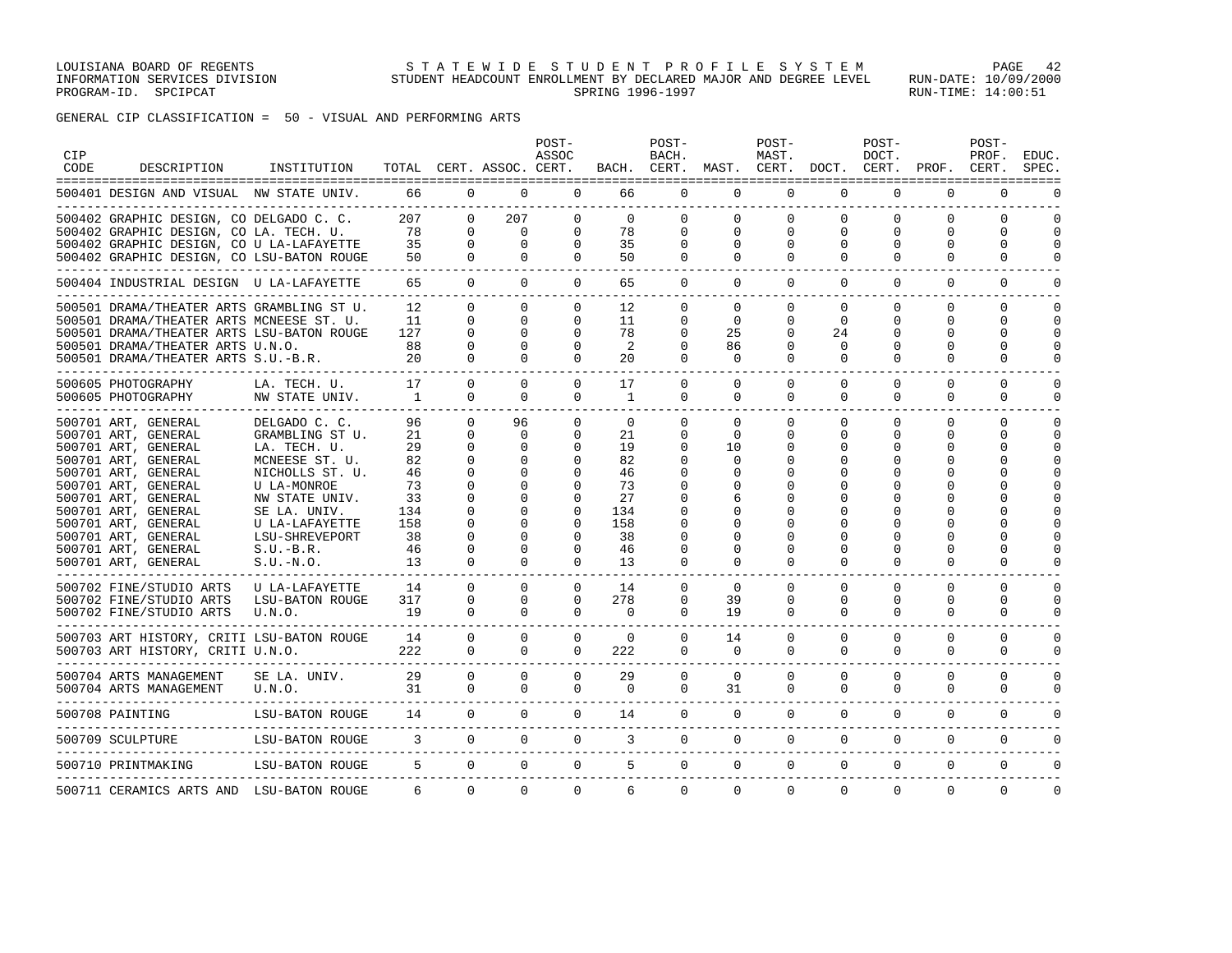### LOUISIANA BOARD OF REGENTS STATEWIDE STUDENT PROFILE SYSTEM PAGE 43 INFORMATION SERVICES DIVISION STUDENT HEADCOUNT ENROLLMENT BY DECLARED MAJOR AND DEGREE LEVEL RUN-DATE: 10/09/2000 PROGRAM-ID. SPCIPCAT SERING 1996-1997 SPRING 1996-1997 SPROGRAM-ID. SPCIPCAT: 14:00:51

GENERAL CIP CLASSIFICATION = 50 - VISUAL AND PERFORMING ARTS

| CIP  |                    |                                     |                                           |       |                |                          | POST-<br>ASSOC |                 | POST-<br>BACH. |                   | POST-<br>MAST. |       | POST-<br>DOCT. |          | POST-<br>PROF. | EDUC. |
|------|--------------------|-------------------------------------|-------------------------------------------|-------|----------------|--------------------------|----------------|-----------------|----------------|-------------------|----------------|-------|----------------|----------|----------------|-------|
| CODE |                    | DESCRIPTION                         | INSTITUTION                               |       |                | TOTAL CERT. ASSOC. CERT. |                |                 |                | BACH. CERT. MAST. | CERT.          | DOCT. | CERT.          | PROF.    | CERT.          | SPEC. |
|      |                    | 500901 MUSIC, GENERAL               | DELGADO C. C.                             | 64    | $\Omega$       | 64                       | $\Omega$       | $\Omega$        |                |                   |                |       |                |          |                |       |
|      |                    | 500901 MUSIC, GENERAL               | LA. TECH. U.                              | 16    |                |                          |                | 16              |                |                   |                |       |                |          |                |       |
|      |                    | 500901 MUSIC, GENERAL               | NICHOLLS ST. U.                           |       |                |                          |                |                 |                |                   |                |       |                |          |                |       |
|      |                    | 500901 MUSIC, GENERAL               | U LA-MONROE                               | 21    |                |                          |                |                 |                | 14                |                |       |                |          |                |       |
|      |                    | 500901 MUSIC, GENERAL               | NW STATE UNIV.                            |       |                |                          |                |                 |                |                   |                |       |                |          |                |       |
|      |                    | 500901 MUSIC, GENERAL               | SE LA. UNIV.                              |       |                |                          |                |                 |                |                   |                |       |                |          |                |       |
|      |                    | 500901 MUSIC, GENERAL               | U.N.O.                                    | 116   |                |                          |                | 95              |                | 21                |                |       |                |          |                |       |
|      |                    | 500901 MUSIC, GENERAL               | $S.U.-B.R.$                               | 13    |                | 13                       |                | $\Omega$        |                | $\Omega$          |                |       |                |          |                |       |
|      |                    |                                     | 500903 MUSIC - GENERAL PE GRAMBLING ST U. | 17    |                |                          |                | 17              |                |                   |                |       |                |          |                |       |
|      |                    |                                     | 500903 MUSIC - GENERAL PE LA. TECH. U.    | 27    |                |                          |                | 27              |                |                   |                |       |                |          |                |       |
|      |                    |                                     | 500903 MUSIC - GENERAL PE MCNEESE ST. U.  | 33    |                |                          |                | 33              |                |                   |                |       |                |          |                |       |
|      |                    |                                     | 500903 MUSIC - GENERAL PE U LA-MONROE     | 22    |                |                          |                | 22              |                |                   |                |       |                |          |                |       |
|      |                    |                                     | 500903 MUSIC - GENERAL PE NW STATE UNIV.  | 42    |                |                          |                | 30              |                |                   |                |       |                |          |                |       |
|      |                    |                                     | 500903 MUSIC - GENERAL PE SE LA. UNIV.    | 68    |                |                          |                | 51              |                | 17                |                |       |                |          |                |       |
|      |                    |                                     | 500903 MUSIC - GENERAL PE U LA-LAFAYETTE  | 96    |                |                          |                | 81              |                | 15                |                |       |                |          |                |       |
|      |                    |                                     | 500903 MUSIC - GENERAL PE LSU-BATON ROUGE | 287   |                |                          |                | 149             |                | 75                |                | 63    |                |          |                |       |
|      |                    | 500903 MUSIC - GENERAL PE S.U.-B.R. |                                           | 70    |                |                          |                | 70              |                |                   |                |       |                |          |                |       |
|      |                    |                                     | 500905 MUSICOLOGY AND ETH LSU-BATON ROUGE | 10    | $\Omega$       | $\Omega$                 | $\Omega$       | $\Omega$        | $\mathbf{0}$   | $\Omega$          | $\Omega$       | 10    | $\Omega$       | 0        |                |       |
|      | GENERAL CIP TOTALS |                                     |                                           | 3,140 | $\overline{0}$ | 380                      |                | $0 \quad 2,279$ | $\overline{0}$ | 384               | $\Omega$       | 97    | $\Omega$       | $\Omega$ |                |       |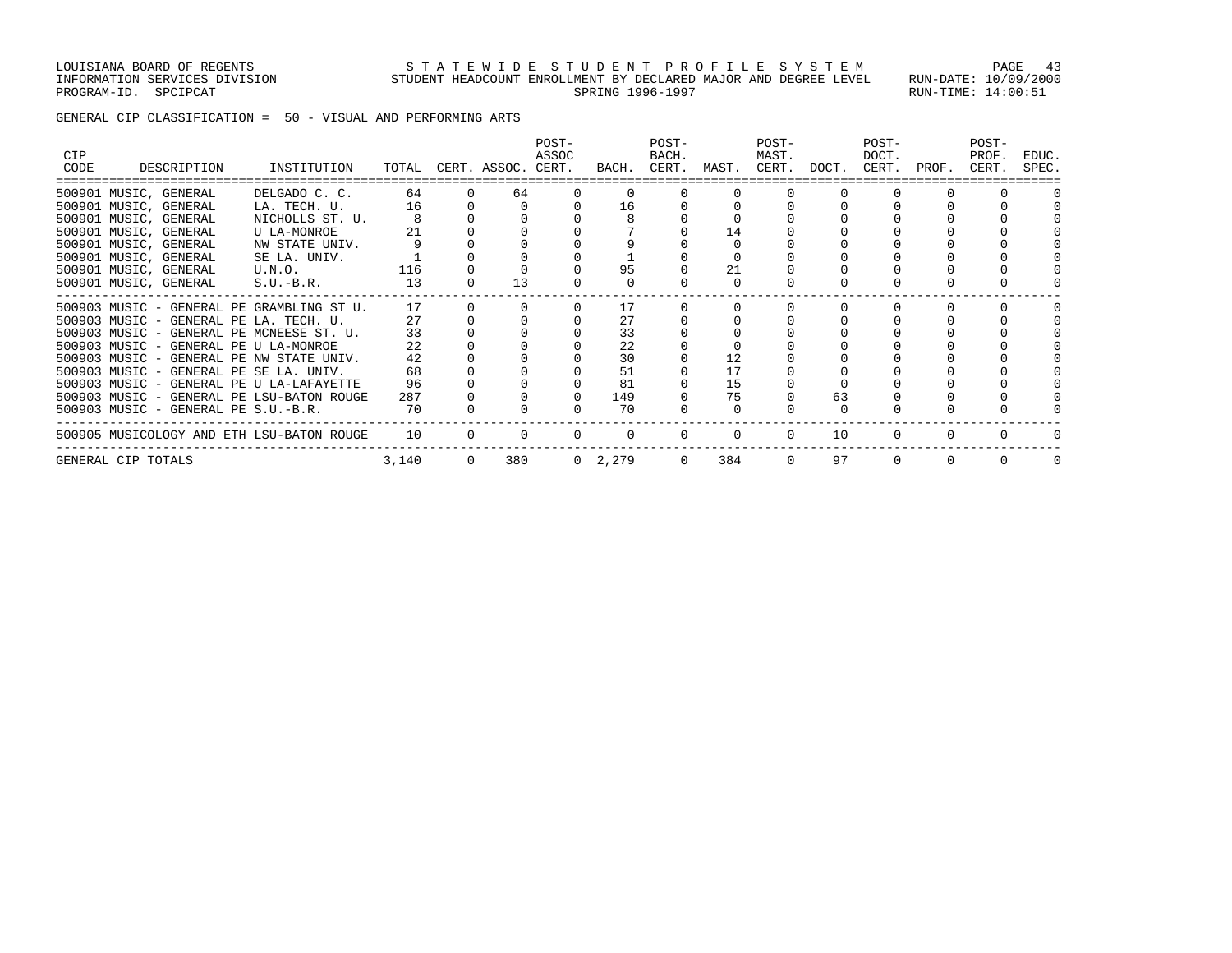LOUISIANA BOARD OF REGENTS STATEWIDE STUDENT PROFILE SYSTEM PAGE 44 INFORMATION SERVICES DIVISION STUDENT HEADCOUNT ENROLLMENT BY DECLARED MAJOR AND DEGREE LEVEL RUN-DATE: 10/09/2000 PROGRAM-ID. SPCIPCAT SERING 1996-1997 SPRING 1996-1997 SPROGRAM-ID. SPCIPCAT: 14:00:51

GENERAL CIP CLASSIFICATION = 51 - HEALTH PROFESSIONS AND RELATED SCIENCES

| <b>CIP</b><br><b>CODE</b> | DESCRIPTION                                                                                                                                                                                                                                                       | INSTITUTION                  |                                      |                                              | TOTAL CERT. ASSOC. CERT.         | POST-<br>ASSOC                                                       |                                              | POST-<br>BACH.                                                | BACH. CERT. MAST. CERT. DOCT. CERT. PROF. CERT. | POST-<br>MAST.                                        |                                                  | POST-<br>DOCT.                                    |                                                            | POST-<br>PROF.                                                     | EDUC.<br>SPEC.                    |
|---------------------------|-------------------------------------------------------------------------------------------------------------------------------------------------------------------------------------------------------------------------------------------------------------------|------------------------------|--------------------------------------|----------------------------------------------|----------------------------------|----------------------------------------------------------------------|----------------------------------------------|---------------------------------------------------------------|-------------------------------------------------|-------------------------------------------------------|--------------------------------------------------|---------------------------------------------------|------------------------------------------------------------|--------------------------------------------------------------------|-----------------------------------|
|                           | 510201 COMMUNICATION DISO SE LA. UNIV.                                                                                                                                                                                                                            |                              | 90                                   | $\Omega$                                     | $\Omega$                         | $\Omega$                                                             | $\Omega$                                     | $\Omega$                                                      | 90                                              | $\Omega$                                              | $\Omega$                                         | $\Omega$                                          | $\Omega$                                                   | $\Omega$                                                           | $\Omega$                          |
|                           | 510203 SPEECH-LANGUAGE PA GRAMBLING ST U.                                                                                                                                                                                                                         |                              | 25                                   | $\Omega$                                     | $\Omega$                         | $\Omega$                                                             | 25                                           | $\Omega$                                                      | $\mathbf 0$                                     | $\Omega$                                              | $\mathbf{0}$                                     | 0                                                 | $\Omega$                                                   | $\Omega$                                                           | $\Omega$                          |
|                           | 510204 SPEECH-LANGUAGE PA LA. TECH. U.<br>510204 SPEECH-LANGUAGE PA NICHOLLS ST. U.<br>510204 SPEECH-LANGUAGE PA U LA-MONROE<br>510204 SPEECH-LANGUAGE PA U LA-LAFAYETTE<br>510204 SPEECH-LANGUAGE PA LSU-BATON ROUGE<br>510204 SPEECH-LANGUAGE PA LSU-SHREVEPORT |                              | 135<br>71<br>171<br>222<br>341<br>41 | $\Omega$<br>$\Omega$<br>$\Omega$<br>$\Omega$ | $\Omega$<br>$\Omega$<br>$\Omega$ | $\Omega$<br>$\Omega$<br>$\Omega$<br>$\Omega$<br>$\Omega$<br>$\Omega$ | 71<br>71<br>129<br>163<br>270<br>41          | $\Omega$<br>$\Omega$<br>$\Omega$<br>0<br>$\Omega$<br>$\Omega$ | 64<br>$\Omega$<br>42<br>59<br>55<br>$\Omega$    | $\Omega$<br>$\Omega$<br>$\Omega$<br>0<br><sup>0</sup> | $\Omega$<br>0<br>$\Omega$<br>0<br>16<br>$\Omega$ | $\Omega$<br>$\Omega$<br>$\Omega$<br>$\Omega$<br>U | $\Omega$<br>$\Omega$<br>$\Omega$<br>0<br>∩<br><sup>0</sup> | $\Omega$<br>$\Omega$<br>$\Omega$<br>$\Omega$<br>$\Omega$<br>$\cap$ | $\Omega$<br>$\cap$<br>$\cap$<br>∩ |
|                           | 510204 SPEECH-LANGUAGE PA S.U.-B.R.                                                                                                                                                                                                                               |                              | 107                                  | $\Omega$                                     | <sup>0</sup>                     | $\Omega$                                                             | 107                                          | $\Omega$                                                      | $\Omega$                                        | $\Omega$                                              | <sup>0</sup>                                     | U                                                 | <sup>0</sup>                                               | $\Omega$                                                           |                                   |
|                           | 510205 SIGN LANGUAGE INTE DELGADO C. C.<br>---------------------------                                                                                                                                                                                            |                              | 115                                  | 14                                           | 101                              | $\Omega$                                                             | $\Omega$                                     | $\Omega$                                                      | $\Omega$                                        | $\Omega$                                              | $\Omega$                                         | $\Omega$                                          | $\Omega$                                                   | $\Omega$                                                           | $\cap$                            |
|                           | 510602 DENTAL HYGIENIST<br>510602 DENTAL HYGIENIST                                                                                                                                                                                                                | DELGADO C. C.<br>U LA-MONROE | 133<br>212                           | $\Omega$<br>$\Omega$                         | 133<br>27                        | $\Omega$<br>$\Omega$                                                 | $\Omega$<br>185                              | $\Omega$<br>$\Omega$                                          | $\Omega$<br>$\Omega$                            | $\Omega$<br>$\Omega$                                  | $\Omega$<br>$\Omega$                             | $\Omega$<br>$\Omega$                              | $\Omega$<br>$\Omega$                                       | $\Omega$<br>$\Omega$                                               | $\cap$<br>$\Omega$                |
|                           | 510603 DENTAL LABORATORY DELGADO C. C.                                                                                                                                                                                                                            |                              | 14                                   | $\Omega$                                     | 14                               | $\Omega$                                                             | $\Omega$                                     | $\Omega$                                                      | $\mathbf 0$                                     | $\Omega$                                              | 0                                                | $\Omega$                                          | $\Omega$                                                   | $\mathbf 0$                                                        | ∩                                 |
|                           | 510701 HEALTH SYSTEM/HEAL U LA-LAFAYETTE                                                                                                                                                                                                                          |                              | 27                                   | $\Omega$                                     | $\Omega$                         | $\Omega$                                                             | $\Omega$                                     | $\Omega$                                                      | 27                                              | $\Omega$                                              | $\Omega$                                         | $\Omega$                                          | $\mathbf 0$                                                | 0                                                                  | O                                 |
|                           | 510705 MEDICAL OFFICE MAN NUNEZ C. C.                                                                                                                                                                                                                             |                              | 36                                   | $\Omega$                                     | 36                               | $\Omega$                                                             | $\Omega$                                     | $\Omega$                                                      | $\Omega$                                        | $\Omega$                                              | $\Omega$                                         | $\Omega$                                          | $\Omega$                                                   | $\Omega$                                                           | $\Omega$                          |
|                           | 510706 MEDICAL RECORDS AD LA. TECH. U.<br>510706 MEDICAL RECORDS AD U LA-LAFAYETTE<br>_____________________                                                                                                                                                       |                              | 66<br>243                            | $\Omega$<br>$\Omega$                         | $\Omega$<br>$\Omega$             | $\Omega$<br>$\Omega$                                                 | 66<br>243                                    | $\Omega$<br>$\Omega$                                          | $\Omega$<br>$\Omega$                            | $\Omega$<br>$\Omega$                                  | $\Omega$<br>$\Omega$                             | $\Omega$<br>$\Omega$                              | $\Omega$<br>$\Omega$                                       | $\Omega$<br>$\Omega$                                               | $\cap$<br>$\Omega$                |
|                           | 510707 MEDICAL RECORDS TE DELGADO C. C.<br>510707 MEDICAL RECORDS TE LA. TECH. U.<br>510707 MEDICAL RECORDS TE S.U.-SHREVEPORT                                                                                                                                    |                              | 128<br>39<br>19                      | $\Omega$<br>$\Omega$<br>$\Omega$             | 128<br>39<br>19                  | $\Omega$<br>$\Omega$<br>$\Omega$                                     | $\Omega$<br>$\Omega$<br>$\Omega$             | $\Omega$<br>$\Omega$<br>$\Omega$                              | $\Omega$<br>$\Omega$<br>$\Omega$                | $\Omega$<br>$\Omega$<br>$\Omega$                      | $\Omega$<br>$\Omega$<br>$\Omega$                 | $\Omega$<br>$\Omega$<br>$\Omega$                  | $\Omega$<br>$\Omega$<br>$\Omega$                           | $\Omega$<br>$\Omega$<br>$\Omega$                                   | $\cap$<br>$\Omega$<br>$\Omega$    |
|                           | 510803 OCCUPATIONAL THERA DELGADO C. C.<br>510803 OCCUPATIONAL THERA U LA-MONROE<br>-------------------                                                                                                                                                           |                              | 133<br>251                           | $\Omega$                                     | 133<br>251                       | $\Omega$<br>0                                                        | $\Omega$<br>$\Omega$                         | $\Omega$<br>$\Omega$                                          | $\Omega$<br>$\Omega$                            | $\Omega$<br>$\Omega$                                  | $\Omega$<br>$\Omega$                             | $\Omega$<br>$\Omega$                              | $\Omega$<br>$\Omega$                                       | $\Omega$<br>$\Omega$                                               | $\Omega$<br>$\Omega$              |
|                           | 510804 OPHTHALMIC MEDICAL DELGADO C. C.                                                                                                                                                                                                                           |                              | 28                                   | 28                                           | $\Omega$                         | $\Omega$                                                             | $\Omega$                                     | $\Omega$                                                      | $\Omega$                                        | $\Omega$                                              | $\Omega$                                         | $\Omega$                                          | $\Omega$                                                   | $\Omega$                                                           | $\cap$                            |
|                           | 510806 PHYSICAL THERAPY A DELGADO C. C.<br>_____________________________________                                                                                                                                                                                  |                              | 720<br>_______________________       | $\Omega$                                     | 720                              | $\Omega$                                                             | $\Omega$                                     | $\Omega$                                                      | $\Omega$                                        | $\Omega$                                              | $\Omega$                                         | $\Omega$                                          | $\Omega$                                                   | $\Omega$                                                           | $\Omega$                          |
|                           | 510808 VETERINARIAN ASSIS NW STATE UNIV.                                                                                                                                                                                                                          |                              | 56                                   | $\Omega$                                     | 56                               | $\Omega$                                                             | $\Omega$                                     | $\Omega$                                                      | $\Omega$                                        | $\Omega$                                              | $\Omega$                                         | $\Omega$                                          | $\Omega$                                                   | $\mathbf 0$                                                        | $\cap$                            |
|                           | 510904 EMERGENCY MEDICAL NUNEZ C. C.<br>510904 EMERGENCY MEDICAL DELGADO C. C.<br>510904 EMERGENCY MEDICAL NICHOLLS ST. U.<br>510904 EMERGENCY MEDICAL U LA-LAFAYETTE                                                                                             |                              | 60<br>109<br>28<br>110               | 30<br>$\Omega$<br>$\Omega$<br>$\Omega$       | 30<br>109<br>28<br>110           | $\Omega$<br>$\Omega$<br>$\Omega$<br>$\Omega$                         | $\Omega$<br>$\Omega$<br>$\Omega$<br>$\Omega$ | $\Omega$<br>$\Omega$<br>$\Omega$<br>$\Omega$                  | $\Omega$<br>$\Omega$<br>$\Omega$<br>$\Omega$    | $\Omega$<br>$\Omega$<br>$\Omega$<br>$\Omega$          | $\Omega$<br>$\Omega$<br>$\Omega$<br>0            | $\Omega$<br>$\Omega$<br>$\Omega$<br>$\Omega$      | $\Omega$<br>$\Omega$<br>$\Omega$<br>$\Omega$               | $\Omega$<br>$\Omega$<br>$\Omega$<br>$\Omega$                       | $\cap$<br>$\cap$<br>$\Omega$<br>∩ |
|                           | 510905 NUCLEAR MEDICAL TE DELGADO C. C.                                                                                                                                                                                                                           |                              | 26                                   | 26                                           | $\Omega$                         | $\Omega$                                                             | $\Omega$                                     | $\Omega$                                                      | $\Omega$                                        | $\Omega$                                              | $\Omega$                                         | $\Omega$                                          | $\Omega$                                                   | $\Omega$                                                           | ∩                                 |
|                           | 510907 MEDICAL RADIOLOGIC DELGADO C. C.                                                                                                                                                                                                                           |                              | 527                                  | $\Omega$                                     | 527                              | $\Omega$                                                             | $\Omega$                                     | $\Omega$                                                      | $\Omega$                                        | $\Omega$                                              | $\Omega$                                         | $\Omega$                                          | $\Omega$                                                   | $\Omega$                                                           | $\Omega$                          |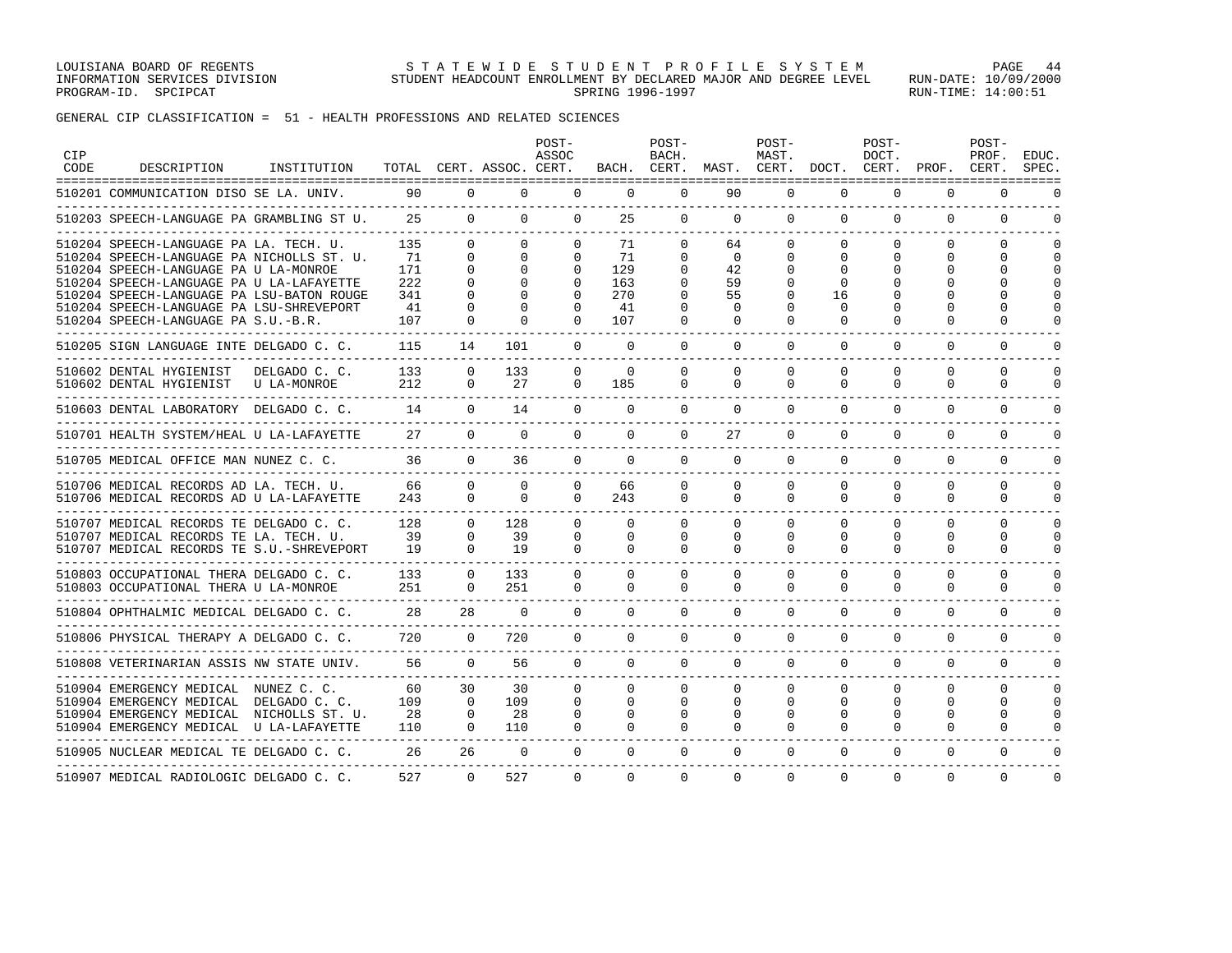GENERAL CIP CLASSIFICATION = 51 - HEALTH PROFESSIONS AND RELATED SCIENCES

| <b>CIP</b><br>CODE | DESCRIPTION                                                                                                                                                                                                                                                                                     | INSTITUTION |                                   |                                                                      | TOTAL CERT. ASSOC. CERT.                                             | POST-<br>ASSOC                                                |                                            | POST-<br>BACH.<br>BACH. CERT.                     |                                                      | POST-<br>MAST.<br>MAST. CERT.              | DOCT.                                                 | POST-<br>DOCT.<br>CERT.               | PROF.                                             | POST-<br>PROF.<br>CERT.                                | EDUC.<br>SPEC.                           |
|--------------------|-------------------------------------------------------------------------------------------------------------------------------------------------------------------------------------------------------------------------------------------------------------------------------------------------|-------------|-----------------------------------|----------------------------------------------------------------------|----------------------------------------------------------------------|---------------------------------------------------------------|--------------------------------------------|---------------------------------------------------|------------------------------------------------------|--------------------------------------------|-------------------------------------------------------|---------------------------------------|---------------------------------------------------|--------------------------------------------------------|------------------------------------------|
|                    | 510907 MEDICAL RADIOLOGIC MCNEESE ST. U.<br>510907 MEDICAL RADIOLOGIC U LA-MONROE<br>510907 MEDICAL RADIOLOGIC NW STATE UNIV.<br>510907 MEDICAL RADIOLOGIC LSU-EUNICE<br>510907 MEDICAL RADIOLOGIC S.U.-SHREVEPORT                                                                              |             | 175<br>252<br>140<br>132<br>144   | $\Omega$<br>$\Omega$<br>$\Omega$<br>$\Omega$<br>$\Omega$             | $\Omega$<br>0<br>$\Omega$<br>132<br>144                              | 0<br>0<br>$\Omega$<br>$\Omega$<br>$\Omega$                    | 175<br>252<br>140<br>$\Omega$<br>$\Omega$  | $\Omega$<br>0<br>$\Omega$<br>$\Omega$<br>$\Omega$ | $\Omega$<br>0<br>$\Omega$<br>$\Omega$<br>$\Omega$    | $\Omega$<br>0<br>$\Omega$<br>0<br>$\Omega$ | $\Omega$<br>0<br>$\Omega$<br>0<br>$\Omega$            | $\Omega$<br>0<br>O<br>0<br>$\Omega$   | $\Omega$<br>0<br>$\Omega$<br>$\Omega$<br>$\Omega$ | $\Omega$<br>0<br>$\Omega$<br>$\Omega$<br>$\Omega$      | $\Omega$<br>$\cap$<br>$\Omega$<br>$\cap$ |
|                    | 510908 RESPIRATORY THERAP DELGADO C. C.<br>510908 RESPIRATORY THERAP NICHOLLS ST. U.<br>510908 RESPIRATORY THERAP SE LA. UNIV.<br>510908 RESPIRATORY THERAP LSU-EUNICE<br>510908 RESPIRATORY THERAP S.U.-SHREVEPORT<br>______________________________________                                   |             | 220<br>61<br>39<br>61<br>74       | 8<br>$\Omega$<br>$\Omega$<br>0<br>$\Omega$                           | 212<br>61<br>39<br>61<br>74                                          | $\Omega$<br>0<br>0<br>0<br>$\Omega$                           | 0<br>$\Omega$<br>$\Omega$<br>0<br>$\Omega$ | $\Omega$<br>$\Omega$<br>$\Omega$<br>0<br>$\Omega$ | 0<br>$\Omega$<br>$\Omega$<br>0<br>$\Omega$           | 0<br>$\Omega$<br>0<br>0<br>$\Omega$        | $\Omega$<br>0<br>$\Omega$<br>0<br>$\Omega$            | 0<br>0<br>$\Omega$<br>0<br>$\Omega$   | $\Omega$<br>$\Omega$<br>$\Omega$<br>0<br>$\Omega$ | 0<br>$\Omega$<br>$\Omega$<br>0<br>$\Omega$             | ∩<br>$\cap$<br>$\Omega$<br>∩             |
|                    | 510909 SURGICAL/OPERATING DELGADO C. C.<br>510909 SURGICAL/OPERATING S.U.-SHREVEPORT                                                                                                                                                                                                            |             | 286<br>35                         | 286<br>$\Omega$                                                      | $\Omega$<br>35                                                       | $\Omega$<br>$\Omega$                                          | $\Omega$<br>$\Omega$                       | $\Omega$<br>$\Omega$                              | $\Omega$<br>$\Omega$                                 | $\Omega$<br>$\Omega$                       | $\Omega$<br>$\Omega$                                  | $\Omega$<br>$\Omega$                  | $\Omega$<br>$\Omega$                              | $\Omega$<br>$\Omega$                                   | $\cap$<br>$\Omega$                       |
|                    | 510910 DIAGNOSTIC MEDICAL DELGADO C. C.<br>510910 DIAGNOSTIC MEDICAL S.U.-SHREVEPORT                                                                                                                                                                                                            |             | 42<br>$\overline{1}$              | $\Omega$<br>1                                                        | $\Omega$<br>$\Omega$                                                 | 42<br>$\Omega$                                                | $\Omega$<br>$\Omega$                       | $\Omega$<br>$\Omega$                              | $\Omega$<br>$\Omega$                                 | $\Omega$<br>$\Omega$                       | $\Omega$<br>0                                         | $\Omega$<br>$\Omega$                  | $\Omega$<br>$\Omega$                              | $\Omega$<br>$\Omega$                                   | $\cap$<br>$\Omega$                       |
|                    | 511003 HEMATOLOGY TECHNOL S.U.-SHREVEPORT<br>--------------------------------                                                                                                                                                                                                                   |             | 31                                | 31                                                                   | $\Omega$                                                             | $\Omega$                                                      | $\Omega$                                   | $\Omega$                                          | $\Omega$                                             | $\Omega$                                   | $\Omega$                                              | $\Omega$                              | $\Omega$                                          | $\Omega$                                               | $\cap$                                   |
|                    | 511004 MEDICAL LABORATORY DELGADO C. C.<br>511004 MEDICAL LABORATORY S.U.-SHREVEPORT                                                                                                                                                                                                            |             | 96<br>57                          | $\Omega$<br>$\Omega$                                                 | 96<br>57                                                             | $\Omega$<br>$\Omega$                                          | $\Omega$<br>$\Omega$                       | $\Omega$<br>$\Omega$                              | 0<br>$\Omega$                                        | $\mathbf 0$<br>$\Omega$                    | $\Omega$<br>$\Omega$                                  | $\Omega$<br>$\Omega$                  | $\Omega$<br>$\Omega$                              | 0<br>$\Omega$                                          | $\Omega$<br>$\Omega$                     |
|                    | ___________________________________<br>511005 MEDICAL TECHNOLOGY LA. TECH. U.<br>511005 MEDICAL TECHNOLOGY MCNEESE ST. U.<br>511005 MEDICAL TECHNOLOGY U LA-MONROE<br>511005 MEDICAL TECHNOLOGY NW STATE UNIV.<br>511005 MEDICAL TECHNOLOGY LSU-BATON ROUGE<br>511005 MEDICAL TECHNOLOGY U.N.O. |             | 83<br>60<br>162<br>44<br>56<br>29 | $\Omega$<br>$\Omega$<br>$\Omega$<br>$\Omega$<br>$\Omega$<br>$\Omega$ | $\Omega$<br>$\Omega$<br>$\Omega$<br>$\Omega$<br>$\Omega$<br>$\Omega$ | $\Omega$<br>0<br>$\Omega$<br>$\Omega$<br>$\Omega$<br>$\Omega$ | 83<br>60<br>162<br>44<br>56<br>29          | $\Omega$<br>$\Omega$<br>∩<br>$\Omega$<br>$\Omega$ | $\Omega$<br>$\Omega$<br>O<br>$\cap$<br>O<br>$\Omega$ | $\Omega$<br>0<br>0<br>U<br>O<br>$\Omega$   | $\Omega$<br>0<br><sup>0</sup><br>$\Omega$<br>$\Omega$ | $\Omega$<br>0<br>O<br>O<br>$\Omega$   | $\Omega$<br>0<br>∩<br>$\cap$<br>0<br>$\Omega$     | $\Omega$<br>0<br>$\Omega$<br>$\Omega$<br>0<br>$\Omega$ | $\cap$<br>$\cap$<br>$\Omega$<br>∩        |
|                    | 511101 PRE-DENTISTRY STUD MCNEESE ST. U.<br>511101 PRE-DENTISTRY STUD U LA-LAFAYETTE<br>511101 PRE-DENTISTRY STUD LSU-BATON ROUGE                                                                                                                                                               |             | $\mathbf{1}$<br>1<br>55           | $\Omega$<br>$\Omega$<br>$\Omega$                                     | $\Omega$<br>$\Omega$<br>$\Omega$                                     | $\Omega$<br>0<br>$\Omega$                                     | 1<br>1<br>55                               | $\Omega$<br>0<br>$\Omega$                         | $\Omega$<br>0<br>$\Omega$                            | $\Omega$<br>0<br>0                         | $\Omega$<br>0<br>$\Omega$                             | $\Omega$<br>0<br>0                    | $\Omega$<br>$\Omega$<br>$\Omega$                  | $\mathbf 0$<br>0<br>$\mathbf 0$                        | $\cap$<br>$\Omega$<br>$\Omega$           |
|                    | 511102 PRE-MEDICINE STUDI U LA-LAFAYETTE<br>511102 PRE-MEDICINE STUDI LSU-BATON ROUGE<br>511102 PRE-MEDICINE STUDI S.U.-B.R.                                                                                                                                                                    |             | 4<br>383<br>12                    | $\Omega$<br>0<br>$\cap$                                              | $\Omega$<br>0<br>$\cap$                                              | $\Omega$<br>$\mathbf{0}$<br>$\Omega$                          | 4<br>383<br>12                             | $\Omega$<br>0<br>$\Omega$                         | $\Omega$<br>0<br>$\Omega$                            | $\Omega$<br>0<br>$\Omega$                  | $\Omega$<br>0<br>$\Omega$                             | $\Omega$<br>0<br>$\Omega$             | $\Omega$<br>0<br>$\Omega$                         | $\Omega$<br>0<br>$\Omega$                              | $\cap$<br>$\Omega$<br>$\cap$             |
|                    | 511199 HEALTH AND MEDICAL NICHOLLS ST. U.<br>511199 HEALTH AND MEDICAL U LA-MONROE<br>511199 HEALTH AND MEDICAL LSU-BATON ROUGE<br>511199 HEALTH AND MEDICAL LSU-SHREVEPORT                                                                                                                     |             | 3<br>36<br>8<br>9                 | $\Omega$<br>$\Omega$<br>$\Omega$<br>$\Omega$                         | $\Omega$<br>$\Omega$<br>$\Omega$<br>$\Omega$                         | $\Omega$<br>$\Omega$<br>$\Omega$<br>$\Omega$                  | 3<br>36<br>8<br>9                          | $\Omega$<br>$\Omega$<br>0<br>$\Omega$             | $\Omega$<br>$\Omega$<br>0<br>$\Omega$                | $\Omega$<br>0<br>0<br>$\Omega$             | $\Omega$<br>$\Omega$<br>0<br>$\Omega$                 | $\Omega$<br>$\Omega$<br>0<br>$\Omega$ | $\Omega$<br>$\Omega$<br>0<br>$\Omega$             | $\Omega$<br>$\Omega$<br>0<br>$\Omega$                  | $\cap$<br>$\Omega$<br>$\Omega$<br>$\cap$ |
|                    | 511501 ALCOHOL/DRUG ABUSE U LA-MONROE<br>511501 ALCOHOL/DRUG ABUSE S.U.-N.O.                                                                                                                                                                                                                    |             | 14<br>59                          | $\Omega$<br>$\Omega$                                                 | $\mathbf{0}$<br>$\Omega$                                             | 0<br>$\Omega$                                                 | $\mathbf{0}$<br>59                         | $\mathbf{0}$<br>$\Omega$                          | 14<br>0                                              | 0<br>$\mathbf{0}$                          | 0<br>0                                                | 0<br>0                                | 0<br>0                                            | 0<br>$\mathbf 0$                                       | $\Omega$<br>$\cap$                       |
|                    | 511502 PSYCHIATRIC/MENTAL S.U.-SHREVEPORT                                                                                                                                                                                                                                                       |             | 26                                | $\cap$                                                               | 26                                                                   | $\Omega$                                                      | $\cap$                                     | $\Omega$                                          | $\Omega$                                             | $\Omega$                                   | $\Omega$                                              | $\Omega$                              | $\Omega$                                          | $\Omega$                                               | $\Omega$                                 |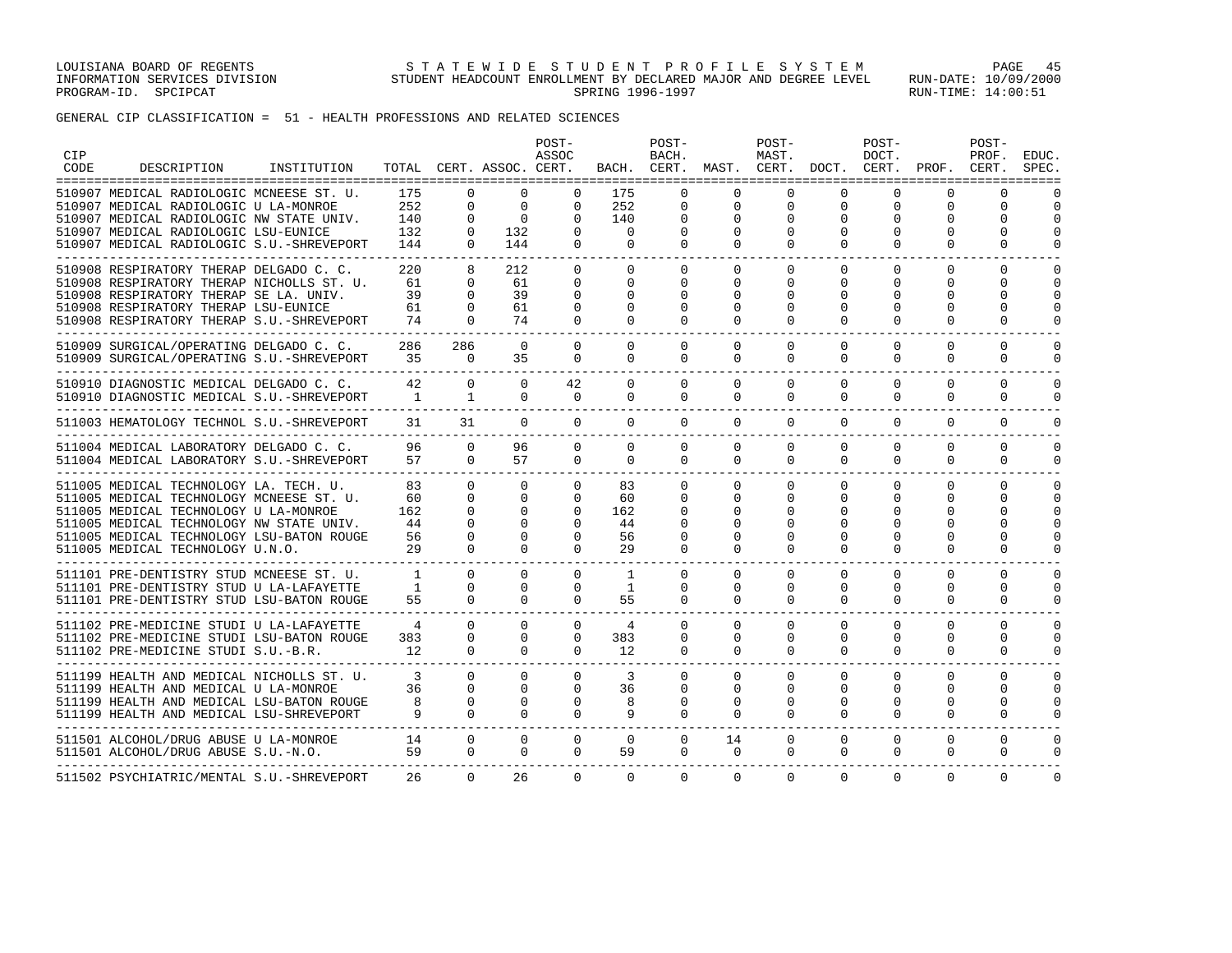LOUISIANA BOARD OF REGENTS STATEWIDE STUDENT PROFILE SYSTEM PAGE 46 INFORMATION SERVICES DIVISION STUDENT HEADCOUNT ENROLLMENT BY DECLARED MAJOR AND DEGREE LEVEL RUN-DATE: 10/09/2000 PROGRAM-ID. SPCIPCAT SERING 1996-1997 SPRING 1996-1997 SPROGRAM-ID. SPCIPCAT: 14:00:51

GENERAL CIP CLASSIFICATION = 51 - HEALTH PROFESSIONS AND RELATED SCIENCES

| <b>CIP</b><br>CODE | DESCRIPTION                                                                                                                    | INSTITUTION    | TOTAL                 |                      | CERT. ASSOC. CERT.           | POST-<br>ASSOC                   | BACH.                      | POST-<br>BACH.<br>CERT.  | MAST.              | POST-<br>MAST.<br>CERT. | DOCT.                          | POST-<br>DOCT.<br>CERT.   | PROF.                          | POST-<br>PROF.<br>CERT.        | EDUC.<br>SPEC. |
|--------------------|--------------------------------------------------------------------------------------------------------------------------------|----------------|-----------------------|----------------------|------------------------------|----------------------------------|----------------------------|--------------------------|--------------------|-------------------------|--------------------------------|---------------------------|--------------------------------|--------------------------------|----------------|
|                    | 511599 MENTAL HEALTH SERV S.U.-B.R.                                                                                            |                | 80                    | $\Omega$             | $\Omega$                     | $\Omega$                         | $\Omega$                   | $\Omega$                 | 80                 | $\Omega$                | $\Omega$                       | $\Omega$                  | $\Omega$                       | $\Omega$                       |                |
|                    | 511601 NURSING (R.N. TRAI DELGADO C. C.<br>511601 NURSING (R.N. TRAI GRAMBLING ST U.<br>511601 NURSING (R.N. TRAI LA. TECH. U. |                | 1,900<br>614<br>149   | 0<br>$\Omega$        | 0, 1, 900<br>$\Omega$<br>149 | $\Omega$<br>$\Omega$<br>$\Omega$ | $\Omega$<br>614<br>0       | <sup>0</sup><br>$\Omega$ | $\Omega$<br>0<br>0 | $\Omega$                | $\Omega$<br>$\Omega$<br>$\cap$ | $\Omega$<br>$\Omega$<br>U | $\Omega$<br>$\Omega$<br>$\cap$ | $\cap$<br>$\Omega$<br>$\Omega$ |                |
|                    | 511601 NURSING (R.N. TRAI MCNEESE ST. U.<br>511601 NURSING (R.N. TRAI NICHOLLS ST. U.                                          |                | 584<br>497            | $\Omega$             | 87<br>100                    | 0<br>$\Omega$                    | 497<br>397                 |                          | U                  |                         |                                | U                         | $\cap$                         | $\Omega$<br>$\Omega$           |                |
|                    | 511601 NURSING (R.N. TRAI U LA-MONROE<br>511601 NURSING (R.N. TRAI NW STATE UNIV.                                              |                | 771<br>1,732          | $\Omega$             | $\Omega$<br>729              | $\Omega$                         | 771<br>1,003               |                          |                    |                         |                                | ∩                         |                                | $\cap$<br>$\cap$<br>$\Omega$   |                |
|                    | 511601 NURSING (R.N. TRAI SE LA. UNIV.<br>511601 NURSING (R.N. TRAI U LA-LAFAYETTE<br>511601 NURSING (R.N. TRAI LSU-ALEXANDRIA |                | 1,444<br>1,068<br>656 | $\Omega$<br>0        | $\Omega$<br>$\Omega$<br>656  | $\Omega$<br>$\Omega$             | 1,444<br>1,068<br>$\Omega$ |                          |                    |                         |                                |                           | $\cap$                         | $\Omega$<br>$\cap$             |                |
|                    | 511601 NURSING (R.N. TRAI LSU-EUNICE<br>511601 NURSING (R.N. TRAI S.U.-B.R.                                                    |                | 437<br>1,000          | $\Omega$<br>$\Omega$ | 437<br>$\circ$               | $\Omega$<br>$\mathbf{0}$         | $\Omega$<br>1,000          | $\Omega$                 | 0<br>$\Omega$      |                         | U<br>U                         | $\cap$<br>$\Omega$        | $\cap$<br>$\cap$               | $\cap$<br>$\Omega$             |                |
|                    | 511602 NURSING ADMINISTRA NW STATE UNIV.                                                                                       |                | 123                   | $\overline{0}$       | $\Omega$                     | $\Omega$                         | 0                          | 0                        | 123                | 0                       | 0                              | 0                         | 0                              | 0                              | U              |
|                    | 511603 NURSING, ADULT HEA MCNEESE ST. U.                                                                                       |                | 35                    | $\Omega$             | $\Omega$                     | $\Omega$                         | $\Omega$                   | $\Omega$                 | 35                 | $\Omega$                | $\Omega$                       | $\Omega$                  | $\Omega$                       | $\Omega$                       | $\Omega$       |
|                    | 511605 NURSING, FAMILY PR S.U.-B.R.                                                                                            |                | 49                    | $\Omega$             | $\Omega$                     | $\Omega$                         | $\Omega$                   | $\Omega$                 | 49                 | $\Omega$                | $\Omega$                       | $\Omega$                  | $\Omega$                       | $\Omega$                       | $\cap$         |
|                    | 511610 NURSING, PSYCHIATR SE LA. UNIV.                                                                                         |                | 56                    | $\Omega$             | $\Omega$                     | $\Omega$                         | $\Omega$                   | $\Omega$                 | 56                 | $\mathbf 0$             | $\Omega$                       | $\Omega$                  | $\Omega$                       | $\Omega$                       | $\Omega$       |
|                    | 511613 PRACTICAL NURSE (L NUNEZ C. C.                                                                                          |                | 182                   | 182                  | $\Omega$                     | $\Omega$                         | $\Omega$                   | $\Omega$                 | $\Omega$           | $\Omega$                | $\Omega$                       | $\Omega$                  | $\Omega$                       | $\Omega$                       |                |
|                    | 511615 HOME HEALTH AIDE                                                                                                        | NUNEZ C. C.    | 22                    | 22                   | $\Omega$                     | $\Omega$                         | $\Omega$                   | $\Omega$                 | $\Omega$           | $\Omega$                | $\Omega$                       | $\Omega$                  | $\Omega$                       | $\Omega$                       | $\cap$         |
|                    | 511699 NURSING, OTHER                                                                                                          | U LA-LAFAYETTE | 32                    | $\Omega$             | $\Omega$                     | $\Omega$                         | $\Omega$                   | $\Omega$                 | 32                 | $\Omega$                | $\Omega$                       | $\Omega$                  | $\Omega$                       | $\Omega$                       | $\cap$         |
|                    | 511801 OPTICIANRY/DISPENS NUNEZ C. C.                                                                                          |                | 16                    | $\Omega$             | 16                           | $\Omega$                         | $\Omega$                   | $\Omega$                 | $\Omega$           | $\Omega$                | $\Omega$                       | $\Omega$                  | $\Omega$                       | $\Omega$                       | $\Omega$       |
|                    | 512001 PHARMACY (B. PHARM U LA-MONROE                                                                                          |                | 877                   | $\Omega$             | $\Omega$                     | $\Omega$                         | 877                        | $\Omega$                 | $\Omega$           | $\Omega$                | $\Omega$                       | $\Omega$                  | $\Omega$                       | $\Omega$                       | $\cap$         |
|                    | 512003 MEDICAL PHARMACOLO U LA-MONROE                                                                                          |                | 47                    | $\Omega$             | $\Omega$                     | $\Omega$                         | $\Omega$                   | $\Omega$                 | 10                 | $\Omega$                | 37                             | $\Omega$                  | $\Omega$                       | $\Omega$                       | $\cap$         |
|                    | 512306 OCCUPATIONAL THERA U LA-MONROE                                                                                          |                | 402                   | $\mathbf{0}$         | $\Omega$                     | $\Omega$                         | 402                        | $\mathbf 0$              | $\mathbf 0$        | $\mathbf 0$             | $\mathbf 0$                    | $\mathbf 0$               | $\mathbf 0$                    | $\mathbf 0$                    | 0              |
|                    | 512399 REHABILITATION/THE S.U.-B.R.                                                                                            |                | 155                   | $\Omega$             | $\Omega$                     | $\Omega$                         | 155                        | $\mathbf 0$              | $\mathbf 0$        | $\mathbf 0$             | $\mathbf 0$                    | $\mathbf 0$               | $\mathbf 0$                    | $\mathbf 0$                    | $\Omega$       |
|                    | 512401 VETERINARY MEDICIN LSU-BATON ROUGE                                                                                      |                | 296                   | $\mathbf 0$          | $\mathbf 0$                  | $\Omega$                         | $\mathbf 0$                | $\mathbf 0$              | $\mathbf 0$        | $\mathbf 0$             | $\mathbf 0$                    | $\mathbf{0}$              | 296                            | $\Omega$                       | $\Omega$       |
|                    | 512501 VETERINARY CLINICA LSU-BATON ROUGE                                                                                      |                | 61                    | $\Omega$             | $\Omega$                     | $\Omega$                         | $\Omega$                   | $\Omega$                 | 26                 | $\Omega$                | 35                             | $\Omega$                  | $\mathbf 0$                    | $\mathbf 0$                    | $\Omega$       |
|                    | GENERAL CIP TOTALS                                                                                                             |                | 20,459                |                      | 628 7,472                    |                                  | 42 11,171                  | $\Omega$                 | 762                | $\Omega$                | 88                             | $\Omega$                  | 296                            | $\Omega$                       | $\Omega$       |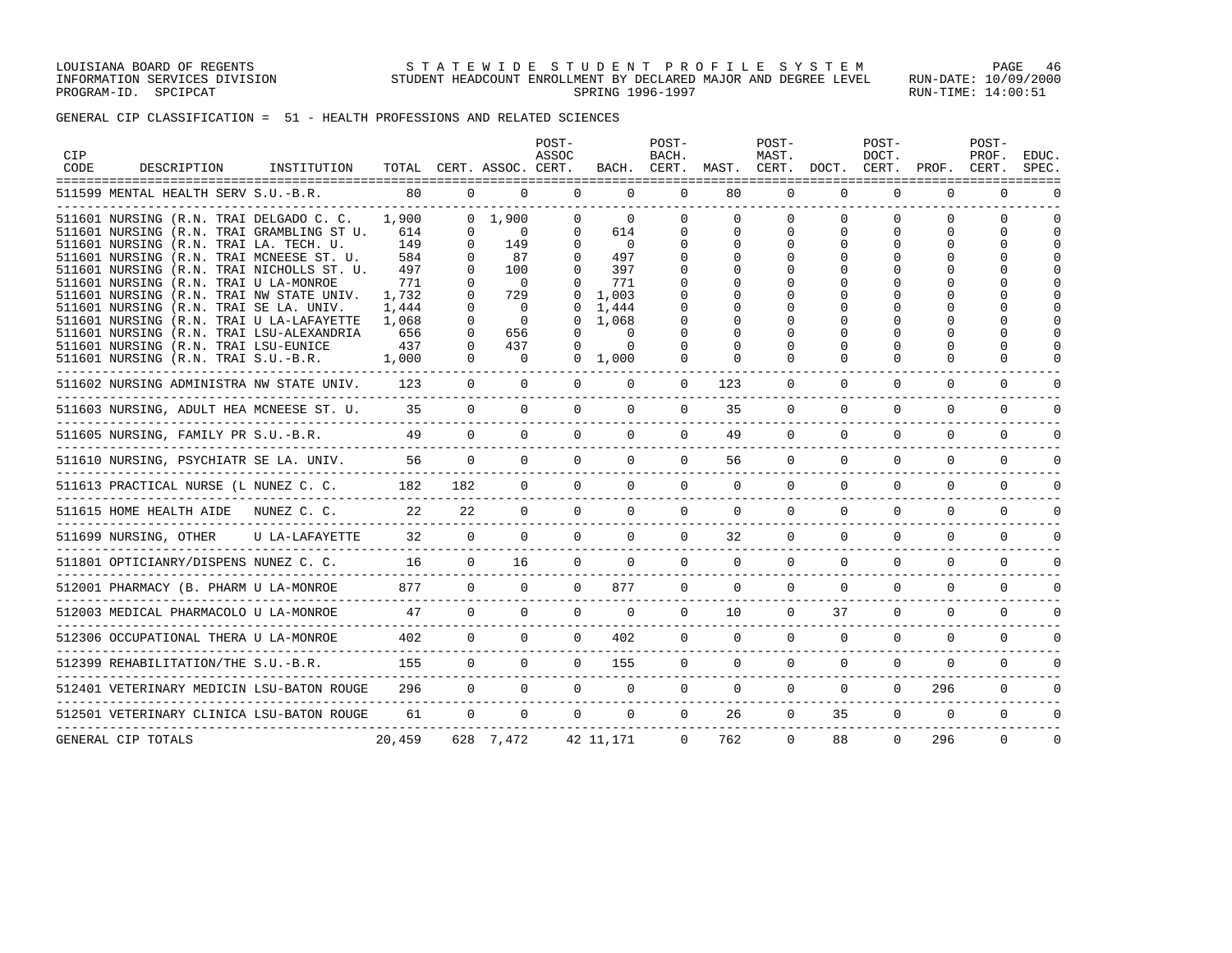LOUISIANA BOARD OF REGENTS STATEWIDE STUDENT PROFILE SYSTEM PAGE 47 INFORMATION SERVICES DIVISION STUDENT HEADCOUNT ENROLLMENT BY DECLARED MAJOR AND DEGREE LEVEL RUN-DATE: 10/09/2000 PROGRAM-ID. SPCIPCAT SERING 1996-1997 SPRING 1996-1997 SPROGRAM-ID. SPCIPCAT: 14:00:51

# GENERAL CIP CLASSIFICATION = 52 - BUSINESS MANAGEMENT AND ADMINISTRATIVE SERVICES

| CIP<br>CODE | DESCRIPTION                                                                                                                                                                                                               | INSTITUTION                                                                       |                                |                                                                  | TOTAL CERT. ASSOC. CERT.                            | POST-<br>ASSOC                                                       |                                               | POST-<br>BACH.                                           | BACH. CERT. MAST. CERT. DOCT. CERT. PROF. CERT. | POST-<br>MAST.                                   |                                               | POST-<br>DOCT.                                    |                                                          | POST-<br>PROF.                                           | EDUC.<br>SPEC.                                       |
|-------------|---------------------------------------------------------------------------------------------------------------------------------------------------------------------------------------------------------------------------|-----------------------------------------------------------------------------------|--------------------------------|------------------------------------------------------------------|-----------------------------------------------------|----------------------------------------------------------------------|-----------------------------------------------|----------------------------------------------------------|-------------------------------------------------|--------------------------------------------------|-----------------------------------------------|---------------------------------------------------|----------------------------------------------------------|----------------------------------------------------------|------------------------------------------------------|
|             | 520101 BUSINESS, GENERAL NICHOLLS ST. U.                                                                                                                                                                                  |                                                                                   |                                | 51 0                                                             |                                                     | 51 7<br>$\circ$                                                      | $\overline{0}$                                | $\mathbf 0$                                              | $\mathbf{0}$                                    | $\mathbf 0$                                      | 0                                             | $\mathbf 0$                                       | $\mathbf 0$                                              | $\mathbf 0$                                              | $\Omega$                                             |
|             | 520201 BUSINESS ADMINISTR NUNEZ C. C.<br>520201 BUSINESS ADMINISTR DELGADO C. C. 1.149<br>520201 BUSINESS ADMINISTR GRAMBLING ST U.<br>520201 BUSINESS ADMINISTR LA. TECH. U.<br>520201 BUSINESS ADMINISTR MCNEESE ST. U. |                                                                                   | 115<br>236<br>348<br>418       | $\Omega$<br>$\Omega$<br>$\Omega$<br>$\Omega$                     | 115<br>90 1,059<br>$\Omega$<br>$\Omega$<br>$\Omega$ | $\Omega$<br>$\mathbf{0}$<br>$\mathbf{0}$<br>$\mathbf{0}$<br>$\Omega$ | $\Omega$<br>$\Omega$<br>213<br>203<br>343     | $\Omega$<br>$\Omega$<br>$\Omega$<br>$\Omega$<br>$\Omega$ | $\Omega$<br>$\Omega$<br>23<br>101<br>75         | $\Omega$<br>$\Omega$<br>$\Omega$<br><sup>n</sup> | $\Omega$<br>$\Omega$<br>$\Omega$<br>44<br>0   | $\Omega$<br>$\Omega$<br>$\Omega$<br>$\Omega$      | $\Omega$<br>$\Omega$<br>$\Omega$<br>$\Omega$<br>$\Omega$ | $\Omega$<br>$\Omega$<br>$\Omega$<br>$\Omega$<br>$\Omega$ | $\Omega$<br>$\Omega$<br>$\Omega$<br>$\cap$<br>$\cap$ |
|             | 520201 BUSINESS ADMINISTR NICHOLLS ST. U.<br>520201 BUSINESS ADMINISTR U LA-MONROE<br>520201 BUSINESS ADMINISTR NW STATE UNIV.<br>520201 BUSINESS ADMINISTR SE LA. UNIV.                                                  |                                                                                   | 285<br>468<br>597<br>920       | $\Omega$<br>$\mathbf 0$<br>$\Omega$<br>$\Omega$                  | $\Omega$<br>$\mathbf 0$<br>88<br>$\Omega$           | $\Omega$<br>0<br>$\Omega$<br>$\Omega$                                | 203<br>362<br>509<br>773                      | $\Omega$<br>0<br>$\Omega$<br>$\Omega$                    | 82<br>106<br>$\Omega$<br>147                    |                                                  | $\Omega$<br>0<br><sup>0</sup><br><sup>0</sup> | $\Omega$<br>$\Omega$<br>$\Omega$                  | $\Omega$<br>$\Omega$                                     | $\Omega$<br>$\Omega$<br>$\Omega$<br>$\Omega$             | $\Omega$<br>O<br>$\cap$<br>$\cap$                    |
|             | 520201 BUSINESS ADMINISTR U LA-LAFAYETTE<br>520201 BUSINESS ADMINISTR LSU-BATON ROUGE 1,265<br>520201 BUSINESS ADMINISTR LSU-EUNICE<br>520201 BUSINESS ADMINISTR LSU-SHREVEPORT                                           |                                                                                   | 952<br>141<br>341              | $\Omega$<br>$\Omega$<br>$\Omega$<br>$\Omega$                     | $\Omega$<br>$\Omega$<br>141<br>$\Omega$             | $\Omega$<br>$\Omega$<br>$\Omega$<br>$\Omega$                         | 835<br>935<br>$\overline{\phantom{0}}$<br>278 | $\Omega$<br>$\Omega$<br>$\Omega$<br>$\Omega$             | 117<br>316<br>$\Omega$<br>63                    |                                                  | $\Omega$<br>14<br>$\Omega$<br>$\Omega$        | $\Omega$<br>0<br>$\Omega$<br>$\Omega$             | $\Omega$<br>$\Omega$<br>$\Omega$<br>$\Omega$             | $\Omega$<br>$\Omega$<br>$\Omega$<br>$\Omega$             | $\cap$<br>∩<br>$\cap$<br>U                           |
|             | 520201 BUSINESS ADMINISTR U.N.O.<br>520201 BUSINESS ADMINISTR S.U.-B.R.<br>520201 BUSINESS ADMINISTR S.U.-N.O.<br>520201 BUSINESS ADMINISTR S.U.-SHREVEPORT 48                                                            | 1,539                                                                             | 454<br>216                     | $\Omega$<br>$\Omega$<br>$\mathbf{0}$<br>$\Omega$                 | $\Omega$<br>$\Omega$<br>$\Omega$<br>48              | $\Omega$<br>$\Omega$<br>$\Omega$<br>$\Omega$                         | 979<br>454<br>216<br>$\Omega$                 | $\Omega$<br>$\Omega$<br>0<br>$\Omega$                    | 560<br>$\Omega$<br>$\Omega$<br>$\Omega$         | $\Omega$                                         | $\Omega$<br>$\Omega$<br>$\Omega$              | $\Omega$<br>$\cap$<br>$\Omega$<br>$\Omega$        | $\Omega$<br>$\Omega$<br>$\Omega$                         | $\Omega$<br>$\Omega$<br>$\cap$<br>$\Omega$               | $\Omega$<br>$\cap$<br>$\cap$<br>$\cap$               |
|             | 520204 OFFICE SUPERVISION GRAMBLING ST U.<br>520204 OFFICE SUPERVISION U LA-MONROE<br>520204 OFFICE SUPERVISION SE LA. UNIV.                                                                                              |                                                                                   | 43<br>158                      | $\Omega$<br>$\mathbf{0}$<br>$\overline{0}$                       | $\Omega$<br>$\circ$<br>$\overline{0}$               | $\Omega$<br>$\mathbf 0$<br>$\Omega$                                  | 43<br>1<br>158                                | $\Omega$<br>0<br>$\Omega$                                | $\Omega$<br>$\mathbf{0}$<br>$\Omega$            | $\Omega$<br>$\mathbf 0$<br>$\Omega$              | $\Omega$<br>$\Omega$<br>$\Omega$              | $\Omega$<br>0<br>$\Omega$                         | $\Omega$<br>$\Omega$<br>$\Omega$                         | $\Omega$<br>$\mathbf 0$<br>$\Omega$                      | $\Omega$<br>$\Omega$<br>$\Omega$                     |
|             | 520205 OPERATIONS MANAGEM LA. TECH. U. 33<br>520205 OPERATIONS MANAGEM U LA-MONROE 1                                                                                                                                      |                                                                                   |                                | $\mathbf{0}$<br>$\Omega$                                         | 18<br>$\Omega$                                      | $\mathbf{0}$<br>$\Omega$                                             | 15<br>1                                       | $\mathbf 0$<br>$\Omega$                                  | $\mathbf{0}$<br>$\Omega$                        | $\Omega$<br>$\Omega$                             | $\Omega$<br>$\Omega$                          | $\Omega$<br>$\Omega$                              | $\Omega$<br>$\Omega$                                     | $\Omega$<br>$\Omega$                                     | $\Omega$<br>$\Omega$                                 |
|             | 520301 ACCOUNTING<br>520301 ACCOUNTING<br>520301 ACCOUNTING<br>520301 ACCOUNTING<br>520301 ACCOUNTING                                                                                                                     | NUNEZ C. C.<br>DELGADO C. C.<br>GRAMBLING ST U.<br>LA. TECH. U.<br>MCNEESE ST. U. | 60<br>452<br>284<br>223<br>240 | $\overline{0}$<br>$\overline{0}$<br>$\Omega$<br>$\mathbf 0$<br>0 | 60<br>452<br>$\Omega$<br>$\mathbf 0$<br>0           | $\mathbf{0}$<br>$\mathbf{0}$<br>$\Omega$<br>$\Omega$<br>0            | $\Omega$<br>$\mathbf 0$<br>284<br>209<br>240  | $\mathbf 0$<br>$\Omega$<br>$\Omega$<br>$\Omega$<br>0     | $\Omega$<br>$\Omega$<br>$\Omega$<br>14<br>0     | $\Omega$<br>$\Omega$<br>$\Omega$                 | $\Omega$<br>$\Omega$<br>0<br>$\Omega$         | $\Omega$<br>0<br>$\Omega$<br>$\Omega$<br>$\Omega$ | $\Omega$<br>$\Omega$<br>$\Omega$<br>$\Omega$             | $\Omega$<br>$\Omega$<br>$\Omega$<br>$\Omega$<br>$\Omega$ | $\Omega$<br>$\Omega$<br>$\Omega$<br>$\cap$<br>∩      |
|             | 520301 ACCOUNTING<br>520301 ACCOUNTING<br>520301 ACCOUNTING<br>520301 ACCOUNTING                                                                                                                                          | NICHOLLS ST. U.<br>U LA-MONROE<br>NW STATE UNIV.<br>SE LA. UNIV.                  | 163<br>306<br>213<br>654       | $\Omega$<br>0<br>$\mathbf 0$<br>$\Omega$                         | $\Omega$<br>0<br>$\mathbf{0}$<br>$\mathbf 0$        | $\Omega$<br>0<br>0<br>$\Omega$                                       | 163<br>306<br>213<br>654                      | U<br>U<br>U                                              | $\Omega$<br>0<br>$\Omega$<br>$\Omega$           |                                                  | <sup>0</sup>                                  | <sup>0</sup><br>∩<br>$\Omega$                     | ∩<br>$\Omega$                                            | $\Omega$<br>O<br>$\Omega$<br>$\Omega$                    | $\cap$<br>U<br>$\cap$<br>U                           |
|             | 520301 ACCOUNTING<br>520301 ACCOUNTING<br>520301 ACCOUNTING<br>520301 ACCOUNTING                                                                                                                                          | U LA-LAFAYETTE<br>LSU-BATON ROUGE<br>LSU-SHREVEPORT<br>U.N.O.                     | 560<br>657<br>221<br>718       | $\Omega$<br>$\mathbf 0$<br>0<br>0                                | $\Omega$<br>$\mathbf 0$<br>0<br>$\Omega$            | $\Omega$<br>$\Omega$<br>0<br>$\Omega$                                | 560<br>629<br>221<br>686                      | $\Omega$<br>$\Omega$<br>0<br>$\Omega$                    | $\Omega$<br>22<br>0<br>32                       |                                                  | O<br>6<br>O<br><sup>0</sup>                   | $\Omega$<br>O<br>$\Omega$<br>$\Omega$             | $\Omega$<br>∩<br>∩<br>$\cap$                             | $\Omega$<br>$\Omega$<br>$\Omega$<br>$\Omega$             | $\Omega$<br>∩<br>∩                                   |
|             | 520301 ACCOUNTING<br>520301 ACCOUNTING<br>520301 ACCOUNTING<br>---------------------------                                                                                                                                | S.U.-B.R.<br>S.U.-N.O.<br>S.U.-SHREVEPORT 29                                      | 404<br>93                      | $\Omega$<br>$\Omega$<br>$\Omega$                                 | $\Omega$<br>$\Omega$<br>29                          | $\Omega$<br>$\mathbf{0}$<br>$\Omega$                                 | 385<br>93<br>$\mathbf 0$                      | $\Omega$<br>$\Omega$<br>$\Omega$                         | 19<br>$\mathbf 0$<br>$\Omega$                   | <sup>0</sup><br>$\Omega$                         | $\Omega$<br>$\Omega$<br>$\Omega$              | $\cap$<br>$\Omega$<br>$\Omega$                    | $\Omega$<br>$\Omega$<br>$\Omega$                         | O<br>$\Omega$<br>$\Omega$                                | ∩<br>$\Omega$<br>$\Omega$                            |
|             | 520302 ACCOUNTING TECHNIC NUNEZ C. C. 4<br>520302 ACCOUNTING TECHNIC NW STATE UNIV. 1 0                                                                                                                                   |                                                                                   |                                | 4                                                                | $\Omega$<br>$\overline{1}$                          | $\Omega$<br>$\mathbf{0}$                                             | $\Omega$<br>$\mathbf 0$                       | $\Omega$<br>$\mathbf 0$                                  | $\Omega$<br>$\mathbf{0}$                        | $\Omega$<br>0                                    | $\Omega$<br>0                                 | $\Omega$<br>0                                     | $\Omega$<br>0                                            | $\Omega$<br>0                                            | $\Omega$<br>$\Omega$                                 |
|             | 520401 ADMINISTRATIVE ASS NUNEZ C. C.                                                                                                                                                                                     |                                                                                   | 74                             | 44                                                               | 30                                                  | $\Omega$                                                             | $\Omega$                                      | $\Omega$                                                 | $\Omega$                                        | $\Omega$                                         | $\Omega$                                      | $\Omega$                                          | $\Omega$                                                 | $\Omega$                                                 | $\Omega$                                             |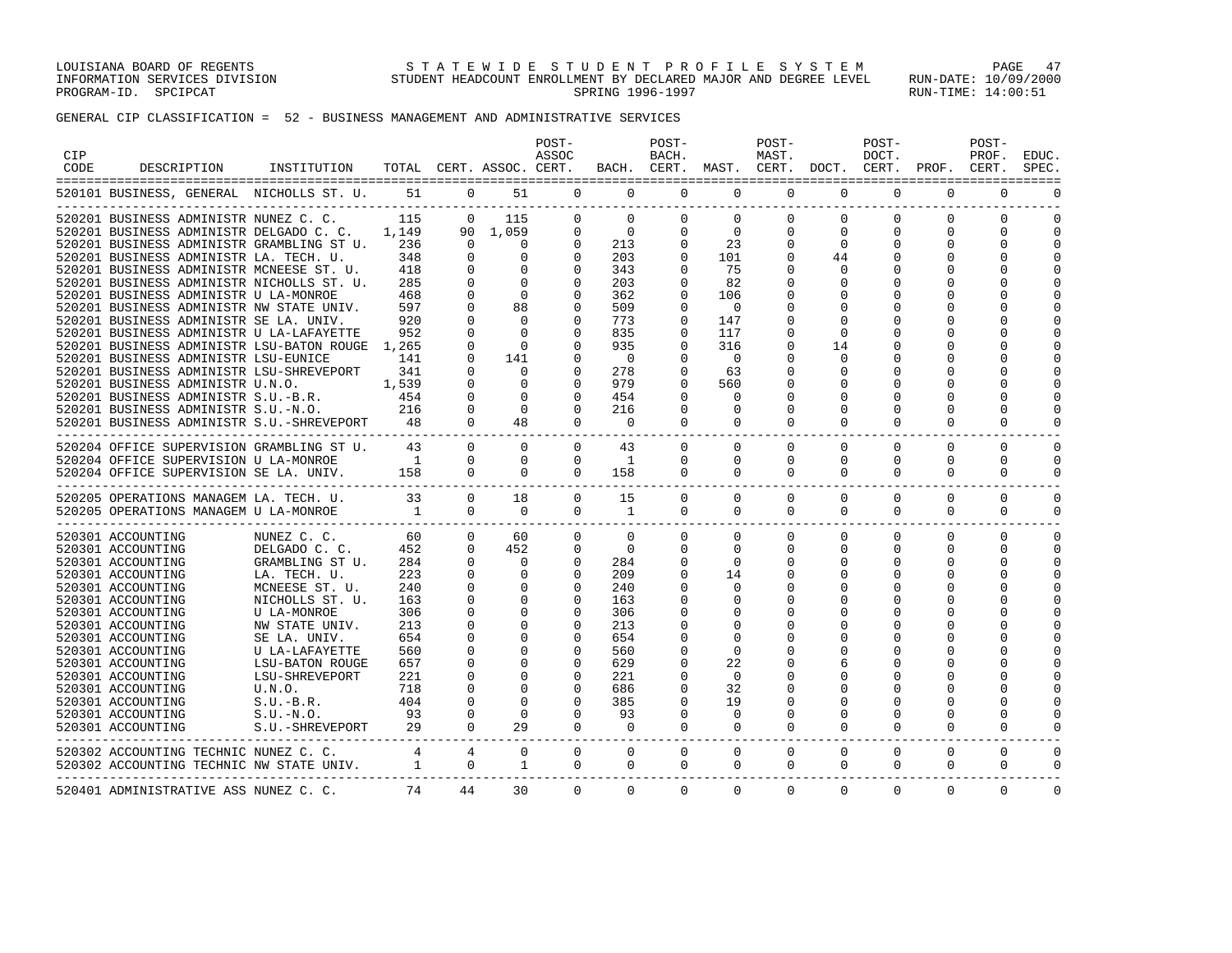LOUISIANA BOARD OF REGENTS STATEWIDE STUDENT PROFILE SYSTEM PAGE 48 INFORMATION SERVICES DIVISION STUDENT HEADCOUNT ENROLLMENT BY DECLARED MAJOR AND DEGREE LEVEL RUN-DATE: 10/09/2000 PROGRAM-ID. SPCIPCAT SERING 1996-1997 SPRING 1996-1997 SPROGRAM-ID. SPCIPCAT: 14:00:51

GENERAL CIP CLASSIFICATION = 52 - BUSINESS MANAGEMENT AND ADMINISTRATIVE SERVICES

| CIP<br>CODE | DESCRIPTION                                                         | INSTITUTION     |                 |                        | TOTAL CERT. ASSOC. CERT. | POST-<br>ASSOC |             | POST-<br>BACH. |              | POST-<br>MAST. | BACH. CERT. MAST. CERT. DOCT. CERT. PROF. CERT. | POST-<br>DOCT. |             | POST-<br>PROF. | EDUC.<br>SPEC. |
|-------------|---------------------------------------------------------------------|-----------------|-----------------|------------------------|--------------------------|----------------|-------------|----------------|--------------|----------------|-------------------------------------------------|----------------|-------------|----------------|----------------|
|             |                                                                     |                 |                 |                        |                          |                |             |                |              |                |                                                 |                |             |                |                |
|             | 520401 ADMINISTRATIVE ASS DELGADO C. C.                             |                 | 167             | 32                     | 135                      | $\Omega$       | $\Omega$    | $\Omega$       | $\Omega$     | $\Omega$       | $\Omega$                                        | $\Omega$       | $\Omega$    | $\Omega$       |                |
|             | 520401 ADMINISTRATIVE ASS GRAMBLING ST U.                           |                 | $\sim$ 1        | $\overline{0}$         | $\overline{1}$           | $\mathbf 0$    | $\mathbf 0$ | 0              | 0            | $\mathbf{0}$   | 0                                               | 0              | 0           | 0              | $\Omega$       |
|             | 520401 ADMINISTRATIVE ASS MCNEESE ST. U.                            |                 | 74              | $\Omega$               | 73                       | 0              | 1           | $\mathbf 0$    | 0            | 0              | $\Omega$                                        | 0              | $\mathbf 0$ | $\Omega$       | $\Omega$       |
|             | 520401 ADMINISTRATIVE ASS NICHOLLS ST. U.                           |                 | 32              | $\Omega$               | 28                       | $\mathbf 0$    |             | $\Omega$       | $\Omega$     |                |                                                 |                | $\Omega$    | $\Omega$       | $\Omega$       |
|             | 520401 ADMINISTRATIVE ASS U LA-MONROE                               |                 | 50              | $\Omega$               | 50                       | 0              | $\mathbf 0$ | $\Omega$       |              | $\Omega$       |                                                 |                | $\Omega$    | $\Omega$       | $\Omega$       |
|             | 520401 ADMINISTRATIVE ASS NW STATE UNIV.                            |                 | 28              |                        | 26                       | $\Omega$       | 2           | O              |              |                |                                                 |                | $\cap$      | $\Omega$       | $\cap$         |
|             | 520401 ADMINISTRATIVE ASS SE LA. UNIV.                              |                 | 35              | $\Omega$               | 35                       | $\Omega$       | $\Omega$    | $\Omega$       |              |                |                                                 |                | $\cap$      | $\Omega$       | $\cap$         |
|             | 520401 ADMINISTRATIVE ASS U LA-LAFAYETTE                            |                 | $\overline{1}$  | $\Omega$               | 1                        |                |             | $\Omega$       |              |                |                                                 |                | O           | <sup>0</sup>   | O              |
|             | 520401 ADMINISTRATIVE ASS LSU-ALEXANDRIA                            |                 | 10              | $\Omega$               | 10                       | $\Omega$       | O           | O              |              | 0              |                                                 |                | O           | $\Omega$       | ∩              |
|             | 520401 ADMINISTRATIVE ASS LSU-EUNICE                                |                 | 143             | $\Omega$               | 143                      | $\Omega$       | $\Omega$    |                |              |                |                                                 |                | U           |                |                |
|             | 520401 ADMINISTRATIVE ASS S.U.-N.O.                                 |                 | 23              |                        | $\Omega$                 | $\Omega$       | 23          | O              | O            | 0              |                                                 | U              | 0           | <sup>0</sup>   | O              |
|             | 520401 ADMINISTRATIVE ASS S.U.-SHREVEPORT 3                         |                 |                 | $\Omega$               | 3                        | $\Omega$       | $\Omega$    | $\cap$         | $\Omega$     | $\Omega$       | 0                                               | $\Omega$       | 0           | $\Omega$       | $\cap$         |
|             | 520408 GENERAL OFFICE/CLE GRAMBLING ST U.                           |                 | $\overline{1}$  | $\Omega$               | 1                        | 0              | $\mathbf 0$ | $\mathbf 0$    | 0            | $\Omega$       | $\Omega$                                        | 0              | 0           | $\mathbf 0$    | $\Omega$       |
|             | 520408 GENERAL OFFICE/CLE LSU-EUNICE                                |                 | $5 -$           | 5                      | $\Omega$                 | $\Omega$       | $\Omega$    | $\Omega$       | $\Omega$     | $\Omega$       | $\Omega$                                        | $\Omega$       | $\Omega$    | $\Omega$       | $\Omega$       |
|             | 520501 BUSINESS COMMUNICA U LA-LAFAYETTE<br>----------------------- |                 |                 | $2 \qquad \qquad 0$    | $\Omega$                 | $\Omega$       | 2           | $\mathbf{0}$   | $\mathbf{0}$ | $\mathbf{0}$   | $\mathbf{0}$                                    | $\mathbf{0}$   | $\Omega$    | 0              | $\Omega$       |
|             | 520601 BUSINESS/MANAGERIA GRAMBLING ST U.                           |                 | 45              | $\Omega$               | $\Omega$                 | $\mathbf 0$    | 45          | 0              | $\Omega$     | $\mathbf 0$    | $\Omega$                                        | $\Omega$       | $\Omega$    | $\Omega$       | $\Omega$       |
|             | 520601 BUSINESS/MANAGERIA LA. TECH. U.                              |                 | 8               | $\Omega$               | $\Omega$                 | $\mathbf 0$    | 8           | 0              | 0            | $\mathbf 0$    | 0                                               | $\Omega$       | 0           | $\mathbf 0$    | $\Omega$       |
|             | 520601 BUSINESS/MANAGERIA MCNEESE ST. U.                            |                 |                 | $\Omega$               | $\mathbf{0}$             | $\mathbf{0}$   | 2           | 0              | 0            | 0              | 0                                               | $\Omega$       | $\Omega$    | $\Omega$       | $\Omega$       |
|             | 520601 BUSINESS/MANAGERIA NICHOLLS ST. U.                           |                 |                 | $\Omega$               | $\Omega$                 | $\Omega$       | 2           | $\Omega$       | $\Omega$     | $\Omega$       | $\Omega$                                        | $\Omega$       | $\Omega$    | $\Omega$       | $\Omega$       |
|             | 520601 BUSINESS/MANAGERIA U LA-MONROE                               |                 | 11              | $\Omega$               | 0                        | 0              | 11          | $\Omega$       | 0            | 0              |                                                 |                | 0           | <sup>0</sup>   | ∩              |
|             | 520601 BUSINESS/MANAGERIA SE LA. UNIV.                              |                 | 35              | $\Omega$               |                          | $\Omega$       | 35          | O              |              |                |                                                 |                | U           |                | $\cap$         |
|             | 520601 BUSINESS/MANAGERIA U LA-LAFAYETTE                            |                 | 41              | $\Omega$               | $\Omega$                 | $\Omega$       | 41          | $\Omega$       | O            |                |                                                 |                |             | $\Omega$       | $\cap$         |
|             | 520601 BUSINESS/MANAGERIA LSU-BATON ROUGE                           |                 | 23              | $\Omega$               | $\Omega$                 | $\Omega$       | 23          | O              | O            |                |                                                 |                |             | $\Omega$       | $\cap$         |
|             | 520601 BUSINESS/MANAGERIA LSU-SHREVEPORT                            |                 | 10 <sup>°</sup> | $\Omega$               | $\Omega$                 | $\Omega$       | 10          | $\Omega$       | $\Omega$     | $\Omega$       | $\Omega$                                        |                |             | $\Omega$       | $\cap$         |
|             | 520601 BUSINESS/MANAGERIA U.N.O.                                    |                 | 75              | $\Omega$               | $\Omega$                 | $\Omega$       | 34          | $\Omega$       | 2            | $\Omega$       | 39                                              | $\Omega$       | $\Omega$    | $\Omega$       | $\Omega$       |
|             | 520601 BUSINESS/MANAGERIA S.U.-B.R.                                 |                 | 56              | $\Omega$               | 0                        | 0              | 56          | $\Omega$       | 0            | $\Omega$       | $\Omega$                                        | $\Omega$       | $\Omega$    | $\Omega$       | $\Omega$       |
|             | 520601 BUSINESS/MANAGERIA S.U.-N.O.                                 |                 | 6               |                        | $\Omega$                 | $\Omega$       | 6           | $\Omega$       | $\Omega$     | $\Omega$       | $\Omega$                                        | $\Omega$       | $\Omega$    | $\Omega$       | $\Omega$       |
|             | 520801 FINANCE, GENERAL                                             | LA. TECH. U.    | 67              | $\overline{0}$         | $\Omega$                 | $\mathbf{0}$   | 67          | 0              | 0            | $\circ$        | $\Omega$                                        | $\Omega$       | $\Omega$    | $\Omega$       | $\Omega$       |
|             | 520801 FINANCE, GENERAL                                             | MCNEESE ST. U.  | 66              | $\mathbf 0$            | $\mathbf 0$              | $\mathbf 0$    | 66          | $\Omega$       | 0            | 0              | $\Omega$                                        | $\Omega$       | $\mathbf 0$ | $\Omega$       | $\Omega$       |
|             | 520801 FINANCE, GENERAL                                             | NICHOLLS ST. U. | 40              | $\Omega$               | $\Omega$                 | $\Omega$       | 40          | $\Omega$       | $\Omega$     | $\Omega$       | $\Omega$                                        | $\Omega$       | $\Omega$    | $\Omega$       | $\Omega$       |
|             | 520801 FINANCE, GENERAL                                             | U LA-MONROE     | 85              | $\Omega$               | $\Omega$                 | $\Omega$       | 85          | O              | $\Omega$     | $\Omega$       | $\Omega$                                        | $\Omega$       | $\Omega$    | $\Omega$       | $\cap$         |
|             | 520801 FINANCE, GENERAL                                             | SE LA. UNIV.    | 151             | $\Omega$               | $\Omega$                 | 0              | 151         | $\Omega$       | 0            |                |                                                 |                | 0           | $\Omega$       | $\cap$         |
|             | 520801 FINANCE, GENERAL                                             | U LA-LAFAYETTE  | 264             | $\Omega$               | $\Omega$                 | $\Omega$       | 264         | $\Omega$       | $\Omega$     | $\Omega$       | $\Omega$                                        |                | $\Omega$    | $\Omega$       | $\Omega$       |
|             | 520801 FINANCE, GENERAL                                             | LSU-BATON ROUGE | 297             | $\Omega$               | $\Omega$                 | $\Omega$       | 258         | $\Omega$       | 22           | $\Omega$       | 17                                              |                | O           | ∩              | $\cap$         |
|             | 520801 FINANCE, GENERAL                                             | LSU-SHREVEPORT  | 56              | $\Omega$               | $\Omega$                 | $\Omega$       | 56          | $\Omega$       | $\Omega$     | $\Omega$       | $\Omega$                                        | $\Omega$       | $\Omega$    | $\Omega$       | $\cap$         |
|             | 520801 FINANCE, GENERAL                                             | U.N.O.          | 210             | $\Omega$               | $\Omega$                 | $\Omega$       | 210         | $\Omega$       | $\Omega$     | $\Omega$       | $\Omega$                                        | $\Omega$       | $\Omega$    | $\Omega$       | $\Omega$       |
|             | 520803 BANKING AND FINANC S.U.-SHREVEPORT                           |                 | $\overline{4}$  | $\overline{0}$         | $4\overline{ }$          | $\mathbf{0}$   | $\mathbf 0$ | $\mathbf 0$    | $\mathbf 0$  | $\mathbf 0$    | $\mathbf 0$                                     | $\mathbf 0$    | $\mathbf 0$ | $\mathbf 0$    | $\Omega$       |
|             | 520805 INSURANCE AND RISK U LA-LAFAYETTE                            |                 |                 | 51 7<br>$\overline{0}$ | $\overline{0}$           | $\mathbf{0}$   | 51          | $\circ$        | $\mathbf 0$  | $\overline{0}$ | 0                                               | $\mathbf 0$    | 0           | 0              | $\mathbf 0$    |
|             | 520901 HOSPITALITY/ADMINI DELGADO C. C.                             |                 | 33              | 4                      | 29                       | $\mathbf{0}$   | $\mathbf 0$ | $\mathbf 0$    | $\mathbf 0$  | $\mathbf 0$    | 0                                               | 0              | $\mathbf 0$ | $\mathbf 0$    | $\mathbf 0$    |
|             | 520901 HOSPITALITY/ADMINI U.N.O.                                    |                 | 316             | $\Omega$               | $\Omega$                 | $\Omega$       | 316         | $\Omega$       | $\Omega$     | $\Omega$       | $\Omega$                                        | $\Omega$       | $\Omega$    | $\Omega$       | $\Omega$       |